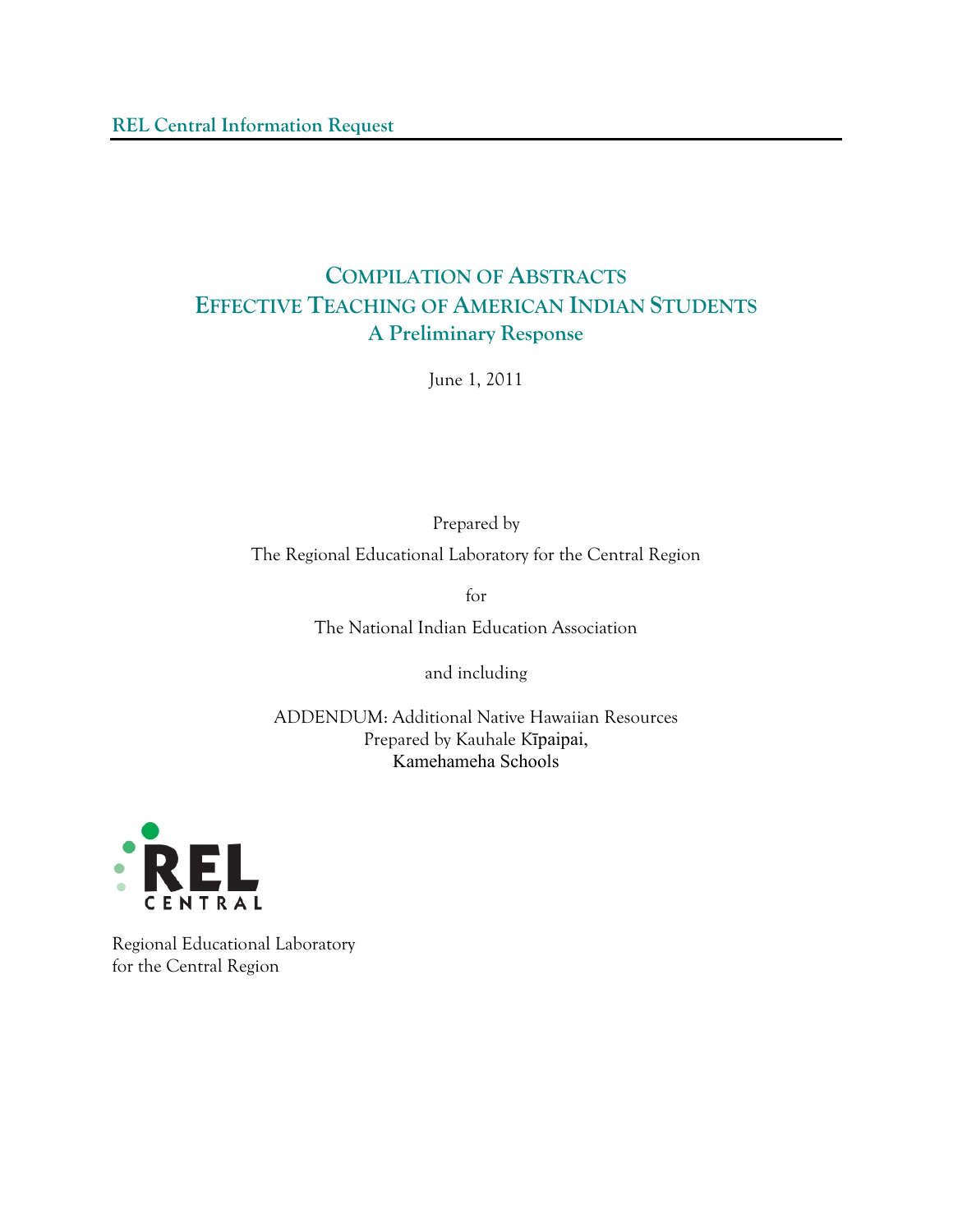# TABLE OF CONTENTS

| Perceptions by particular American Indian cultures of the social value or role of language  11 |  |
|------------------------------------------------------------------------------------------------|--|
|                                                                                                |  |
|                                                                                                |  |
|                                                                                                |  |
|                                                                                                |  |
|                                                                                                |  |
|                                                                                                |  |
| The context of community values for how and what is learned in the classroom 17                |  |
|                                                                                                |  |
|                                                                                                |  |
|                                                                                                |  |
|                                                                                                |  |
|                                                                                                |  |
|                                                                                                |  |
|                                                                                                |  |
|                                                                                                |  |
|                                                                                                |  |
|                                                                                                |  |
|                                                                                                |  |
|                                                                                                |  |
|                                                                                                |  |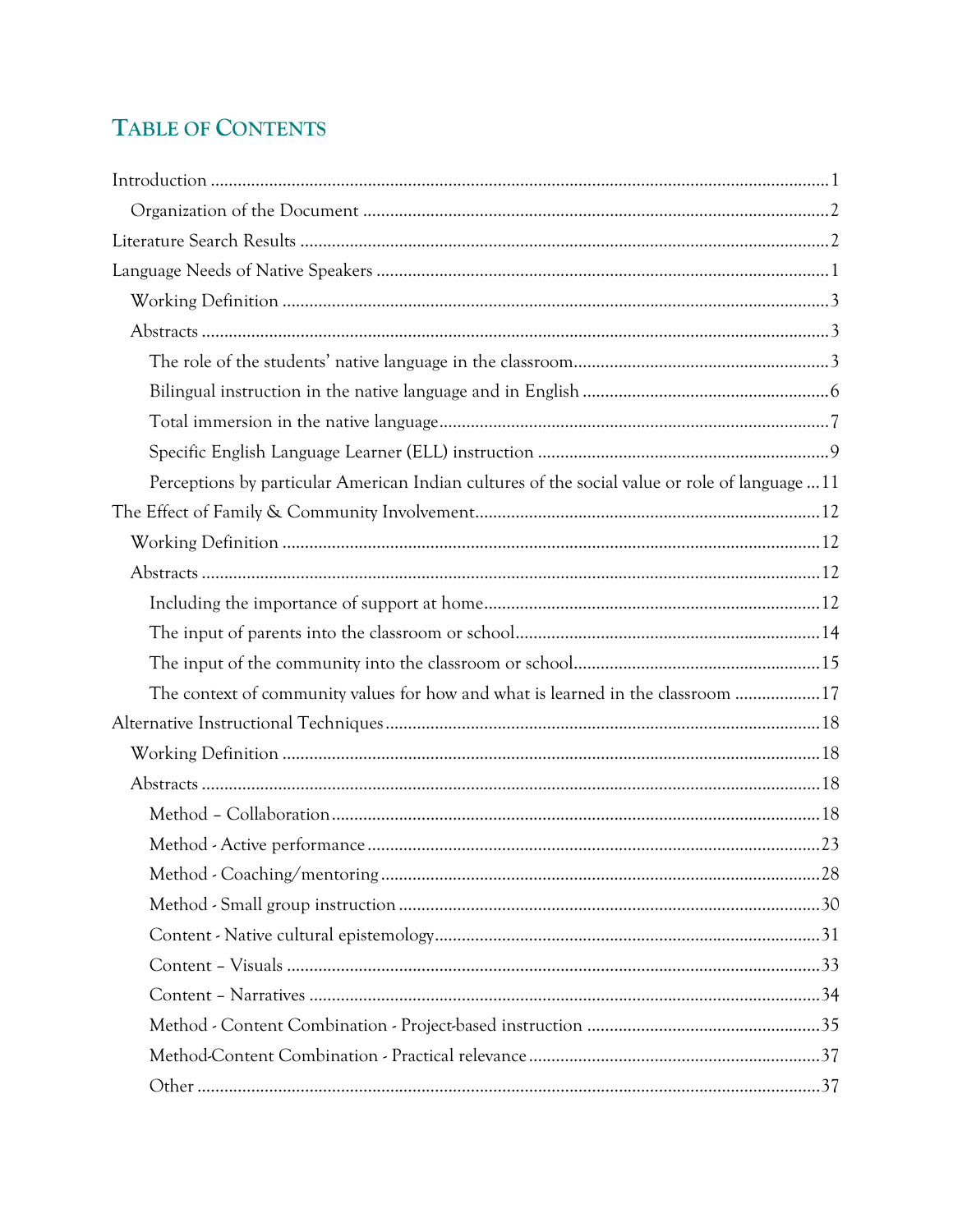| Special education classes include English Language Learning (ELL) and disabilities38 |  |
|--------------------------------------------------------------------------------------|--|
|                                                                                      |  |
|                                                                                      |  |
|                                                                                      |  |
|                                                                                      |  |
|                                                                                      |  |
|                                                                                      |  |
|                                                                                      |  |
|                                                                                      |  |
| Students' traditional methods of acquiring and using knowledge and skills 55         |  |
|                                                                                      |  |
|                                                                                      |  |
|                                                                                      |  |
|                                                                                      |  |
|                                                                                      |  |
|                                                                                      |  |
|                                                                                      |  |
|                                                                                      |  |
|                                                                                      |  |
|                                                                                      |  |
|                                                                                      |  |
|                                                                                      |  |
|                                                                                      |  |
|                                                                                      |  |
|                                                                                      |  |
|                                                                                      |  |
|                                                                                      |  |
|                                                                                      |  |
|                                                                                      |  |
|                                                                                      |  |
|                                                                                      |  |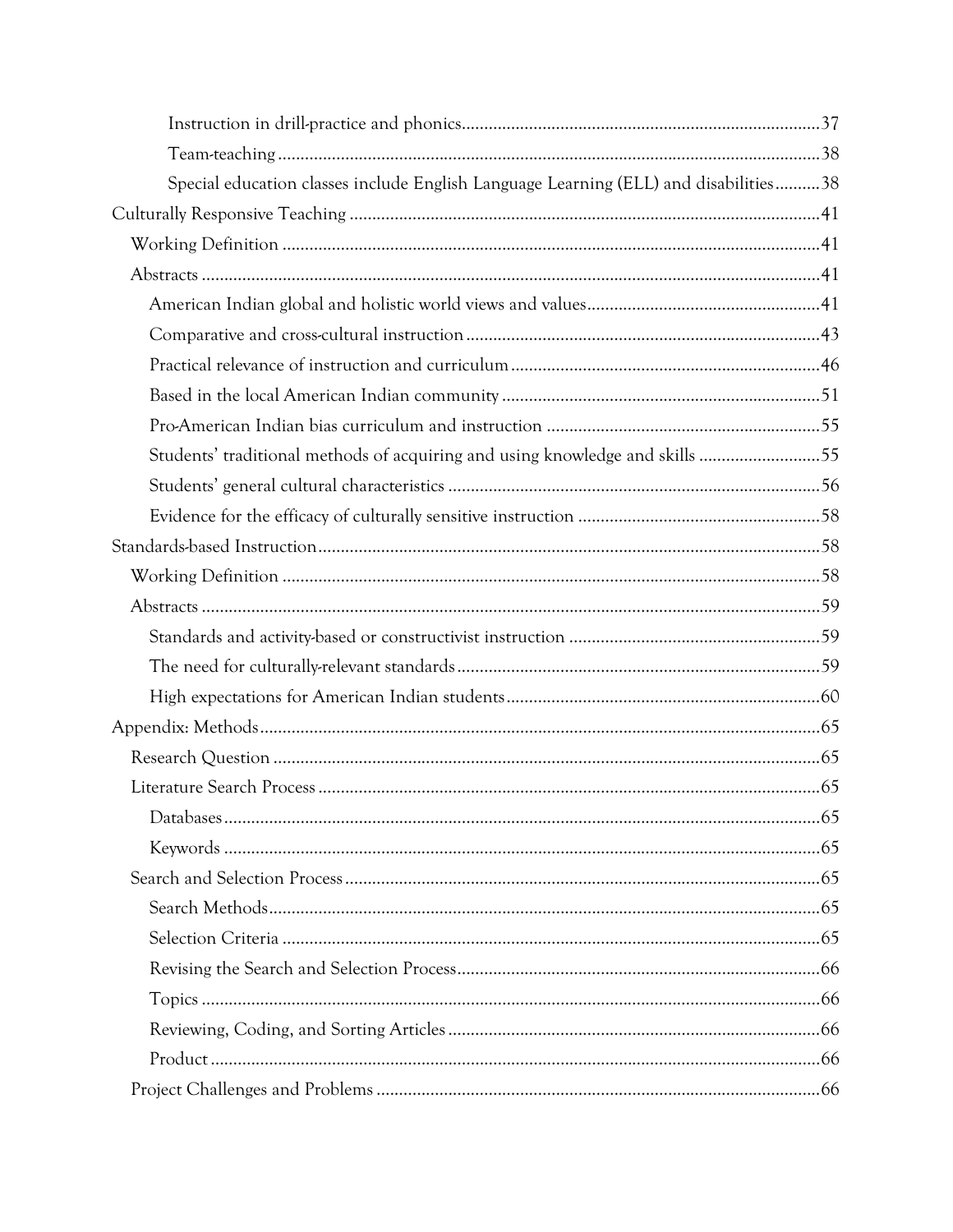| ADDENDUM- |  |
|-----------|--|
|           |  |

Additional Native Hawaiian Resources Prepared by Kauhale Kīpaipai, Kamehameha Schools 69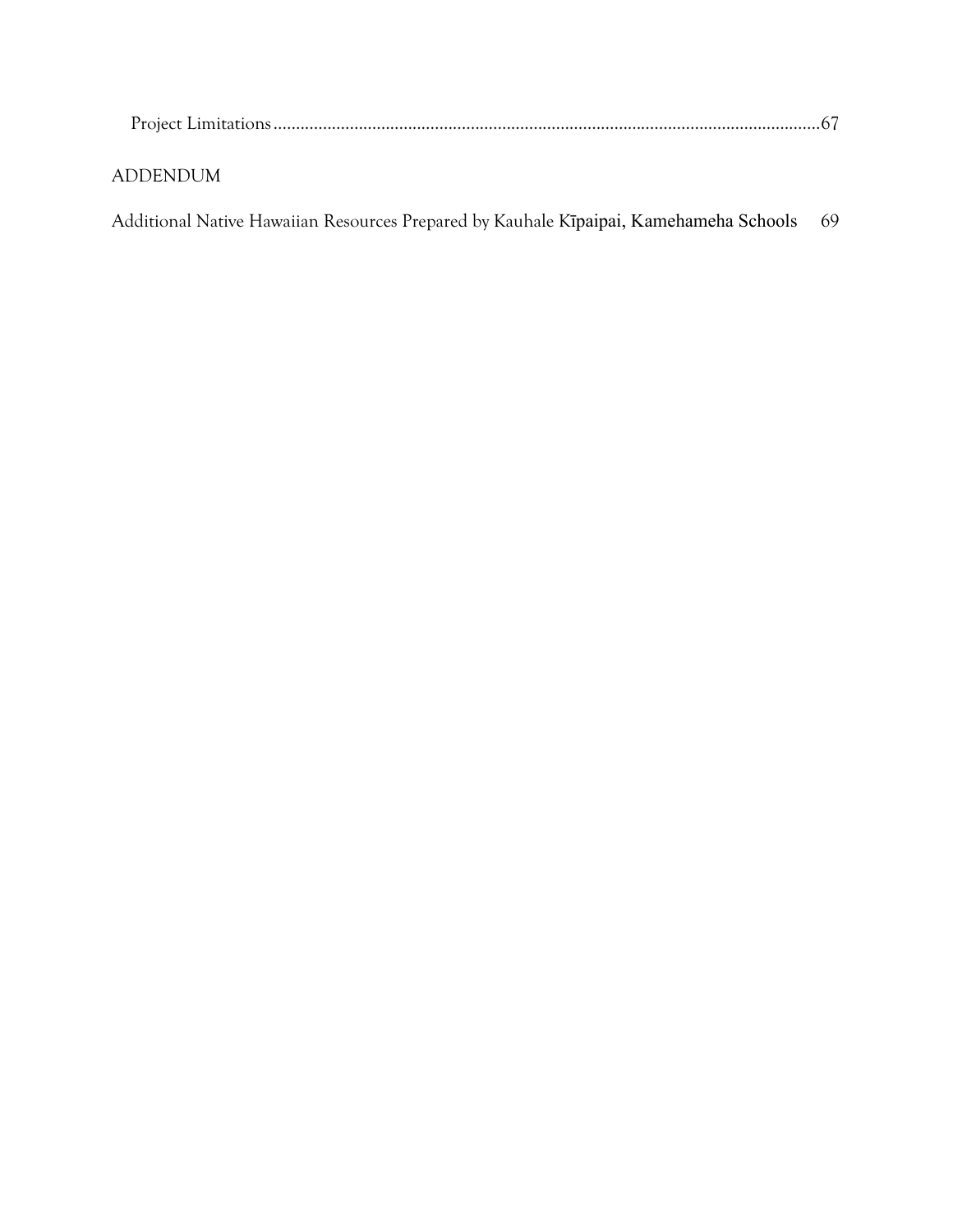# **INTRODUCTION**

 $\overline{a}$ 

American Indian student achievement is an issue of concern across the nation. As a subgroup, American Indian students struggle with high dropout rates (Faircloth & Tippeconnic, 2010; Freeman & Fox, 2005; National Caucus of Native American State Legislators, 2008); high rates of absenteeism, suspension, and expulsion (Freeman & Fox, 2005); and low academic performance (Freeman & Fox, 2005; Grigg, Moran, & Kuang, 2010; National Caucus of Native American State Legislators, 2008; Nelson, Greenough, & Sage, 2009).

REL Central has received multiple requests to identify the research literature on effective teaching of Native students. The National Indian Education Association (NIEA), a collaborating partner, requested this review; in addition, the chief state school officers of the Central Region states<sup>1</sup> served by REL Central have repeatedly requested assistance with improving student achievement results for their American Indian students, as five of the Central Region states have large American Indian student populations. Finally, the Mountain Plains Desert Collaborative  $(MPDC)^2$ specifically requested that REL Central prepare a report about the effective teaching of American Indian students to inform the work of that group.

Interventions currently in use for improving American Indian<sup>3</sup> student academic performance focus on nurturing resilience (Strand & Peacock, 2002) or self-esteem (Gilliland, 1999) among American Indian students and suggest teaching to American Indian learning styles (Hilberg & Tharp, 2002; Pewewardy, 2002) or using practices such as one-on-one and small group settings (Sorkness & Kelting-Gibson, 2006). Some interventions stress the importance of building strong positive relationships between teachers and their American Indian students (Cleary & Peacock, 1998; Powers, Potthoff, Bearinger, & Resnick, 2003). A growing body of American Indian education literature suggests that educational interventions, including teaching, should be congruent with American Indian cultures, values, and belief systems (Buly & Ohana, 2004; Castagno & Brayboy, 2008; Cleary & Peacock, 1998; Deloria & Wildcat, 2001; Demmert, 2001; Demmert & Towner, 2003; Gay, 2000; Hermes, 2007; Lambe, 2003; Lipka, Sharp, Brenner, Yanez, & Sharp, 2005; Lomawaima & McCarty, 2006; McCarty, 2002; Oakes & Maday, 2009; Pewewardy & Hammer, 2003; Powers, 2006; Reyhner, 1992; Swisher & Tippeconnic, 1999; Tippeconnic, 2000; Whitbeck, Hoyt, Stubben, & LaFramboise, 2001; Yazzie-Mintz, 2007). However, educational interventions that incorporate American Indian cultures, values, and belief systems are not enough to produce positive educational outcomes if teachers don't know how to incorporate them into classroom instruction (Agbo, 2001).

<sup>1</sup> The Central Region states are Colorado. Kansas, Missouri, Nebraska, North Dakota,. South Dakota, and Wyoming

<sup>&</sup>lt;sup>2</sup> The Mountain Plains Desert Collaborative is a collaborative of Equity Assistance Centers, Comprehensive Centers, and other agencies providing technical assistance to a 22-state region of the Western United States and to the Bureau of Indian Education.

<sup>3</sup> See also the Addendum to this document with additional references for Native Hawaiian students.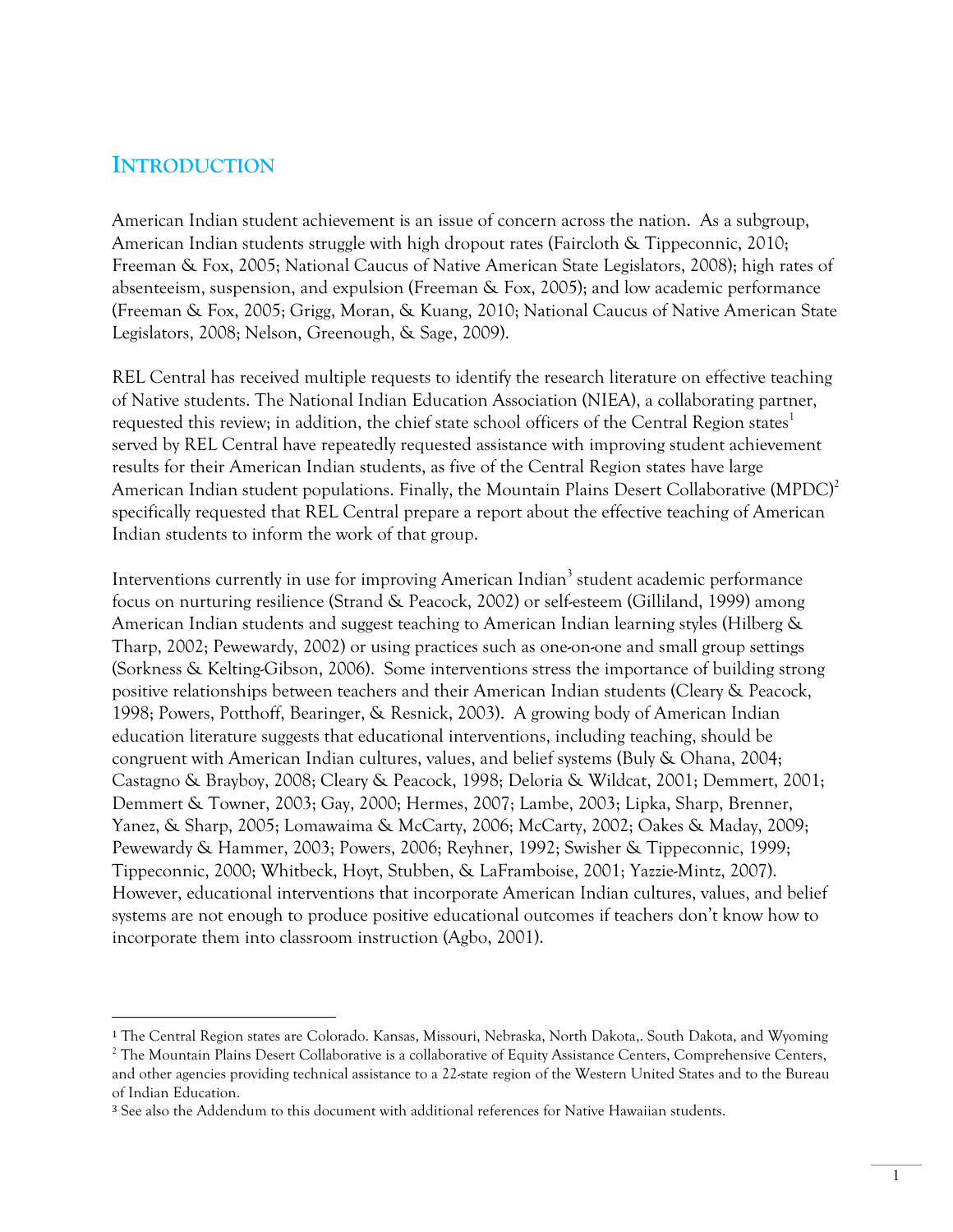This compilation of abstracts from articles about the effective teaching of Native students was designed as an initial response to these identified regional needs. In this compilation, abstracts are included unedited, as they were obtained from public sources. The compilation is a first step in identifying the extant research base for effective teaching of American Indian, Alaskan and Hawaiian Native students.

## **Organization of the Document**

The compilation of abstracts includes 128 unique abstracts. They are divided into five topics, which in turn are subdivided into a total of 25 subtopics. If an abstract indicated that the article was relevant for more than one topic, it is repeated in the second topic area, so that the section for any one topic includes all relevant abstracts. With duplication, 204 abstracts are cited. The sections of the compilation include: introduction; discussion of literature search results; abstracts listed by topic and sorted by subtopic; references; and the appendix, which describes the methods.

With gratitude to Kauhale Kīpaipai, of the Kamehameha Schools an addendum has been added to the document which includes 29 additional abstracts of articles on Hawaiian Native students organized in the Compilation's four primary topic areas.

# **LITERATURE SEARCH RESULTS**

An initial literature search resulted in 3,274 articles, books, and other documents, such as theses, conference proceedings, and electronic articles. Initial review of the items for relevancy resulted in 482 possible articles. After omitting duplicate sources, certain publication types (e.g., books, newsletters), and sources that did not meet the selection criteria, 128 items remained. REL Central researchers separately reviewed and coded each of the retained abstracts according to their primary topic. Although the majority of the documents were produced from 2000 through 2011, almost one-third (28 percent) of the relevant sources were published between 1990 and 1999. While articles on Hawaiian Native and Alaskan Native students were obtained in theses searches, these were not included as key words.

Many sources address more than one topic. The conceptual framework for the abstract literature compilation was organized around an emergent and iteratively developed list of topics. During the abstract coding process, researchers developed and revised this list of topics. The appendix contains a more detailed description of the methodology. Sources that address more than one topic are listed multiple times (once for each topic they address), for a total of 204 citations. The breakdown of the articles/documents by topic is:

| • Language needs of native speakers              | 25  |
|--------------------------------------------------|-----|
| • The effect of family and community involvement | 18. |
| • Alternative instructional techniques           | 97. |
| • Culturally responsive schooling                | 57. |
| • Standards-based instruction                    |     |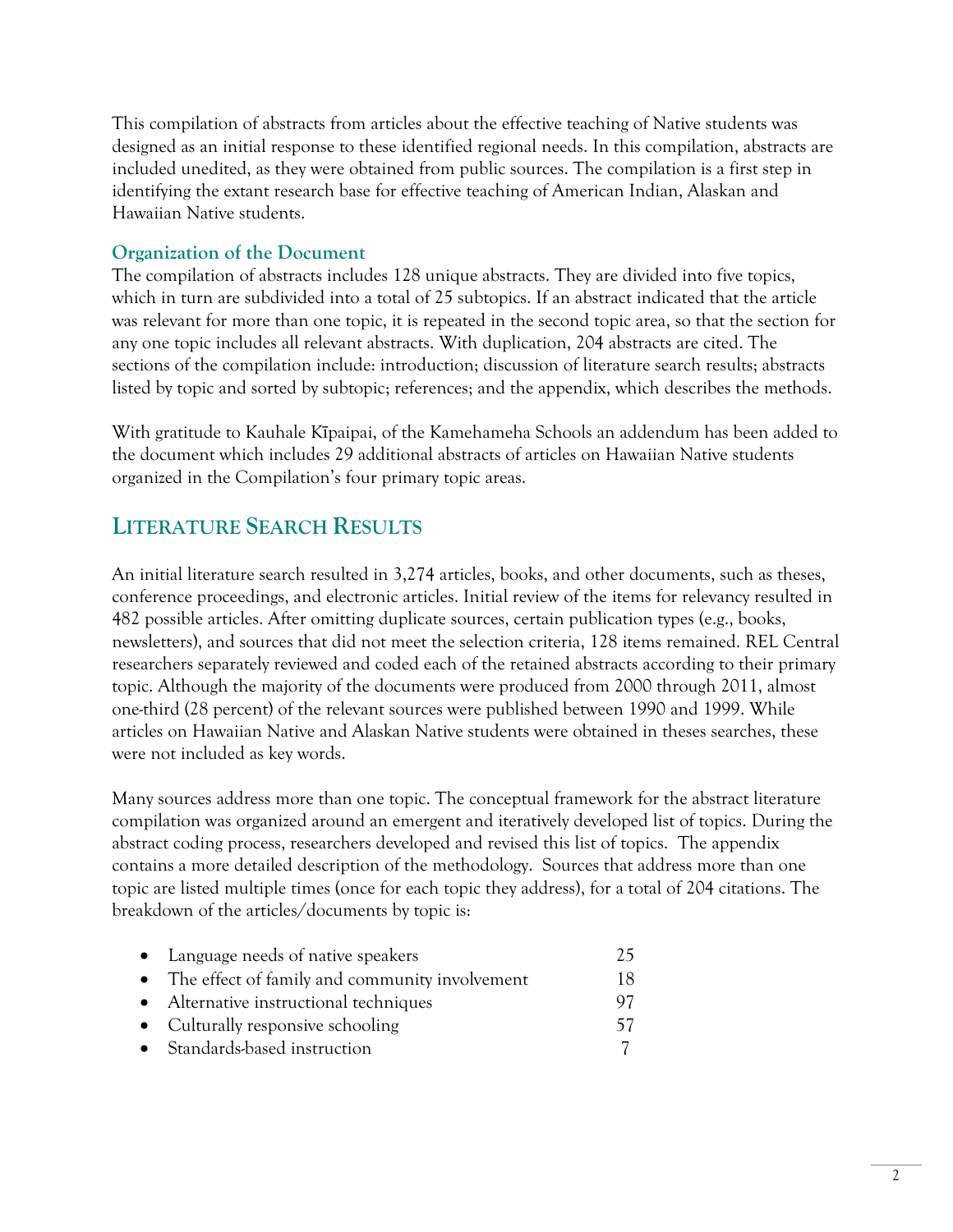# **LANGUAGE NEEDS OF NATIVE SPEAKERS**

## **Working Definition**

This topic deals with the instructional role of native and English languages for American Indian students. A review of the 25 abstracts (two abstracts are in each of two subtopics) from the research literature on this topic indicates five major areas, or subtopics, of interest, including (a) the role of the students' native language in the classroom (7); (b) bilingual instruction in the native language and in English (5); (c) total immersion in the native language (5); (d) specific English Language Learner (ELL) instruction (4); and (e) perceptions by particular American Indian cultures of the social value or role of language (4).

## **Abstracts**

### **The role of the students' native language in the classroom**

August, D., Branum-Martin, L., Cardenas-Hagan, E., & Francis, D. (2009). The impact of an instructional intervention on the science and language learning of middle grade English language learners. *Journal of Research on Educational Effectiveness, 2*(4), 345-376. The goal of this study was to assess the effectiveness of an intervention--Quality English and Science Teaching (QuEST)-designed to develop the science knowledge and academic language of middle grades English language learners studying science in their second language and their English-proficient classmates. Ten sixth-grade science teachers in five middle schools in a large south Texas district participated in the study. For each teacher, two sections were randomly assigned to the intervention, Project QuEST, and two sections were randomly assigned to the district curriculum. The sample of students included English language learners, former English language learners, and fluent English-speaking students. Treatment effects were tested separately for science knowledge and vocabulary using a 3-level, multilevel analysis of covariance (students nested within section, sections nested within teacher, and teacher) with the analogous pretest serving as the covariate. Analyses included fixed effects of treatment assignment and the covariate. Treatment effects were tested at the level of the section. Results indicated that posttest differences favoring the treatment group sections were statistically significant for both science knowledge and vocabulary.

Karathanos, K. (2009). Exploring U.S. mainstream teachers' perspectives on use of the Native language in instruction with English language learner students. *International Journal of Bilingual Education and Bilingualism, 12*(6), 615-633.

 In the U.S., public school teachers are currently experiencing an unprecedented increase in the number of English language learner (ELL) students with whom they work. Research shows the practice of incorporating ELL students' native languages (L1) into instruction to be a major factor enhancing their success in school. In this study, 327 preservice and experienced mainstream teachers in the midwestern region of the U.S.A. were surveyed on their perspectives related to this practice. Findings from descriptive analyses indicated that while teachers generally supported L1 use in instruction, they tended to show stronger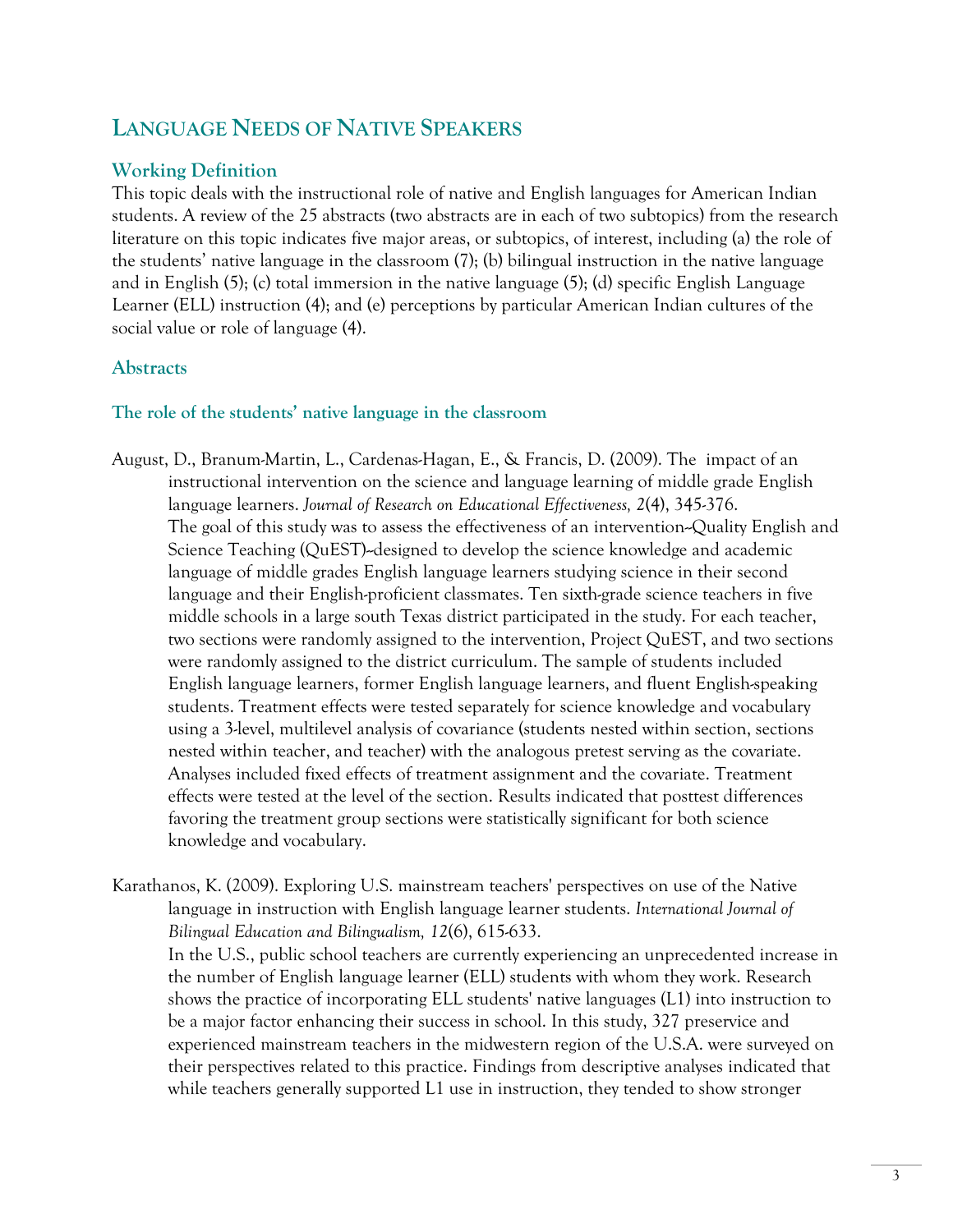support for its underlying theory than for its practical implementation. Results from a series of analyses of variances (ANOVA) suggested a clear link between English as a second language specific university preparation and an increased support for the theory and practice of L1 use in instruction. Results further suggested links among some combination of teaching experience and an increase in support for this practice. Findings from this study are discussed in relation to strategies and directions for teacher educators with the responsibility of preparing mainstream teachers to effectively serve ELL students in regions of the USA with unprecedented increases in culturally and linguistically diverse student populations.

Lipka, J. (2002). *Schooling for self-determination: Research on the effects of including native language and culture in the schools. ERIC Digest*. Charleston, WV: ERIC Clearinghouse on Rural Education and Small Schools (ERIC ED459989).

 This digest briefly reviews the impacts of assimilationist education for American Indians and Alaska Natives (AI/AN) and describes recent examples of successful AI/AN schools that incorporate students' Native language and traditional culture into the curriculum. Beginning in the 1870s, federal policy emphasized assimilation as the goal of AI/AN education. Assimilationist policies had the effects of separating AI/AN students from their communities, weakening Native languages and cultures, driving students toward a marginalized identity, alienating students from schooling, and producing subtractive bilingualism. The past three decades have seen many efforts to restore and revitalize Native languages and cultures through the schools and to use Indigenous knowledge and language to meet both local and Western educational goals. Concurrently, the notion of appropriate academic knowledge has been reevaluated, and some teachers and elders have found ways to connect local practical and cultural knowledge to the school curriculum. Four exemplary AI/AN programs are described that involve community or tribally controlled schools, use Indigenous culture and language, and have resulted in a significant gain in academic achievement. These include Navajo programs in Arizona, a Native Hawaiian program in Honolulu, and an Inuit-controlled school using Inuktitut in Nunavik (northern Quebec).

Reyhner, J. (1991). The challenge of teaching minority students: An American Indian example. *Teaching Education, 4*(1), 103-111.

 Current teacher education programs do not provide appropriate knowledge for teaching minority students. The article focuses on American Indian students as an example. It discusses the value of using students' home language and culture at school, particularly in the early years, and stresses the value of responsive teaching methods.

Washinawatok, K. (1993). *Teaching cultural values and building self-esteem* (B.A. Thesis). M.A.E.S. College/ Menominee Study Site (ERIC ED366470). The Menominee Pride Program was a whole-language summer program developed for first

grade students at the Menominee Tribal School in Keshena, Wisconsin. The purpose of the program was to increase students' self-esteem by imparting Native values, culture, and language. The curriculum focused on three legends of the Menominee culture and emphasized culturally relevant values identified by Menominee community members.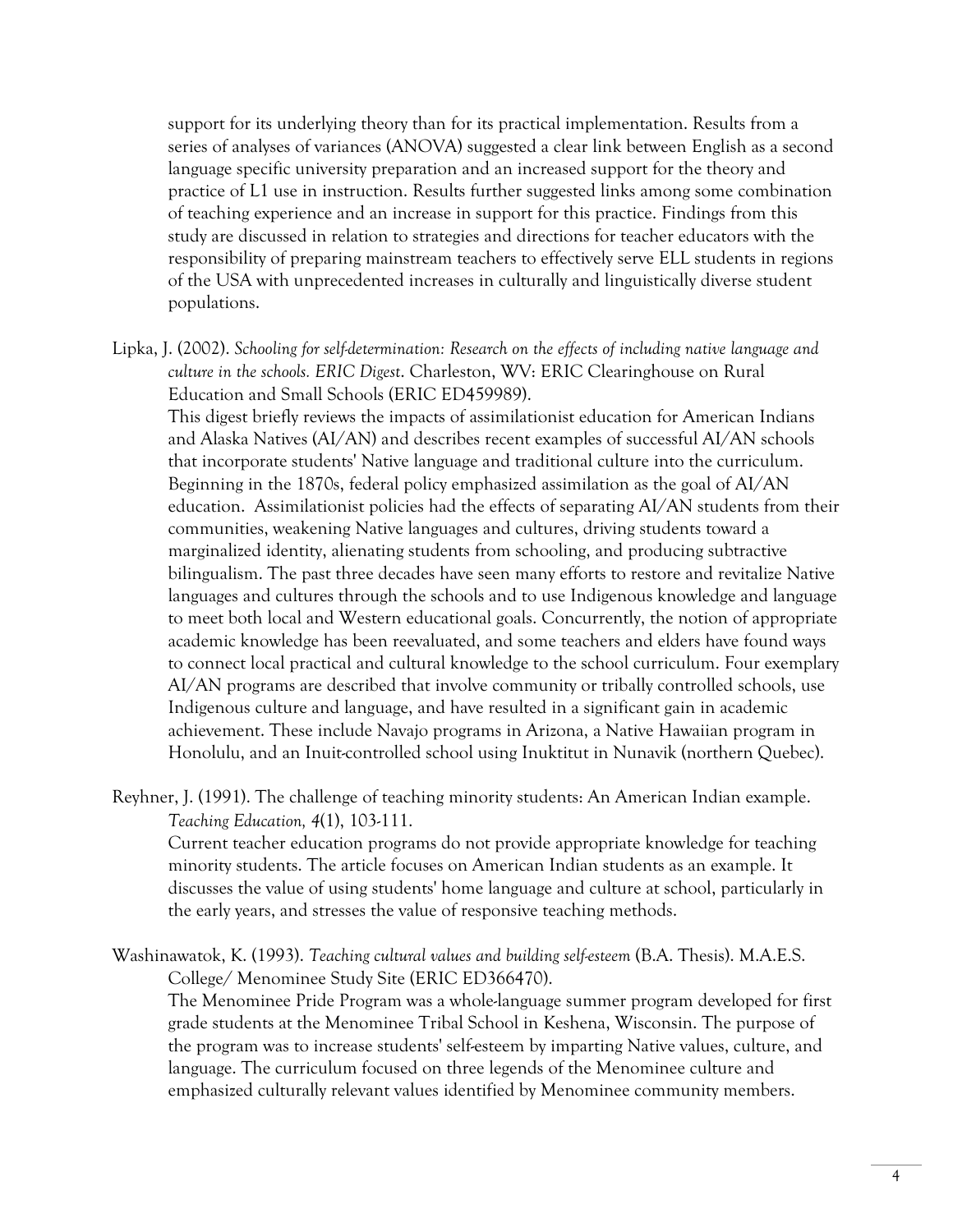Program staff received training regarding key elements of Menominee culture. This program came about in response to a lack of Native language and culture programs and to an educational process that lowers the self-esteem of Native students by isolating them from their elders in restrictive, enclosed environments. This paper suggests that tribal school systems must enhance tribal sovereignty by ensuring that cultural and spiritual needs are being addressed through integration of Native history, language, and culture. The Menominee Pride Program was successful in increasing academic skills, improving student interaction, and improving student attitudes toward school. Appendices include a list of values for Menominee schools, a Menominee value statement stressing the importance of family bonding, and the Menominee Pledge.

Winstead, T., Lawrence, A., Brantmeier, E., & Frey, C. (2008). Language, sovereignty, cultural contestation, and American Indian schools: No Child Left Behind and a Navajo test case. *Journal of American Indian Education, 47*(1), 46-64.

 In this interpretive analysis elucidating fundamental tensions of the implementation of the 2001 No Child Left Behind (NCLB) Act within Native-serving schools, we point to ways in which NCLB further limits the already contested sovereignty tribes exercise over how, and in what language, their children are instructed. We discuss issues related to the selfdetermination exercised by schools, some problematic cultural assumptions inherent in the NCLB law, and the legal tension between NCLB and the 1990/1992 Native American Languages Act. Finally, we examine the detrimental effects that NCLB accountability measures could have on Navajo communities, and look at how the Navajo Nation has addressed sovereignty over tribal education in recent years vis-a-vis NCLB.

Yazzie, T. (1999). Culturally appropriate curriculum: A research-based rationale*.* In K.G. Swisher & J.W. Tippeconnic, III (Eds.), *Next steps: Research and practice to advance Indian education* (pp. 83-106). Charlotte, WV: Appalachia Educational Laboratory, ERIC Clearinghouse on Rural Education and Small Schools.

 Educational researchers and practitioners have long advocated adopting a culturally appropriate curriculum to strengthen the education of Native youth. Such an approach uses materials that link traditional or cultural knowledge originating in Native home life and community to the curriculum of the school. Deeply imbedded cultural values drive curriculum development and implementation and help determine which subject matter and skills will receive the most classroom attention. This chapter examines theoretical and practical research studies that support and inform the development of culturally appropriate curriculum for American Indian children in K-12 classrooms. These studies fall into the following areas: (1) historical roots, including the Meriam Report of 1928; (2) theoretical frameworks (modes of linguistic interaction, supportive learning environments, communication and interaction styles of students and teachers); (3) curriculum development (approaches to overcome culture conflict, parent and community involvement, inquiry-based curriculum, role of Native language in concept development, local community issues, appropriate communication with elders); (4) curriculum practice and implementation (characteristics and behaviors of effective teachers, teacher role); and (5) implications for educational research and practice.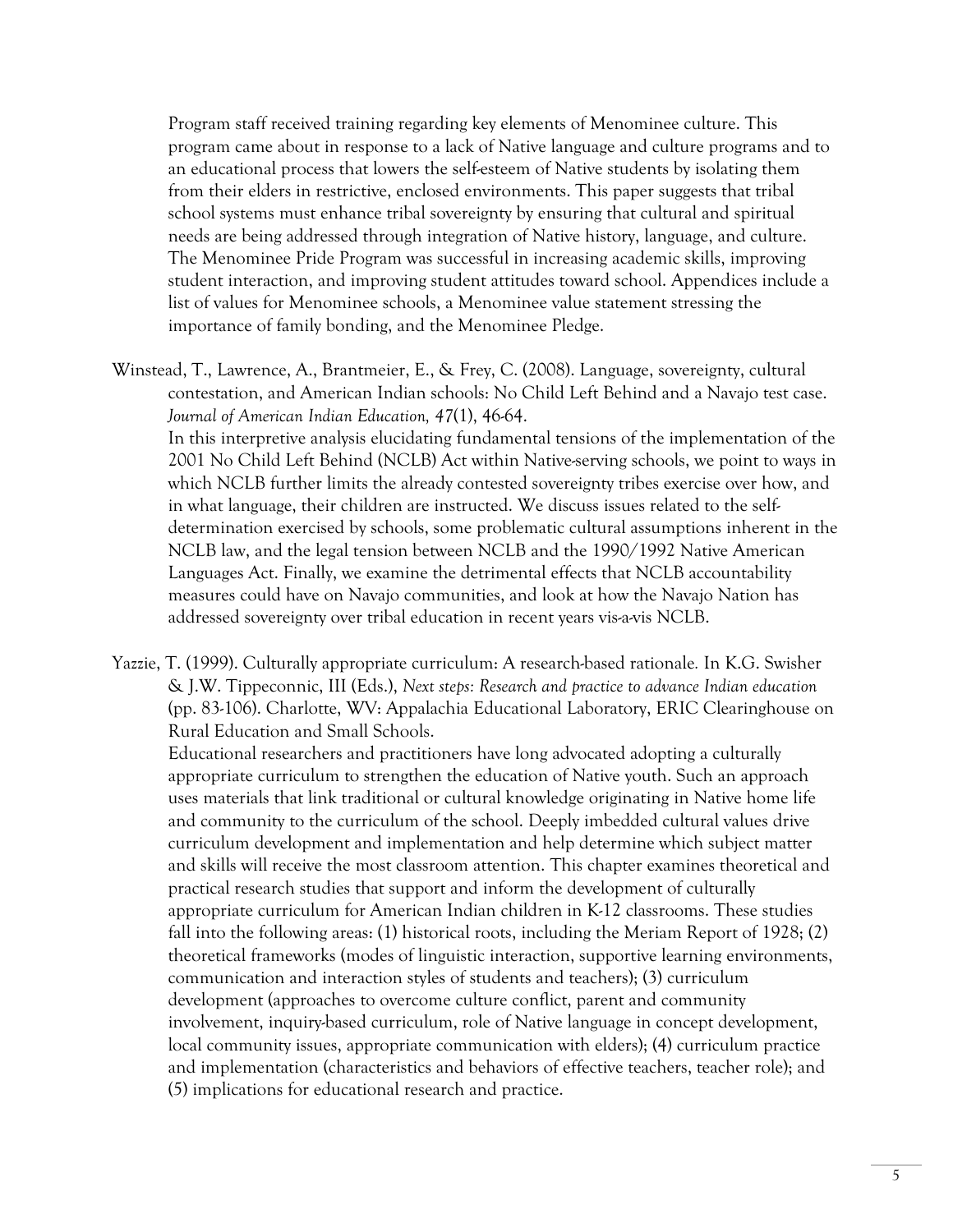#### **Bilingual instruction in the native language and in English**

- Conway, E. L. (2007). *Teaching American Indian and Alaska Native students.* Unpublished master's thesis, The Evergreen State College, Olympia, Washington. This paper examines a significant body of research that pertains to American Indian and Alaska Native learners in order to determine what causes the trends of low academic achievement and high dropout rates among this population. The historical background of American Indian and Alaska Native education gives a comprehensive summary of how policies and practices, such as the formation of government boarding schools, were used to acculturate and assimilate students into the Anglo-American, Christian society; and later, how the concept of self-determination was established. The review of the research studies represents a broad range of American Indian and Alaska Native populations in order to reveal some of the potential causes for such trends, and to reveal effective strategies for teaching American Indian and Alaska Native students across the country. The research studies concentrate on the following areas: curriculum, parent and community attitudes, schools and current policies, high drop-out rates, racism, traditionalism, motivation, learning styles, methods of assessment, and teaching strategies. Suggestions for how teachers can improve the academic opportunities of American Indian and Alaska Native students are presented in three key areas: teachers as learners, teachers as innovators, and teachers as allies.
- Cowell, A. (2002). Bilingual curriculum among the Northern Arapaho. *American Indian Quarterly*, 26(1), 24- 28.

 Suggests that Northern Arapaho language classrooms, led by Native-speaking elders, offer the best example within the culture of how traditional practices of oral performance can be mediated via written materials. Socio-economics of bilingual curriculum production on a reservation; socio-historical context of bilingual education in Arapaho culture; discussion on incipient literary traditions; and forums for written debate.

Holmes, K., Rutledge, S., & Gauthier, L. (2009). Understanding the cultural-linguistic divide in American classrooms: Language learning strategies for a diverse student population. *Reading Horizons, 49*(4), 285-300.

 This article addresses critical factors that impact learning for a growing population of students in American classrooms, the English Language Learner (ELL). Even in the smallest school districts, it is common for teachers to have one or more students with limited or no command of the English language in their classrooms. Many students in schools with specialized ELL programs spend the majority of their day in regular classrooms trying to fit in with their peers as they struggle to learn a new language. This article focuses on the five stages of language acquisition and proficiency along with corresponding research-based strategies teachers can use at each stage. Elements of an effective language program described in this article are based on an asset model of instruction where students' differences are valued, respected, and utilized. When culturallinguistic differences are used as assets rather than problems, all students, native and non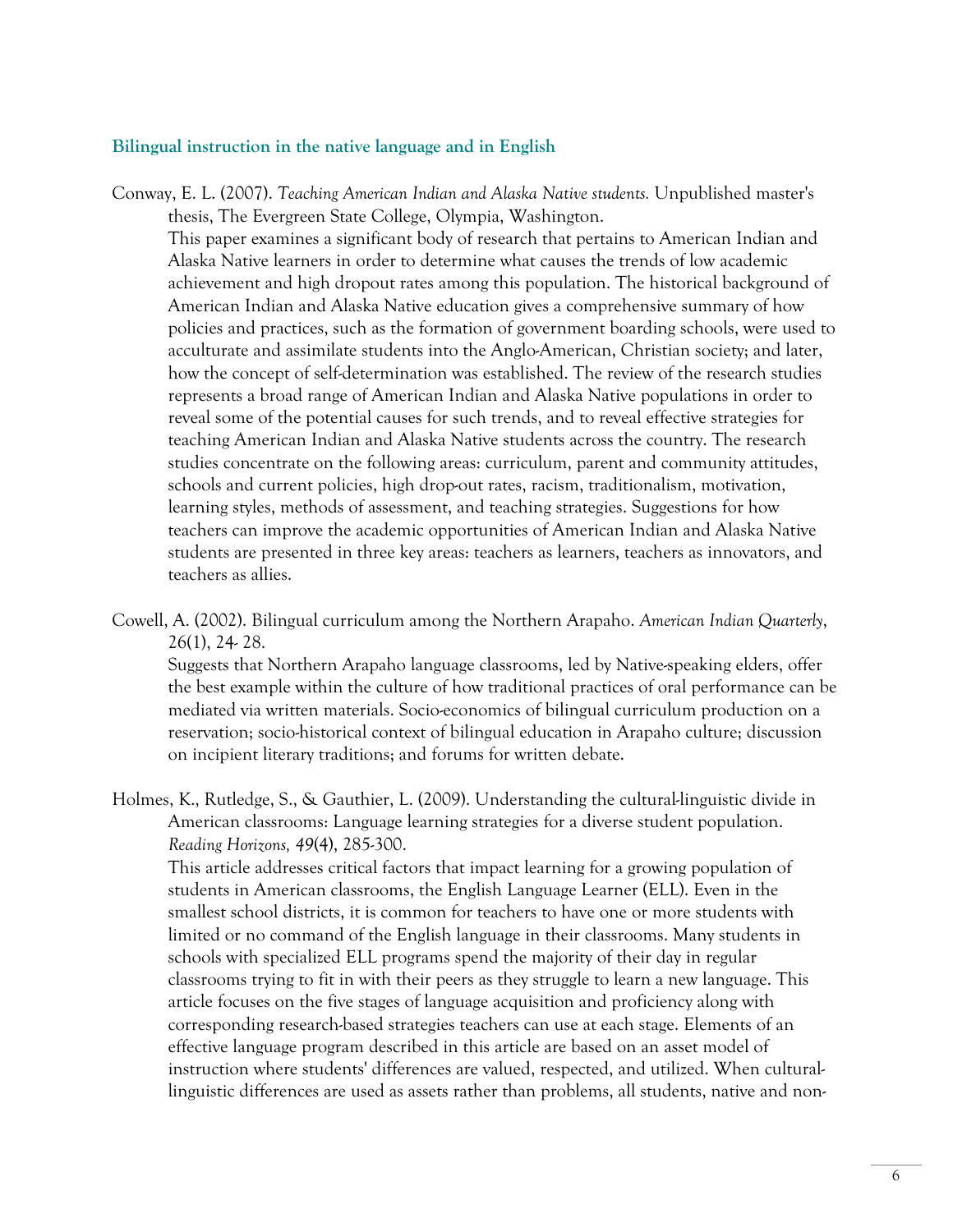native English speakers, benefit.

- Pewewardy, C. D. (1992, May). *"Practice into Theory" Journey to the Year 2000: Culturally responsible pedagogy in action...The American Indian Magnet School.* Paper presented at the Conference on Native American Studies: The Academy and the Community, Minneapolis, MN. Many American Indian youth confront a choice of forfeiting their cultural heritage in favor of academic achievement. The newly established American Indian Magnet School in St. Paul (Minnesota) addresses this issue by integrating American Indian methodology and ideology across all curriculum areas through effective teaching and sensitivity to learning styles of all students. The school serves 300 Indian and non-Indian students in Grades K-8, and uses cooperative teaching methods, whole language instruction, multicultural literature, and noncompetitive assessment methods. The school provided action research to rediscover the teaching and child-rearing practices of traditional Native peoples and to blend "practice into theory." This paper also discusses: (1) characteristics needed by teachers of Indian students; (2) elements of a teacher education curriculum that espouses a culturally responsible pedagogy for Indian children; (3) recommendations for classroom techniques; (4) the importance of language preservation programs; (5) the debate over the form of Native language instruction; (6) "cultural literacy" and the literary canon versus multicultural education; (7) matching teaching and learning styles; (8) American Indian Studies programs; and (9) developing links between school and tribal community.
- Rynkofs, J. (2008). Culturally responsive talk between a second grade teacher and Native Hawaiian children during "Writing Workshop". *Educational Perspectives, 41*(1), 44-54. In this article, the author describes a three-month study he conducted in Ellen Hino's classroom during writing workshop. The major purpose of the study was to look at the ways this Native-born teacher responds orally to students who share her own bidialectical background. Most of these students are Native Hawaiian and speak a nonprestigious dialect called Hawai'i Creole (HC) as their primary language and Standard English (SE) as their secondary language. Not only do these students speak a dialect particular to the Hawaiian Islands, but their classroom interactions can be strikingly different from those of mainstream American culture. This study addresses issues of linguistic and cultural differences in the context of what is called "writing workshop."

## **Total immersion in the native language**

McCarty, T. L. (2003). Revitalising indigenous languages in homogenising times. *Comparative Education, 39*(2), 147-163.

 Data from three well-documented American Indian language immersion programs (teaching Navajo, Hawaiian, and Keres) and from an ongoing large comparative study of language shift/retention in six Indian school-community sites suggest that immersion schooling can serve the dual roles of promoting students' school success and revitalizing endangered indigenous languages.

Nault, D. (2007). Linking language and literacy: The Legend of the Bluebonnet. *Learning*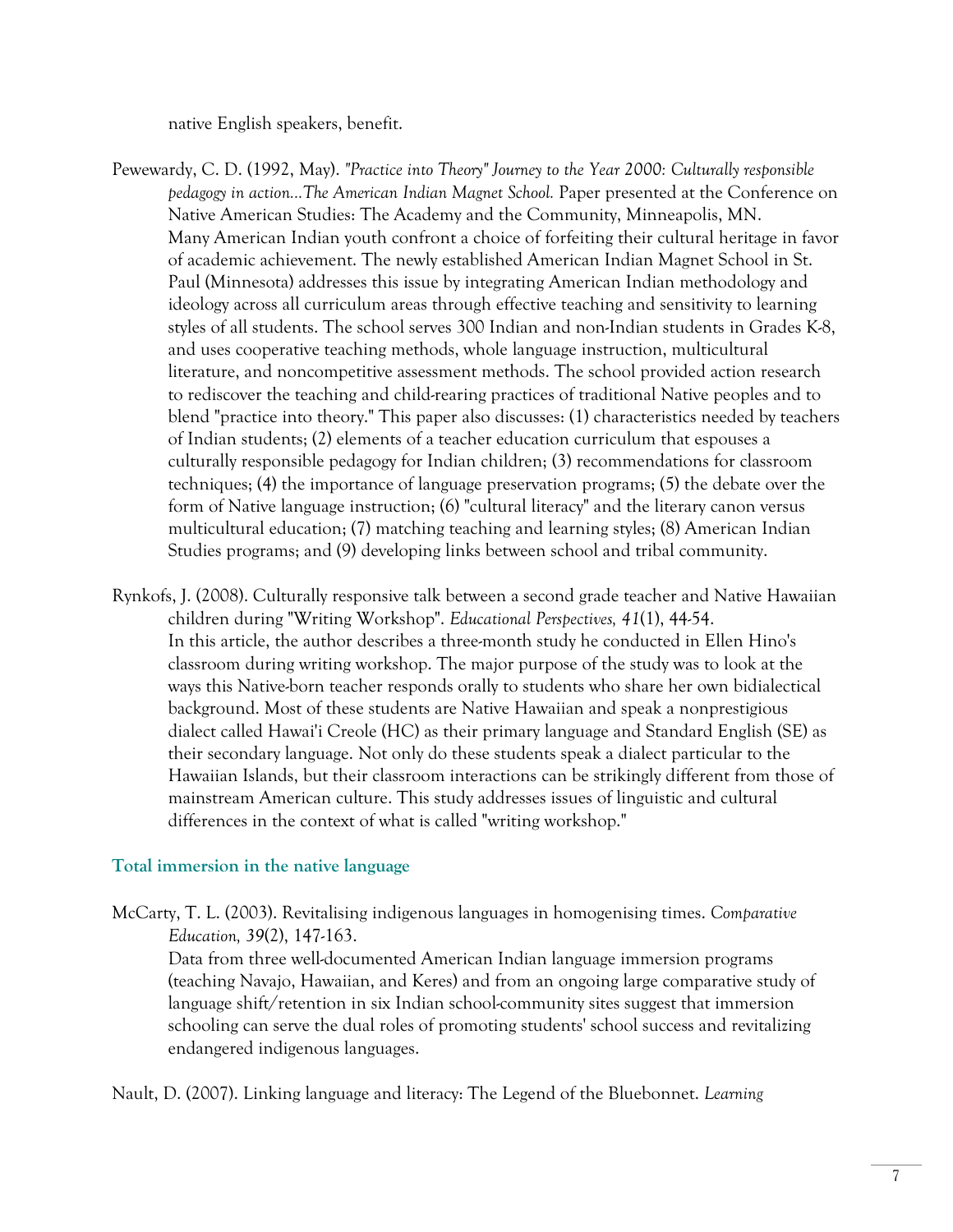#### *Languages, 13*(1), 25-27.

 In immersion programs, language is not directly taught, but rather embedded into the content of a lesson. The target language is the medium of the lesson, not the object of the instruction. A story provides a language experience and encourages students to participate actively in the lesson. Children are also more apt to learn and retain ideas and language from the context of a story and picture books. In this article, the author presents a lesson that uses a story-based approach which can be applied to any other children's literature since it provides the opportunity to cover several curricular objectives at once. In this lesson, children listen to and discuss a story and then write their own stories based on the children's book, "The Legend of the Bluebonnet," by Tomie dePaola. This particular story reinforces concepts on the Native American tribes from Social Studies Curriculum. It also enhances the development of the children's literacy skills. The students improve their oral language skills with the meaningful discourse in the classroom.

Peck, F. (1998). Fort Peck combines language immersion with Montessori methods. *Tribal College, 9*(4), 15.

 Describes the new teaching methods at Fort Peck, which include the combination of language-immersion and Montessori methods of teaching. The Montessori method, grounded in spiritual traditions, integrates all subjects and includes cultural immersion and parental involvement.

Redmond, M., & Wiethaus, U. (2009). The Atse Kituwah Academy: An immersion model that holds the key to the future of the Cherokee language and culture. *Learning Languages, 15*(1), 34-37.

 The Atse Kituwah Academy (New Kituwah Academy) houses the new Cherokee immersion school in Cherokee, North Carolina. Cherokee is located on the Qualla Boundary in the mountains of the western part of the state, the contemporary homeland of the Eastern Band of Cherokee Indians (EBCI). In 2005, a comprehensive study of the health of the Cherokee language revealed that of a population of over 10,000 EBCI members, only about 420 members were fluent speakers. Of these, 72% were older than 51 years. Only 2% of all households used the Cherokee language at home. The study estimated that the last fluent speaker will pass away in about 25 years. The EBCI has reacted forcefully to these dire statistics. Two years after the publication of the study, the Kituwah Language Revitalization Initiative was in place to guide a comprehensive multi-pronged tribal effort to save and revitalize the Cherokee language. Supported by the tribal government and supplemented by programs to re-establish public usage of Cherokee in local media and the community at large, the immersion school has become a key component of the Kituwah Initiative. In addition to supporting the Atse Kituwah Academy, the EBCI has forged a partnership with Western Carolina University (North Carolina) to create teaching licensure programs for language teachers through university courses and internships and to conduct language revitalization research and scholarship. In October of 2007, the Cherokee Nation in Oklahoma, the EBCI in North Carolina, Northeastern State University, and the United Keetowah Band of Cherokee Indians formed the Cherokee Language Consortium to unite linguistic resources and organize joint programs to revitalize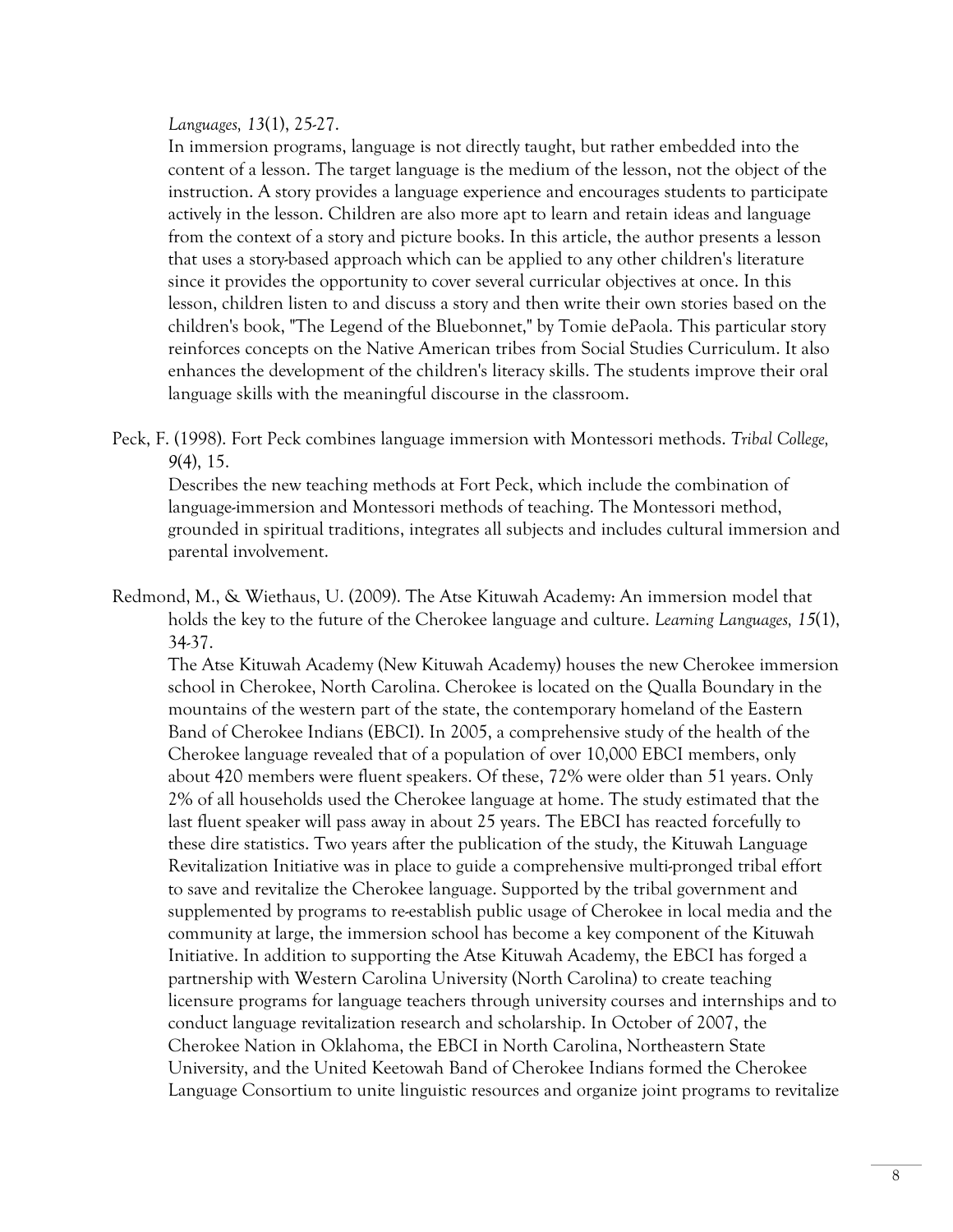and strengthen Cherokee language. Such unity of purpose and action is firmly grounded in the knowledge that "the values, culture, and spirituality of Cherokee peoples are embodied in their language and culture."

Umbhau, K. (2009). Firing up White Clay: Immersion school students encouraged to return, give back. *Tribal College Journal of American Indian Higher Education, 21*(2), 26-27. Fort Belknap College President Carole Falcon-Chandler does not fluently speak the "A'ani" (White Clay) language, but her granddaughter does. The girl, one of the 12 students in the White Clay Language Immersion School located on the college campus in Harlem, Montana, is part of the next generation of fluent A'ani speakers. The language immersion school keeps the same group of students, or cohort, until each student reaches high school. The students are from ages 9 to 12 in grades fifth through seventh. Soon, the 12 students will transfer to different high schools, but when it is time for college, Falcon-Chandler hopes the students enroll at Fort Belknap College. At White Clay Language Immersion School, students are instructed in A'ani as well as learning cultural games, tribal values, and academic skills. The school uses the partial immersion method, in which instructional time is divided equally between English and A'ani. However, cultural teachers are embedded when subjects such as math and reading are taught in English. At the White Clay Immersion School, educators are also developing college-level language courses and a certificate program with the Montana Office of Public Instruction.

#### **Specific English Language Learner (ELL) instruction**

Brown, G. L. (1991). *Reading and language arts curricula in elementary and secondary education for American Indians and Alaska Natives.* Washington, D.C., U.S. Department of Education, Indian Nations At Risk Task Force.

 Native students rank far below norms in reading, language arts, and language arts-related subjects. This paper reviews the literature to address strategic plans for reading and language arts curricula for Native students. An overview is presented of theories of first and second language acquisition and learning, stages of language development, and the influence of the learning environment. Second language instruction framed in current theory includes the comprehension, communicative, holistic or integrated, and natural approaches. Instruction and student evaluation are described for the total physical response method. Content-based instructional approaches and the relationship between academic competency and second language (English) competency are discussed, including: the academic needs of Native students; the importance of the nature of the text, the nature of the reader, and the interaction between text and reader in reading instruction for Native students; major impediments facing Native students as they learn to read in English; and methods of overcoming these impediments. Also discussed are the language experience approach and its effectiveness with Native students, adapting the basal reader, integrating the language arts, and the whole language approach. Specific instructional strategies that have proven effective for Native students are offered: analyzing the language complexity of the learning task; providing contextual cues; peer interaction and cooperative learning experiences; modifying lessons or providing alternative activities for limited English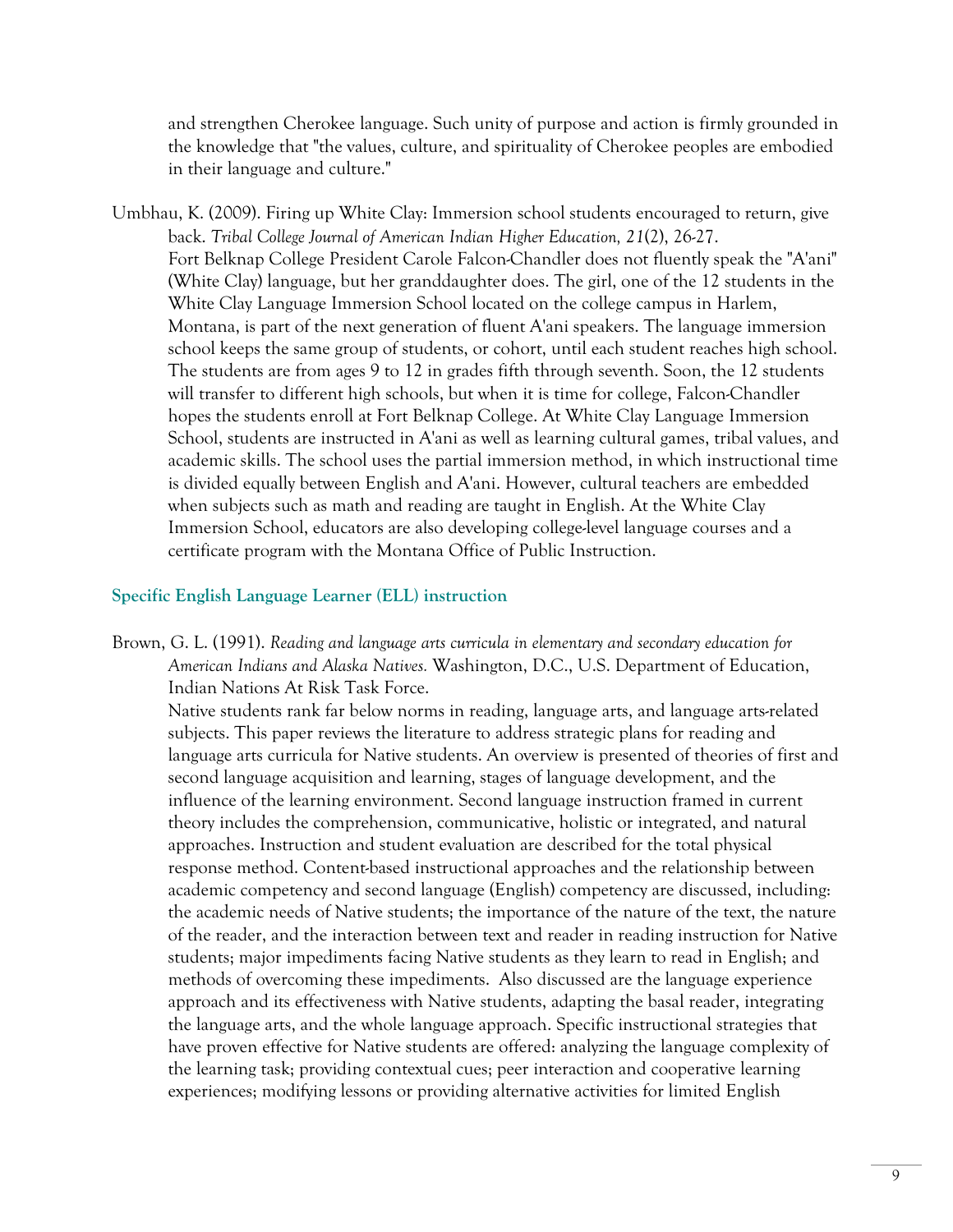proficient students; incorporating comprehension checks; using preview and review techniques; making the text comprehensible; and adapting content.

- Karathanos, K. (2009). Exploring U.S. mainstream teachers' perspectives on use of the Native language in instruction with English language learner students. *International Journal of Bilingual Education and Bilingualism, 12*(6), 615-633. (See abstract earlier in this section.)
- McIntosh, A., Graves, A., & Gersten, R. (2007). The effects of response to intervention on literacy development in multiple-language settings. *Learning Disability Quarterly, 30*(3), 197-212. This descriptive study documents the effects of response-to-intervention type practices in four first-grade classrooms of English learners (ELs) from 11 native languages in three schools in a large urban school district in southern California. Observations and interviews in four classrooms across two consecutive years were compared to first-grade gains in oral reading fluency (N=111). Reading fluency data were examined in relation to ratings of literacy practices, including the degree to which Tier 1 alone or Tier 1 plus Tier 2-type instruction was implemented. The correlation between classroom ratings on the English Learners Classroom Observation Instrument (ELCOI) and gain from pre- to posttest in first grade on oral reading fluency was moderately strong in both Year 1 ( $r = 0.61$ ) and Year 2 (r = 0.57). The correlation between Cluster II teacher ratings and OF gains was strong in both Year 1 (r = 0.75) and Year 2 (r = 0.70), suggesting a strong relationship between Tier 2-type literacy practices and end-of-first-grade oral reading fluency. Results indicated a strong correlation  $(r = 0.81)$  between the number of students below DIBELS benchmark thresholds at the end of first grade and the teacher rating on the amount of instruction provided for low performers. Follow-up data at the end of third grade in oral reading fluency and comprehension indicate moderate correlations to first-grade scores  $(N=51)$ . Patterns of practice among first-grade teachers and patterns among ELs who were ultimately labeled as having learning disabilities are discussed. Educational implications and recommendations for future research are also presented.
- Pappamihiel, N., Lake, V., & Rice, D. (2005). Adapting a social studies lesson to include English language learners. *Social Studies and the Young Learner, 17*(3), 4-7. If one were to search for classroom strategies for English Language Learners (ELLs), it would not take much time to find many different types of activities that are all useful with ELLs. Additionally, if one were to search for social studies strategies to use with native English speakers, he or she would have little difficulty in finding a variety of innovative and clever approaches. However, if one were to search for strategies that would be effective for both ELLs and native English speakers in the same classroom, he or she would be hard pressed to find a good integration of theory and classroom strategy that would result in quality learning for both groups. Yet, this challenge is exactly the dilemma faced by thousands of primary education teachers as they implement the typical social studies curriculum. This article brings theory into practice and demonstrates how to apply commonly accepted language acquisition theories to lesson plans designed for native speakers. Using an everyday social studies lesson designed for primary grade classrooms, the authors reveal how to adapt objectives for ELLs and how to analyze lessons in order to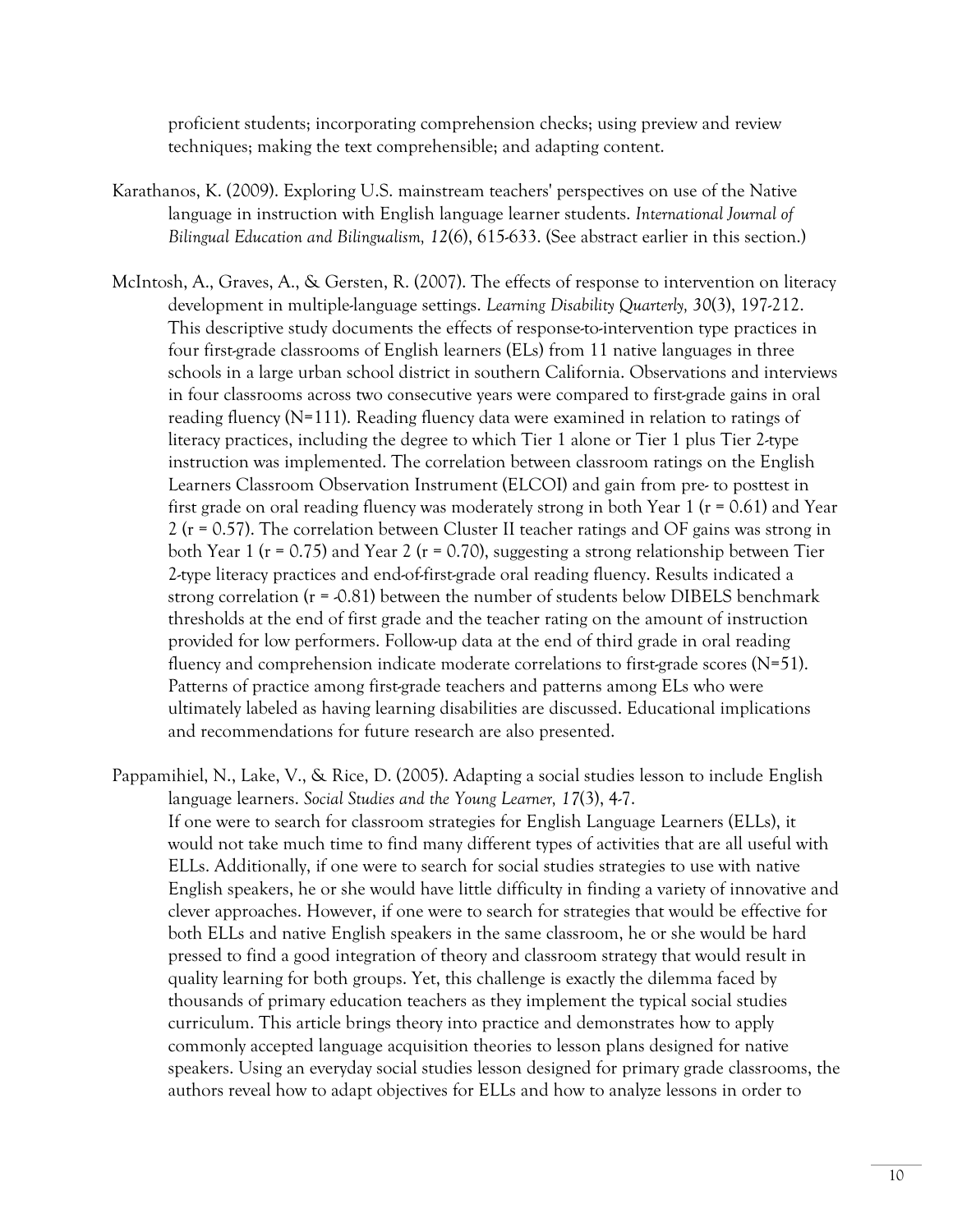modify the language demands of each lesson.

### **Perceptions by particular American Indian cultures of the social value or role of language**

Martinez, R. (2000). Languages and tribal sovereignty: Whose language is it anyway? *Theory Into Practice, 39*(4), 211-219.

 Argues that the ways in which other languages such as Spanish have been dealt with in the schools, particularly in bilingual programs, should not be applied to Pueblo languages in the United States. Information on Spanish-English bilingual programs in schools; Background of the Pueblo Indian people in New Mexico; Brief history of the Pueblo society; Role of language in maintaining Pueblo heritage; Language loss in Pueblo communities.

- Nault, D. (2007). Linking language and literacy: The Legend of the Bluebonnet. *Learning Languages, 13*(1), 25-27. (See abstract earlier in this section.)
- Reyhner, J. E. (1992*). Teaching American Indian students*. Norman, OK: University of Oklahoma. This book consists of 18 essays that discuss teaching methods and resource material promoting productive school experiences for American Indian students. The first section of the book introduces the notion of empowerment of Indian students through multicultural education, foundations of Indian education, the history of Indian education, tribal and federal language policies, and a successful bilingual program. Section 2 discusses the importance of adapting teaching methods and curriculum to Indian culture and to the learning styles of Indian children. It also offers recommendations for promoting a positive working relationship between teachers and parents. Section 3 describes language and literacy development, the role of the first language in second language development, and the characteristics of American Indian English. Section 4 addresses the importance of Indian students' exposure to literature relevant to their culture and background. It provides suggestions for whole language teaching strategies, teaching strategies to enhance students' reading comprehension, and an overview of literature written by American Indians. Section 5 makes specific suggestions for teaching social studies, science, mathematics, and physical education to Indian students. Appendices include population and education statistics of American Indians, sources and recommendations for Indian children's literature, resources in social studies, and extensive references.
- Stancavage, F.B., Mitchell, J.H., de Mello, V.P., Gaertner, F.E., Spain, A.K., & Rahal, M.L. (2006). *National Indian Education Study, Part II: The educational experiences of fourth- and eighth-grade American Indian and Alaska Native students.* (NCES 2007-454). Washington, D.C.: U.S. Department of Education, Institute of Education Sciences, National Center for Education Statistics.

 This report presents results from a national survey, conducted in 2005, that examined the educational experiences of American Indian/Alaska Native (AI/AN) students in grades 4 and 8, with particular emphasis on the integration of native language and culture into school and classroom activities. Students, teachers, and school principals all participated in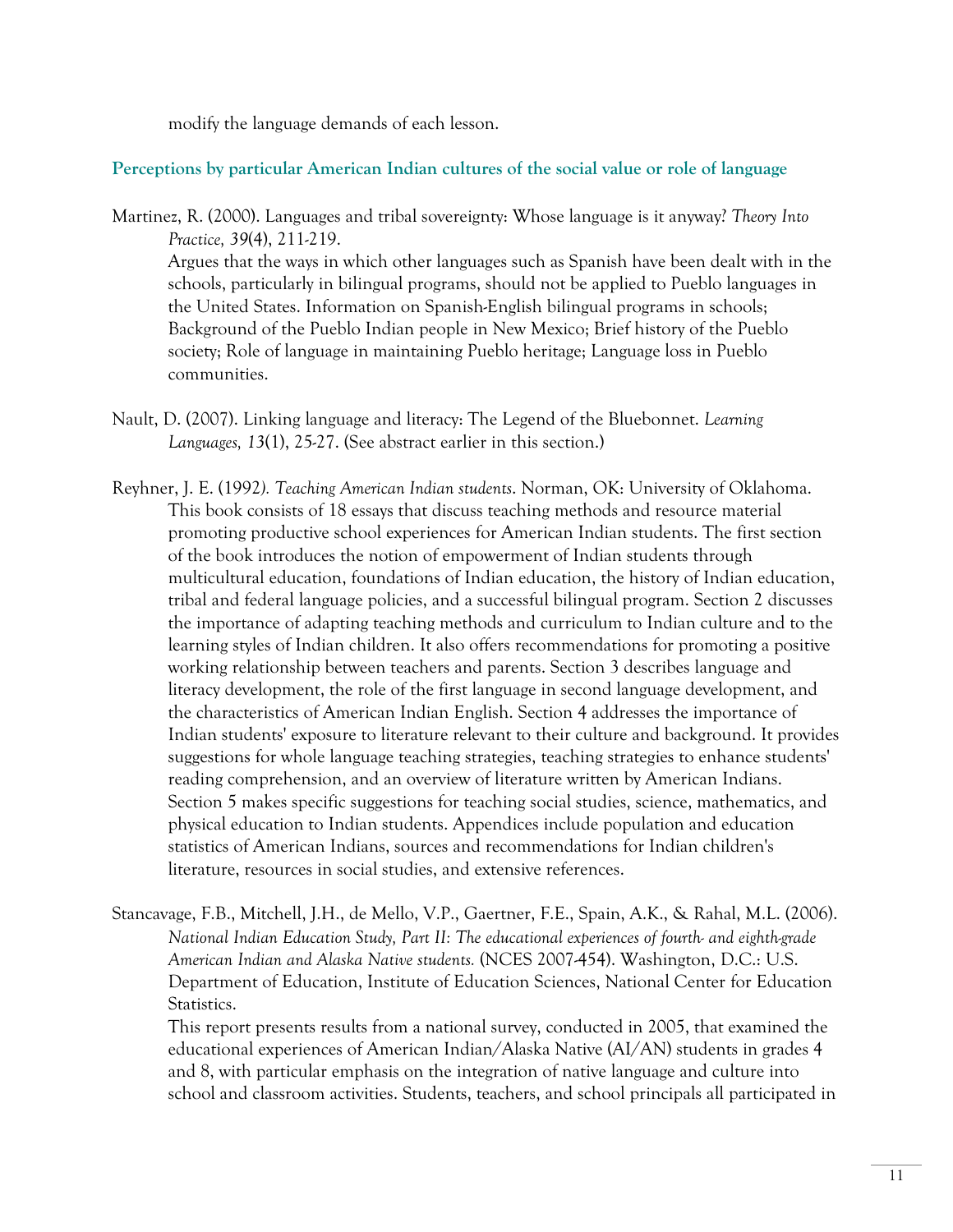the survey, which constituted Part II of the National Indian Education Study (NIES). NIES was a two-part study conducted by the National Center for Education Statistics (NCES), with the support of the Office of Indian Education (OIE), for the U.S. Department of Education. Part I of NIES collected information on the academic performance of AI/AN students, as measured by the National Assessment of Educational Progress (NAEP). This report describes important aspects of the educational experiences of AI/AN students in grades 4 and 8. Although the central focus of the report is AI/AN students, information is also provided about non-AI/AN students, where available, so that the reader can compare the characteristics of AI/AN students with their peers from different backgrounds. The source of the information on non-AI/AN students is NAEP, which included a survey component to collect limited demographic information about all students who participated in 2005. The NAEP survey, however, did not collect information on the role of AI/AN culture or language in education--topics which are the central focus of NIES.

# **THE EFFECT OF FAMILY & COMMUNITY INVOLVEMENT**

## **Working Definition**

This topic refers to the effect that family and community influence have on schools with large American Indian enrollment. Eighteen abstracts are cited in this section. Family and community influence focuses on five subtopics: (a) including the importance of support at home (3); (b) the input of parents into the classroom or school (3); (c) the input of the community into the classroom or school (7); (d) the congruence of classroom instruction with the community's educational role (3); and (e) the context of community values for how and what is learned in the classroom (2).

## **Abstracts**

## **Including the importance of support at home**

Applequist, K., Mears, R., & Loyless, R. (2009). Factors influencing transition for students with disabilities: The American Indian experience. *International Journal of Special Education, 24*(3), 45-56.

 The purpose of this study was to explore those factors impacting successful transition of American Indian students with mild to moderate disabilities to postsecondary academic settings and other lifelong learning opportunities. Thirty-five individuals from three Southwestern tribes were interviewed about personal factors during transition, and secondary, and postsecondary experiences. A second interview was conducted with 14 participants approximately two years later to follow-up on the progress of the student following transition. Many of the participants did not see themselves as active participants in the IEP process and educational placements ranged from inclusive to more traditional resource classrooms and self-contained settings. Secondary teachers and mentors offered support and encouragement to participants. Fewer participants received accommodations in postsecondary settings, and in some instances instructors lacked an understanding about ADA and ways to modify instruction. Participants highlighted the importance of family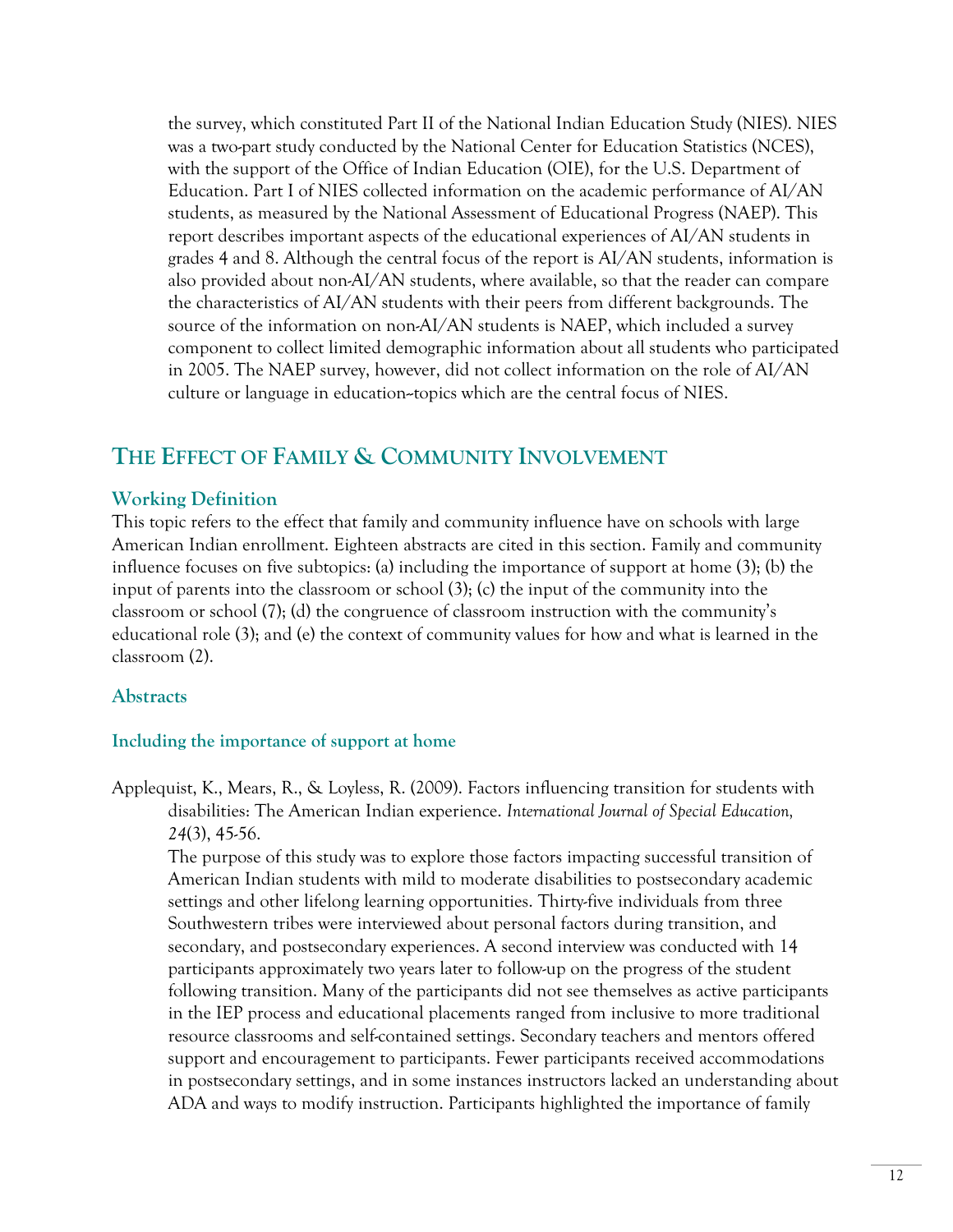and religion in their lives throughout the transition process. Those participating in both interviews showed statistically significant positive change in self-ratings of dimensions of self advocacy and self-determination. Implications of the findings will be discussed.

Hartle-Schutte, D. (1990, April). *Beating the odds: Navajo children becoming literate*. Paper presented at the 19<sup>th</sup> Annual International Bilingual/Bicultural Education Conference, Tucson, AZ. A retrospective ethnographic study examined the sociocultural environments of fifth-grade Navajo children who have become successful readers. During the second month of school, six fifth-grade teachers at Fort Defiance Elementary School on the Navajo Reservation identified 66 of their 150 students as successful readers, a judgment that was verified for 63 of the students by individual reading evaluation based on miscue analysis. This success rate is much higher than those commonly reported for Navajo children taking standardized achievement tests. Demographic and sociocultural data revealed that the development of literacy among these children was not prevented by home environment conditions, such as low income, single parenting, alcoholism, and employment, nor by linguistic differences or limited amounts of written material in the home. Open-ended interviews with 11 female and 4 male students and their parents, teachers, and principal identified the home, rather than the school, as the most important factor in the students' development as successful readers. Within the home, the achievement of literacy was assisted by child-initiated activities and questioning and supportive adult responses, rather than by direct instruction. Two case studies detail some of the multiple paths to literacy in this Navajo community.

Yazzie, T. (1999). Culturally appropriate curriculum: A research-based rationale. In K.G. Swisher & J.W. Tippeconnic, III (Eds.), *Next steps: Research and practice to advance Indian education* (pp. 83-106). Charlotte, WV: Appalachia Educational Laboratory, ERIC Clearinghouse on Rural Education and Small Schools.

 Educational researchers and practitioners have long advocated adopting a culturally appropriate curriculum to strengthen the education of Native youth. Such an approach uses materials that link traditional or cultural knowledge originating in Native home life and community to the curriculum of the school. Deeply imbedded cultural values drive curriculum development and implementation and help determine which subject matter and skills will receive the most classroom attention. This chapter examines theoretical and practical research studies that support and inform the development of culturally appropriate curriculum for American Indian children in K-12 classrooms. These studies fall into the following areas: (1) historical roots, including the Meriam Report of 1928; (2) theoretical frameworks (modes of linguistic interaction, supportive learning environments, communication and interaction styles of students and teachers); (3) curriculum development (approaches to overcome culture conflict, parent and community involvement, inquiry-based curriculum, role of Native language in concept development, local community issues, appropriate communication with elders); (4) curriculum practice and implementation (characteristics and behaviors of effective teachers, teacher role); and (5) implications for educational research and practice.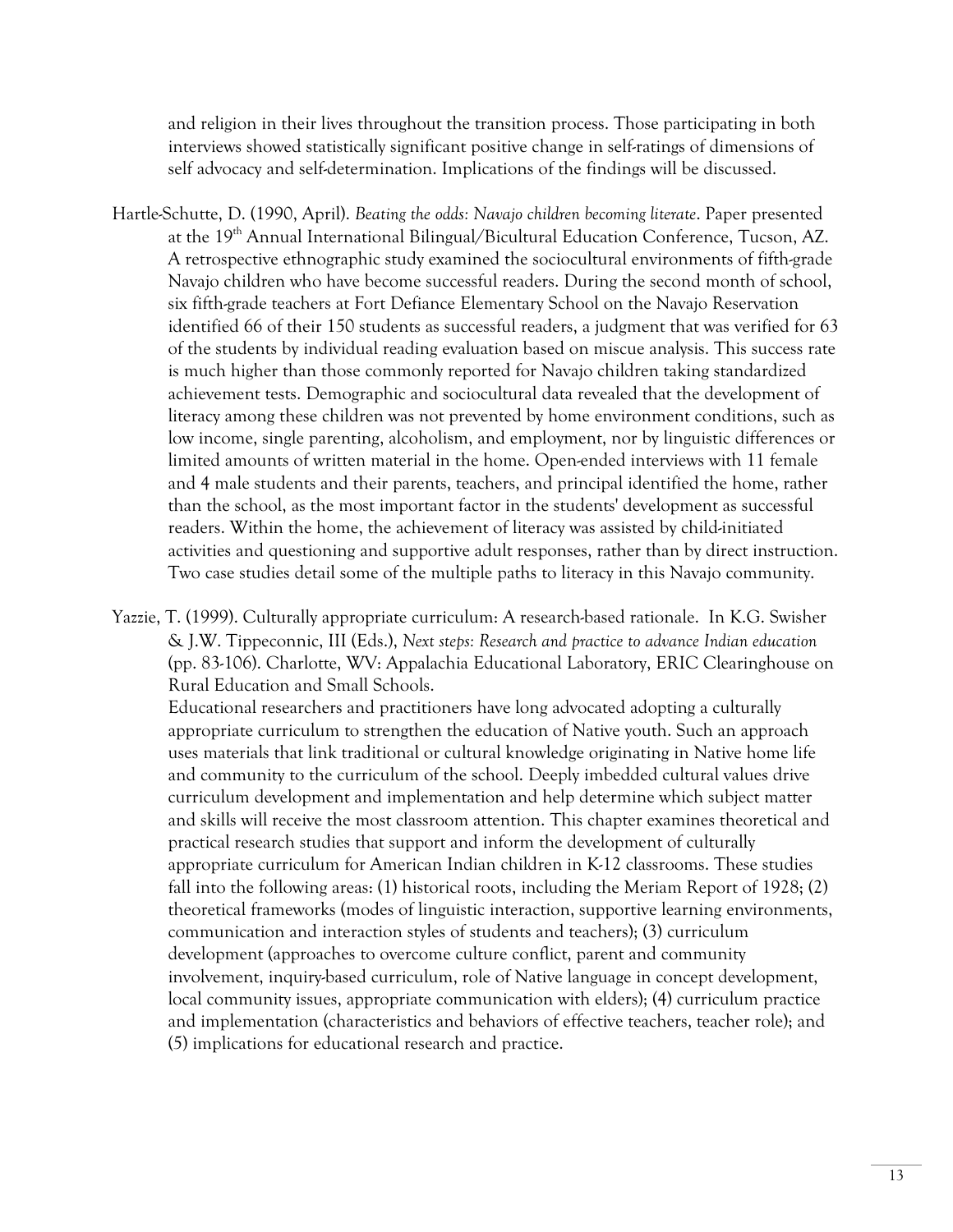#### **The input of parents into the classroom or school**

- Demmert, W. G., Jr. (2001). *Improving academic performance among Native American students: A review of the research literature*. Charleston, WV: ERIC Clearinghouse on Rural Education and Small Schools (ERIC Document Reproduction Service No. ED463917) This literature review examines research-based information on educational approaches and programs associated with improving the academic performance of Native American students. A search reviewed ERIC's over 8,000 documents on American Indian education, as well as master's and doctoral dissertations and other sources of research on the education of Native Americans. Selected research reports and articles were organized into the following categories: early childhood environment and experiences; Native language and cultural programs; teachers, instruction, and curriculum; community and parental influences on academic performance; student characteristics; economic and social factors; and factors leading to success in college or college completion. The status of research and major research findings are reviewed for each of these categories; brief summaries of research findings with citations are included following the review of each category. Also included are an annotated bibliography of more than 100 research reports, journal articles, and dissertations, most published after 1985; and a bibliography of 23 additional references to other literature reviews and non-Native studies.
- North Carolina Department of Public Instruction. (2000). *Intervention practices and strategies*. Raleigh, NC: North Carolina Department of Public Instruction, Division of School Improvement.

 This document is designed as a resource to assist North Carolina schools in providing the best programs and strategies in the areas of acceleration, remediation, and intervention. The best practices described here are applicable to most students, including students with disabilities. The programs and strategies were validated as effective by the U.S. Department of Education's National Diffusion Network (NDN), are supported by research-based findings, or are supported by anecdotal evidence. The first section lists strategies for improving reading, writing, and mathematics proficiency; related publications by the North Carolina Department of Public Instruction; and other resources. The second section, submitted by the Black Leadership Caucus of the General Assembly, lists eight effective strategies for teaching African American students and notes related research and examples of possible actions. A section on effective strategies for teaching Native American students was endorsed by the Office of Indian Education. Brief descriptions and contact information are provided for 28 programs proven effective with American Indian students. A section on programs validated by the NDN profiles 22 programs, including grade level, resources needed, areas addressed, and a brief description. The final section presents 35 programs and strategies supported by research and positive anecdotal evidence. Grade level, resources needed, areas addressed, and descriptions of varying length are included.

Yazzie, T. (1999). *Culturally appropriate curriculum: A research-based rationale.* In K.G. Swisher & J.W. Tippeconnic, III (Eds.), *Next steps: Research and practice to advance Indian education* (pp.84- 106). Charlotte, WV: Appalachia Educational Laboratory, ERIC Clearinghouse on Rural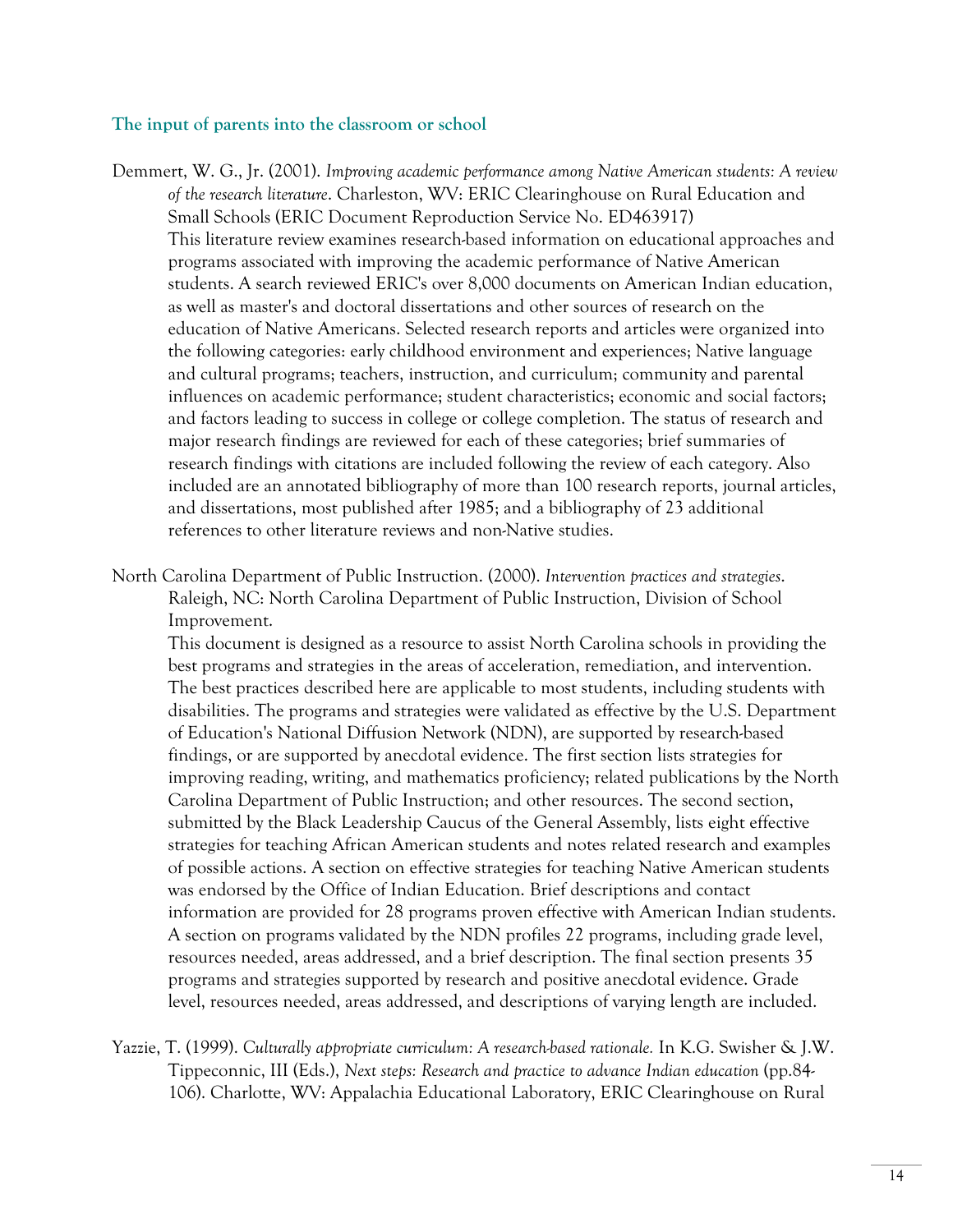Education and Small Schools. (See abstract earlier in this section.)

### **The input of the community into the classroom or school**

- Cunningham-Sabo, L., Bauer, M., Pareo, S., Phillips-Benally, S., Roanhorse, J., & Garcia, L. (2008). Qualitative investigation of factors contributing to effective nutrition education for Navajo families. *Maternal & Child Health Journal*, *12* (Supplement 1), 68-75. Objectives Obesity rates in American Indian and Alaskan Native children are a major health threat, yet effective ways to address this remain elusive. Building on an earlier dietary assessment of Navajo Head Start families which indicated a gap in parental nutrition awareness despite a strong program emphasis, the aim of this project was to identify culturally relevant nutrition education strategies for Navajo parents and educators of young children. Methods Eight focus group interviews were conducted with 41 parents and early childhood education paraprofessionals to identify contributors to both healthful and unhealthy food ways of Navajo preschoolers. Results were presented in two community venues to verify the themes and discuss implications. Results Barriers to healthful eating included availability/cost, parenting/control, preferences/habits, time pressures, and knowledge/education. Enablers to healthful eating included the categories of schools/education, and support/modeling. Reactions to these findings during community forums suggested (1) the need for stronger parenting and parental control over the food environment; (2) community-level action to address these barriers; and (3) the need for knowledge and culturally relevant educational strategies for caregivers and children. Conclusions Implications for interventions include building upon existing community resources to enhance culturally relevant and respectful parental, family, and community support for affordable and acceptable food experiences and choices for young children and their families.
- Demmert, W. G., Jr. (2001). *Improving academic performance among Native American students: A review of the research literature*. Charleston, WV: ERIC Clearinghouse on Rural Education and Small Schools (ERIC Document Reproduction Service No. ED463917). (See abstract earlier in this section.)
- Landis, S. (1999). *Making school work in a changing world: Tatitlek Community School. Case study.*  Portland, OR: Northwest Regional Educational Laboratory, School Improvement Program. As part of a larger study of systemic educational reform in rural Alaska, this case study examines the implementation of the Alaska Onward to Excellence (AOTE) improvement process in the village of Tatitlek in south-central Alaska. The village has about 100 residents, mostly of Alutiiq heritage (Native peoples of Prince William Sound). A threeroom K-12 school serves about 23 students. The aftermath of the 1989 Exxon Valdez oil spill turned the village toward increased connection to the outside and intentional planning for the future. A main AOTE goal is a community-school partnership that often focuses on integrating Native knowledge, culture, and language into the school. In Tatitlek, however, the overriding priority was ensuring student success both in and outside the village. In the early stages, AOTE meetings enjoyed strong turnout, and participants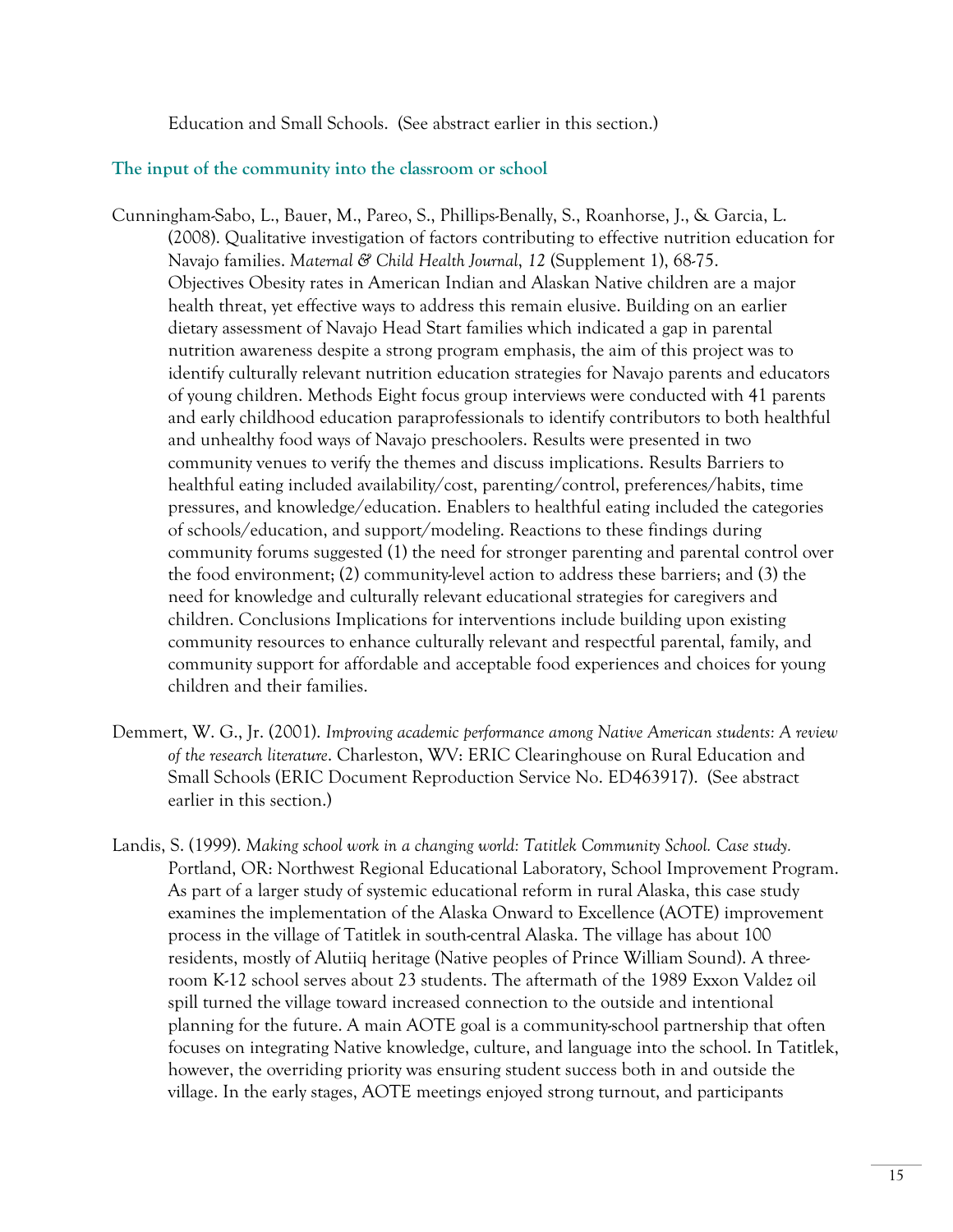reached consensus on which district goals should be pursued locally. However, later participation dropped considerably. The district took the community goals and developed dramatic changes to curriculum and instruction: the Chugach Instructional Model, which progresses from drill to real-life connections; standards-based curriculum, assessment and report card; emphasis on hands-on learning; and Anchorage House, an urban residential experience for secondary students. Improved school-community relations were supported by the strong, innovative leadership of district staff; high levels of trust among all parties; and new teachers who are highly respectful of Native lifestyle and have become friends and advocates within the community. Barriers to sustainability and a student attitude survey are discussed. Appendices describe Anchorage House, district standards, beliefs, student goals and the AOTE action plan.

Lipka, J. (2002). *Schooling for self-determination: Research on the effects of including Native language and culture in the schools. ERIC Digest*. Charleston, WV: ERIC Clearinghouse on Rural Education and Small Schools (ERIC ED459989).

This digest briefly reviews the impacts of assimilationist education for American Indians and Alaska Natives (AI/AN) and describes recent examples of successful AI/AN schools that incorporate students' native language and traditional culture into the curriculum. Beginning in the 1870s, federal policy emphasized assimilation as the goal of AI/AN education. Assimilationist policies had the effects of separating AI/AN students from their communities, weakening Native languages and cultures, driving students toward a marginalized identity, alienating students from schooling, and producing subtractive bilingualism. The past 3 decades have seen many efforts to restore and revitalize Native languages and cultures through the schools and to use Indigenous knowledge and language to meet both local and Western educational goals. Concurrently, the notion of appropriate academic knowledge has been reevaluated, and some teachers and elders have found ways to connect local practical and cultural knowledge to the school curriculum. Four exemplary AI/AN programs are described that involve community or tribally controlled schools, use Indigenous culture and language, and have resulted in a significant gain in academic achievement. These include Navajo programs in Arizona, a Native Hawaiian program in Honolulu, and an Inuit-controlled school using Inuktitut in Nunavik (northern Quebec).

- North Carolina Department of Public Instruction. (2000). *Intervention practices and strategies*. Raleigh, NC: North Carolina Department of Public Instruction, Division of School Improvement. (See abstract earlier in this section).
- Rivera, H., & Tharp, R. (2006). A Native American community's involvement and empowerment to guide their children's development in the school setting. *Journal of Community Psychology*, 17.

 This study provides an empirical description of the dimensions of community values, beliefs, and opinions through a survey conducted in the Pueblo Indian community of Zuni in New Mexico. The sample was composed of 200 randomly chosen community members ranging from 21 to 103 years old. A principal component factor analysis was conducted, as well as a multivariate analysis of variance, to explore gender, age, education, language, and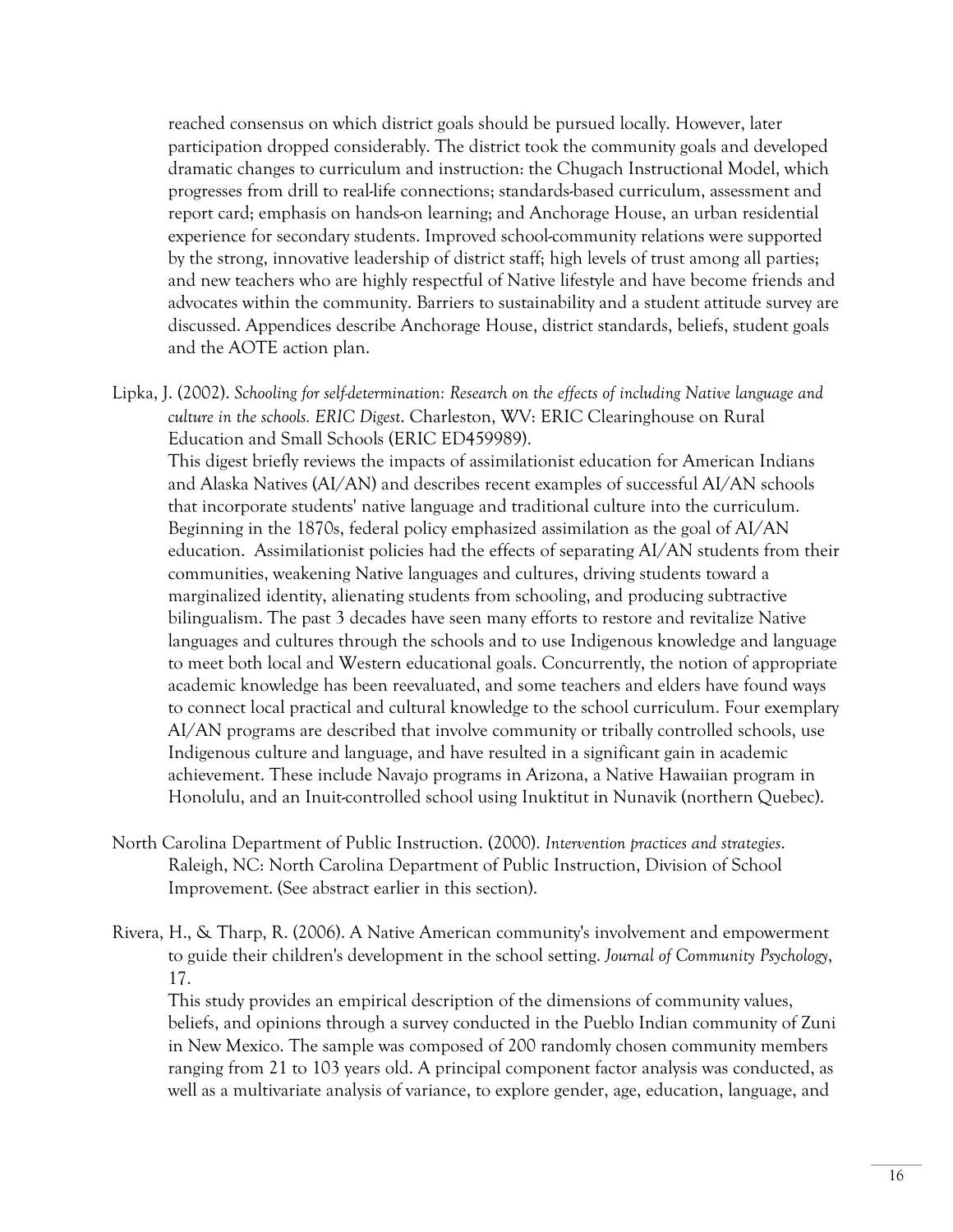socioeconomic (SES) differences on values, beliefs, and opinions from survey participants. Overall, the findings suggest a strong agreement by the community on the direction to be taken by their school district in their efforts to improve classroom instruction, as well as in their efforts to guide their children's development as Native Americans.

Yazzie, T. (1999). Culturally appropriate curriculum: A research-based rationale. In K.G. Swisher & J.W. Tippeconnic, III (Eds.), *Next steps: Research and practice to advance Indian education* (pp. 83-106). Charlotte, WV: Appalachia Educational Laboratory, ERIC Clearinghouse on Rural Education and Small Schools. (See abstract earlier in this section.)

**The congruence of classroom instruction with the community's educational role** 

Apthorp, H. S., D'Amato, E. D., & Richardson, A. (2002). *Effective standards-based practices for Native American students: A review of research literature.* Aurora, CO: Mid-continent Research for Education and Learning.

 This report reviews education programs and practices that have improved Native American student achievement in English language arts and mathematics. In Navajo tribal schools, teaching Indigenous language and literacy first, followed by teaching English and promoting bilingualism, helped students perform well on tests of vocabulary, comprehension, and writing. In Hawaii, a culturally congruent English language arts program significantly improved Native Hawaiian children's achievement in reading. Emphasis on comprehension over mechanics and phonics allowed children to learn in ways that were congruent with their everyday experiences outside of school. The use of ethnomathematics, based on the same principles of cultural congruence, led to improved student achievement for Native Hawaiian children and Alaskan rural middle school students. All these programs required extensive collaboration and time. Although limited in scope, the evidence suggests that congruency between the school environment and the culture of the community is critical to educational success. Collaborative research and development efforts, carried out at the local level, are needed. Seven action steps are recommended in this regard. An appendix outlines McREL's plan for further research.

- Demmert, W. G., Jr. (2001). *Improving academic performance among Native American students: A review of the research literature*. Charleston, WV: ERIC Clearinghouse on Rural Education and Small Schools (ERIC Document Reproduction Service No. ED463917). (See abstract earlier in this section.)
- Rivera, H., & Tharp, R. (2006). A Native American community's involvement and empowerment to guide their children's development in the school setting. *Journal of Community Psychology*, 17. (See abstract earlier in this section.)

**The context of community values for how and what is learned in the classroom** 

Applequist, K., Mears, R., & Loyless, R. (2009). Factors influencing transition for students with disabilities: The American Indian experience. *International Journal of Special Education, 24*(3), 45-56. (See abstract earlier in this section.)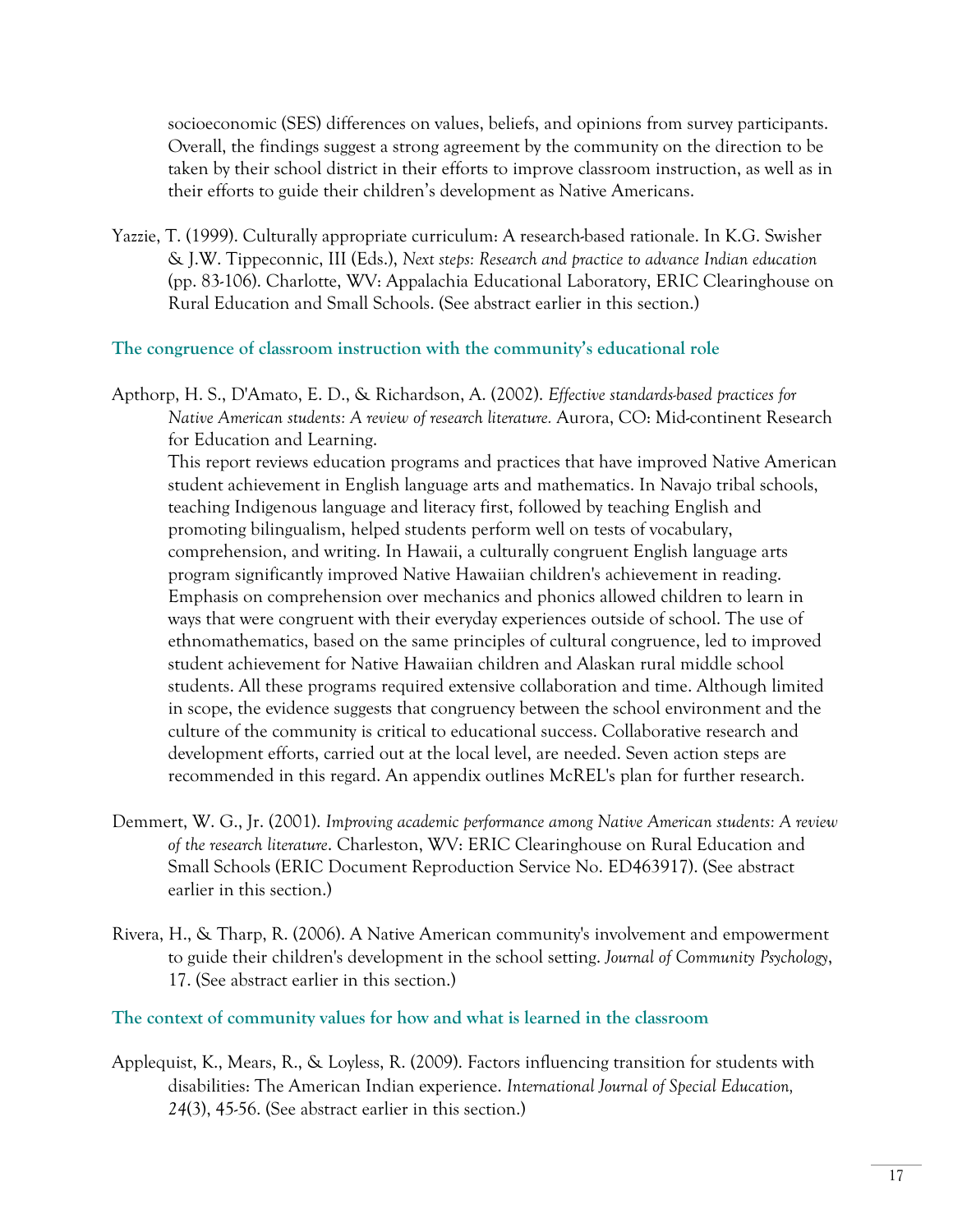Peck, F. (1998). Fort Peck combines language immersion with Montessori methods. *Tribal College, 9*(4), 15.

 Describes the new teaching methods at Fort Peck, which include the combination of language-immersion and Montessori methods of teaching. The Montessori method, grounded in spiritual traditions, integrates all subjects and includes cultural immersion and parental involvement.

# **ALTERNATIVE INSTRUCTIONAL TECHNIQUES**

# **Working Definition**

Alternative instructional techniques are practical classroom applications of the particular educational needs of American Indian students. For this topic, the numerous subjects we found in the abstract literature have been combined into ten subtopics organized according to their similarities or correlations. There are 97 abstracts cited in this section, including duplicates. The subtopics can be grouped into four categories: (a) method (50); (b) content (22); (c) a combination of method and content (17); and (d) other (8). There are four areas within method: collaboration, active performance, coaching/mentoring, and small group instruction. There are three areas within content: native cultural epistemology, visuals, and narratives. Method and content combinations include two areas: project-based instruction and practical relevance. The fourth category, other, contains subjects that appear sparsely or uniquely in the abstract literature.

## **Abstracts**

## **Method – Collaboration**

Allison, B. N., & Rehm, M. L. (2007). Effective teaching strategies for middle school learners in multicultural, multilingual classrooms. *Middle School Journal, 39*(2), 12-18. Middle school teachers, like all educators around the nation, are encountering classrooms comprised of an unprecedented number of students from various cultural, ethnic, and racial backgrounds. Due to the influx of immigrants entering the U.S. educational system, the number of students who speak a native language other than English has grown dramatically and will account for about 40% of the school-age population by 2040. The reality of a multicultural, multilingual student population dictates that educators, 87% of whom are Caucasian, must be prepared to interact and work with students who do not share the same language, culture, or national origin. Some researchers believe that meeting the needs of diverse students is, and will be, even more challenging for middle school teachers than other teachers, because they must also help students deal with the unique developmental changes that occur during this time. As young adolescents confront a host of transitions associated with the emergence of puberty, including dramatic physical, socialemotional, and cognitive changes, they also undergo transformations in relationships with parents, encounter more emotionally intense interactions with peers, and struggle with personal identity issues. Middle school teachers, therefore, must become educated about and skilled in using pedagogy that is sensitive and responsive to the developmental and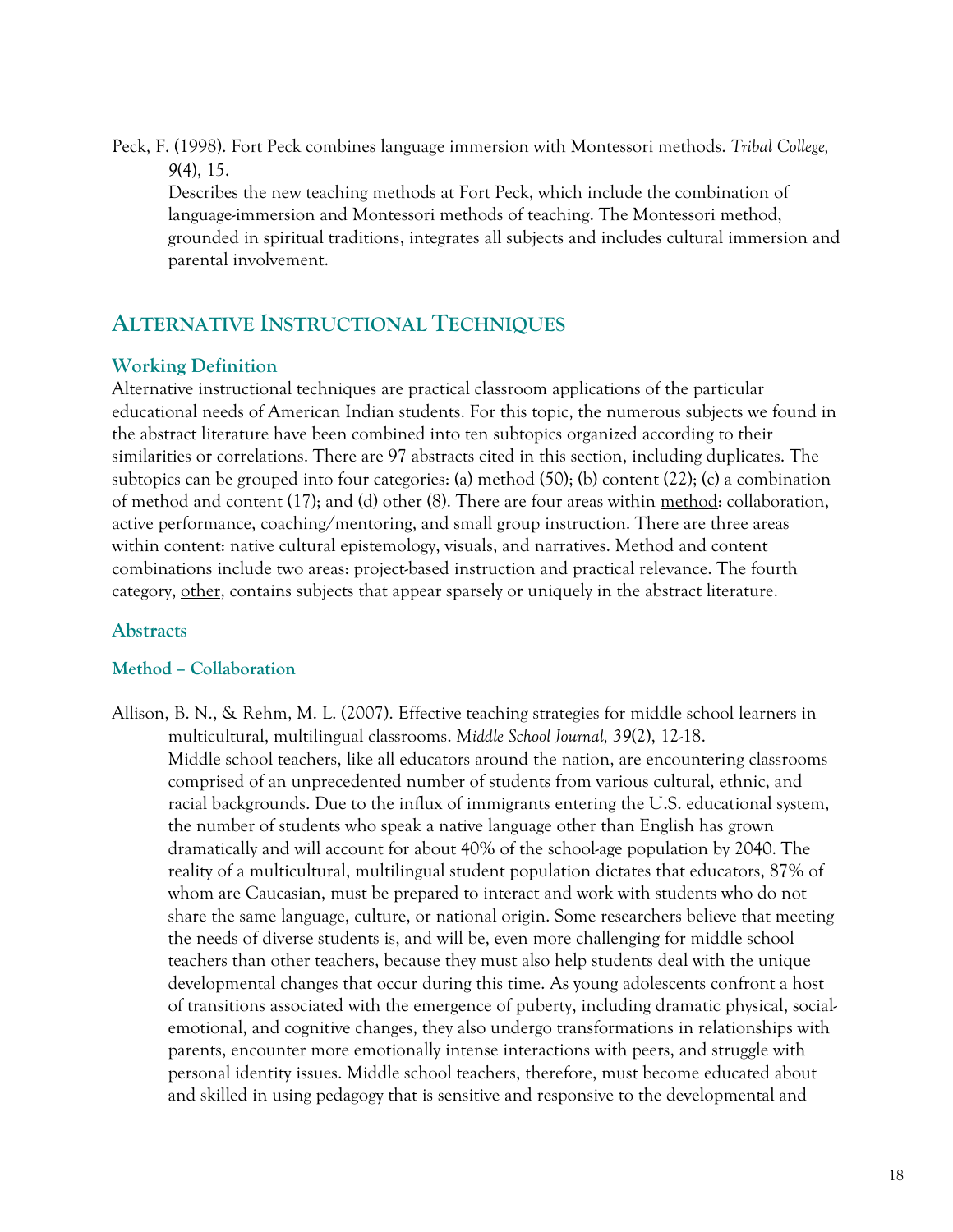educational needs of young adolescents from diverse racial, ethnic, and cultural backgrounds. This article explores instructional strategies employed by teachers in middle school classrooms in Florida, a state in which 50% of the students in public schools are members of ethnic minority groups.

- Boognl, M. (2006). Hand-on approach to teaching composition of functions to a diverse population. *Mathematics Teacher, 99*(7), 516-520. This article presents a project that introduces compositions and inverses of functions, using a method that compliments the learning styles of Native American students.
- Conway, E. L. (2007). *Teaching American Indian and Alaska Native students.* Unpublished master's thesis, The Evergreen State College, Olympia, Washington.

 This paper examines a significant body of research that pertains to American Indian and Alaska Native learners in order to determine what causes the trends of low academic achievement and high dropout rates among this population. The historical background of American Indian and Alaska Native education gives a comprehensive summary of how policies and practices, such as the formation of government boarding schools, were used to acculturate and assimilate students into the Anglo-American, Christian society; and later, how the concept of self-determination was established. The review of the research studies represents a broad range of American Indian and Alaska Native populations in order to reveal some of the potential causes for such trends, and to reveal effective strategies for teaching American Indian and Alaska Native students across the country. The research studies concentrate on the following areas: curriculum, parent and community attitudes, schools and current policies, high drop-out rates, racism, traditionalism, motivation, learning styles, methods of assessment, and teaching strategies. Suggestions for how teachers can improve the academic opportunities of American Indian and Alaska Native students are presented in three key areas: teachers as learners, teachers as innovators, and teachers as allies.

Demmert, W. G., Jr. (2001). *Improving academic performance among Native American students: A review of the research literature*. Charleston, WV: ERIC Clearinghouse on Rural Education and Small Schools (ERIC Document Reproduction Service No. ED463917) This literature review examines research-based information on educational approaches and programs associated with improving the academic performance of Native American students. A search reviewed ERIC's over 8,000 documents on American Indian education, as well as master's and doctoral dissertations and other sources of research on the education of Native Americans. Selected research reports and articles were organized into the following categories: early childhood environment and experiences; Native language and cultural programs; teachers, instruction, and curriculum; community and parental influences on academic performance; student characteristics; economic and social factors; and factors leading to success in college or college completion. The status of research and major research findings are reviewed for each of these categories; brief summaries of research findings with citations are included following the review of each category. Also included are an annotated bibliography of more than 100 research reports, journal articles,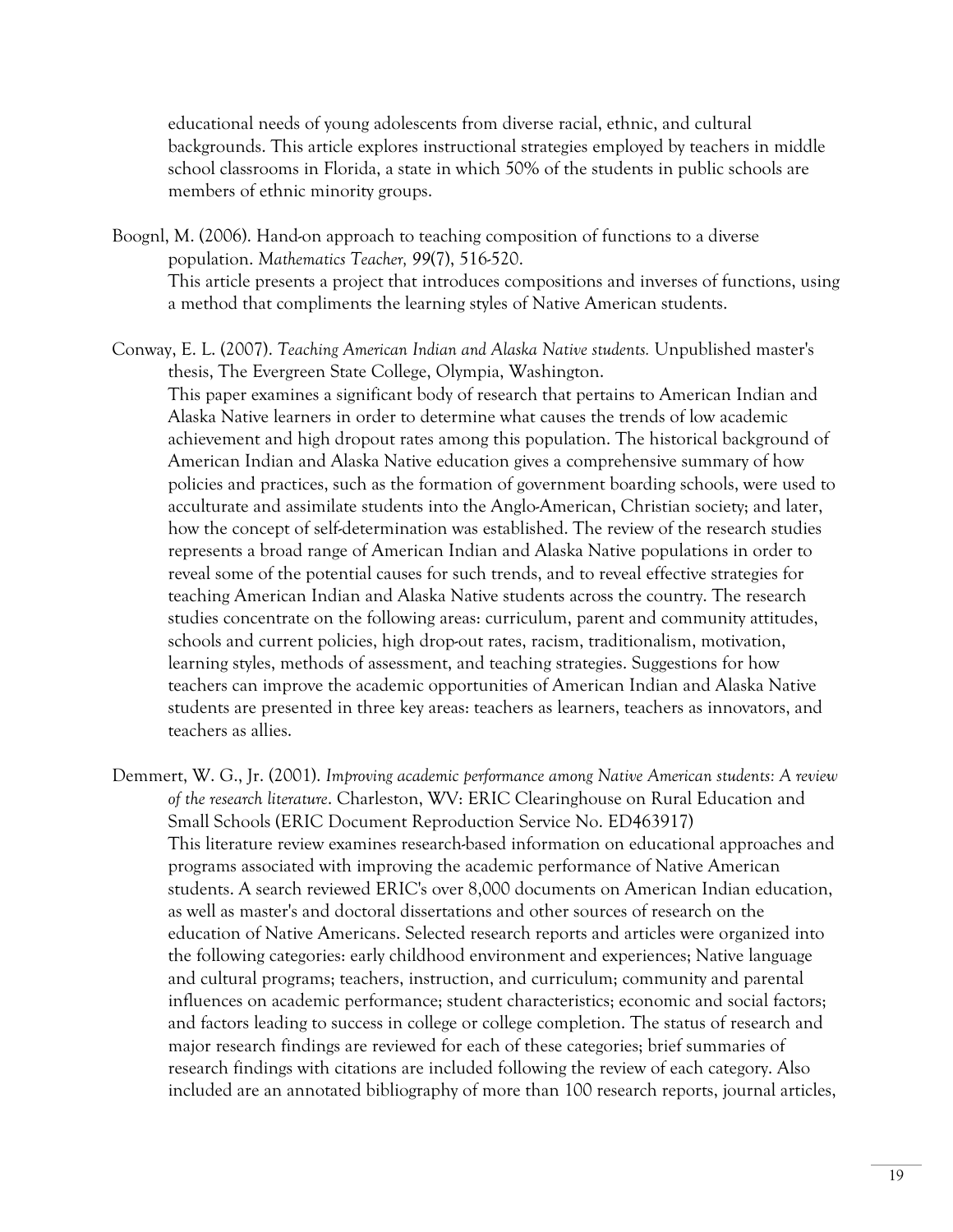and dissertations, most published after 1985; and a bibliography of 23 additional references to other literature reviews and non-Native studies.

- Ingalls, L., Hammond, H., Dupoux, E., & Baeza, R. (2006). Teachers' cultural knowledge and understanding of American Indian students and their families: Impact of culture on a child's learning. *Rural Special Education Quarterly*, *25*(1), 16-24. This manuscript discusses educational practices used in a K-12 reservation school system and speculates how these practices may be culturally insensitive to American Indian students and their families in the community. Focus group discussions were conducted with seven teachers, who were students in a graduate program, and were working on a reservation school located in a rural community in the southwestern United States. The students were queried as a group during class meetings on educational practices. These discussions revealed a list of commonly used teaching methods that are incompatible with this population and reasons for the incompatibility. Since the teachers were familiar with the American Indian culture, they were able to generate a list of culturally responsive educational practices (solutions) to address each problem area. These findings have major implications for this population of students as they have one of the highest special education referral and placement rates of all minority groups.
- Lambe, J. (2003). Indigenous education, mainstream education, and Native studies: Some considerations when incorporating indigenous pedagogy into Native studies. *American Indian Quarterly, 27*(1-2), 308-324.

 Discusses the characteristics of indigenous education based on the experience of a Native scholar with a Mohawk elder and Lakota mentor. Traditional forms of knowledge; impact of the indigenous education on the Mohawk; information on the structures of Western education.

North Carolina Department of Public Instruction. (2000). *Intervention practices and strategies*. Raleigh, NC: North Carolina Department of Public Instruction, Division of School Improvement.

 This document is designed as a resource to assist North Carolina schools in providing the best programs and strategies in the areas of acceleration, remediation, and intervention. The best practices described here are applicable to most students, including students with disabilities. The programs and strategies were validated as effective by the U.S. Department of Education's National Diffusion Network (NDN), are supported by research-based findings, or are supported by anecdotal evidence. The first section lists strategies for improving reading, writing, and mathematics proficiency; related publications by the North Carolina Department of Public Instruction; and other resources. The second section, submitted by the Black Leadership Caucus of the General Assembly, lists eight effective strategies for teaching African American students and notes related research and examples of possible actions. A section on effective strategies for teaching Native American students was endorsed by the Office of Indian Education. Brief descriptions and contact information are provided for 28 programs proven effective with American Indian students. A section on programs validated by the NDN profiles 22 programs, including grade level,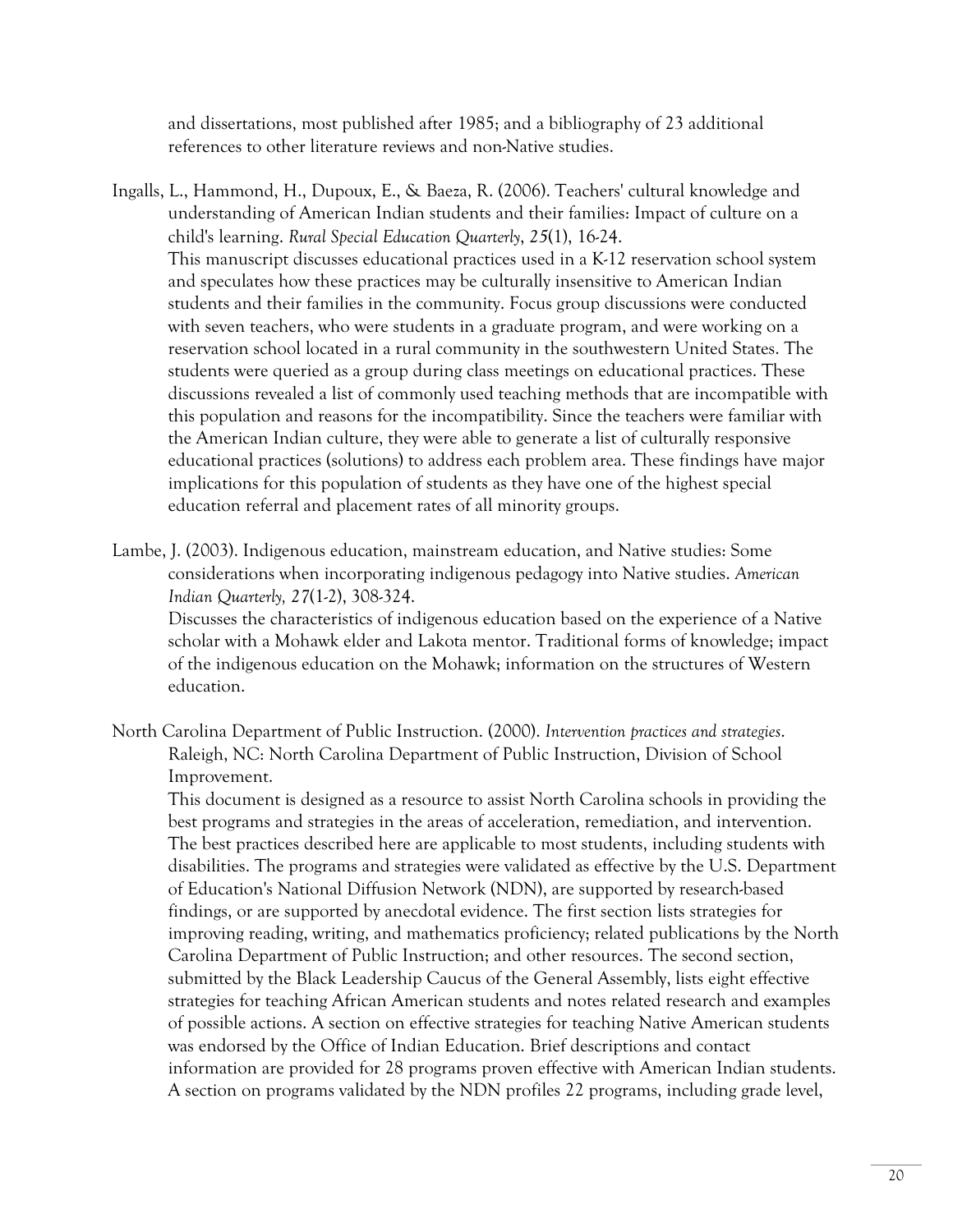resources needed, areas addressed, and a brief description. The final section presents 35 programs and strategies supported by research and positive anecdotal evidence. Grade level, resources needed, areas addressed, and descriptions of varying length are included.

- Pewewardy, C. (2002). Learning styles of American Indian/Alaska Native students: A review of the literature and implications for practice. *Journal of American Indian Education, 41*(3), 22-56. Review of theories, research, and models of the learning styles of American Indian/Alaska Native students reveals that they generally learn in ways characterized by social/affective emphasis, harmony, holistic perspectives, expressive creativity, and nonverbal communication. Native learning styles are strongly influenced by language, culture, and heritage and are "different" but not deficient. Implications for instruction, curricula, assessment, and future research are discussed.
- Pewewardy, C. D. (1992, May). *"Practice into Theory" Journey to the Year 2000: Culturally responsible pedagogy in action...The American Indian Magnet School.* Paper presented at the Conference on Native American Studies: The Academy and the Community, Minneapolis, MN. Many American Indian youth confront a choice of forfeiting their cultural heritage in favor of academic achievement. The newly established American Indian Magnet School in St. Paul (Minnesota) addresses this issue by integrating American Indian methodology and ideology across all curriculum areas through effective teaching and sensitivity to learning styles of all students. The school serves 300 Indian and non-Indian students in Grades K-8, and uses cooperative teaching methods, whole language instruction, multicultural literature, and noncompetitive assessment methods. The school provided action research to rediscover the teaching and child-rearing practices of traditional Native peoples and to blend "practice into theory." This paper also discusses: (1) characteristics needed by teachers of Indian students; (2) elements of a teacher education curriculum that espouses a culturally responsible pedagogy for Indian children; (3) recommendations for classroom techniques; (4) the importance of language preservation programs; (5) the debate over the form of Native language instruction; (6) "cultural literacy" and the literary canon versus multicultural education; (7) matching teaching and learning styles; (8) American Indian Studies programs; and (9) developing links between school and tribal community.
- Preston, V. (1991). *Mathematics and science curricula in elementary and secondary education for American Indian and Alaska Native students.* Washington, D.C.:U.S. Department of Education, Indian Nations At Risk Task Force.

 Issues related to the improvement of mathematics and science education pertain to Native students as well as to the general population. Native students are most successful at tasks that use visual and spatial abilities and that involve simultaneous processing. Instruction should build on Native students' strengths. Experiential learning and cooperative learning are two methods that are particularly effective with Native students in improving student attitudes and problem-solving abilities and reducing mathematics anxiety. Storytelling techniques can be used to develop culturally relevant problems. Career days show students the uses of mathematics in the real world. Curriculum development strategies include establishing the relationships and connections between mathematics and other subjects,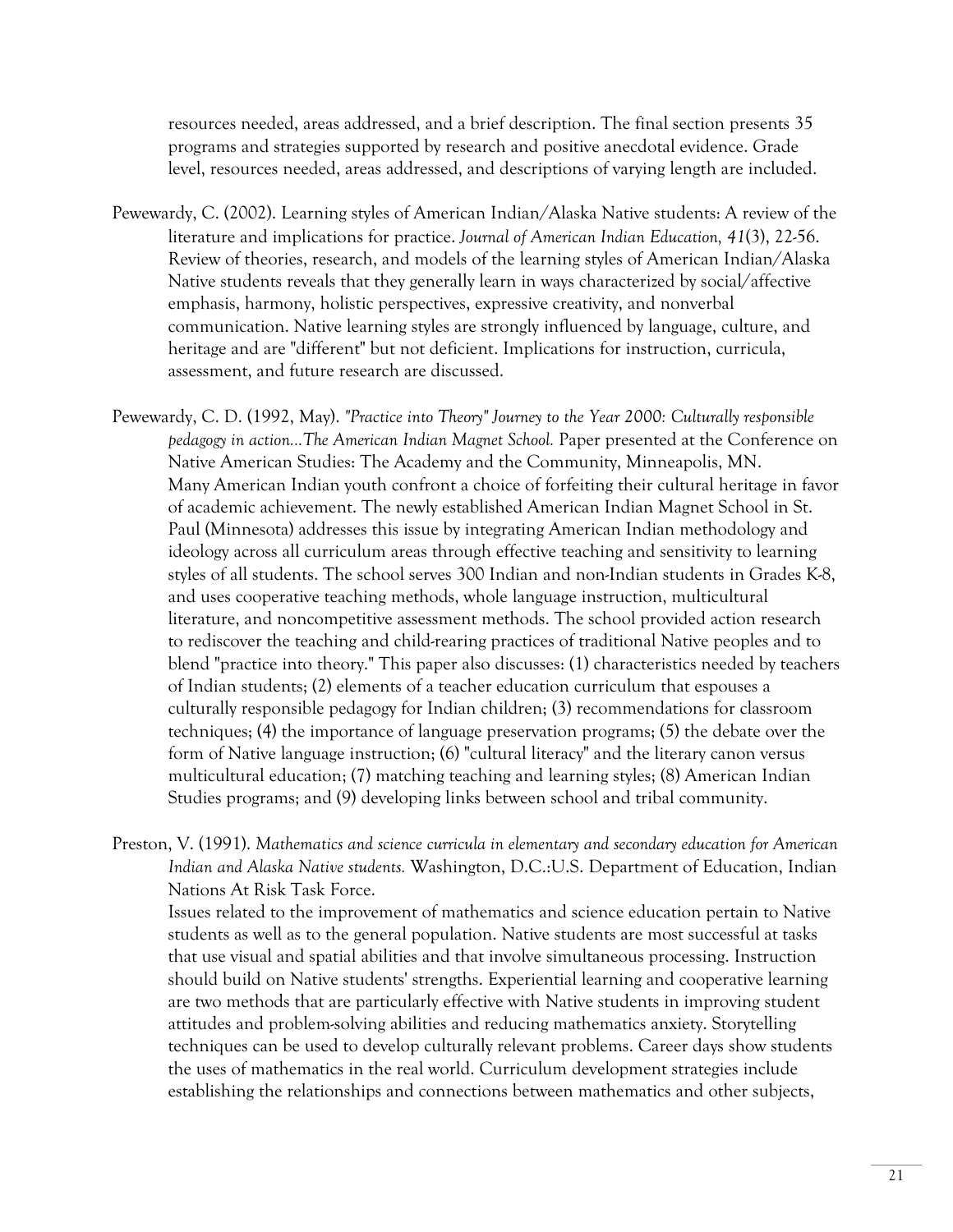and incorporating culturally relevant materials, such as Maya or Inca mathematics and science. Strategies of exemplary programs include summer math camps for Native students, summer institutes to improve teacher instructional skills and methods, after-school and summer enrichment activities in science and engineering, instructional materials developed to accompany a science series on public television, magnet schools, after-school college preparatory courses in mathematics, and parent resource centers. Recommendations are offered related to instructional methods, program development, and federal funding. This paper contains over 130 references.

Safran, S. P., & et al. (1994). Native American youth: Meeting their needs in a multicultural society. *Journal of Humanistic Education and Development, 33*(2), 50-57. Although Native Americans are among the fastest growing ethnic groups, educators and counselors frequently understand little about their cultural heritage and customs. This overview of factors such as cooperation/competitiveness, communication, and learning styles should help educators and counselors to promote multicultural awareness and to develop teaching strategies compatible with Native American culture.

Sherman, L. (2002). From division to vision: Achievement climbs at a reservation high school in the Rocky Mountains. *Northwest Education, 8*(1), 22-27. In response to Salish and Kootenai tribal demands for educational equity, a Montana school district chose a reform model based on cooperative learning strategies, which fits American Indian learning styles, and switched from tolerating to celebrating American Indian culture. Academic achievement has risen in all subjects, and the achievement gap between Indian and White students has narrowed.

Sparks, S. (2000). Classroom and curriculum accommodations for Native American students. *Intervention in School & Clinic*, *35*(5), 259-263. Explores ways to enhance the classroom and the curriculum to meet the learning and social needs of Native American students in the United States. Use of culture-specific teaching method; Goal of acclimating students to multiple societies and cultures; Manner of gathering information on students; Communication strategies for educators; Teachers' development of cultural sensitivity; Student characteristics.

Vallines Mira, R. (2009). Teachers' beliefs regarding effective teaching strategies for American Indian students in mathematics. *Dissertation Abstracts International Section A: Humanities and Social Sciences, 69*(7-A).

 Extensive research has been conducted on teaching strategies that are effective for American Indians in mathematics. Despite the variety of cultural, linguistic, socioeconomic, and geographic factors influencing student learning within and among American Indian communities, common characteristics of learning styles and effective teaching practices have been identified. Though the wording in each definition varies, research based on a variety of theoretical frameworks and using a variety of methodologies and instruments suggests that among American Indian students, there is a tendency to learn better when the following three strategies are used: contextualization, modeling and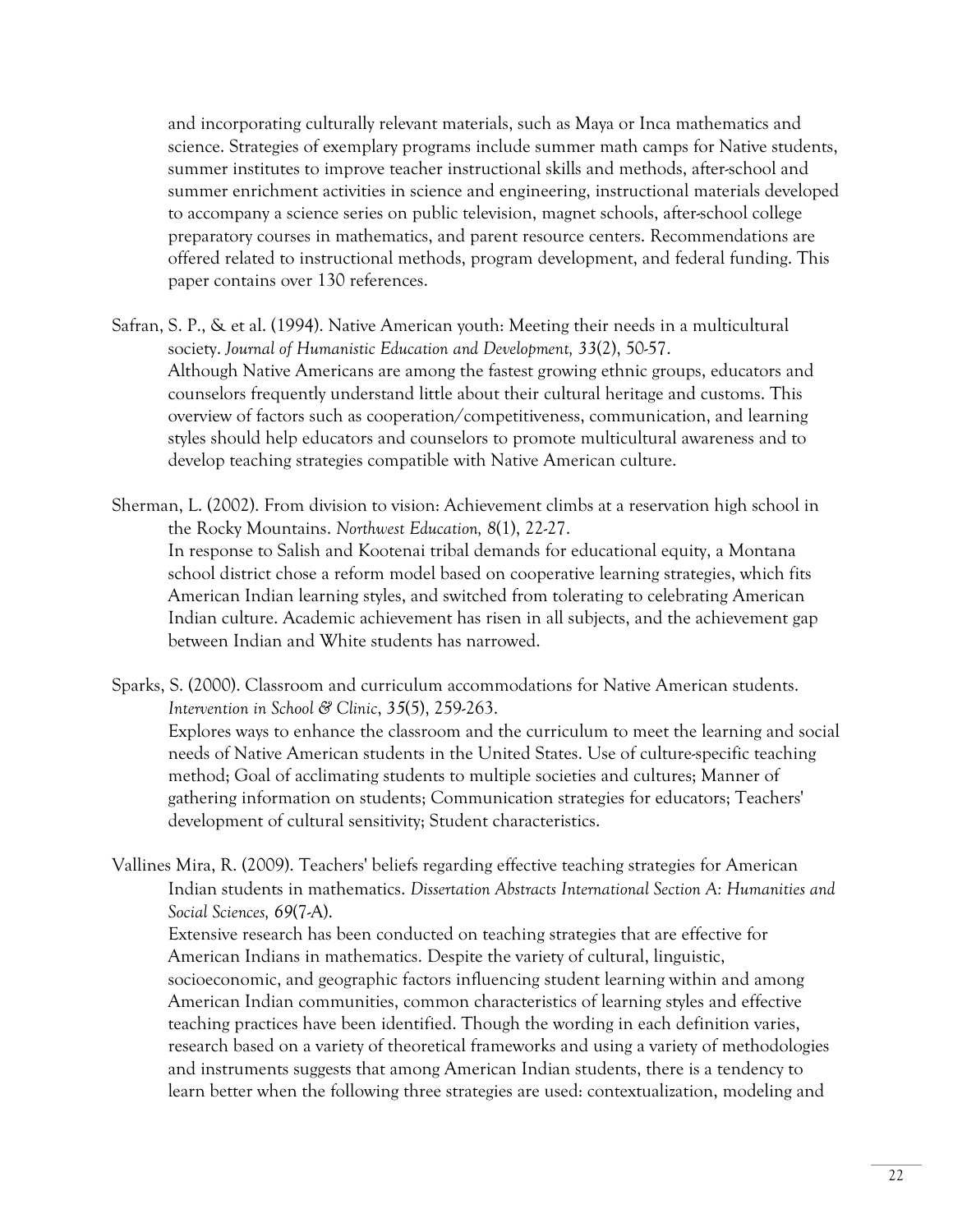demonstration, and joint productive activity. Despite the general agreement in education research that the beliefs that teachers hold about mathematics teaching and learning greatly impact their instructional decisions in the classroom, few, if any, of those studies have examined teachers' beliefs regarding effective strategies for American Indians in mathematics. The main purpose of this study was to add the voices of four teachers to the research community conversation about effective teaching strategies for American Indians in mathematics. Two elementary and two high school teachers from two schools in Montana were selected for this study for their experience with and commitment to the mathematics education of American Indian students. Two are American Indians and two are White. Using a combination of classroom observations and a modification of videoclip interviews, the beliefs of the four teachers were identified with particular focus on the three teaching strategies mentioned above. The study shows that teachers' definitions of researchbased strategies often differ from those intended by the research. Teachers' views about these strategies seemed to be idiosyncratic to individual teachers and appeared to be shaped by multiple lenses. In this study, some of those lenses emerged including, among others, school structures and teachers' cultural backgrounds. In light of the results of the study, future efforts for constructive bi-directional communication between the research community and practitioners are recommended.

Yazzie, T. (1999). Culturally appropriate curriculum: A research-based rationale*.* In K.G. Swisher & J.W. Tippeconnic, III (Eds.), *Next steps: Research and practice to advance Indian education* (pp. 83-106). Charlotte, WV: Appalachia Educational Laboratory, ERIC Clearinghouse on Rural Education and Small Schools.

Educational researchers and practitioners have long advocated adopting a culturally appropriate curriculum to strengthen the education of Native youth. Such an approach uses materials that link traditional or cultural knowledge originating in Native home life and community to the curriculum of the school. Deeply imbedded cultural values drive curriculum development and implementation and help determine which subject matter and skills will receive the most classroom attention. This chapter examines theoretical and practical research studies that support and inform the development of culturally appropriate curriculum for American Indian children in K-12 classrooms. These studies fall into the following areas: (1) historical roots, including the Meriam Report of 1928; (2) theoretical frameworks (modes of linguistic interaction, supportive learning environments, communication and interaction styles of students and teachers); (3) curriculum development (approaches to overcome culture conflict, parent and community involvement, inquiry-based curriculum, role of Native language in concept development, local community issues, appropriate communication with elders); (4) curriculum practice and implementation (characteristics and behaviors of effective teachers, teacher role); and (5) implications for educational research and practice.

### **Method - Active performance**

Allison, B. N., & Rehm, M. L. (2007). Effective teaching strategies for middle school learners in multicultural, multilingual classrooms. *Middle School Journal, 39*(2), 12-18. (See abstract earlier in this section.)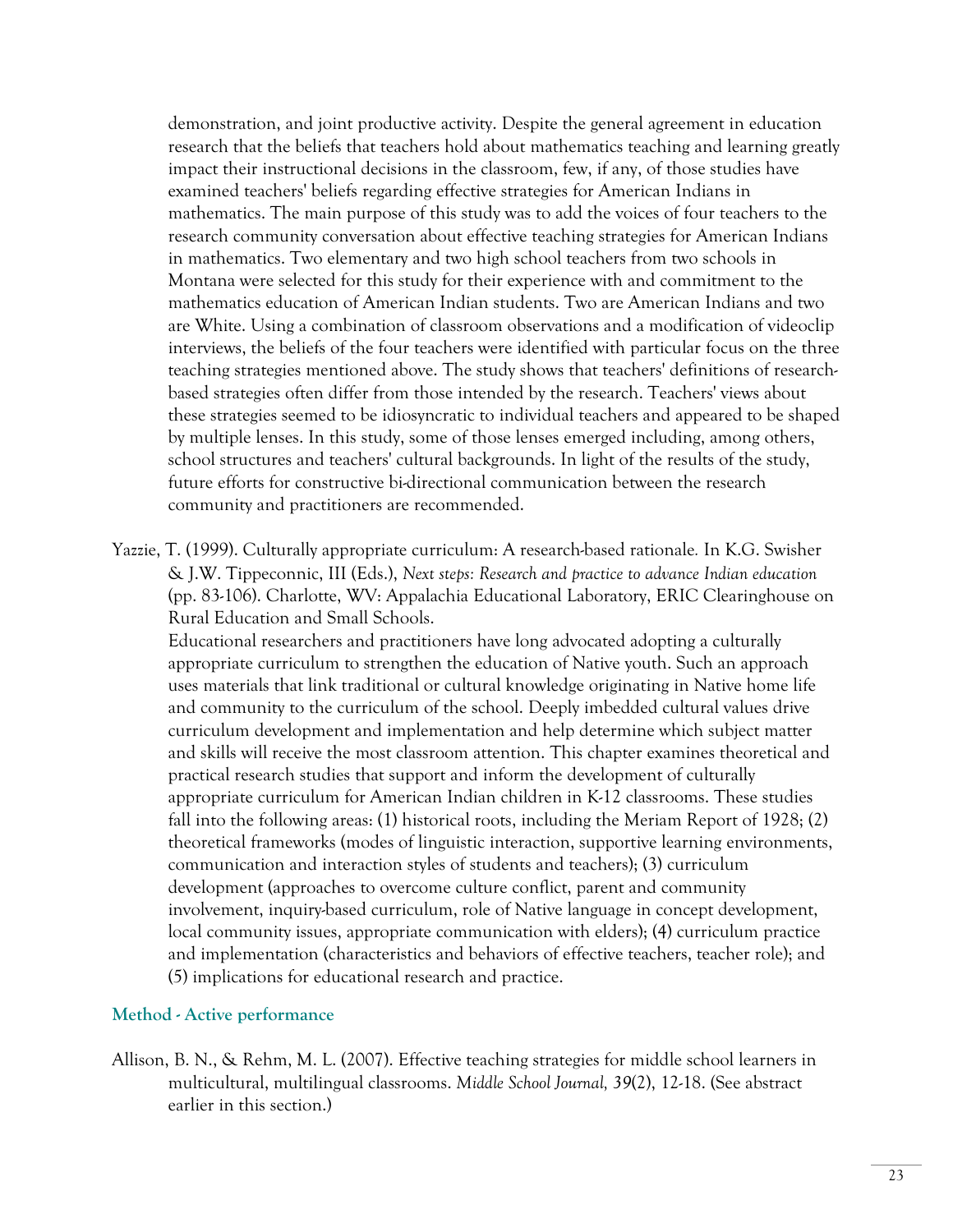Barta, J. (1999). Native American beadwork and mathematics. *Winds of Change, 14*(2), 36-41. Many Native Americans struggle with mathematics because they cannot see its relevance. Comments from three Native Americans reveal how art, culture, and math can be taught in an integrated fashion through beadwork. Elementary school children can experience nearly all mathematical concepts presented in school through beadwork, which also teaches organization, discipline, and observation. Includes math/beadwork activity suggestions.

Boognl, M. (2006). Hand-on approach to teaching composition of functions to a diverse population. *Mathematics Teacher, 99*(7), 516-520. (See abstract earlier in this section).

- Conway, E. L. (2007). *Teaching American Indian and Alaska Native students.* Unpublished master's thesis, The Evergreen State College, Olympia, Washington. (See abstract earlier in this section.)
- Cothran, D., Kulinna, P., & Garn, A. (2010). Classroom teachers and physical activity integration. *Teaching and Teacher Education: An International Journal of Research and Studies, 26*(7), 1381- 1388.

 This project examined 23 teachers' involvement in a curricular project to integrate physical activity into the school day. The teachers represented all grade levels and worked in schools that served Native American students in the United States. Interviews occurred twice during the year-long project. Data were analyzed via constant comparison. Teachers' willingness to engage was influenced positively by caring about students and their own personal wellness history. Their engagement was impeded by institutional factors of scheduling and assessment pressures. The results provide insights into how teachers might be persuaded to and prepared for the implementation of similar programs in new locations.

Holiday, S. (2003). A native species restoration project. *Science Scope, 27*(2), 24-27.

 The southwestern United States is experiencing the third year of a perhaps long-term drought. Many places in the West are considered desert, with less than 10 inches of rainfall per year. Because of local drought conditions, conservation of water is essential. Leupp, Arizona, where the author teaches, is situated on the Colorado Plateau, a region that can be classified as a cold desert. The town is located on the Navajo Reservation. Temperatures range from near 100 degrees Fahrenheit in the summer afternoons to below 20 on winter nights, with rainfall averaging about 6.4 inches per year. Most of the native flora consists of scrub, and some willows and cottonwood trees along the Little Colorado River. There is little natural landscaping near homes or in the town due to grazing of livestock, lack of water availability, and low rainfall. Soil erosion is common near inhabited areas, resulting in bare rock exposure and steep gullies. To help combat erosion and improve the landscaping around local residences, the author's students decided to landscape their community using plants that required very little water--a technique known as "xeriscaping." The students chose to xeriscape around the dwellings of tribal elders on the reservation, but this project could be adapted for use in a low-income housing area, a vacant lot in a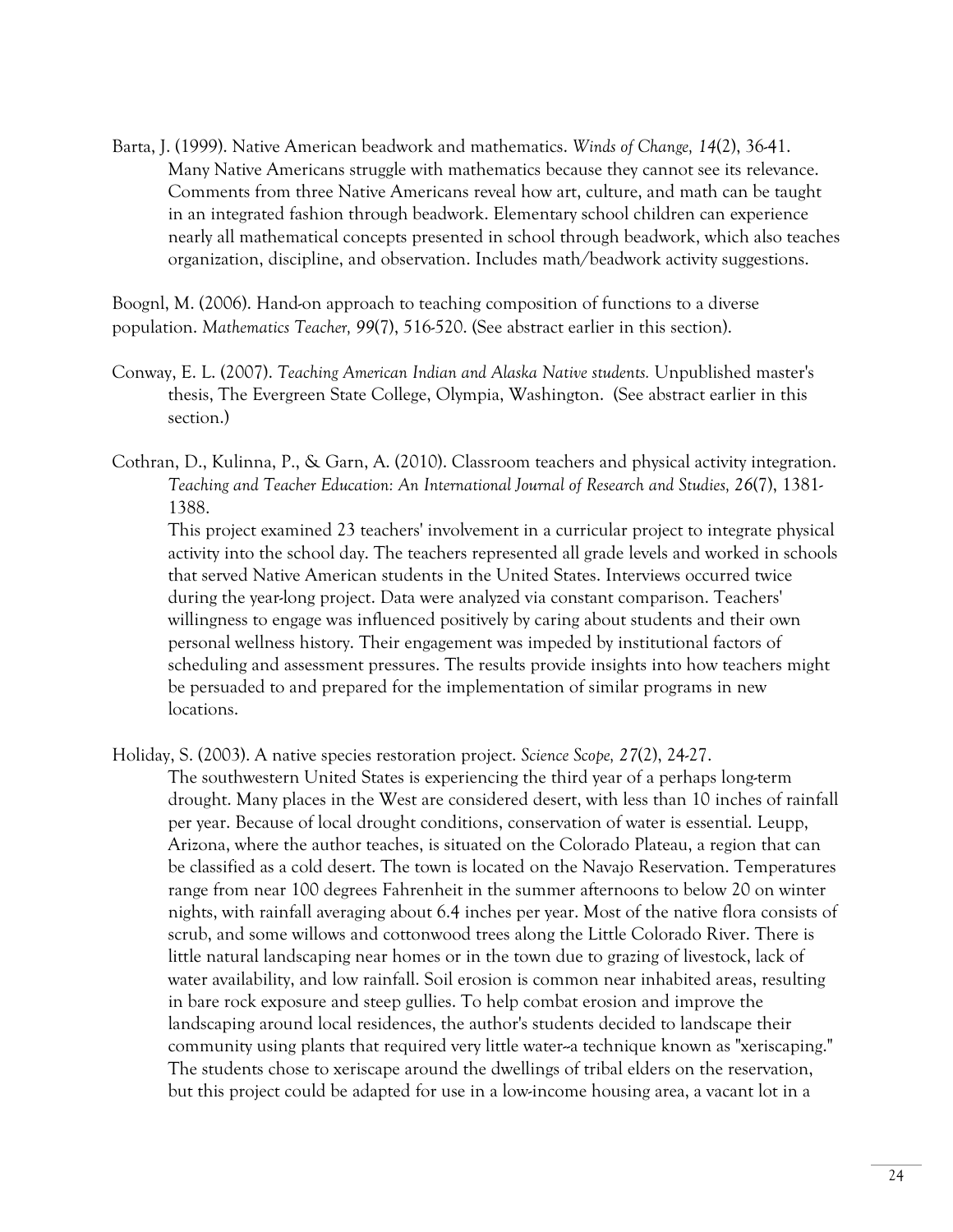city, or at a senior center.

- Landis, S. (1999). *Making school work in a changing world: Tatitlek Community School. Case study.*  Portland, OR: Northwest Regional Educational Laboratory, School Improvement Program. As part of a larger study of systemic educational reform in rural Alaska, this case study examines the implementation of the Alaska Onward to Excellence (AOTE) improvement process in the village of Tatitlek in south-central Alaska. The village has about 100 residents, mostly of Alutiiq heritage (Native peoples of Prince William Sound). A threeroom K-12 school serves about 23 students. The aftermath of the 1989 Exxon Valdez oil spill turned the village toward increased connection to the outside and intentional planning for the future. A main AOTE goal is a community-school partnership that often focuses on integrating Native knowledge, culture, and language into the school. In Tatitlek, however, the overriding priority was ensuring student success both in and outside the village. In the early stages, AOTE meetings enjoyed strong turnout, and participants reached consensus on which district goals should be pursued locally. However, later participation dropped considerably. The district took the community goals and developed dramatic changes to curriculum and instruction: the Chugach Instructional Model, which progresses from drill to real-life connections; standards-based curriculum, assessment and report card; emphasis on hands-on learning; and Anchorage House, an urban residential experience for secondary students. Improved school-community relations were supported by the strong, innovative leadership of district staff; high levels of trust among all parties; and new teachers who are highly respectful of Native lifestyle and have become friends and advocates within the community. Barriers to sustainability and a student attitude survey are discussed. Appendices describe Anchorage House, district standards, beliefs, student goals and the AOTE action plan.
- Lippitt, L., & et al. (1993). *Integrating teaching styles with students' learning styles (Series of 14)*.Santa Fe, NM: Santa Fe Indian School, Learning Approaches Resource Center. This document begins with a report of a study of the learning styles of American Indian students at the Santa Fe Indian School (New Mexico). Santa Fe Indian School is a secondary school of 550 students, primarily from the Pueblo communities of New Mexico. A learning style assessment instrument was administered to 459 students, Grades 7-12, in 4 tribal language groups. A preferred instructional style was not found overall or for any of the tribal language groups. Analysis of student profiles suggests that teaching strategies and curriculum should focus on: small-group learning activities; developing a positive rapport between teachers and students; augmenting information-processing skills that address right and left hemispheric approaches to learning; and developing a flexible instructional delivery that incorporates information on individual learning styles. Following the report, 14 social studies and language arts lesson units, developed for Indian middle school students as a result of the study are presented, based on the 4MAT instructional model that acknowledges a diversity of learning styles and incorporates both right and left hemispheric modes of learning. The units cover various topics related to American Indian history and culture, cultural exchange, outdoor education, study skills, and thinking skills. Each unit consists of lesson plans and learning activities related to creating and analyzing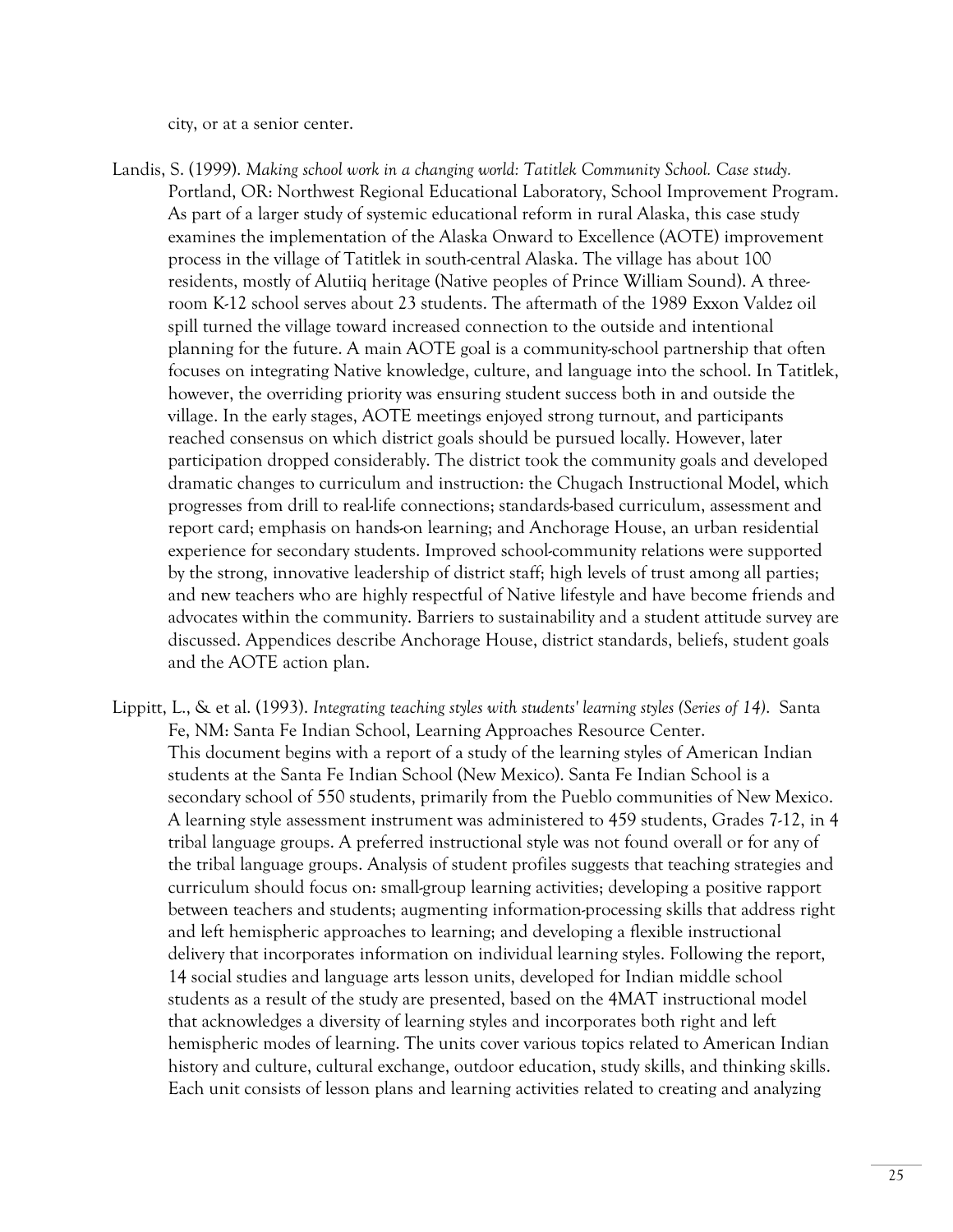an experience; integrating experience with analysis; teaching, practicing, and personalizing the concept; analyzing personal application; and celebrating knowledge gained.

Marley, S., Levin, J., & Glenberg, A. (2007). Improving Native American children's listening comprehension through concrete representations. *Contemporary Educational Psychology, 32*(3), 537-550.

 The primary purpose of the present study was to determine whether recent findings documenting the benefits of text-related motor activity on young children's memory for reading passages [Glenberg, A. M., Gutierrez, T., Levin, J. R., Japuntich, S., & Kaschak, M. (2004). Activity and imagined activity can enhance young readers' reading comprehension. "Journal of Educational Psychology, 96," 424-436.] could be extended to the text processing of Native American children. Forty-five third through seventh-grade students with academic learning difficulties listened to four narrative passages under one of three instructional conditions: manipulate, where students moved toy objects to represent the story's content; visual, where students observed the results of an experimenter's toy manipulations; and free-study, where students thought about the content of the presented story sentences. Findings were consistent with the literature documenting the comprehension and memory benefits of text-relevant concrete representations, with students in the manipulate and visual conditions statistically outrecalling students in the free-study condition. In contrast to the results of the Glenberg et al. (2004) reading study, no conditions-related differences were observed on a final passage where students were instructed to generate internal visual images of story events in the absence of external visual support (i.e., when no toys were present).

Marley, S., Levin, J., & Glenberg, A. (2010). What cognitive benefits does an activity-based reading strategy afford young Native American readers? *Journal of Experimental Education, 78*(3), 395- 417.

 The authors conducted two experiments with children from a reservation community. In Experiment 1, 45 third-grade children were randomly assigned to the following reading strategies: (a) "reread," in which participants read each sentence of a story and then reread it; (b) "observe," in which participants read sentences and then observed an experimenter move manipulatives as directed by the story; and (c) "activity," in which participants read sentences and then moved manipulatives as directed by the story. In Experiment 2, 40 second-grade children were randomly assigned to either the reread or activity strategy. In both experiments, activity participants remembered more story content than did reread participants. In Experiment 1, the authors identified no memory differences between observe and activity strategies. When imagery instructions replaced the original strategies, Experiment 1 third-grade activity (and observe) participants recalled more story content than did reread participants, but Experiment 2 second-grade activity participants did not. The authors discuss the instructional benefits of activity-based reading strategies, along with developmental implications.

Neuman, L. (2008). Indian play: Students, wordplay, and ideologies of Indianess at a school for Native Americans. *American Indian Quarterly*, *32*(2), 178-203.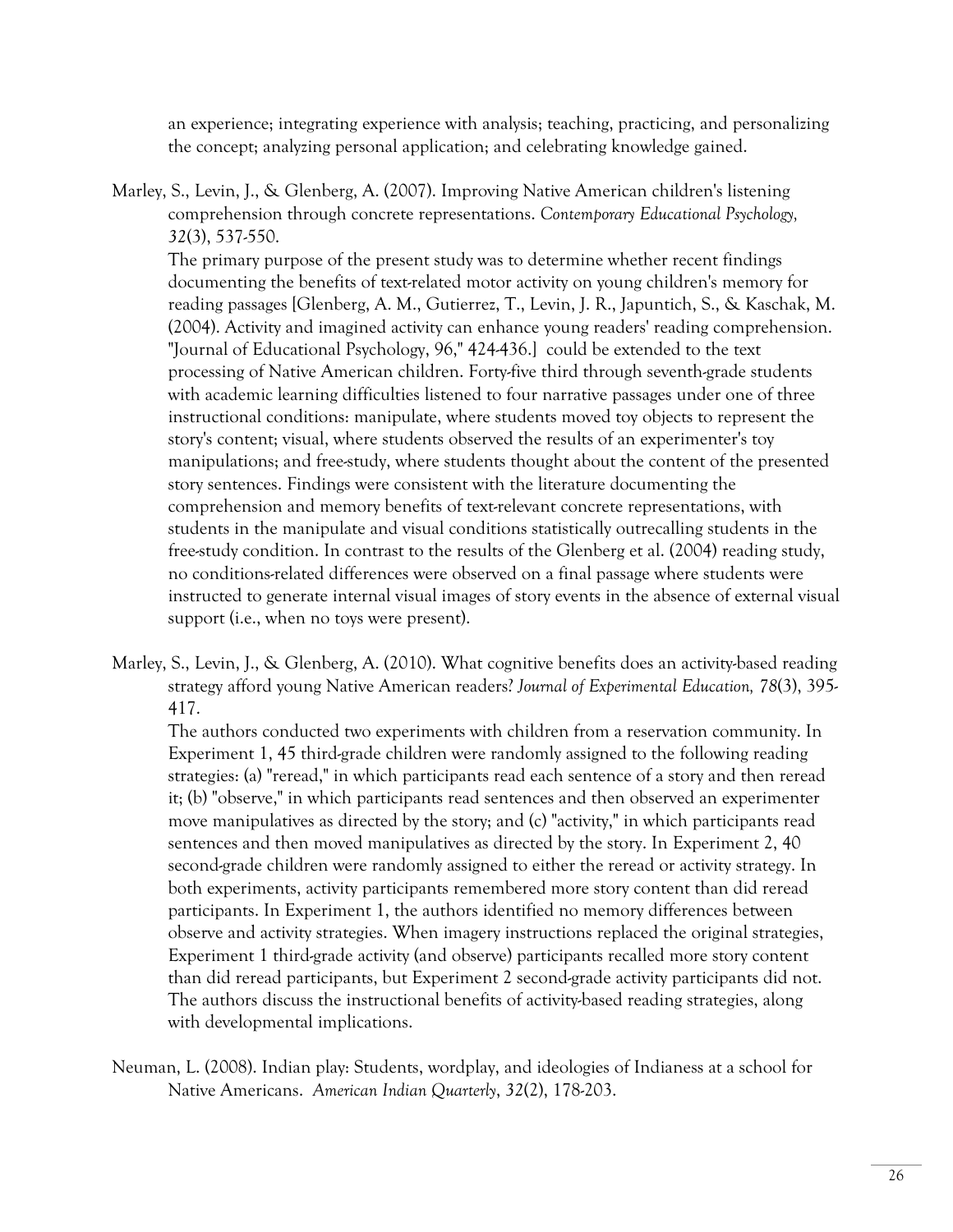This article discusses the history of Bacone College, an American Baptist high school and junior college for American Indians in Muskogee, Oklahoma, and its programs which emphasized American Indian cultures. Peer relationships and student life from the years 1927 to 1955 are explored. How students used Indian play to articulate the meanings of being educated and being Indian are examined. The author investigates how Indian play was connected to the creation of Indian identities among students and the importance of the Bacone school concerning theories of schooling, hegemony, counterhegemony and resistance.

- North Carolina Department of Public Instruction. (2000). *Intervention practices and strategies*. Raleigh, NC: North Carolina Department of Public Instruction, Division of School Improvement. (See abstract earlier in this section.)
- Pewewardy, C. (2002). Learning styles of American Indian/Alaska Native students: A review of the literature and implications for practice. *Journal of American Indian Education, 41*(3), 22-56. (See abstract earlier in this section.)
- Prater, G., & et al. (1995, March). *Effective teachers: Perceptions of Native American students in rural areas.* Paper presented at the American Council on Rural Special Education (ACRES), Las Vegas, NV.

 This paper examines perceptions of Native American students regarding effective practices of non-Native teachers. A survey of students in grades 3-12 in 3 rural school districts on the Navajo Reservation (Arizona) questioned 148 Navajo students and 10 non-Native students. The sample included 28 special needs students (17.7 percent). The survey consisted of open-ended questions regarding what kind of teacher students learned the most from; what students would do in the classroom if they were teachers; qualities of ideal teachers; what teachers do in the classroom that discourages learning; student preferences for English-only or bilingual teachers; and the degree to which teachers should be aware of students' cultural background. Results reveal that students learn more from hands-on projects and teachers who encourage varied means of learning. Students also stressed that it was important for teachers to treat students with respect and to teach responsibility. Students indicated that if they were teachers they would teach patience and honesty, tolerance, and the golden rule. Students felt that the most important teacher qualities were respect, kindness, positive attitude, patience, and sense of humor, and that teachers should avoid talking too fast, making fun of Native culture, and giving boring lectures. Although many students felt that a bilingual teacher was not necessary, many others desired to learn more about their Native language. An overwhelming number of students felt that teachers needed to be more sensitive to Native culture.

Russell, M., & Tripp, L. (2010). Learning about minerals through the art of jewelry making: A multicultural science connection. *Science Activities: Classroom Projects and Curriculum Ideas, 47*(4), 115-124.

 This article presents an activity that focuses on helping students investigate the formation of rocks, minerals, and gemstones. Students describe visual, textual, and physical properties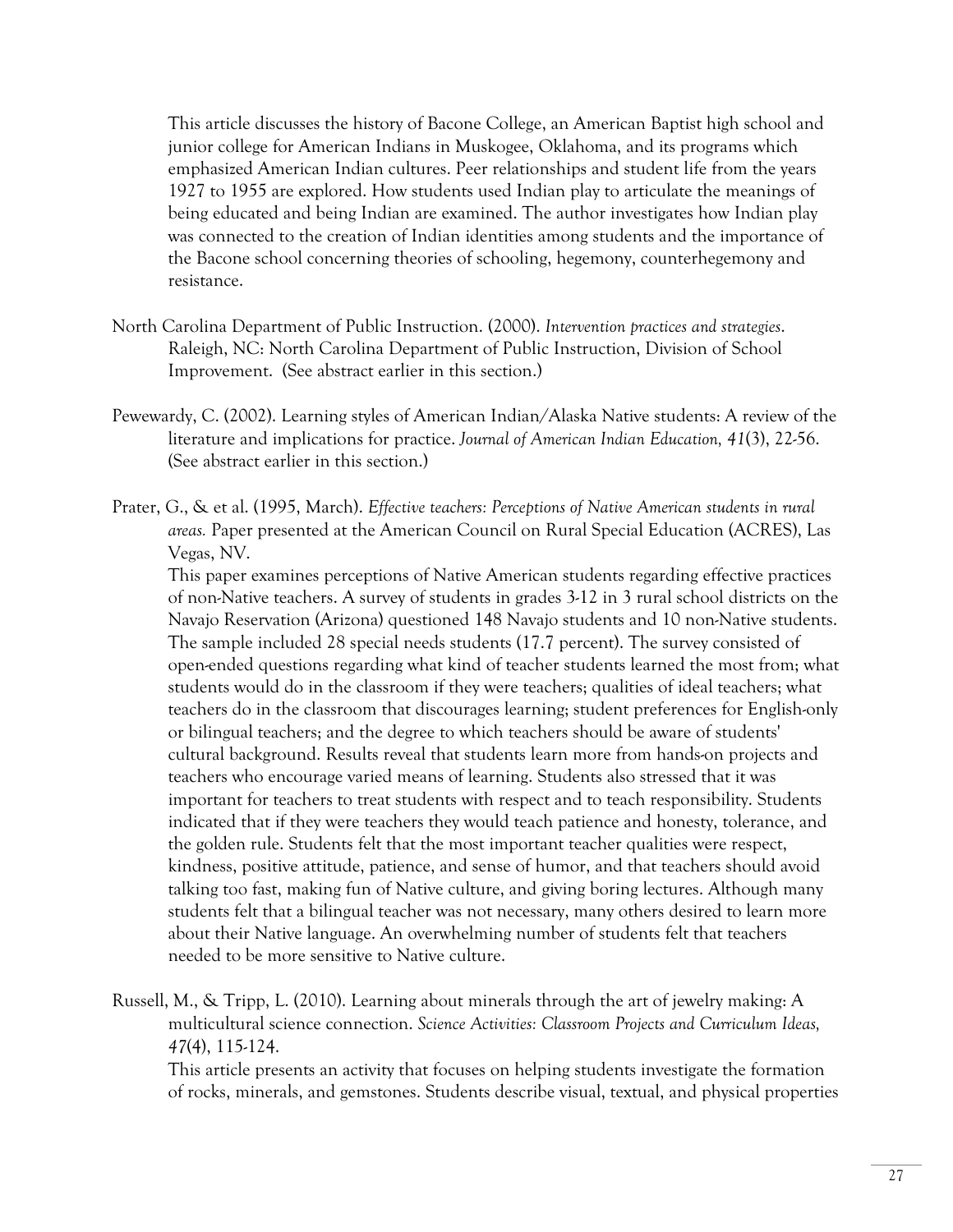of various specimens of minerals. Using compare and contrast skills, students can classify the primary types of rock, ask questions about the Earth's inner processes that result in the formation of our natural resources, and discuss cross-cultural traditions' perspectives on many of our Earth's natural resources. In this multicultural science activity, children actively engage in a hands-on lesson that allows them to visualize and appreciate the beauty of the Earth's natural resources through the art of jewelry making. This lesson provides an artistic approach to science as students explore various properties of the Earth's materials and physical properties of matter.

- Sparks, S. (2000). Classroom and curriculum accommodations for Native American students. *Intervention in School & Clinic*, 35 (5), 259-263. (See abstract earlier in this section)
- Vierling, K., Bolman, J., & Lane, K. (2005). Field ecology in a cultural context. *Science Teacher, 72*(3), 26-31.

 Ecological studies that examine how organisms interact with their environment provide a particularly useful backdrop for high school students to both quantitatively and qualitatively explore the natural world. In Hot Springs, South Dakota, the authors developed a module that integrated modern ecological theory within an American Indian cultural framework. In this weeklong field study course, Lakota Sioux high school students explored woodpecker habitat selection and fire ecology. American Indian students learn best when content is presented in an active-learning setting, is communicated through visual or oral means, is tethered to cultural context, and involves a holistic view of natural systems coupled with a holistic approach to learning. The following article describes the module the authors developed and how these elements were incorporated. The module can be modified to correlate with regular semester coursework as well as different cultures.

Wall, K., & Scott, M. (1990). Using Native American dice games to teach mathematics concepts. *Tower Review, 7*(2), 18-23.

 Culturally based programs can help increase Native Americans' achievement in mathematics. Dice games are traditional to most tribes and are easily adapted to elementary mathematics and specific tribal customs. This article presents dice activities for primary (K-3) and intermediate (4-6) grades.

Zwick, T. T., & Miller, K. W. (1996). A comparison of integrated outdoor education activities and traditional science learning with American Indian students. *Journal of American Indian Education, 35*(2), 1-9.

 Comparison of a culturally-sensitive activity-based outdoor science curriculum with a traditional textbook and classroom approach found that fourth-grade American Indian students in the activity-based group had significantly higher science achievement scores than those in the control group. There were no significant differences between Indian and non-Indian students receiving activity-based instruction.

## **Method - Coaching/mentoring**

Allison, B. N., & Rehm, M. L. (2007). Effective teaching strategies for middle school learners in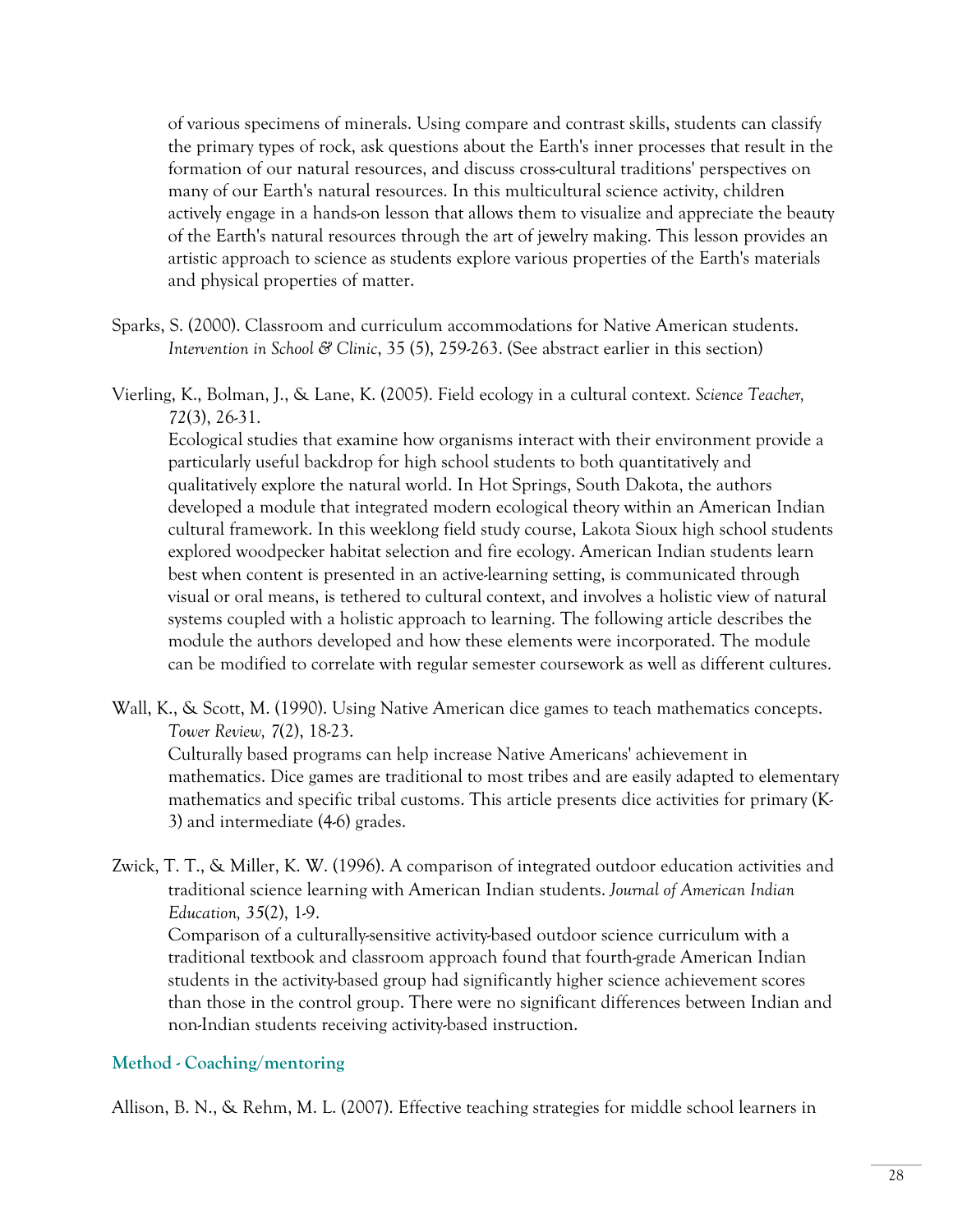multicultural, multilingual classrooms. *Middle School Journal, 39*(2), 12-18. (See abstract earlier in this section.)

Boognl, M. (2006). Hand-on approach to teaching composition of functions to a diverse population. *Mathematics Teacher, 99*(7), 516-520. (See abstract earlier in this section.)

Buly, M. (2005). Leaving no American Indian/Alaska Native behind: Identifying reading strengths and needs. *Journal of American Indian Education, 44*(1), 29-52.

 American Indian/Alaska Native (AI/AN) students are often labeled as struggling readers based on the results of large-scale standardized tests yet little empirical data about specific strengths and needs exists. In the present study we looked beyond high-stakes assessment to highlight reading strengths and needs for a group of fourth grade American Indian students in order to provide specific information to guide instruction. A description of skills considered basic to proficient reading is followed by an explanation of the assessment methods used. The majority of the students demonstrated fairly strong skills in phonemic awareness, vocabulary when assessed orally, and basic word identification (phonics). Reading with a rate appropriate to purpose and comprehension strategies were identified as instructional needs. Explicit instruction in the identified areas is suggested as vital to the future success of these students and may provide a starting point for the identification and instruction of other American Indian/Alaska Native students with similar needs.

- Conway, E. L. (2007). *Teaching American Indian and Alaska Native students.* Unpublished master's thesis, The Evergreen State College, Olympia, Washington. (See abstract earlier in this section.)
- Glau, G. R. (1990). Returning power: Native American classroom (dis)comfort and effective communication. *Writing Instructor, 10*(1), 51-58. Suggests giving some power back to Native American students by using small groups, acting more as a coach than as an instructor, and using culturally relevant and interesting materials. Notes that these suggestions increase teaching effectiveness with Native American students.
- Ingalls, L., Hammond, H., Dupoux, E., & Baeza, R. (2006). Teachers' cultural knowledge and understanding of American Indian students and their families: Impact of culture on a child's learning. *Rural Special Education Quarterly*, *25*(1 ), 16-24. (See abstract earlier in this section.)
- Lambe, J. (2003). Indigenous education, mainstream education, and Native studies: Some considerations when incorporating indigenous pedagogy into Native studies. *American Indian Quarterly, 27*(1-2), 17. (See abstract earlier in this section.)
- North Carolina Department of Public Instruction. (2000). *Intervention practices and strategies*. Raleigh, NC: North Carolina Department of Public Instruction, Division of School Improvement. (See abstract earlier in this section.)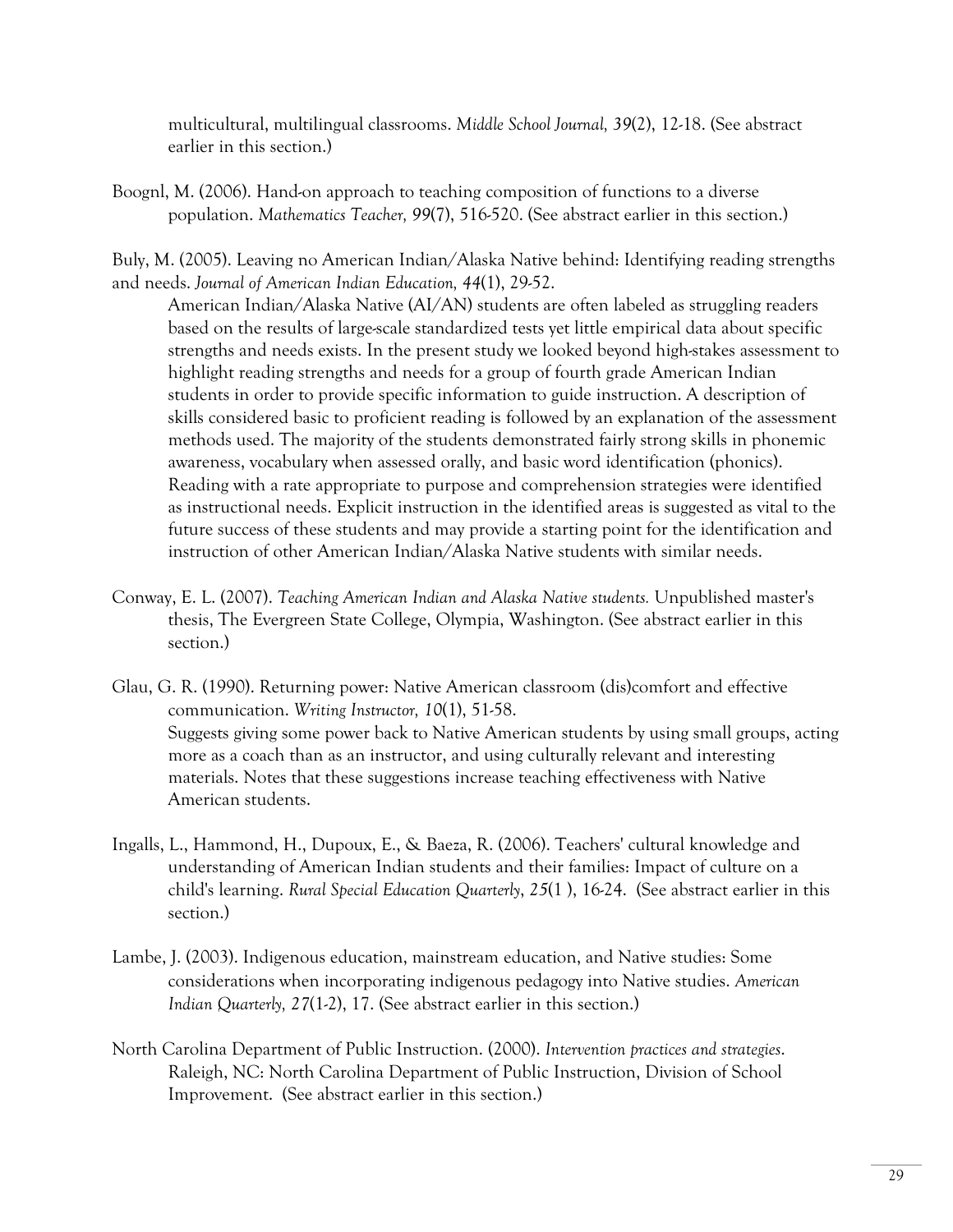- Pewewardy, C. D. (1992). "*Practice into Theory" Journey to the Year 2000: Culturally responsible pedagogy in action...The American Indian Magnet School.* Paper presented at the Conference on Native American Studies: The Academy and the Community, Minneapolis, MN. (See abstract earlier in this section.)
- Swisher, K. G., & Tippeconnic, J. W., III. (1999). Research to support improved practice in Indian education. In K.G. Swisher & J.W. Tippeconnic, III (Eds.), *Next steps: Research and practice to advance Indian education* (pp. 295-307). Charlotte, WV: Appalachia Educational Laboratory, ERIC Clearinghouse on Rural Education and Small Schools. In recent years, various task forces and studies, including the White House Conference on Indian Education, have established that research on Indian education, history, and culture must consider the Native perspective and involve Native researchers. Improving Indian education depends upon good research. Aspects of Indigenous education and community life that need study include: the teaching-learning relationship between Native students and teachers and how a good Native teacher can enhance that relationship; how to attract and retain effective principals or leadership teams in order to maintain stability for planning and implementing improvements; school collaborations with nearby colleges, including distance learning and culturally appropriate programs; how agency workers serving youth and families can collaborate more fully in creating conditions for educational success; developing systems to help students with the transition from one phase of schooling to the next; expunging stereotypes about Native peoples from curricula and teacher education programs; broadening Native education research beyond the reservation context; how Native Americans can educate America and the rest of the world about the unique Native political status; building coalitions between Native Americans and Indigenous people from other countries; educational effects of recent tribal economic development programs such as gambling operations; how to make more connections between schooling and daily life, consistent with the holistic nature of Native worldviews; and building coalitions for research and development among tribal governments, federal agencies, colleges, and the private sector. Contains endnotes.

### **Method - Small group instruction**

Abdel-Monem, T., Bingham, S., Marincic, J., & Tomkins, A. (2010). Deliberation and diversity: Perceptions of small group discussions by race and ethnicity. *Small Group Research*, *41*(6), 746-776.

 One of the challenges facing public deliberation scholars and practitioners is to identify deliberative processes that address inequities in interaction and foster active participation among all members of ethnically or racially diverse groups. This study draws from cocultural communication theory and uses mixed methodology to examine the experiences of citizens assigned to racially/ethnically diverse small groups who participated in "By the People: Dialogues in Democracy" a national/local initiative and public deliberation event. One hundred participants in a local deliberation in Omaha, Nebraska, completed a postevent questionnaire and 20 participants were subsequently interviewed. Data were analyzed to compare the perceptions of White participants and participants of color (African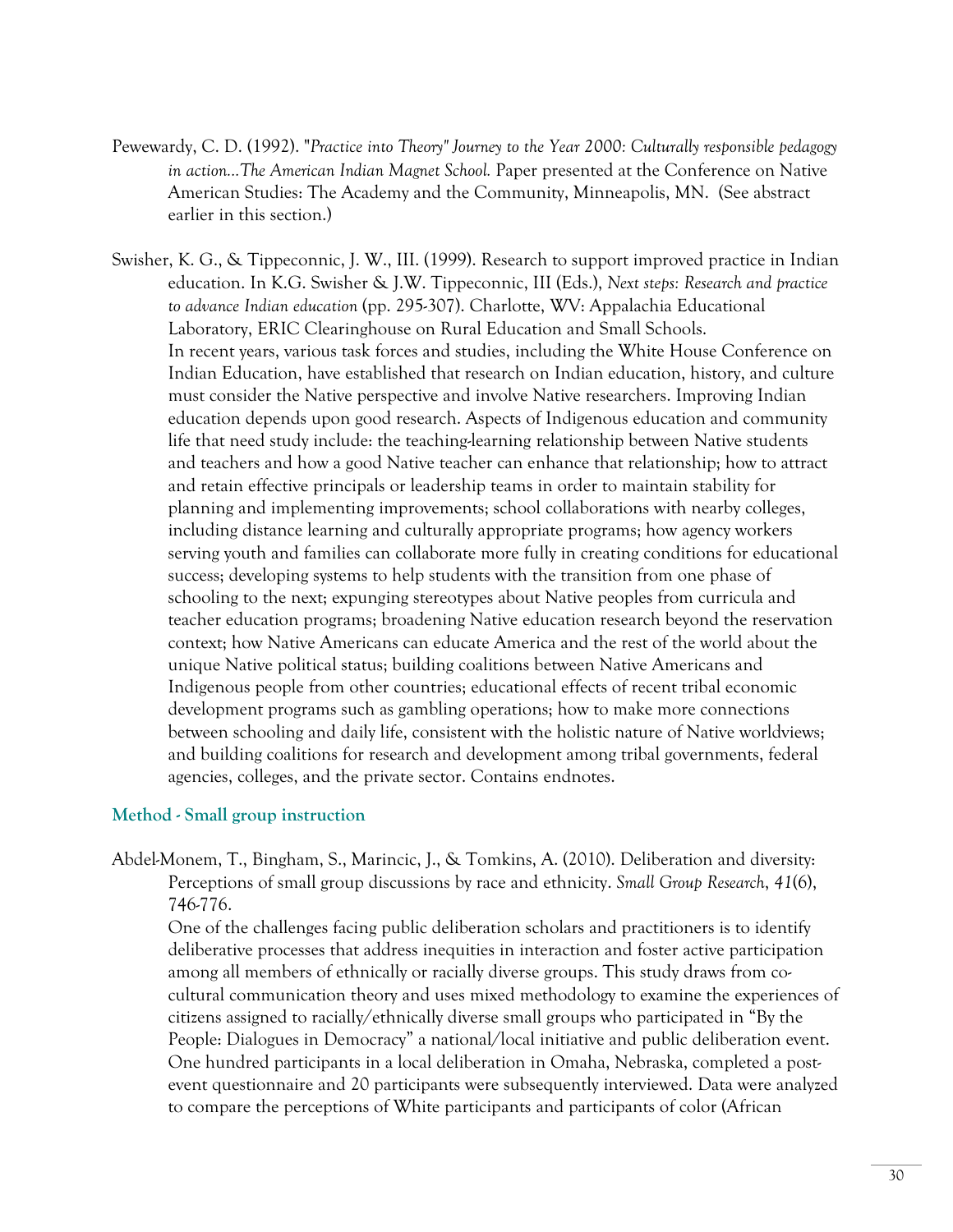American, Hispanic, Native American, Asian American). Analysis of variance indicated that participants of color perceived greater communication quality and group effectiveness and experienced more satisfaction with their small groups than did Whites. Both White interviewees and interviewees of color said they valued being exposed to diverse group members and perspectives, the respectful tone of the group interaction, the facilitator's ability to guide the interaction, and the opportunity to learn. Consistent with co-cultural communication theory, participants of color specially praised the equal opportunity to speak in their groups and the experience of being heard. The results fortify the importance for public deliberation practitioners to take concerted steps to ensure racial/ethnic diversity and egalitarian interaction of members in deliberative small groups.

- Boognl, M. (2006). Hand-on approach to teaching composition of functions to a diverse population. *Mathematics Teacher, 99*(7), 516-520. (See abstract earlier in this section.)
- Landis, S. (1999). *Making school work in a changing world: Tatitlek Community School. Case study*. Portland, OR: Northwest Regional Educational Laboratory, School Improvement Program. (See abstract earlier in this section.)
- Lippitt, L., & et al. (1993). *Integrating teaching styles with students' learning styles (Series of 14)*. Santa Fe, NM: Santa Fe Indian School, Learning Approaches Resource Center. (See abstract earlier in this section.)
- North Carolina Department of Public Instruction. (2000). *Intervention practices and strategies*. Raleigh, NC: North Carolina Department of Public Instruction, Division of School Improvement. (See abstract earlier in this section.)
- Pewewardy, C. (2002). Learning styles of American Indian/Alaska Native students: A review of the literature and implications for practice. *Journal of American Indian Education, 41*(3), 22-56. (See abstract earlier in this section.)

#### **Content - Native cultural epistemology**

Akiba, M., Chiu, Y., Zhuang, Y., & Mueller, H. (2008). Standards-based mathematics reforms and mathematics achievement of American Indian/Alaska Native eighth-graders. *Education Policy Analysis Archives, 16*(20), 1-31.

 Using the NAEP nationally-representative data collected from eighth-graders, we investigated the relative exposure of American Indian/Alaska Native (AIAN) students to mathematics teachers who are knowledgeable about standards, participate in standardsbased professional development, and practice standards-based instruction; American Indian/Alaska Native student reports of standards-based classroom activities; and how student reports of classroom activities and teacher reports of their knowledge, professional development, and practices are associated with mathematics achievement of American Indian/Alaska Native students. We found that AIAN students had among the lowest exposure to teachers who reported they were knowledgeable about standards, who participated in standards-based professional development, and who practiced standards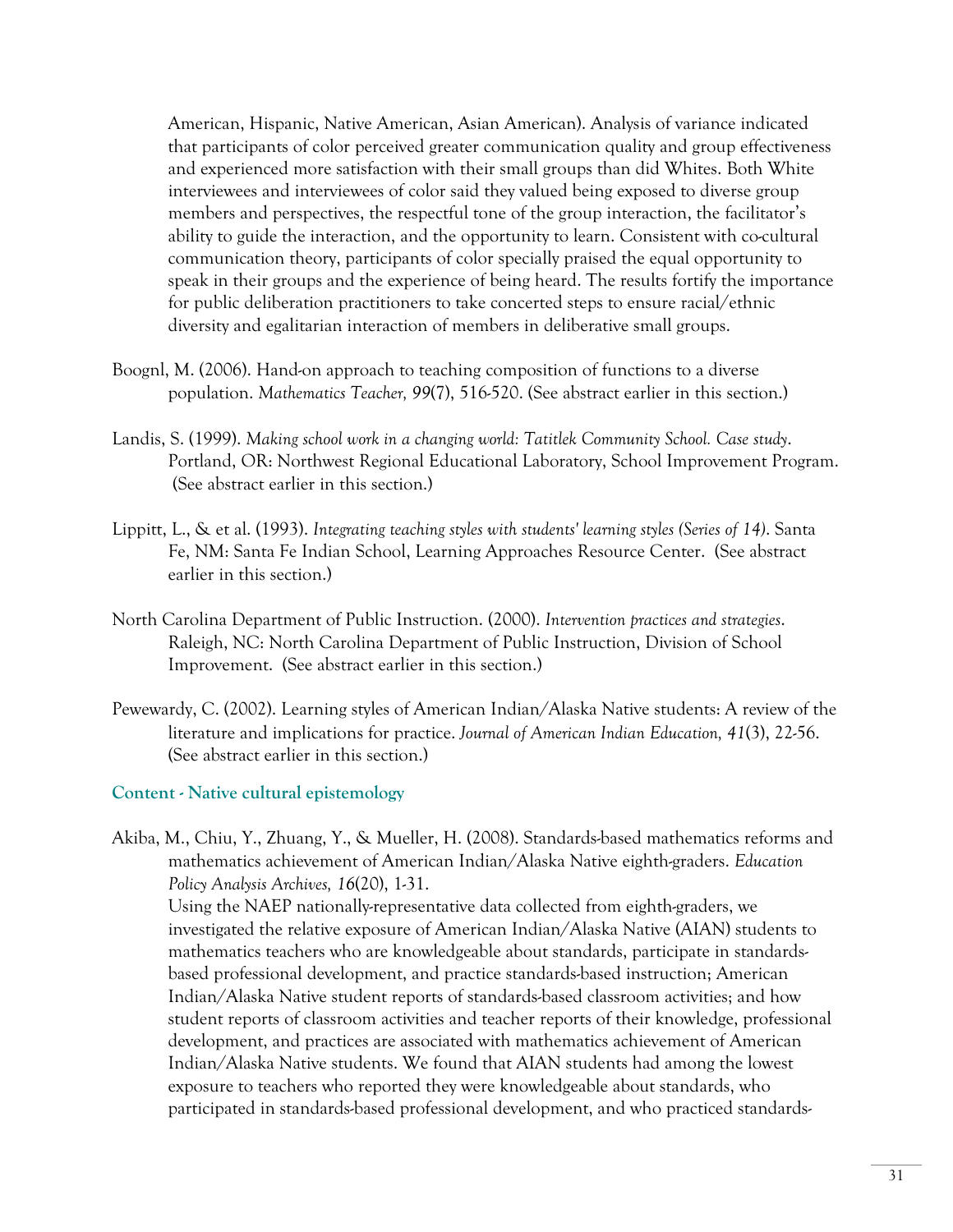based instruction. In addition, AIAN students were less likely than African American and Latino students to report that they experienced standards-based classroom activities. Our data showed that teacher reports of standards-based knowledge and practice of standardsbased instruction were not significantly associated with mathematics achievement of AIAN students. However, student reports of classroom activities characterizing standards-based instruction was associated with higher mathematics achievement of AIAN students.

Hankes, J. E. (1998). *Native American pedagogy and cognitive-based mathematics instruction***.** Florence, KY: Garland Publishing.

 This study was motivated by the fact that Native Americans have the smallest percentage of secondary and postsecondary students performing at the advanced level in mathematics of all ethnic groups. The study sought to determine whether teaching methods employed in Cognitively Guided Instruction (CGI), an approach that provides teachers with researchbased knowledge about primary mathematics in relation to children's thinking, were compatible with the teaching methods of Native American pedagogy. A literature review outlines five instructional methods common across Native American tribes: indirect rather than direct instruction, problem solving based on sense-making, problem solving that is culturally situated and based on the lived experiences of the student, cooperative rather than competitive instruction, and time-generous rather than time-driven problem solving. Determination of whether Native American pedagogy and CGI were compatible was dependent upon one teacher's knowledge of both approaches. After participating in two 30-hour CGI workshops, an Oneida kindergarten teacher implemented the approach in her classroom. After reflecting on how Oneida cultural values influenced her teaching and how her teaching corresponded with Native American methods, this teacher identified the commonalities between Oneida/Native American pedagogy and CGI as she understood them. On a nine-item test, the Oneida kindergartners demonstrated a remarkable mathematical problem-solving ability, indicating that CGI is a culturally compatible way of teaching mathematics to Native American children. Appendices present CGI problem types and solution strategies, research documents, analysis of Oneida cultural values, and analysis of teacher interviews and children's solution strategies.

- Ingalls, L., Hammond, H., Dupoux, E., & Baeza, R. (2006). Teachers' cultural knowledge and understanding of American Indian students and their families: Impact of culture on a child's learning. *Rural Special Education Quarterly*, *25*(1), 16-24 (See abstract earlier in this section.)
- Lambe, J. (2003). Indigenous education, mainstream education, and Native studies: Some considerations when incorporating indigenous pedagogy into Native studies. *American Indian Quarterly, 27*(1-2), 17. (See abstract earlier in this section.)
- Pewewardy, C. (2002). Learning styles of American Indian/Alaska Native students: A review of the literature and implications for practice. *Journal of American Indian Education, 41*(3), 22-56. (See abstract earlier in this section.)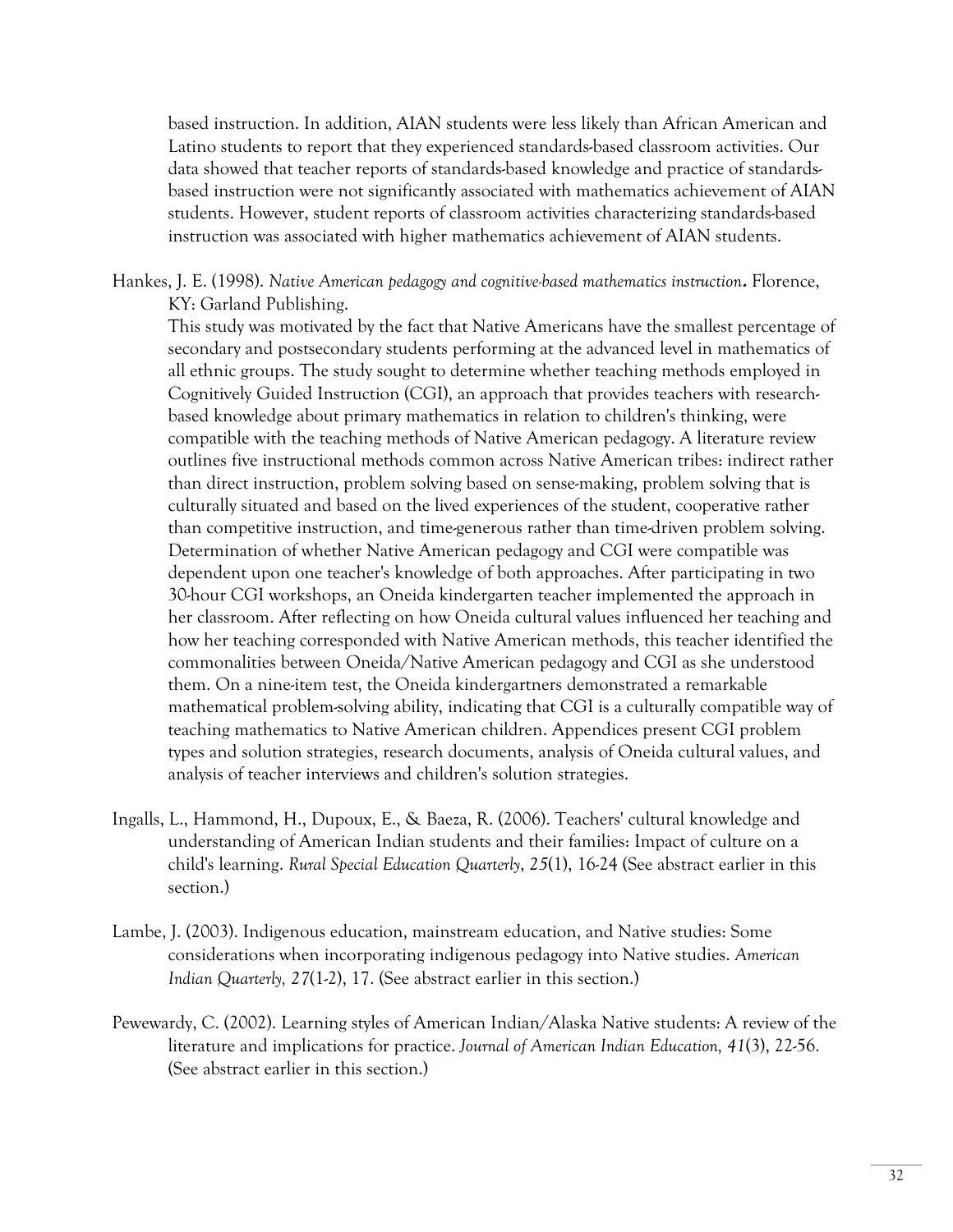- Starnes, B. (2006). What we don't know can hurt them: White teachers, Indian children. *Phi Delta Kappan, 87*(5), 384-392. This article focuses on Indian education in the United States and the idea of putting white teachers on Indian reservations. The programs initiated by the 2004 No Child Left Behind Act conflict with Native American learning best practices. Native American students tend to be holistic, so a reflective processing of information is an appropriate learning strategy. The author, who worked at Rocky Boy Elementary School on the Chippewa-Cree reservation in Montana, learned that, to be effective, teachers need mentors and an awareness of Native American history and culture. Factors that contribute to a strong mentoring program include educating teachers to culturally appropriate practices and supporting cultural risk-taking.
- Wilgosh, L., & Mulcahy, R. (1993). Cognitive educational models of assessment, programming and instruction for Native learners. *Canadian Journal of Native Education, 20*(1), 129-135. Reviews various approaches to assessment and instruction of Native students in Canada and the United States, particularly attempts to identify Native learning styles and to adapt curriculum to them. Describes two approaches particularly suitable for Native and other minority students because they teach social and academic cognitive and metacognitive strategies not tied to specific content.

### **Content – Visuals**

- Allison, B. N., & Rehm, M. L. (2007). Effective teaching strategies for middle school learners in multicultural, multilingual classrooms. *Middle School Journal, 39*(2), 12-18. (See abstract earlier in this section.)
- Boognl, M. (2006). Hand-on approach to teaching composition of functions to a diverse population. *Mathematics Teacher, 99*(7), 516-520. (See abstract earlier in this section.)
- Cothran, D., Kulinna, P., & Garn, A. (2010). Classroom teachers and physical activity integration. *Teaching and Teacher Education: An International Journal of Research and Studies, 26*(7), 1381- 1388 (See abstract earlier in this section.)
- Fayden, T. (1997). What is the effect of shared reading on rural Native American and Hispanic kindergarten children? *Reading Improvement, 34*(1), 22-30. Finds that the use of predictable Big Books in the classroom with primarily Native American and Hispanic kindergarten children and with children whose early experiences with books are limited is an effective way to develop reading skills.
- Ingalls, L., Hammond, H., Dupoux, E., & Baeza, R. (2006). Teachers' cultural knowledge and understanding of American Indian students and their families: Impact of culture on a child's learning. *Rural Special Education Quarterly*, 9 (See abstract earlier in this section.)

Marley, S., Levin, J., & Glenberg, A. (2010). What cognitive benefits does an activity-based reading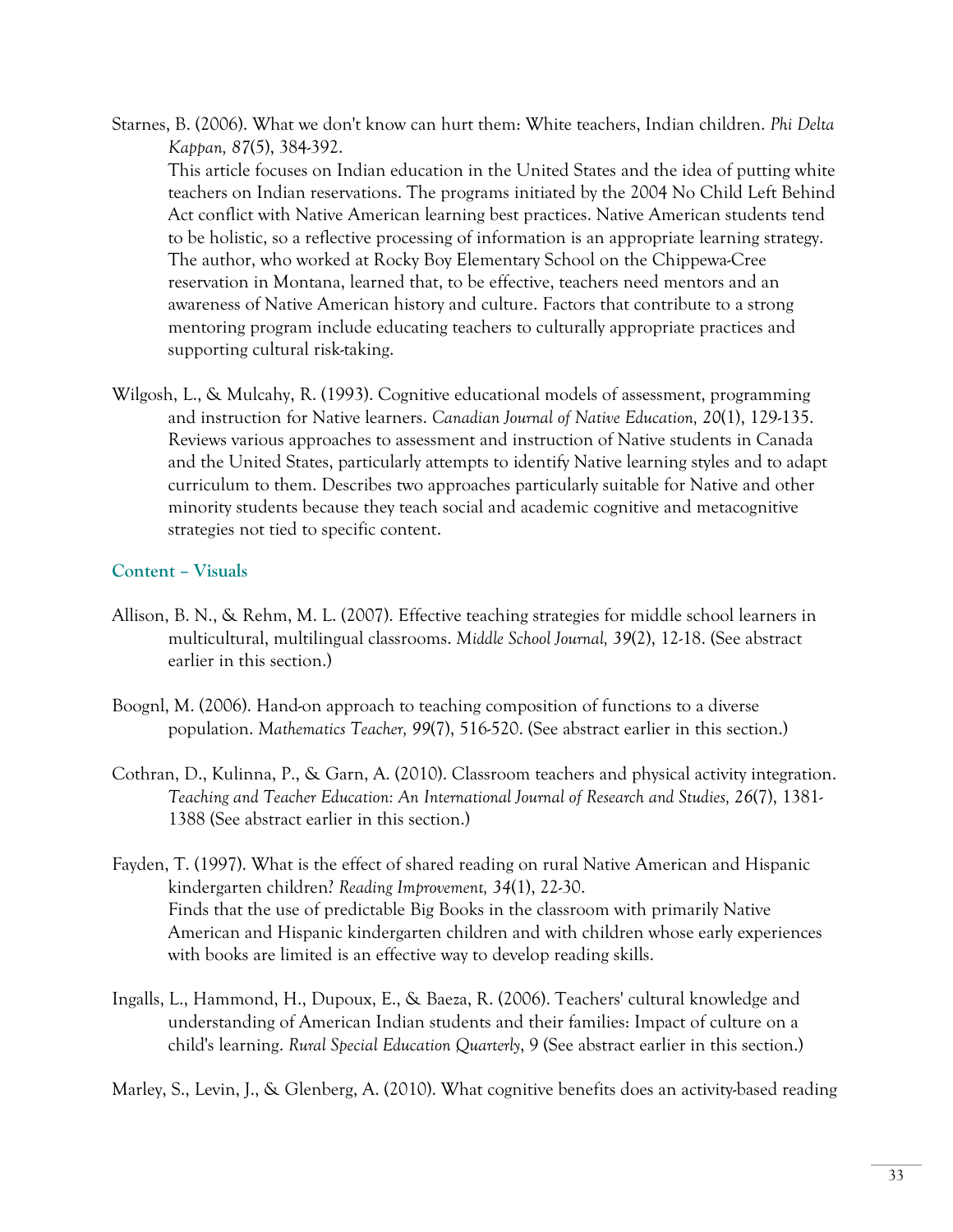strategy afford young Native American readers? *Journal of Experimental Education, 78*(3), 395- 417 (See abstract earlier in this section.)

- Pewewardy, C. (2002). Learning styles of American Indian/Alaska Native students: A review of the literature and implications for practice. *Journal of American Indian Education, 41*(3), 22-56. (See abstract earlier in this section.)
- Preston, V. (1991). *Mathematics and science curricula in elementary and secondary education for American Indian and Alaska Native students.* Washington, D.C.:U.S. Department of Education, Indian Nations At Risk Task Force. (See abstract earlier in this section.)
- Sparks, S. (2000). Classroom and curriculum accommodations for Native American students. *Intervention in School & Clinic*, *35*(5), 259-263. (See abstract earlier in this section)
- Vierling, K., Bolman, J., & Lane, K. (2005). Field ecology in a cultural context. *Science Teacher, 72*(3), 26-31 (See abstract earlier in this section.)

#### **Content – Narratives**

Adams, A. (2007). Forget the Alamo: Thinking about history in John Sayles' "Lone Star". *History Teacher, 40*(3), 339-348.

 John Sayles' film "Lone Star" is an excellent vehicle for teaching about the production and interpretation of history in a high school or introductory level college history class. The film illustrates that history is subjective, that the sorting and arrangement of evidence is what makes history, and that history is not necessarily an inevitable linear progression toward Western "civilization." Set in a small Texas border town of Frontera in contemporary times, "Lone Star" examines the relationship between past and present, the importance of perspective in historical accounts, and the origins of differing perspectives. Sayles has expressed his view that history is eminently revisitable, and in "Lone Star," he revisits and alters Frontera's traditionally white, Walter Prescott Webb-based history by including Mexicans, African Americans, and Native Americans as objects and subjects of history. Those who have been hidden from history, who have been excluded from the official history texts, are given equal time in Sayles' film. Sayles wants to reflect the multicultural history of the United States.

- Ingalls, L., Hammond, H., Dupoux, E., & Baeza, R. (2006). Teachers' cultural knowledge and understanding of American Indian students and their families: Impact of culture on a child's learning. *Rural Special Education Quarterly*, *25*(1), 16-24. (See abstract earlier in this section.)
- Pewewardy, C. (2002). Learning styles of American Indian/Alaska Native students: A review of the literature and implications for practice. *Journal of American Indian Education, 41*(3), 22-56 (See abstract earlier in this section.)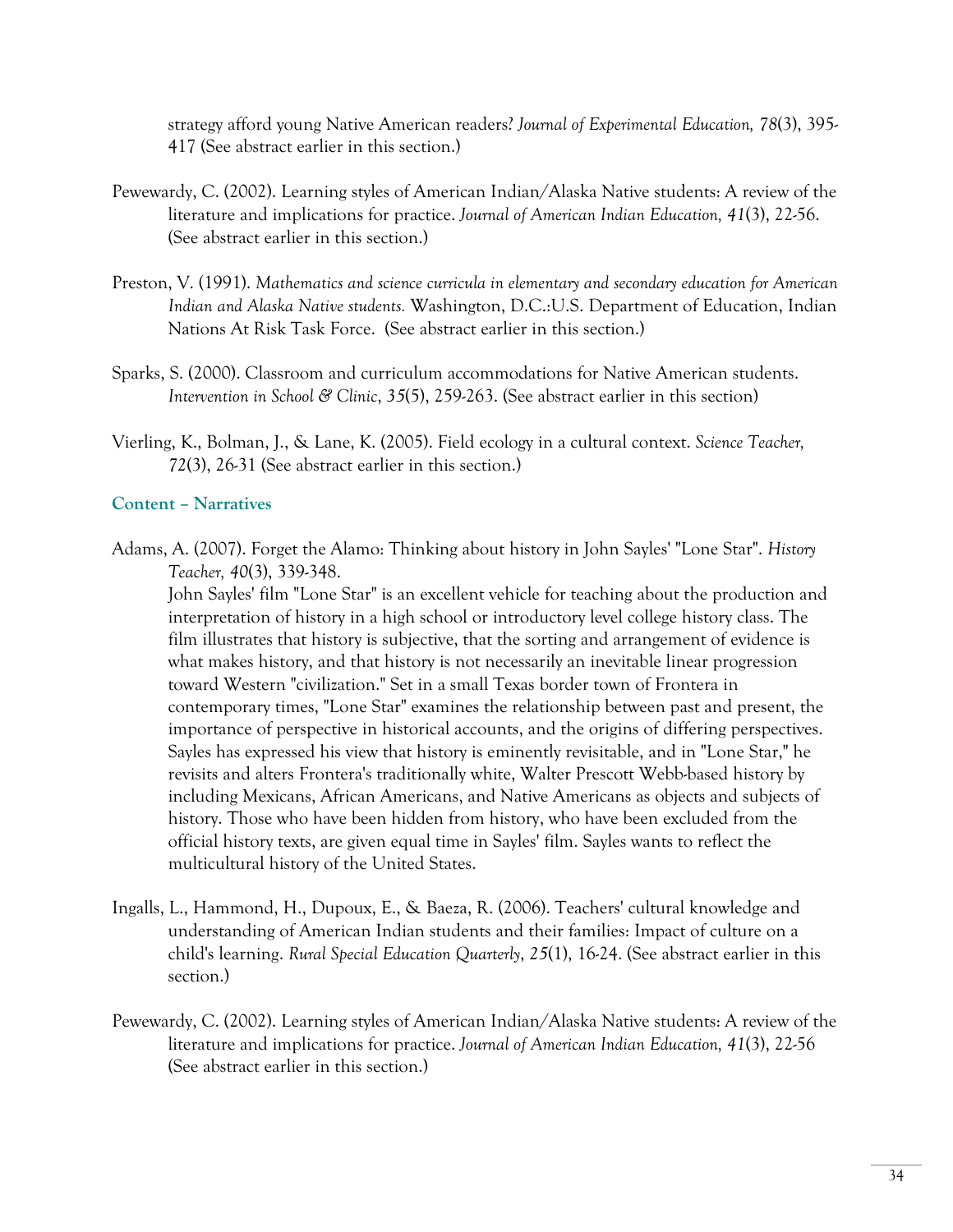- Sparks, S. (2000). Classroom and curriculum accommodations for Native American students. *Intervention in School & Clinic*, 5. Cothran, D., Kulinna, P., & Garn, A. (2010). Classroom Teachers and Physical Activity Integration. *Teaching and Teacher Education: An International Journal of Research and Studies, 26*(7), 1381-1388. (See abstract earlier in this section.)
- Vierling, K., Bolman, J., & Lane, K. (2005). Field ecology in a cultural context. *Science Teacher, 72*(3), 26-31. (See abstract earlier in this section.)

#### **Method - Content Combination - Project-based instruction**

- Akiba, M., Chiu, Y., Zhuang, Y., & Mueller, H. (2008). Standards-based mathematics reforms and mathematics achievement of American Indian/Alaska Native eighth-graders. *Education Policy Analysis Archives, 16*(20), 1-31. (See abstract earlier in this section.)
- Conway, E. L. (2007). *Teaching American Indian and Alaska Native students.* Unpublished master's thesis, The Evergreen State College, Olympia, WA*.* (See abstract earlier in this section.)
- Hankes, J. E. (1996, April). *Investigating the correspondence between Native American pedagogy and constructivist based instruction.* Paper presented at the Annual Convention of the American Educational Research Association, New York, NY.

 This paper reviews studies detailing formal and nonformal instruction of Native American children by Native American teachers and compares attributes common to traditional Native education with principles of the constructivist approach to instruction. Five pedagogic principles are considered: (1) teacher as facilitator, guiding rather than telling; (2) focus on learner-developed understanding; (3) problem-based instruction, with the problems situated in the learner's culture and lived experiences; (4) cooperative rather than competitive instruction; and (5) time-generous rather than time-driven instruction. Culturally responsive pedagogy can only be practiced in culturally sensitive environments where ways of perceiving, believing, acting, and evaluating are shared. The literature review suggests that Native American pedagogy and constructivism share common beliefs and perceptions about teaching and learning. Therefore, constructivist ways of teaching promise to be culturally responsive to cultures valuing Native American pedagogy. Ways in which constructivism and Native American pedagogy conflict with traditional pedagogic assumptions of the dominant culture are outlined, and possible reasons are offered as to why constructivism was developed among dominant-culture educators.

Heath, M., Burns, M., Dimock, K. V., Burniske, J., Menchaca, M., & Ravitz, J. (2000). *Applying technology to restructuring and learning. Final Research Report.* Austin, TX: Southwest Educational Development Laboratory.

 A two-tier intervention study was designed to provide descriptive models of constructivist learning environments supported by appropriate technology, as they emerged in project classroom. Tier 1 was a collective case study of approximately 150 classrooms in 5 southwestern states whose teachers received training in applying technology. Tier 2 consisted of detailed case studies of six teachers and how they created constructivist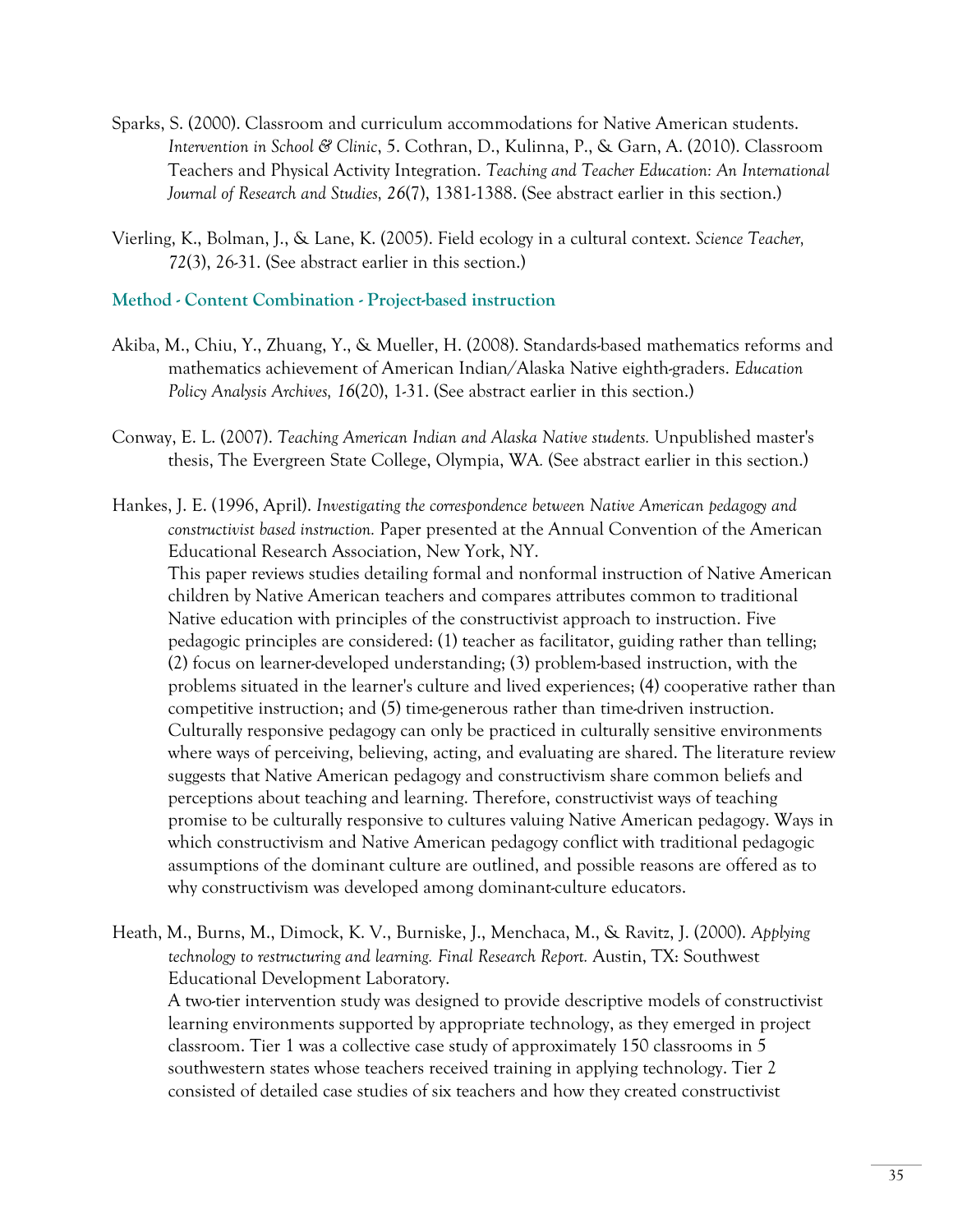learning environments. The project focused on classrooms with high populations of traditionally underserved students, including economically disadvantaged, linguistically diverse, rural, American Indian, and Mexican American students. The intervention consisted of assistance to participating teachers in technology planning, professional development, and follow-up assistance and support. Findings indicate that (1) while teachers with only one computer can and did change their practice, that change was minimal compared with that observed in classrooms with more computers; (2) knowing how computer technology can be used to enhance learning and being able to plan effective learning activities were more important than having strong personal computer skills; (3) professional development that engaged teachers as learners and modeled the integration of technology with learner-centered approaches enabled many teachers to implement technology and constructivism concurrently; (4) rather than a single model, a range of constructivist practices supported by technology emerged; (5) more change in teaching practice and technology use occurred at sites where more teachers participated; and (6) the change process varied with different teachers. Appendices present an overview of the case studies, the six case studies, case study interview questions, and other research materials.

- Ingalls, L., Hammond, H., Dupoux, E., & Baeza, R. (2006). Teachers' cultural knowledge and understanding of American Indian students and their families: Impact of culture on a child's learning. *Rural Special Education Quarterly*, 9. (See abstract earlier in this section.)
- Lippitt, L., & et al. (1993). *Integrating teaching styles with students' learning styles (Series of 14)*. Santa Fe, NM: Santa Fe Indian School, Learning Approaches Resource Center. (See abstract earlier in this section.)
- Pass, S. (2009). Teaching respect for diversity: The Oglala Lakota. *Social Studies, 100*(5), 212-217. Teaching about diversity and respect for others is a challenging task for today's educators- especially at the middle school level. This article describes successful attempts to do so at the sixth-grade level. These real-life experiences enhanced classroom learning and reached out to the community. The author hopes that other educators will duplicate this endeavor. Although the lessons described focused on the Lakota nation, educators can teach about any tribal culture by using this approach.
- Preston, V. (1991). *Mathematics and science curricula in elementary and secondary education for American Indian and Alaska Native students.* Washington, D.C.:U.S. Department of Education, Indian Nations At Risk Task Force. (See abstract earlier in this section.)
- Rickard, A. (2005). Constant perimeter, varying area: A case study of teaching and learning mathematics to design a fish rack. *Journal of American Indian Education, 44*(3), 80-100. This case study examines a sixth-grade teacher and her students in an urban school district in Alaska, engaging in an activity from a module that is part of the Math in a Cultural Context (MCC) series. By analyzing the module, the teacher's practice, classroom discourse, and students' work, the case shows that the teacher and the MCC module supported students in developing substantive reasoning and understanding about the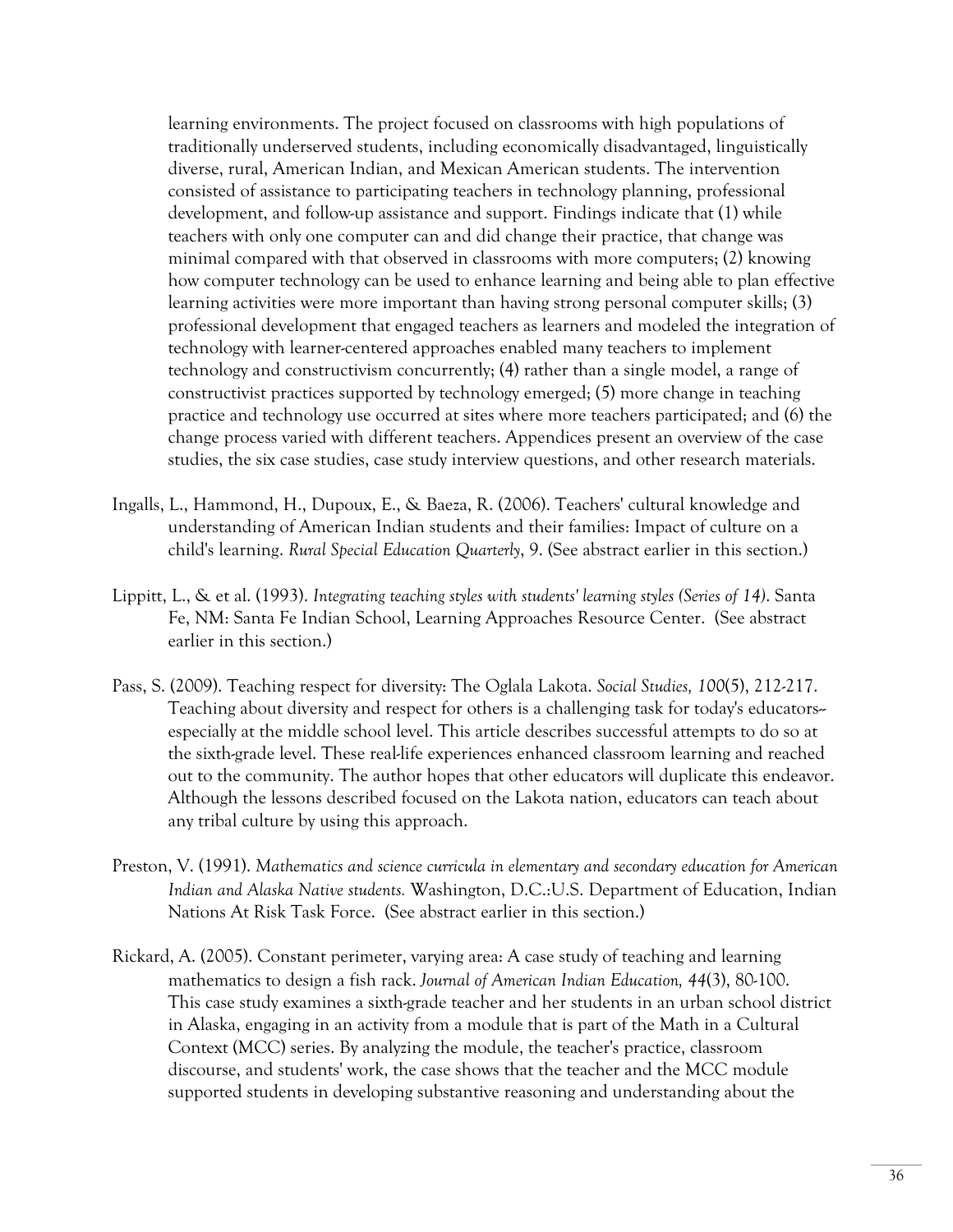mathematical relationship between constant perimeter and varying area in rectangles. Comparison of students' scores on pre- and post-tests show that the class as a whole outperformed the control group. Moreover, Alaska Native students, comprising slightly over one-fourth of the class, outperformed the control group, had gains in achievement commensurate with the entire class, and outperformed their Alaska Native peers in the control group by a wide margin. The case shows that the MCC module and the teacher's practice support improved mathematics achievement through interwoven connections between content, pedagogy, and culture.

- Sparks, S. (2000). Classroom and curriculum accommodations for Native American students. *Intervention in School & Clinic*, 5. Cothran, D., Kulinna, P., & Garn, A. (2010). Classroom Teachers and Physical Activity Integration. *Teaching and Teacher Education: An International Journal of Research and Studies, 26*(7), 1381-1388. (See abstract earlier in this section.)
- Swisher, K. G., & Tippeconnic, J. W., III. (1999). Research to support improved practice in Indian Education. In K.G. Swisher & J.W. Tippeconnic, III (Eds.), *Next steps: Research and practice to advance Indian education* (pp.295-307). Charlotte, WV: Appalachia Educational Laboratory, ERIC Clearinghouse on Rural Education and Small Schools. (See abstract earlier in this section.)
- Vallines Mira, R. (2009). Teachers' beliefs regarding effective teaching strategies for American Indian students in mathematics. *Dissertation Abstracts International Section A: Humanities and Social Sciences, 69*(7-A). (See abstract earlier in this section.)

## **Method-Content Combination - Practical relevance**

- Conway, E. L. (2007). *Teaching American Indian and Alaska Native Students.* Unpublished master's thesis, The Evergreen State College, Olympia, WA. (See abstract earlier in this section.)
- Holiday, S. (2003). A Native Species Restoration project. *Science Scope, 27*(2), 24-27 (See abstract earlier in this section.)
- Ingalls, L., Hammond, H., Dupoux, E., & Baeza, R. (2006). Teachers' cultural knowledge and understanding of American Indian students and their families: Impact of culture on a child's learning. *Rural Special Education Quarterly*, 9. (See abstract earlier in this section.)
- North Carolina Department of Public Instruction. (2000). *Intervention practices and strategies*. Raleigh, NC: North Carolina Department of Public Instruction, Division of School Improvement. (See abstract earlier in this section.)

#### **Other**

# **Instruction in drill-practice and phonics**

North Carolina Department of Public Instruction. (2000). *Intervention practices and strategies*.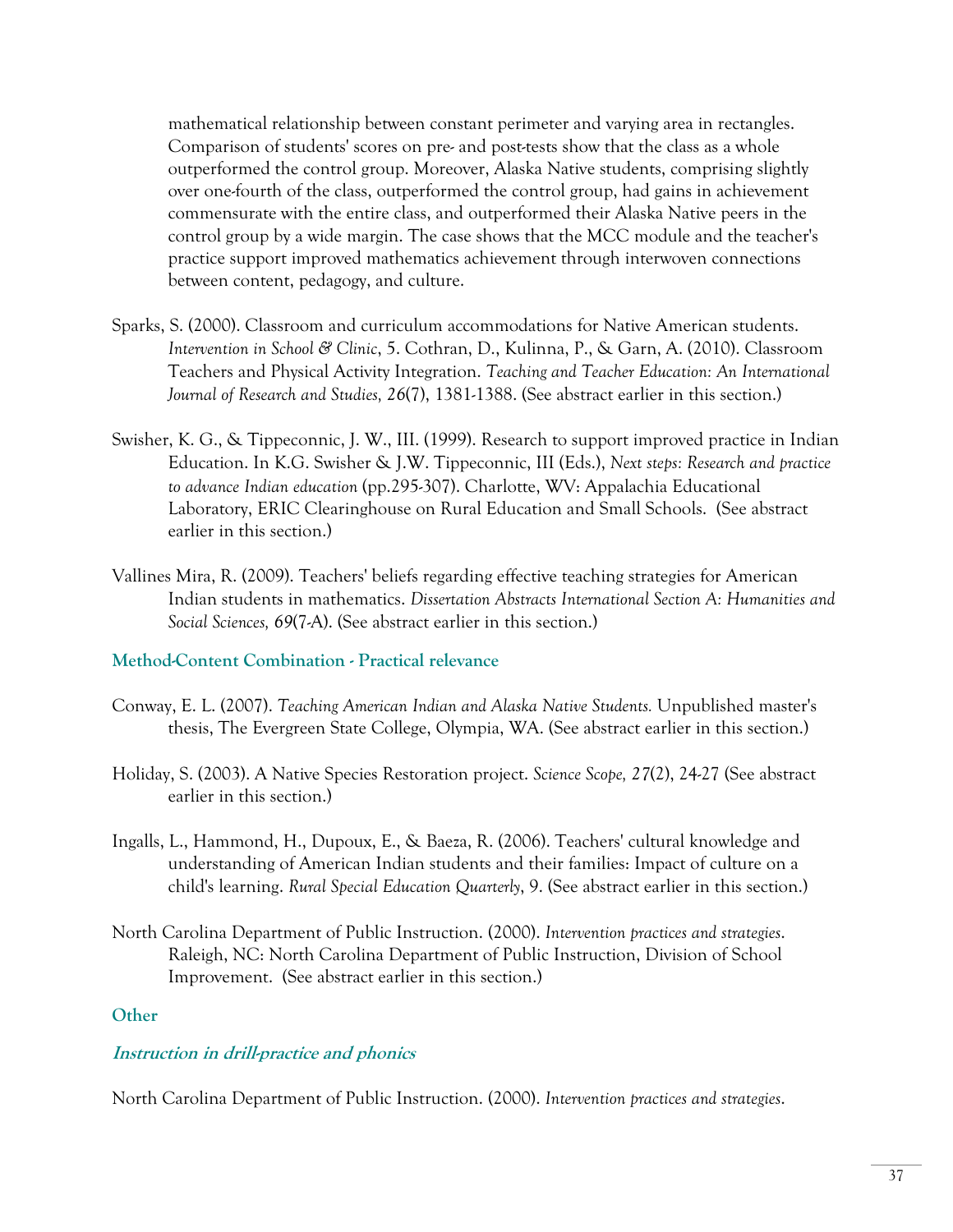Raleigh, NC: North Carolina Department of Public Instruction, Division of School Improvement. (See abstract earlier in this section.)

## **Team-teaching**

- North Carolina Department of Public Instruction. (2000). *Intervention practices and strategies*. Raleigh, NC: North Carolina Department of Public Instruction, Division of School Improvement. (See abstract earlier in this section.)
- Parrett, W. H. (2005). Against all odds: Reversing low achievement of one school's Native American students. *School Administrator, 62*(1), 26.

 Lapwai Elementary School, located on the Nez Perce Reservation in northern Idaho, serves a K-6 population of 302 students, 84 percent of whom are Native Americans. Seventy-nine percent of the students live at or below the poverty level. The remarkable success of this school in teaching minority children represents just one of dozens of schools nationwide that have reversed a history of underachievement and low performance. In 1999, only 16 percent of Lapwai's 3th graders were achieving at or above the state's proficiency level in reading and only 17 percent were doing so in math. Dissatisfied with a tradition of low performance, a team of teachers and administrators received school board support to aggressively address the achievement of their students. First, they tackled their curriculum to align it to state standards and assessments. They made time for this work by adjusting the daily schedule to gain two hours of common planning and professional development each Friday. They worked with the school district for guidance on alignment. The leadership team focused its work on the implementation of effective reading and math programs and interventions. They initiated full-day kindergarten, reduced class sizes, initiated looping, extended afterschool tutoring and increased daily instructional time in reading and math for all students. The teachers and administrators participated in assessment-literacy-learning teams, which focused on both the assessment of learning and, more importantly, assessment for learning. Content benchmarks and clear learning targets became the norm. Successfully educating underachieving minority students presents a most formidable challenge to public school educators, yet it is not insurmountable. Any school district can attain and sustain these successes if they employ the pattern of improvement components, as did Lapwai, in their classrooms and schools.

## **Special education classes include English Language Learning (ELL) and disabilities**

Applequist, K., Mears, R., & Loyless, R. (2009). Factors influencing transition for students with disabilities: The American Indian experience. *International Journal of Special Education, 24*(3), 45-56.

 The purpose of this study was to explore those factors impacting successful transition of American Indian students with mild to moderate disabilities to postsecondary academic settings and other lifelong learning opportunities. Thirty-five individuals from three Southwestern tribes were interviewed about personal factors during transition, and secondary, and postsecondary experiences. A second interview was conducted with 14 participants approximately two years later to follow-up on the progress of the student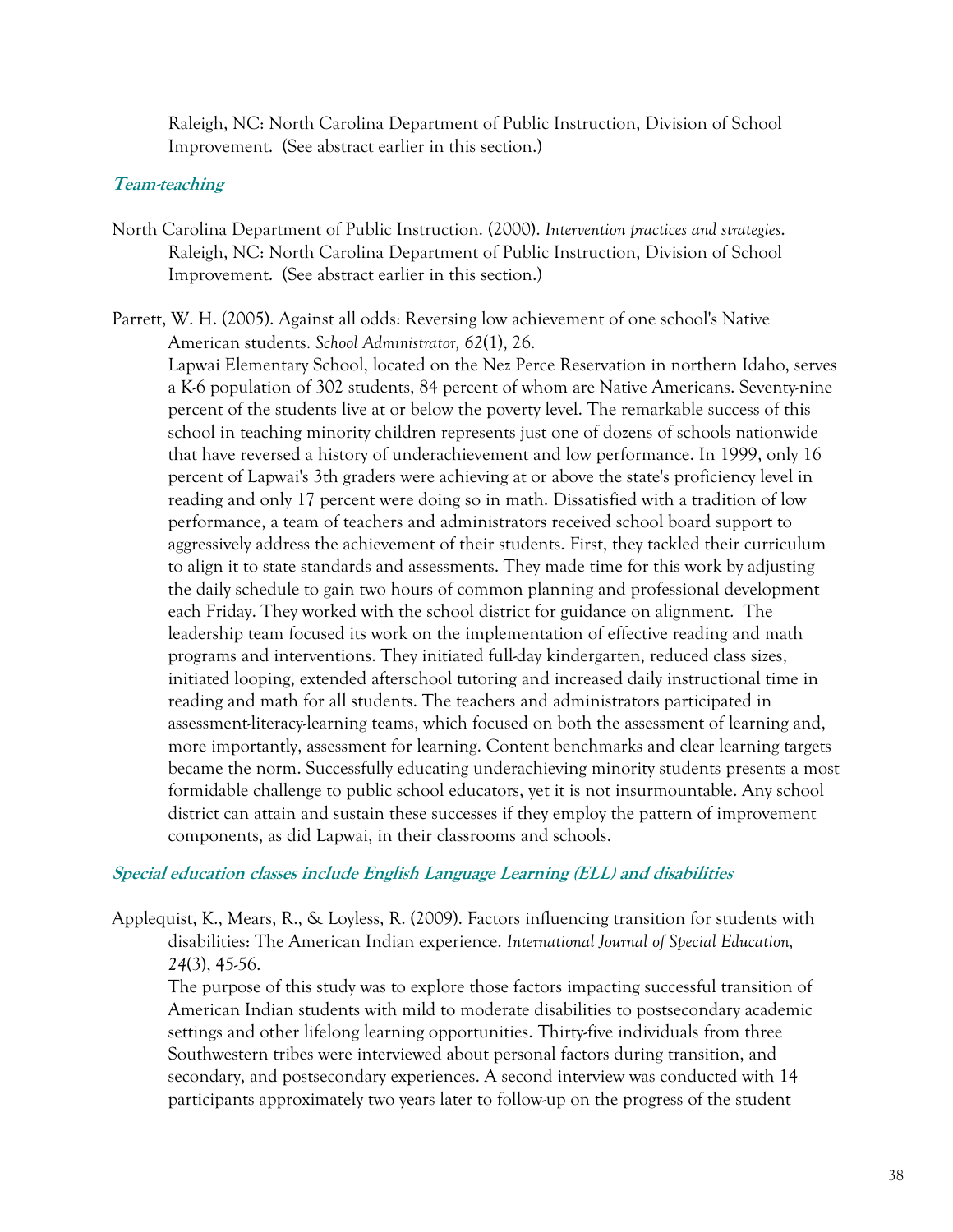following transition. Many of the participants did not see themselves as active participants in the IEP process and educational placements ranged from inclusive to more traditional resource classrooms and self-contained settings. Secondary teachers and mentors offered support and encouragement to participants. Fewer participants received accommodations in postsecondary settings, and in some instances instructors lacked an understanding about ADA and ways to modify instruction. Participants highlighted the importance of family and religion in their lives throughout the transition process. Those participating in both interviews showed statistically significant positive change in self-ratings of dimensions of self advocacy and self-determination. Implications of the findings will be discussed.

- Jones, S., Brown, J., Hoglund, W., & Aber, J. (2010). A school-randomized clinical trial of an integrated social-emotional learning and literacy intervention: Impacts after one school year. *Journal of Consulting and Clinical Psychology, 78*(6), 829-842. Objective: To report experimental impacts of a universal, integrated school-based intervention in social-emotional learning and literacy development on change over 1 school year in 3rd-grade children's social-emotional, behavioral, and academic outcomes. Method: This study employed a school-randomized, experimental design and included 942 3rd-grade children (49% boys; 45.6% Hispanic/Latino, 41.1% Black/African American, 4.7% non-Hispanic White, and 8.6% other racial/ethnic groups, including Asian, Pacific Islander, Native American) in 18 New York City public elementary schools. Data on children's social-cognitive processes (e.g., hostile attribution biases), behavioral symptomatology (e.g., conduct problems), and literacy skills and academic achievement (e.g., reading achievement) were collected in the fall and spring of 1 school year. Results: There were main effects of the 4Rs Program after 1 year on only 2 of the 13 outcomes examined. These include children's self-reports of hostile attributional biases (Cohen's  $d = 0.20$ ) and depression ( $d = 0.24$ ). As expected based on program and developmental theory, there were impacts of the intervention for those children identified by teachers at baseline with the highest levels of aggression (d = 0.32-0.59) on 4 other outcomes: children's self-reports of aggressive fantasies, teacher reports of academic skills, reading achievement scaled scores, and children's attendance. Conclusions: This report of effects of the 4Rs intervention on individual children across domains of functioning after 1 school year represents an important first step in establishing a better understanding of what is achievable by a schoolwide intervention such as the 4Rs in its earliest stages of unfolding. The first-year impacts, combined with our knowledge of sustained and expanded effects after a second year, provide evidence that this intervention may be initiating positive developmental cascades both in the general population of students and among those at highest behavioral risk.
- Kashi, T. (2008). Response to intervention as a suggested generalized approach to improving minority AYP scores. *Rural Special Education Quarterly*, *27*(4), 37-44. The Response to Intervention (RTI) model has been of growing interest to educators for several decades, culminating in the 2004 enactment of federal regulations. The mutual and cooperative dependence between research and practice is evident regarding practical RTI implementation. The RTI process shows promise to meet the individual education needs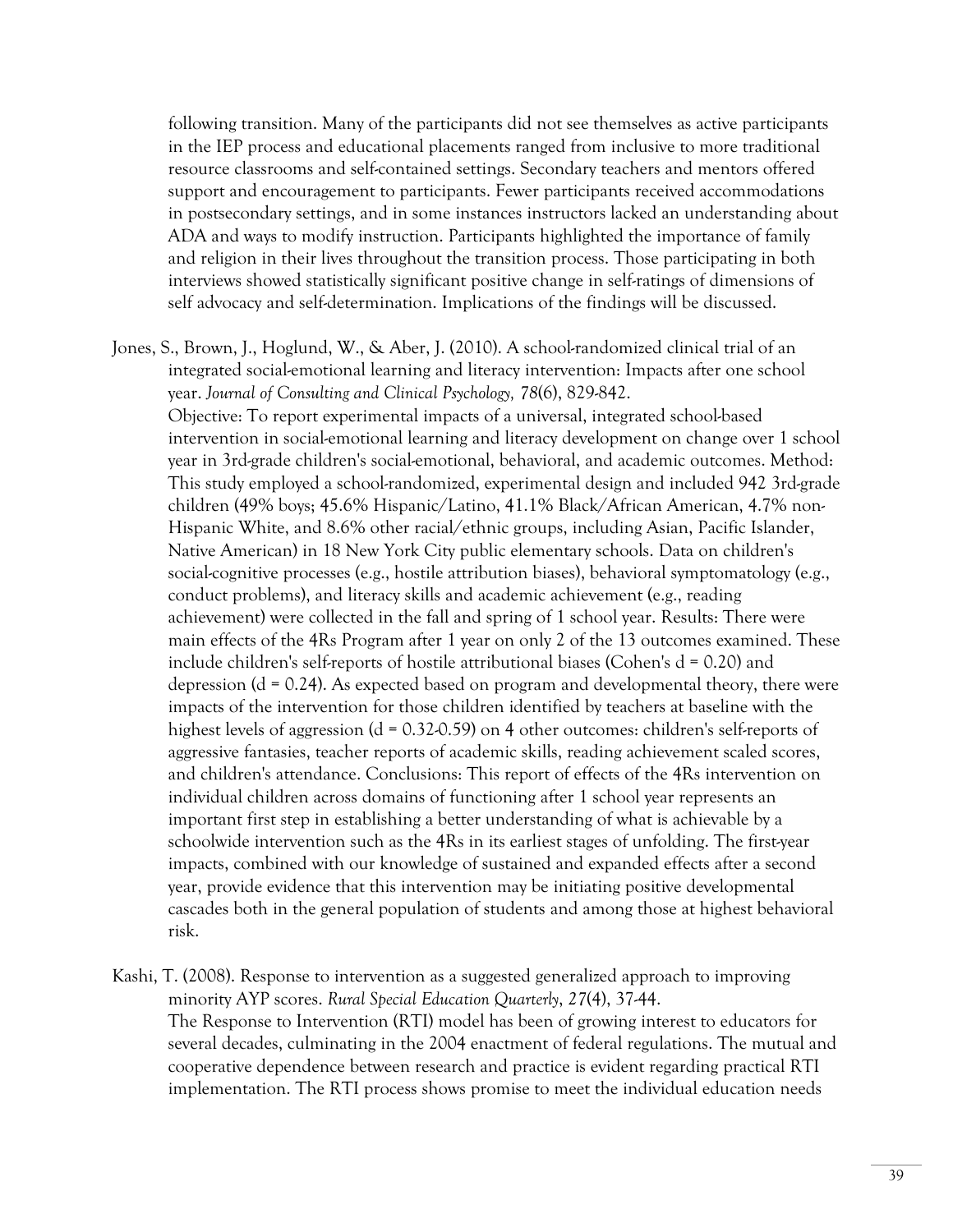of diverse populations. An Alaska school district that includes rural/remote schools and varied populations including minority majority classrooms describes its positive experience with the RTI process. The RTI process may be a key to improving minority student Annual Yearly Progress (AYP) scores. Further statistical research is clearly warranted.

 McIntosh, A., Graves, A., & Gersten, R. (2007). The effects of response to intervention on literacy development in multiple-language settings. *Learning Disability Quarterly, 30*(3), 197- 212.

 This descriptive study documents the effects of response-to-intervention type practices in four first-grade classrooms of English learners (ELs) from 11 native languages in three schools in a large urban school district in southern California. Observations and interviews in four classrooms across two consecutive years were compared to first-grade gains in oral reading fluency ( $N = 111$ ). Reading fluency data were examined in relation to ratings of literacy practices, including the degree to which Tier 1 alone or Tier 1 plus Tier 2-type instruction was implemented. The correlation between classroom ratings on the English Learners Classroom Observation Instrument (ELCOI) and gain from pre- to posttest in first grade on oral reading fluency was moderately strong in both Year 1 ( $r = 0.61$ ) and Year 2 (r = 0.57). The correlation between Cluster II teacher ratings and OF gains was strong in both Year 1 ( $r = 0.75$ ) and Year 2 ( $r = 0.70$ ), suggesting a strong relationship between Tier 2-type literacy practices and end-of-first-grade oral reading fluency. Results indicated a strong correlation ( $r = 0.81$ ) between the number of students below DIBBLES benchmark thresholds at the end of first grade and the teacher rating on the amount of instruction provided for low performers. Follow-up data at the end of third grade in oral reading fluency and comprehension indicate moderate correlations to first-grade scores ( $N = 51$ ). Patterns of practice among first-grade teachers and patterns among Els who were ultimately labeled as having learning disabilities are discussed. Educational implications and recommendations for future research are also presented.

 St. Germaine, R. D. (2000, May). *A chance to go full circle: Building on reforms to create effective learning.* Paper presented at the American Indian and Alaska Native Education Research Agenda Conference, Albuquerque, NM.

 As background for discussion of an educational research agenda for American Indians and Alaska Natives (AI/AN), this paper reviews the role and purpose of school, recent social changes in Native communities, and a brief history of AI/AN education. Four broad goals of American schooling are noted, and the need for AI/AN communities to define the purpose or mission of their schools is emphasized. In recent decades, Native communities have been affected by changes in family structure; increasing poverty, violence, and substance abuse; attractions of the material American world; and television. A historical review of Indian education begins with the assimilationist role that education played for centuries after contact. This role started to erode in the 1930s when allotment of Indian lands ended, recommendations of the Meriam Report were implemented, and Bureau of Indian Affairs (BIA) schools were localized. Reforms resumed in the 1960s with Headstart, and in the 1970s some educational governance was placed in the hands of Native parents and communities. In the 1990s, self-determination legislation allowed tribes to start new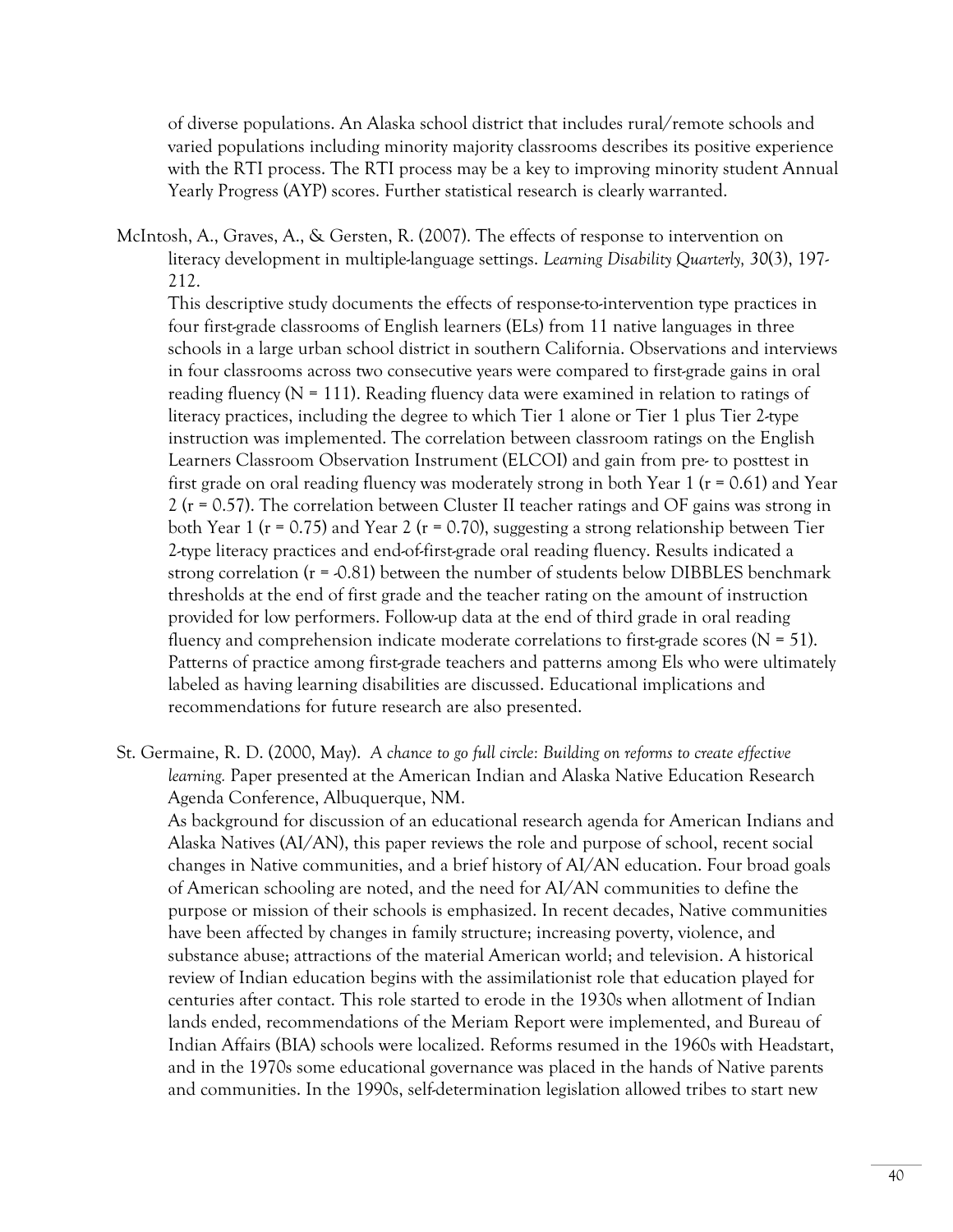schools or take over the operation of BIA schools. The effective schools movement focused on the improvement of educational opportunities for low-achieving students. With these reforms moving to create dynamic learning environments for AI/AN students, the traditional ways of transmitting knowledge from one generation to the next are being recognized, leading to a radical change in school improvement planning. Recommendations for Indian education research focus on emphasizing early childhood education and training for parenthood; ensuring a school environment conducive to learning; improving the quality of teachers and teaching; providing a challenging curriculum; and ensuring that AI/AN children with disabilities receive a free, appropriate education in the least restrictive environment. An addendum presents effective schools correlates.

# **CULTURALLY RESPONSIVE TEACHING**

#### **Working Definition**

Culturally responsive teaching refers to the impact of American Indian culture on the instruction of American Indian students in the settings of either the reservation and rural school or the urban school. Including duplicates, there are 57 citations in this section. Culturally responsive teaching includes eight topics: (a) global and holistic worldviews and values, which are relative and reciprocal (7); (b) comparative or cross-cultural instruction (9); (c) evaluating the practical relevance of instruction and curriculum to the American Indian culture (16); (d) embedding instruction and curriculum in the local American Indian community's specific culture (11); (e) pro-American Indian culture, or instructional and curricular biases in favor of American Indian culture (2); (f) students' traditional methods of acquiring and using knowledge and skills (5); (g) students' general cultural characteristics (7); and h) evidence for the efficacy of culturally sensitive instruction (1).

#### **Abstracts**

#### **American Indian global and holistic world views and values**

- Benham, M. (2006). A challenge to Native Hawaiian and Pacific Islander scholars: What the research literature teaches us about our work. *Race, Ethnicity & Education, 9*(1), 29-50. What do we currently know, in light of conceptual, empirical, and applied studies, about the status of educational research on Native Hawaiians and Pacific Islanders? And why is this knowing important? This article proposes that illuminating the themes of what has already been examined might help policymakers, researchers, educational leaders and teachers to better negotiate the tensions of school context, content, and culture. Hence, it examines current research literature, which leads to questions about academic disparity, challenges of methodological support, and areas for further teaching and learning scholarship.
- Bock, T. (2006). A consideration of culture in moral theme comprehension: Comparing Native and European American students. *Journal of Moral Education, 35*(1), 17. The use of stories to teach character is popular among educators, yet little is known about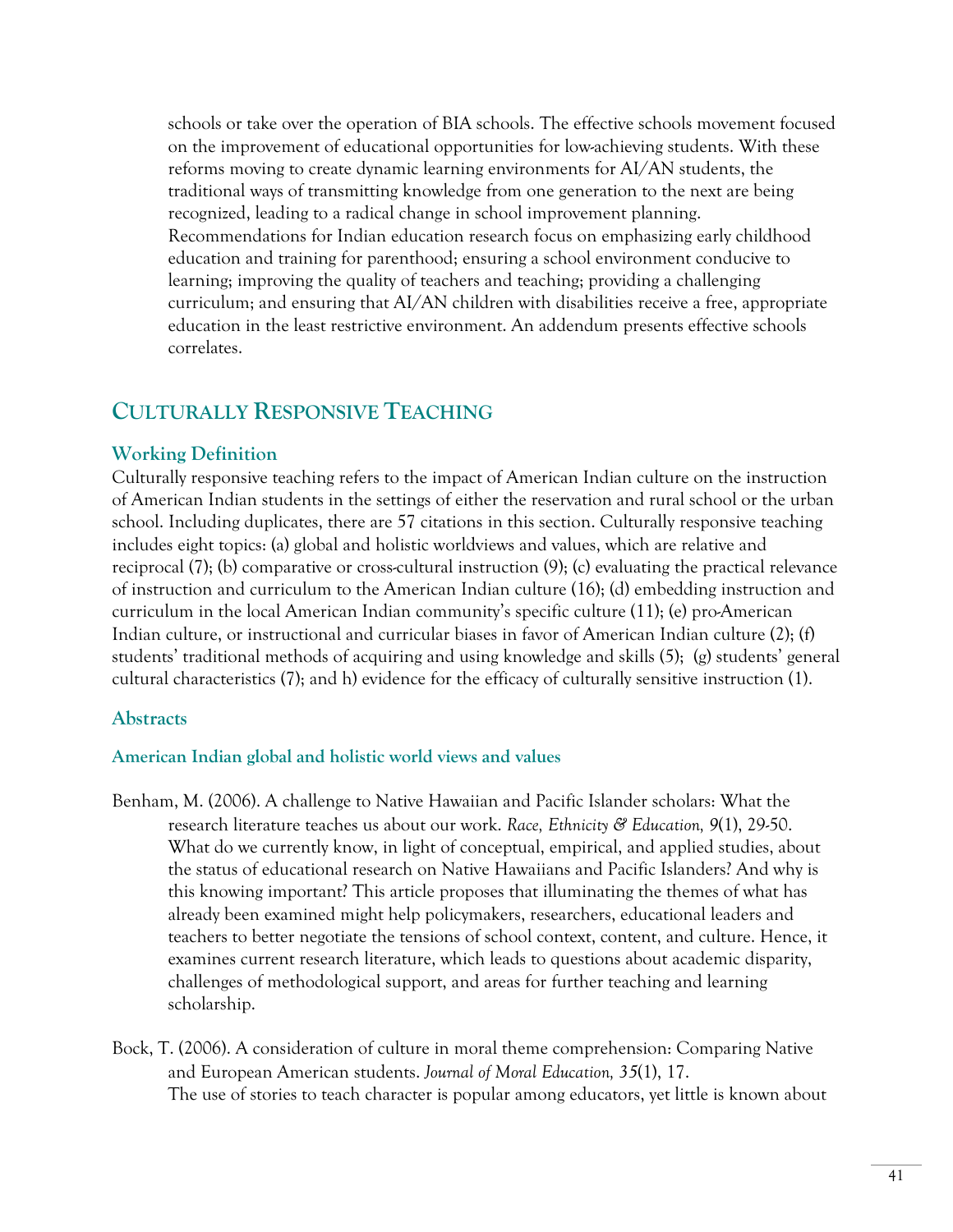student comprehension of these stories. An important factor that may influence comprehension of stories and story themes is culture. The purpose of this study was to examine the extent to which students from a Native American culture understand European-based stories in the same way as European American children. Native and European American students in Grade 4-8 (ages 10-18) read eight short stories depicting eight different virtues and identified the best theme from a list of choices. Differences were found between the two groups' theme comprehension scores. Each group also had different variables predicting their theme comprehension scores. Reasons for these differences and educational implications for the findings are discussed.

Conway, E. L. (2007). *Teaching American Indian and Alaska Native students.* Unpublished master's thesis, The Evergreen State College, Olympia, Washington.

 This paper examines a significant body of research that pertains to American Indian and Alaska Native learners in order to determine what causes the trends of low academic achievement and high dropout rates among this population. The historical background of American Indian and Alaska Native education gives a comprehensive summary of how policies and practices, such as the formation of government boarding schools, were used to acculturate and assimilate students into the Anglo-American, Christian society; and later, how the concept of self-determination was established. The review of the research studies represents a broad range of American Indian and Alaska Native populations in order to reveal some of the potential causes for such trends, and to reveal effective strategies for teaching American Indian and Alaska Native students across the country. The research studies concentrate on the following areas: curriculum, parent and community attitudes, schools and current policies, high drop-out rates, racism, traditionalism, motivation, learning styles, methods of assessment, and teaching strategies. Suggestions for how teachers can improve the academic opportunities of American Indian and Alaska Native students are presented in three key areas: teachers as learners, teachers as innovators, and teachers as allies.

Hollowell, M., & Jeffries, R. (2004). Worldviews of urban Iroquois faculty: A case study of a Native American resource program. *American Indian Quarterly, 28*(3), 764-785. This article highlights the Native American Magnet School, also known as P.S. #19, in Buffalo, NY, a unique public school for kindergarten through eighth-grade students. The school's Native American population constitutes one-third of the entire student body and comes from the six Iroquois tribes: Oneida, Seneca, Mohawk, Cayuga, Onondaga, and Tuscarora, with the majority being Seneca and Mohawk. Positive, high expectations by Iroquois faculty are viewed as key factors for student success.

Peck, F. (1998). Fort Peck combines language immersion with Montessori methods. *Tribal College, 9*(4), 15.

 Describes the new teaching methods at Fort Peck, which include the combination of language-immersion and Montessori methods of teaching. The Montessori method, grounded in spiritual traditions, integrates all subjects and includes cultural immersion and parental involvement.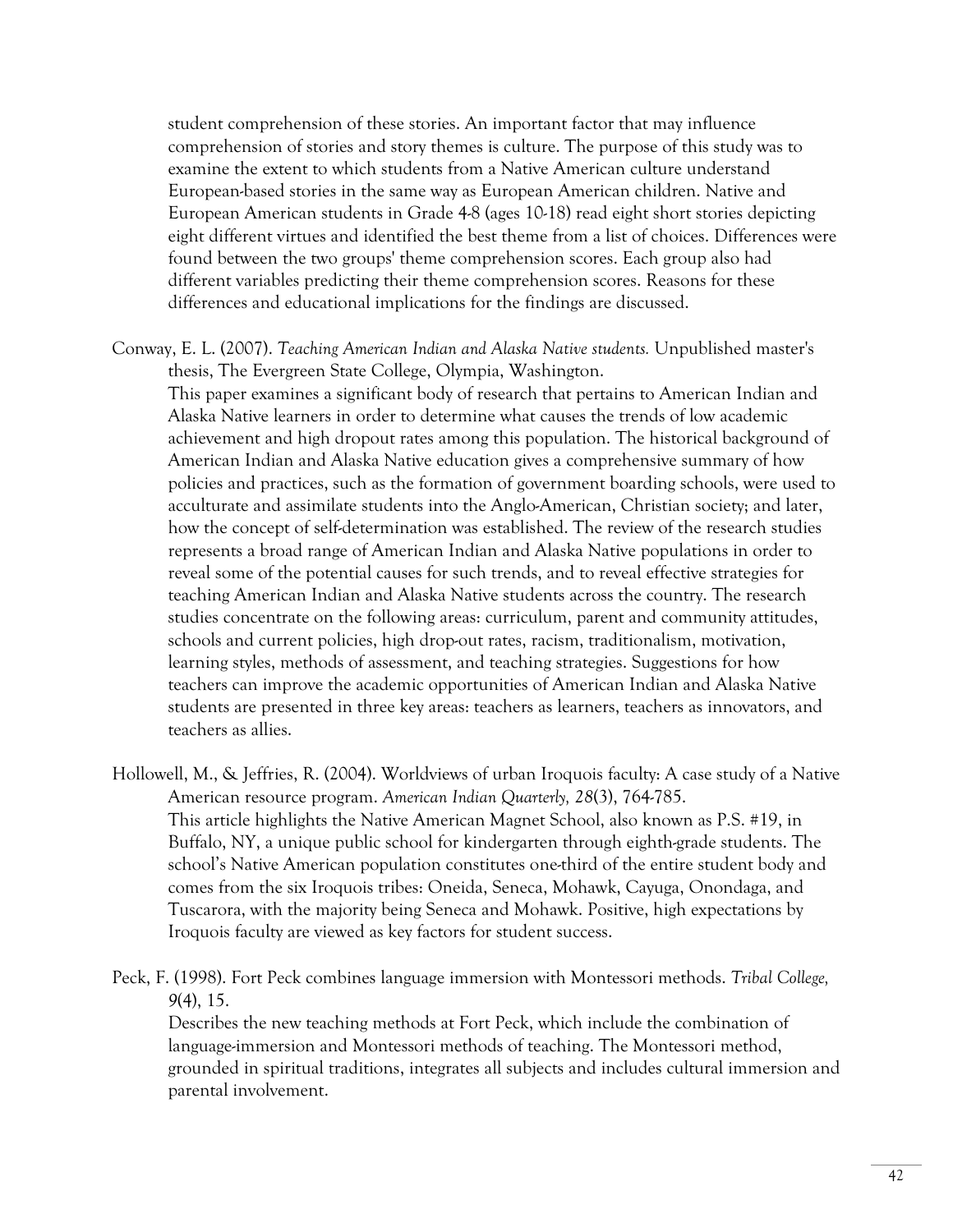- Pewewardy, C. (2002). Learning styles of American Indian/Alaska Native students: A review of the literature and implications for practice. *Journal of American Indian Education, 41*(3), 22-56. Review of theories, research, and models of the learning styles of American Indian/Alaska Native students reveals that they generally learn in ways characterized by social/affective emphasis, harmony, holistic perspectives, expressive creativity, and nonverbal communication. Native learning styles are strongly influenced by language, culture, and heritage and are "different" but not deficient. Implications for instruction, curricula, assessment, and future research are discussed.
- Swisher, K. G., & Tippeconnic, J. W., III. (1999). Research to support improved practice in Indian education. In K.G. Swisher & J.W. Tippeconnic, III (Eds.), *Next steps: Research and practice to advance Indian education* (pp.295-307). Charlotte, WV: Appalachia Educational Laboratory, ERIC Clearinghouse on Rural Education and Small Schools. In recent years, various task forces and studies, including the White House Conference on Indian Education, have established that research on Indian education, history, and culture must consider the Native perspective and involve Native researchers. Improving Indian education depends upon good research. Aspects of Indigenous education and community life that need study include: the teaching-learning relationship between Native students and teachers and how a good Native teacher can enhance that relationship; how to attract and retain effective principals or leadership teams in order to maintain stability for planning and implementing improvements; school collaborations with nearby colleges, including distance learning and culturally appropriate programs; how agency workers serving youth and families can collaborate more fully in creating conditions for educational success; developing systems to help students with the transition from one phase of schooling to the next; expunging stereotypes about Native peoples from curricula and teacher education programs; broadening Native education research beyond the reservation context; how Native Americans can educate America and the rest of the world about the unique Native political status; building coalitions between Native Americans and Indigenous people from other countries; educational effects of recent tribal economic development programs such as gambling operations; how to make more connections between schooling and daily life, consistent with the holistic nature of Native worldviews; and building coalitions for research and development among tribal governments, federal agencies, colleges, and the private sector.

#### **Comparative and cross-cultural instruction**

Adams, B., Adam, S., & Opbroek, M. (2005). Reversing the academic trend for rural students: The case of Michelle Opbroek. *Journal of American Indian Education, 44*(3), 55-79. This case study explores the interactions between a teacher, her students, and a culturally based math curriculum in a fifth and sixth grade classroom in rural Alaska. The case attempts to identify and illuminate factors that created a rich learning environment while implementing Star Navigation: Explorations into Angles and Measurement, a module from the series, Math in a Cultural Context (MCC). This case describes how the teacher facilitated the embedded Yup'ik cultural knowledge into lively, mathematical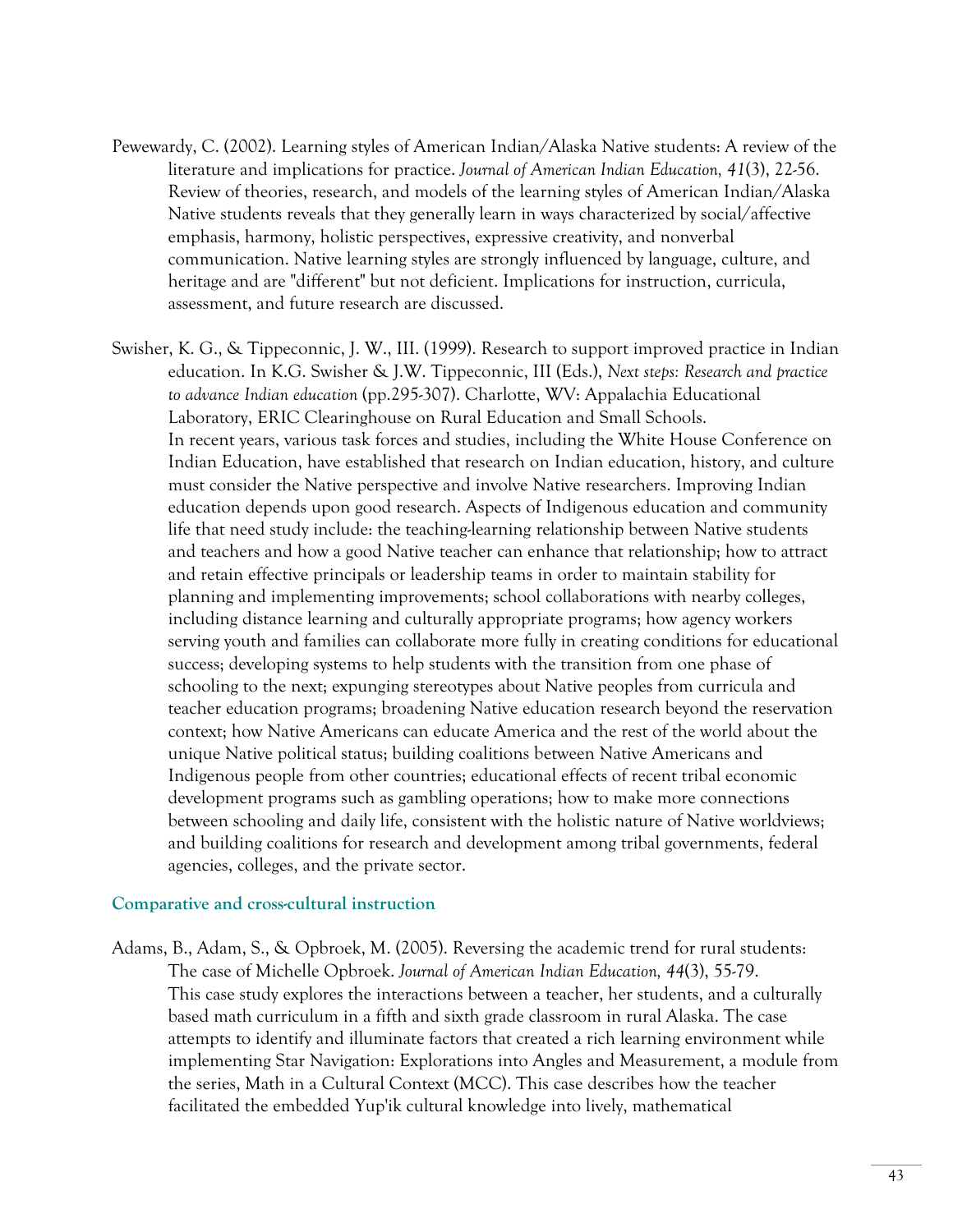communication and learning made relevant to a non-Yup'ik group of students. Students' pre- and post-test results showed strong gain scores as well as high absolute post-test scores, placing this class in the small category where a rural treatment group outperformed all urban treatment and control groups. Thus, this compelling case provides an example of a classroom and curricular learning environment that reverses national trends for rural students in general and shows potential for Alaska Native students in particular. Further, it provides examples of factors that other teachers, administrators, and teacher educators can employ in their own teaching and classes to create more effective math classrooms.

- Atwater, M. (2010). Multicultural science education and curriculum materials. *Science Activities: Classroom Projects and Curriculum Ideas, 47*(4), 6. This article describes multicultural science education and explains the purposes of multicultural science curricula. It also serves as an introductory article for the other multicultural science education activities in this special issue of "Science Activities."
- Conway, E. L. (2007). *Teaching American Indian and Alaska Native students.* Unpublished master's thesis, The Evergreen State College, Olympia, WA. (See abstract earlier in this section.)
- Garrison, E. R., & et al. (1995). Navajo scientists of the next century--Laanaa Hasin. *Journal of Navajo Education, 12*(3), 3-7.

 Advocates teaching science education from both Navajo and Western perspectives, giving Navajo students the ability to expand on the scientific method by constructing alternative explanatory hypotheses. Suggests that drawing from both cultural backgrounds stimulates development of the highest level of scientific thinking, which could lead to superior Navajo scientists.

Moore-Hart, P. (2004). Creating learning environments that invite all students to learn through multicultural literature and information technology: The intermingling of cultures, religions, and languages across the United States enriches classrooms, while presenting new challenges to teaching and learning. *Childhood Education, 81*(2), 87. The following article describes how Mrs. Mansfield (Mary), Ms. Bortz (Elaine), and the author combined their talents in order to promote students' literacy learning through the integration of multicultural literature and information technology with a reading/writing curriculum. The students in Mary's and Elaine's classrooms, who come from diverse backgrounds, include a large number of African American and European American students and a few Native American, Chinese, Japanese, Latino, Hmong, and Indian children. The economic backgrounds of the students in their classes are also varied, with numerous students receiving free and reduced lunches, as are their academic abilities, with a large number of students receiving additional support through learning resource centers and special education teachers. The article begins with a description of their literacy curriculum, and then describes how Mary and Elaine integrated technology with their reading/ writing curriculum to increase students' cultural awareness and appreciation of diversity. The article concludes with classroom implications in order that other teachers may see how to adapt these ideas to their own classroom settings and with other electronic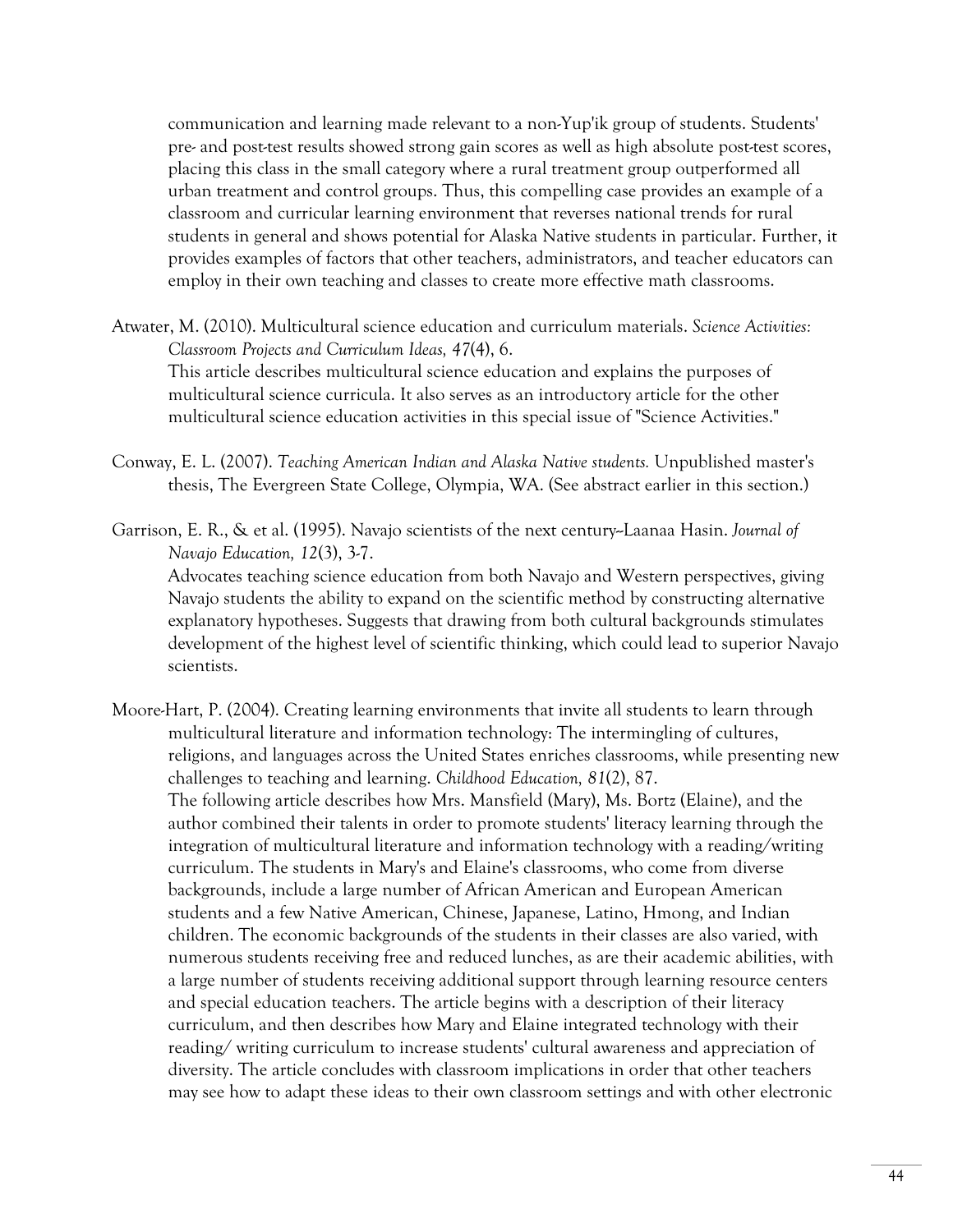contexts.

- Ngai, P., & Koehn, P. (2010). Indigenous studies and intercultural education: the Impact of a place-based, primary-school program. *Intercultural Education*, *21*(6), 597-606. The article presents a student-impact assessment of a model two-year place-based intercultural approach to indigenous education. Students at Lewis & Clark Primary School in Missoula, Montana, connected face-to-face with tribal educators and members residing in the nearby American Indian reservation. The program's learning outcomes included impressive gains in knowledge of Montana tribes, fewer stereotypical images, enhanced consciousness about the histories and cultures of the place in which students' reside, heightened appreciation for and connectedness with Native Americans, and increased cultural awareness. The power of the place-based intercultural-education approach is that K-5 students can acquire cultural knowledge, break stereotypes, and develop new appreciation for, and interest in, diverse peoples and issues by directly experiencing the local context in which diversity resides.
- Russell, M., & Tripp, L. (2010). Learning about minerals through the art of jewelry making: A multicultural science connection. *Science Activities: Classroom Projects and Curriculum Ideas, 47*(4), 115-124.

 This article presents an activity that focuses on helping students investigate the formation of rocks, minerals, and gemstones. Students describe visual, textual, and physical properties of various specimens of minerals. Using compare and contrast skills, students can classify the primary types of rock, ask questions about the Earth's inner processes that result in the formation of our natural resources, and discuss cross-cultural traditions' perspectives on many of our Earth's natural resources. In this multicultural science activity, children actively engage in a hands-on lesson that allows them to visualize and appreciate the beauty of the Earth's natural resources through the art of jewelry making. This lesson provides an artistic approach to science as students explore various properties of the Earth's materials and physical properties of matter.

Van Hamme, L. (1996). American Indian cultures and the classroom. *Journal of American Indian Education, 35*(2), 21-36.

 A culturally relevant education that also prepares American Indian students for participating in a culturally diverse, technological society must address the historical relationship between American Indian cultures and the educational system, recognize the importance of multicultural education, understand the nature of culture itself, and identify educational strategies that build on cultural strengths of Indian children.

Wilder, L., Jackson, A., & Smith, T. (2001). Secondary transition of multicultural learners: Lessons from the Navajo Native American experience. *Preventing School Failure*, *45*(3), 119- 124.

 Presents a study which described the impact of culture and cultural differences on school and work and discussed the importance of enhancing multicultural awareness among Navajo Native Americans. Common obstacles faced by minority students on post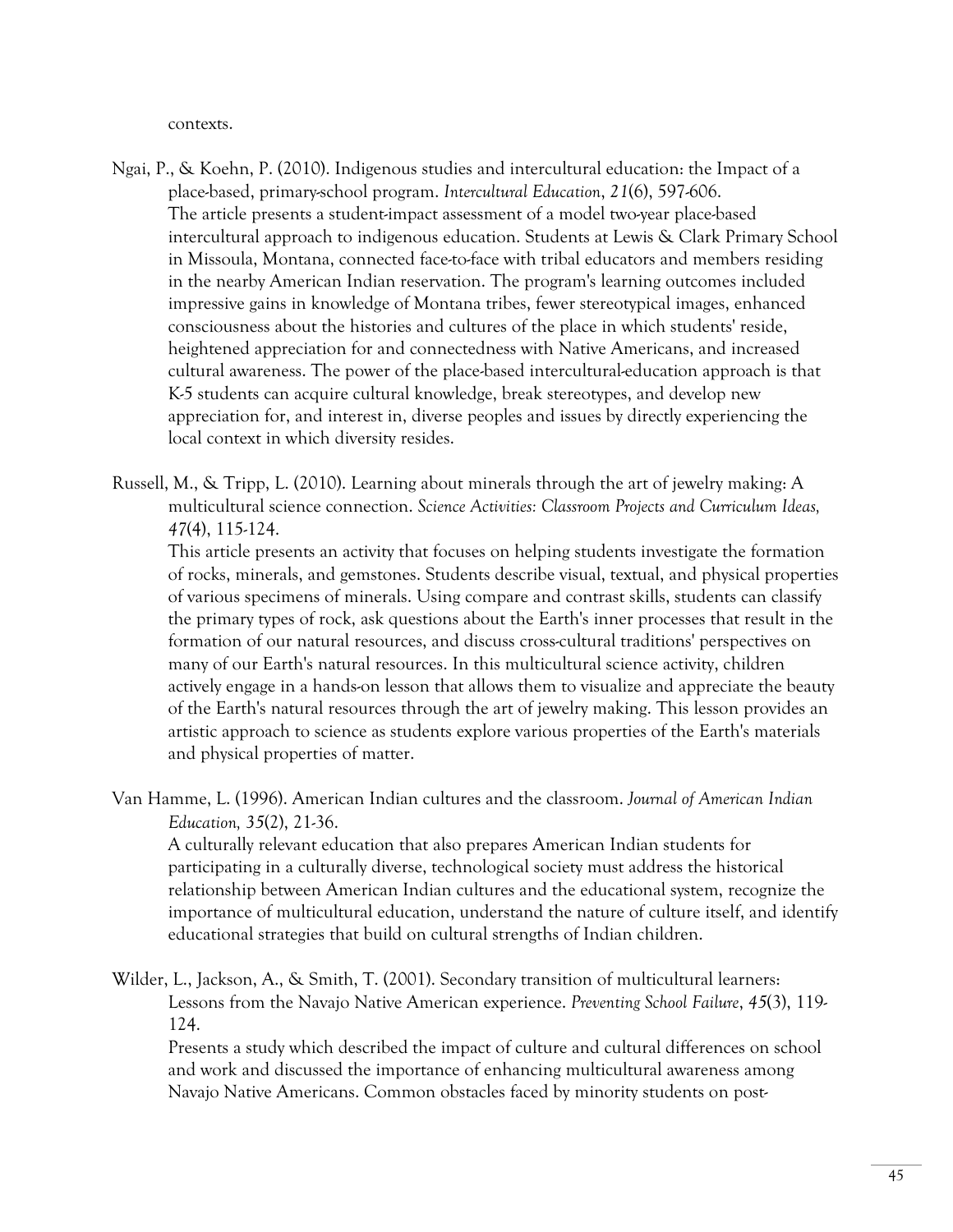secondary transitions; Practical solutions for special educators working with students from diverse cultures.

#### **Practical relevance of instruction and curriculum**

- Barta, J. (1999). Native American beadwork and mathematics. *Winds of Change, 14*(2), 36-41. Many Native Americans struggle with mathematics because they cannot see its relevance. Comments from three Native Americans reveal how art, culture, and math can be taught in an integrated fashion through beadwork. Elementary school children can experience nearly all mathematical concepts presented in school through beadwork, which also teaches organization, discipline, and observation. Includes math/beadwork activity suggestions.
- Barta, J., Abeyta, A., Gould, D., Galindo, E., Matt, G., Seaman, D., et al. (2001). The mathematical ecology of the Shoshoni and implications for elementary mathematics education and the young learner. *Journal of American Indian Education, 40*(2), 1-27. Interviews with five Shoshoni elders during a 1-year study showed that mathematics was integral to daily life and reflective of their culture. Classroom activities are described that integrate traditional Shoshoni mathematical knowledge into mathematics instruction. This knowledge may help Shoshoni students develop a deeper understanding of mathematics and expand their awareness of their heritage.
- Barta, J., & Schaelling, D. (1998). Games we play: Connecting mathematics and culture in the classroom. *Teaching Children Mathematics, 4*(7), 388-393. Presents Native American counting games. Argues that games involve a great deal of mathematics, so much so that play is easily one of the six "universal mathematics activities" of all cultures and mathematics is a vital aspect of culture. Concludes that students and teachers alike learn a great deal from creating and playing culturally relevant mathematics games.
- Conway, E. L. (2007). *Teaching American Indian and Alaska Native students.* Unpublished master's thesis, The Evergreen State College, Olympia, Washington. (See abstract earlier in this section)
- Cunningham-Sabo, L., Bauer, M., Pareo, S., Phillips-Benally, S., Roanhorse, J., & Garcia, L. (2008). Qualitative investigation of factors contributing to effective nutrition education for Navajo families. *Maternal & Child Health Journal*, *12*, Supplement 1, 68-75. Objectives: Obesity rates in American Indian and Alaskan Native children are a major health threat, yet effective ways to address this remain elusive. Building on an earlier dietary assessment of Navajo Head Start families which indicated a gap in parental nutrition awareness despite a strong program emphasis, the aim of this project was to identify culturally relevant nutrition education strategies for Navajo parents and educators of young children. Methods: Eight focus group interviews were conducted with 41 parents and early childhood education paraprofessionals to identify contributors to both healthful and unhealthy food ways of Navajo preschoolers. Results were presented in two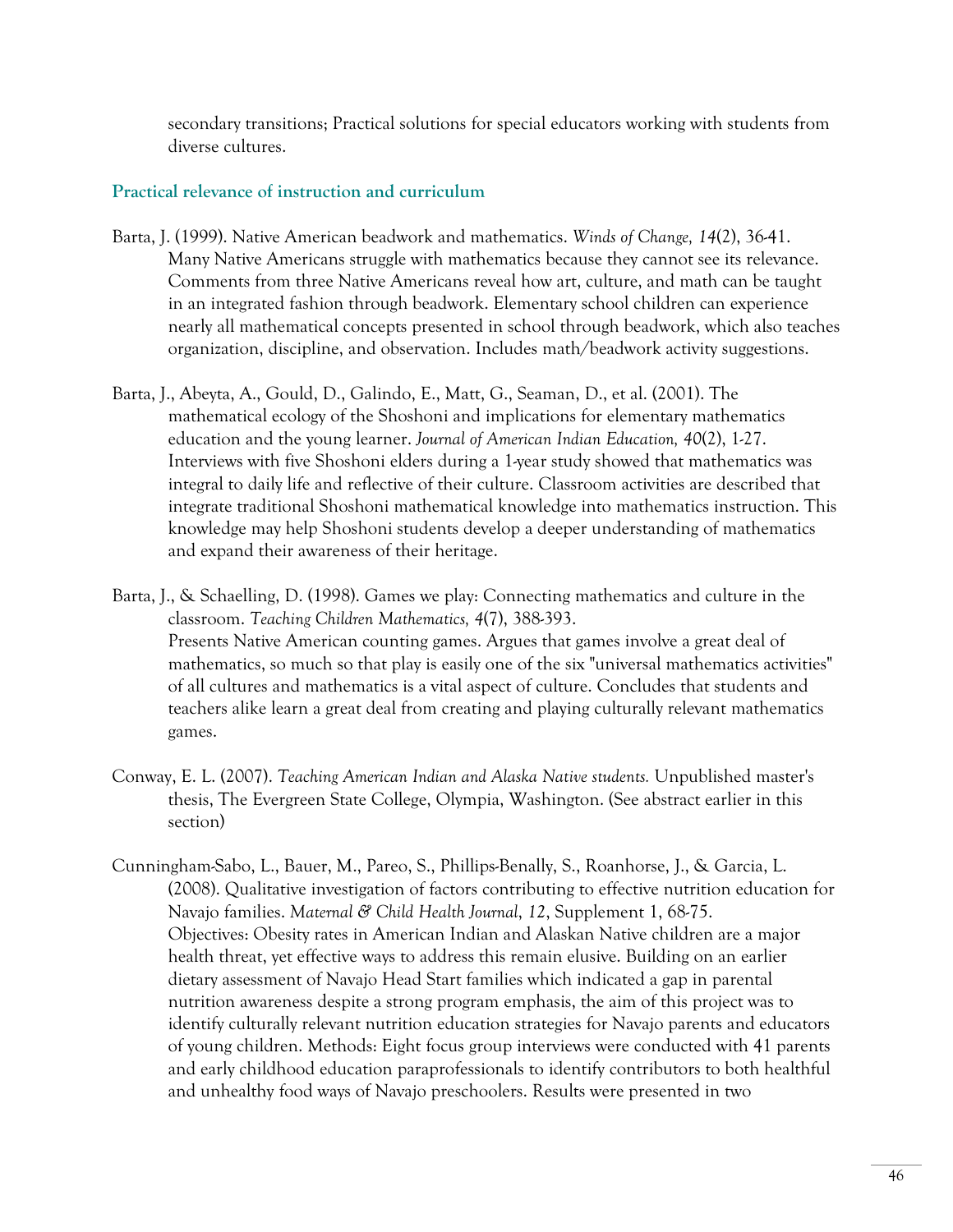community venues to verify the themes and discuss implications. Results: Barriers to healthful eating included availability/cost, parenting/control, preferences/habits, time pressures, and knowledge/education. Enablers to healthful eating included the categories of schools/education, and support/modeling. Reactions to these findings during community forums suggested (1) the need for stronger parenting and parental control over the food environment; (2) community-level action to address these barriers; and (3) the need for knowledge and culturally relevant educational strategies for caregivers and children. Conclusions: Implications for interventions include building upon existing community resources to enhance culturally relevant and respectful parental, family, and community support for affordable and acceptable food experiences and choices for young children and their families.

Demmert, W. G., Jr. (2001). *Improving academic performance among Native American students: A review of the research literature*. Charleston, WV: ERIC Clearinghouse on Rural Education and Small Schools (ERIC Document Reproduction Service No. ED463917). This literature review examines research-based information on educational approaches and programs associated with improving the academic performance of Native American students. A search reviewed ERIC's over 8,000 documents on American Indian education, as well as master's and doctoral dissertations and other sources of research on the education of Native Americans. Selected research reports and articles were organized into the following categories: early childhood environment and experiences; Native language and cultural programs; teachers, instruction, and curriculum; community and parental influences on academic performance; student characteristics; economic and social factors; and factors leading to success in college or college completion. The status of research and major research findings are reviewed for each of these categories; brief summaries of research findings with citations are included following the review of each category. Also included are an annotated bibliography of more than 100 research reports, journal articles, and dissertations, most published after 1985; and a bibliography of 23 additional references to other literature reviews and non-Native studies.

Garrett, M., Bellon-Harn, M., Torres-Rivera, E., Garrett, J. T., & Roberts, L. (2003). Open hands, Open hearts: Working with Native youth in the schools. *Intervention in School & Clinic*, *38*(4), 225-235.

 A comprehensive discussion of the potential for cultural discontinuity experienced by Native youth in the schools is offered with implications for culturally responsive service delivery. Practical recommendations are provided for special educators and related service professionals working with Native youth to improve knowledge, awareness, and skills.

Glau, G. R. (1990). Returning power: Native American classroom (dis)comfort and effective communication. *Writing Instructor, 10*(1), 51-58. Suggests giving some power back to Native American students by using small groups, acting more as a coach than as an instructor, and using culturally relevant and interesting materials. Notes that these suggestions increase teaching effectiveness with Native American students.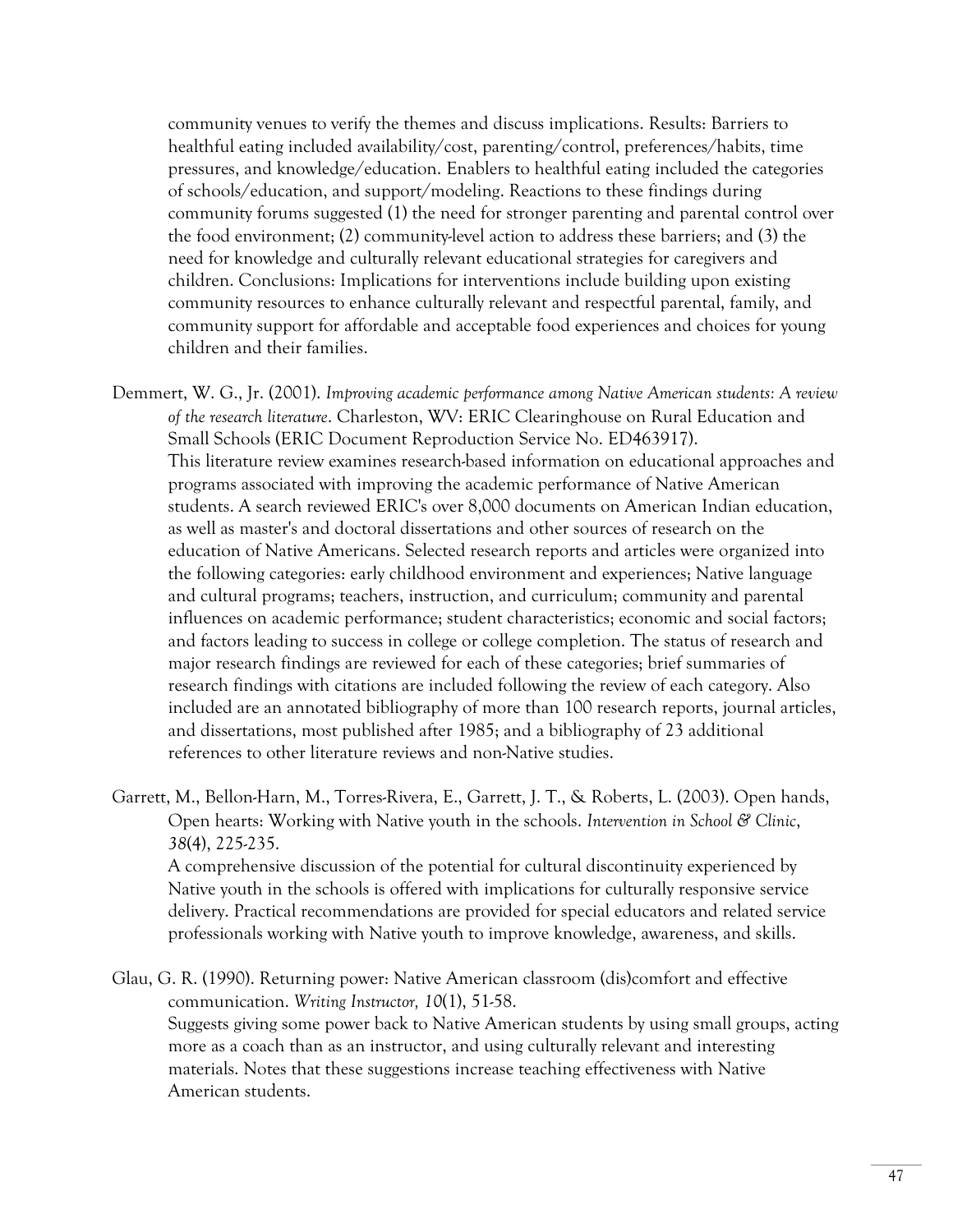- Hogan, M. (2008). The tale of two Noras: How a Yup'ik middle schooler was differently constructed as a math learner. *Diaspora, Indigenous, and Minority Education, 2*(2), 90-114. This case study seeks to explain why a Yup'ik middle schooler, Nora, from a remote Alaskan village, was differently constructed as a math learner by her 6th- and 7th-grade math teachers. When a culturally relevant curriculum was used in 6th grade, Nora had a greater opportunity for leadership, ownership of knowledge, collaborative problem solving, conceptual learning, and participation in decolonized, culturally sustainable knowledge than when in a Western-style classroom based on the "No Child Left Behind Act" motivated reforms 1 year later.
- Lippitt, L., & et al. (1993). *Integrating teaching styles with students' learning styles (Series of 14)*. Santa Fe, NM: Santa Fe Indian School, Learning Approaches Resource Center. This document begins with a report of a study of the learning styles of American Indian students at the Santa Fe Indian School (New Mexico). Santa Fe Indian School is a secondary school of 550 students, primarily from the Pueblo communities of New Mexico. A learning style assessment instrument was administered to 459 students, Grades 7-12, in 4 tribal language groups. A preferred instructional style was not found overall or for any of the tribal language groups. Analysis of student profiles suggests that teaching strategies and curriculum should focus on: small-group learning activities; developing a positive rapport between teachers and students; augmenting information-processing skills that address right and left hemispheric approaches to learning; and developing a flexible instructional delivery that incorporates information on individual learning styles. Following the report, 14 social studies and language arts lesson units, developed for Indian middle school students as a result of the study are presented, based on the 4MAT instructional model that acknowledges a diversity of learning styles and incorporates both right and left hemispheric modes of learning. The units cover various topics related to American Indian history and culture, cultural exchange, outdoor education, study skills, and thinking skills. Each unit consists of lesson plans and learning activities related to creating and analyzing an experience; integrating experience with analysis; teaching, practicing, and personalizing the concept; analyzing personal application; and celebrating knowledge gained.
- Pewewardy, C. (2002). Learning styles of American Indian/Alaska Native students: A review of the literature and implications for practice. *Journal of American Indian Education, 41*(3), 22-56. (See abstract earlier in this section)
- Posey, J. D. (1998). *Exploring indigenous pedagogies: Why is this knowledge important to today's educators?*  Orem, UT: J.D. Posey/Legacy of Light. Recent educational literature reveals a growing interest in understanding the educational needs of learners from other cultures and a growing awareness that instructional methods to help learners from nonwhite cultures should be anchored to indigenous ethnographic research. Western educators must holistically and comparatively understand not only indigenous cultural psychologies, but also how other cultures view the self. Researchers should address three issues. Issue one: How do non-western cultures teach their children,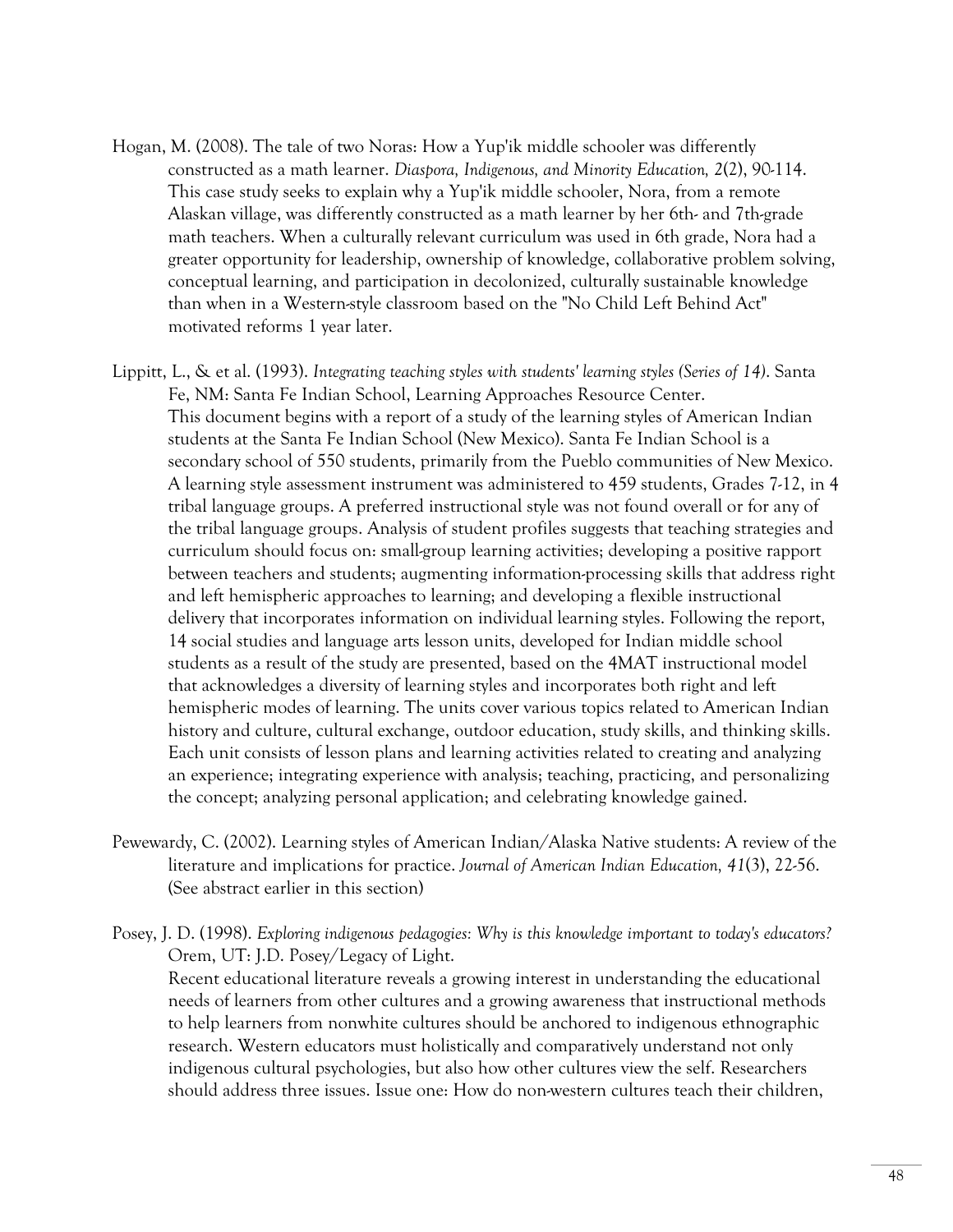involves understanding non-Western groups' complex world views and teaching and learning systems that are centered around specific cultural values?" Issue two: What academic skills were indigenously taught prior to white intervention, highlights skills incorporated within 15 cultural lifeway patterns? The skills emphasize group management, motivation, social organization, beliefs, values, problem solving approaches, time use, space use, maintaining relationships, sharing knowledge, educational and communication techniques, learning patterns, and instruction techniques. Issue three: Why this knowledge is important to today's educators, emphasizes educators' need to reevaluate the effectiveness of their instructional methods and recognize that many non-western groups have value systems and teaching and learning methods different from their own. This knowledge will allow educators to develop more appropriate educational environments, become more sensitive in designing culturally relevant instruction, identify non- western learners' culturally valued problem solving skills, and create opportunities for learners to use and share those skills.

- Rickard, A. (2005). Constant perimeter, varying area: A case study of teaching and learning mathematics to design a fish rack. *Journal of American Indian Education, 44*(3), 80-100. This case study examines a sixth-grade teacher and her students in an urban school district in Alaska, engaging in an activity from a module that is part of the Math in a Cultural Context (MCC) series. By analyzing the module, the teacher's practice, classroom discourse, and students' work, the case shows that the teacher and the MCC module supported students in developing substantive reasoning and understanding about the mathematical relationship between constant perimeter and varying area in rectangles. Comparison of students' scores on pre- and post-tests show that the class as a whole outperformed the control group. Moreover, Alaska Native students, comprising slightly over one-fourth of the class, outperformed the control group, had gains in achievement commensurate with the entire class, and outperformed their Alaska Native peers in the control group by a wide margin. The case shows that the MCC module and the teacher's practice support improved mathematics achievement through interwoven connections between content, pedagogy, and culture.
- Sorkness, H. L., & Kelting-Gibson, L. (2007). Effective teaching strategies for engaging Native American students. *Journal of Intercultural Disciplines, 7*, 108. Recent statistical data from South Dakota and Montana reveal the dropout rate among Native American students is high and the high school graduation rate for Native American youth is the lowest among various minorities (OPI, Dropout Data, 2003). Achievement test scores for Native American students are low in both states, as well. It is important that schools and teachers attempt to find ways to improve this situation. In this study, teachers in two South Dakota schools that had a significant number of Native American students, along with a group of K-12 teachers from Montana, were surveyed in an attempt to determine what strategies those teachers had found to be most successful. Teachers were also asked what aspects of the Native American culture had significant impact on classroom interactions. The results of the survey were compared to recommendations specified in two textbooks for pre-service and in-service teachers. The authors of those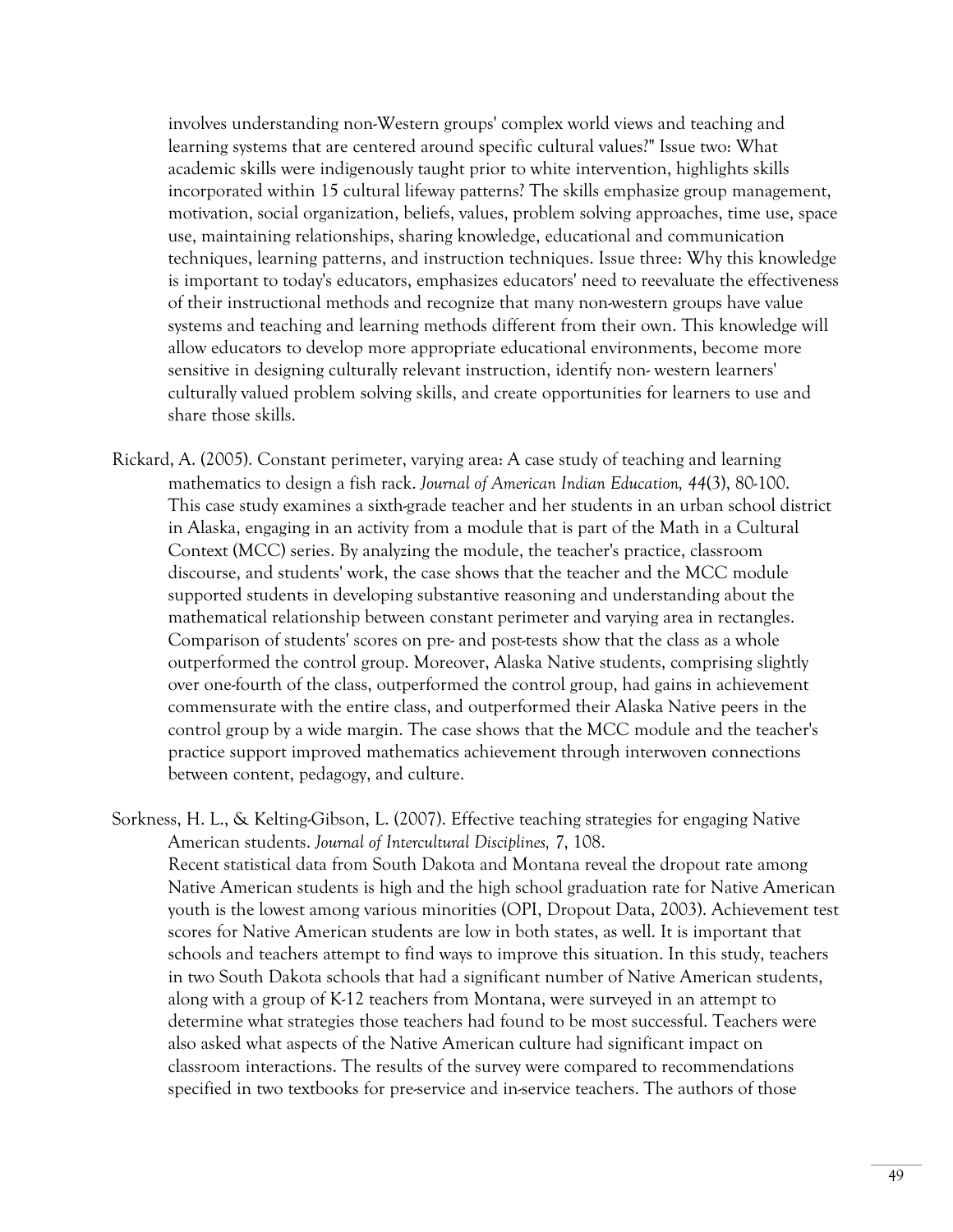textbooks had not focused specifically on South Dakota or Montana Native Americans, however.

- Swisher, K., & Tippeconnic, J.W. (Eds.). (1999). *Next steps: Research and practice to advance Indian education*. 325. Charleston, WV: ERIC Clearinghouse and Rural Education and Small Schools. (ERIC Document Reproduction Service No. ED427902). Written entirely by Native authors, this book addresses some critical issues in the education of American Indian and Alaska Native students. Intended for college classrooms, it aims to fill a void in the literature and textbooks used in multicultural and teacher education programs. The book has four sections: the past and present foundations of Indian education; curriculum issues, thoughts, and practice; the college and university experience; and next steps (research to support improved practice). Chapters are: (1) "The Unnatural History of American Indian Education" (K. Tsianina Lomawaima); (2) "Tribal Control of American Indian Education: Observations Since the 1960s with Implications for the Future" (John W. Tippeconnic III); (3) "Education and the Law: Implications for American Indian/Alaska Native Students" (Linda Sue Warner); (4) "Culturally Appropriate Curriculum: A Research-Based Rationale" (Tarajean Yazzie); (5) "Teaching through Traditions: Incorporating Languages and Culture into Curricula" (Linda Skinner); (6) "The Native American Learner and Bicultural Science Education" (Gregory A. Cajete); (7) "Student Assessment in Indian Education or What Is a Roach?" (Sandra J. Fox); (8) "Effective Counseling with American Indian Students" (Deborah Wetsit); (9) "The Role of Social Work in Advancing the Practice of Indigenous Education: Obstacles and Promises in Empowerment-Oriented Social Work Practice" (Michael J. Yellow Bird, Venida Chenault); (10) "American Indians and Alaska Natives in Higher Education: Promoting Access and Achievement" (D. Michael Pavel); (11) "Tribal Colleges: 1968-1998" (Wayne J. Stein); (12) "The Vanishing Native Reappears in the College Curriculum" (Clara Sue Kidwell); and (13) "Research To Support Improved Practice in Indian Education" (Karen Gayton Swisher, John W. Tippeconnic III).
- Yazzie, T. (1999). Culturally appropriate curriculum: A research-based rationale. In K.G. Swisher & J.W. Tippeconnic, III (Eds.), *Next steps: Research and practice to advance Indian education* (pp. 83-106). Charlotte, WV: Appalachia Educational Laboratory, ERIC Clearinghouse on Rural Education and Small Schools.

 Educational researchers and practitioners have long advocated adopting a culturally appropriate curriculum to strengthen the education of Native youth. Such an approach uses materials that link traditional or cultural knowledge originating in Native home life and community to the curriculum of the school. Deeply imbedded cultural values drive curriculum development and implementation and help determine which subject matter and skills will receive the most classroom attention. This chapter examines theoretical and practical research studies that support and inform the development of culturally appropriate curriculum for American Indian children in K-12 classrooms. These studies fall into the following areas: (1) historical roots, including the Meriam Report of 1928; (2) theoretical frameworks (modes of linguistic interaction, supportive learning environments, communication and interaction styles of students and teachers); (3) curriculum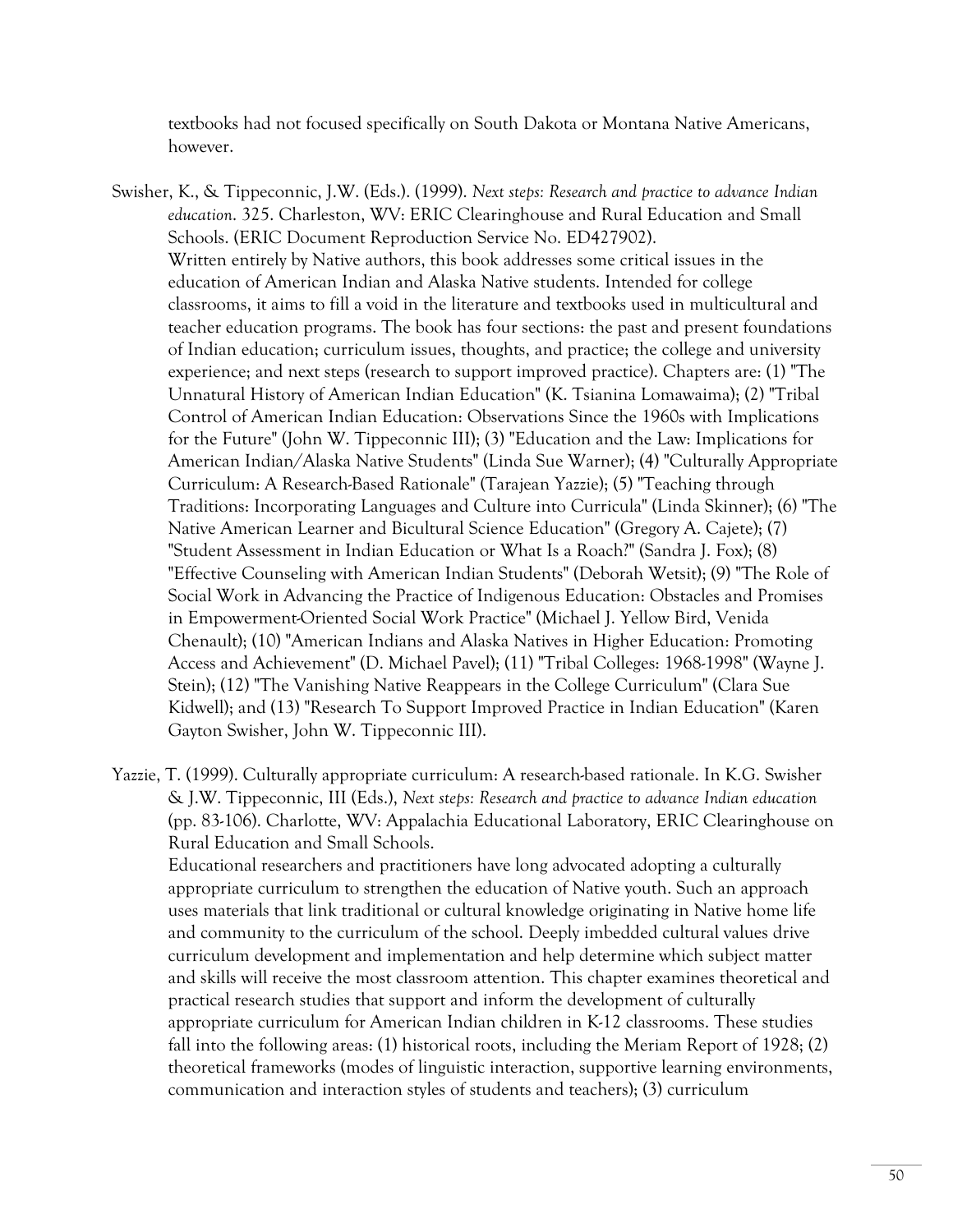development (approaches to overcome culture conflict, parent and community involvement, inquiry-based curriculum, role of Native language in concept development, local community issues, appropriate communication with elders); (4) curriculum practice and implementation (characteristics and behaviors of effective teachers, teacher role); and (5) implications for educational research and practice.

#### **Based in the local American Indian community**

Apthorp, H. S., D'Amato, E. D., & Richardson, A. (2002). *Effective standards-based practices for Native American students: A review of research literature*. Aurora, CO: Mid-continent Research for Education and Learning.

 This report reviews education programs and practices that have improved Native American student achievement in English language arts and mathematics. In Navajo tribal schools, teaching Indigenous language and literacy first, followed by teaching English and promoting bilingualism, helped students perform well on tests of vocabulary, comprehension, and writing. In Hawaii, a culturally congruent English language arts program significantly improved Native Hawaiian children's achievement in reading. Emphasis on comprehension over mechanics and phonics allowed children to learn in ways that were congruent with their everyday experiences outside of school. The use of ethnomathematics, based on the same principles of cultural congruence, led to improved student achievement for Native Hawaiian children and Alaskan rural middle school students. All these programs required extensive collaboration and time. Although limited in scope, the evidence suggests that congruency between the school environment and the culture of the community is critical to educational success. Collaborative research and development efforts, carried out at the local level, are needed. Seven action steps are recommended in this regard. An appendix outlines McREL's plan for further research.

Bang, M., & Medin, D. (2010). Cultural processes in science education: Supporting the navigation of multiple epistemologies. *Science Education*, *94*(6), 1008-1026. Although there has been considerable focus on the underrepresentation of minorities in science, technology, engineering, and mathematics (STEM) disciplines and the need for science instruction that fosters diversity, much of the associated effort has focused on the goal of diversity and tended to assume that science and science learning are acultural. We describe a conceptual framework employed in our work with both urban and rural Native American communities that focuses on culturally based epistemological orientations and their relation to the cultural practices associated with science instruction. We summarize evidence on the efficacy of community-based science education to support the proposition for a shift in orientation toward science education from aiming to have students adopt specific epistemologies to supporting students' navigation of multiple epistemologies.

Bishop, A.J. (2002). Critical challenges in researching cultural issues in mathematics education. *Journal of Intercultural Studies*, *23*(2), 119-131.

 Over the last 20 years there has been a growing interest in cultural issues in mathematics education, with the realisation that mathematical knowledge is a cultural product and that mathematics education is culturally shaped. The focus of this paper will be on cultural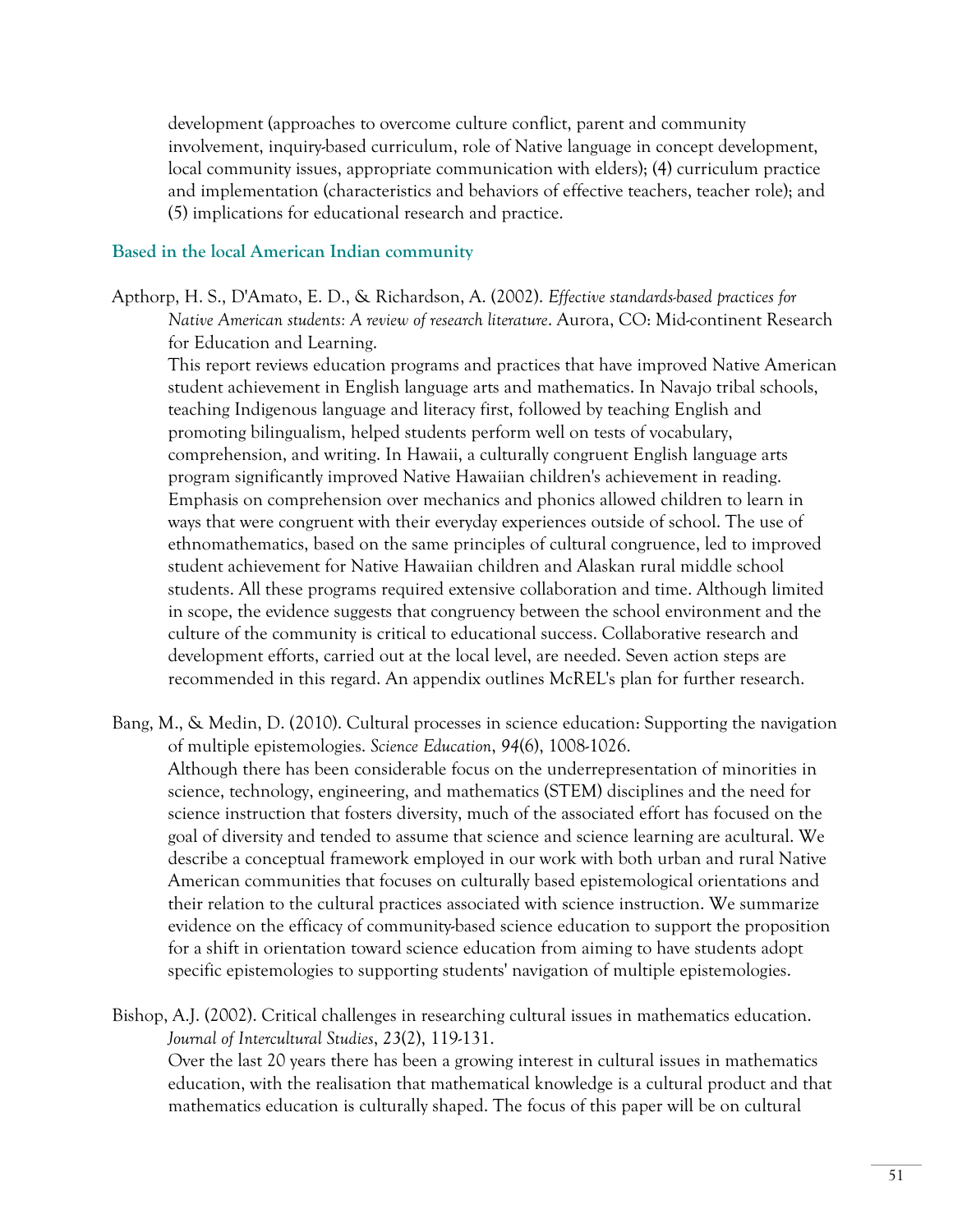aspects of research in mathematics education, and the discussion will be situated within the research context of mathematics education generally. The paper looks firstly at the challenge to teachers and curriculum developers of the idea of culturally based mathematical knowledge. The next section deals with research on teachers concerning the 'hidden' values in mathematics education, which have a cultural base. Thirdly is a consideration of researching mathematics learning and, in particular, of meeting the challenge of culturally situated learning. Finally the paper addresses some aspects of research methods themselves.

- Buly, M., & Ohana, C. (2004). Back to heritage: A different kind of school for American Indian adolescents. *Multicultural Education, 12*(1), 30-32. The United States system of education is far removed from the historic system of education in many American Indian communities, yet most American Indian students attend staterun public schools, often with little or no input from tribal communities. Something is clearly not working because many American Indian students experience high levels of educational failure and many drop out of school. In this article, the authors present an alternative to the traditional state-run public school for one group of American Indian adolescents. The authors describe the first year of a grades 6-12 "choice" school, within a public school system, that utilizes a project-based approach to education with a focus on local tribal culture. The school is somewhat unique because although it is located on a reservation and the student body predominantly (94%) identifies as American Indian, the school is within a public school system with a predominately White student body.
- Inglebret, E., Jones, C., & Pavel, D. (2008). Integrating American Indian/Alaska Native culture into shared storybook intervention. *Language, Speech & Hearing Services in Schools*, *39*(4), 521-527.

 Purpose: The purpose of this clinical exchange is to provide information for speechlanguage pathologists (SLPs) so they will be able to provide culturally responsive intervention for young children of American Indian and Alaska Native heritage. The focus is on a particular strategy-the integration of culturally based stories into shared storybook intervention. Method: The use of culturally based stories is presented as it relates to sociocultural theory and the expressed priority of Native peoples to revitalize their cultural teaching and learning practices, inclusive of storytelling. Strategies are presented that SLPs can follow in preparing for the use of culturally based stories, as well as in ensuring that the stories that are selected for use are authentic and appropriate for the children involved. The strategies discussed represent the collaborative efforts of Native and non-Native professionals to link a review of pertinent scholarly literature with ancestral knowledge that is derived from tribal elders and tradition bearers of the Southern Puget Salish peoples. The article concludes by illustrating the application of these strategies to a program involving young children of culturally and linguistically diverse backgrounds. Conclusion: SLPs can integrate culturally based stories into their language and literacy intervention to encourage American Indian and Alaska Native children.

Lipka, J. (2002). *Schooling for self-determination: Research on the effects of including Native language and*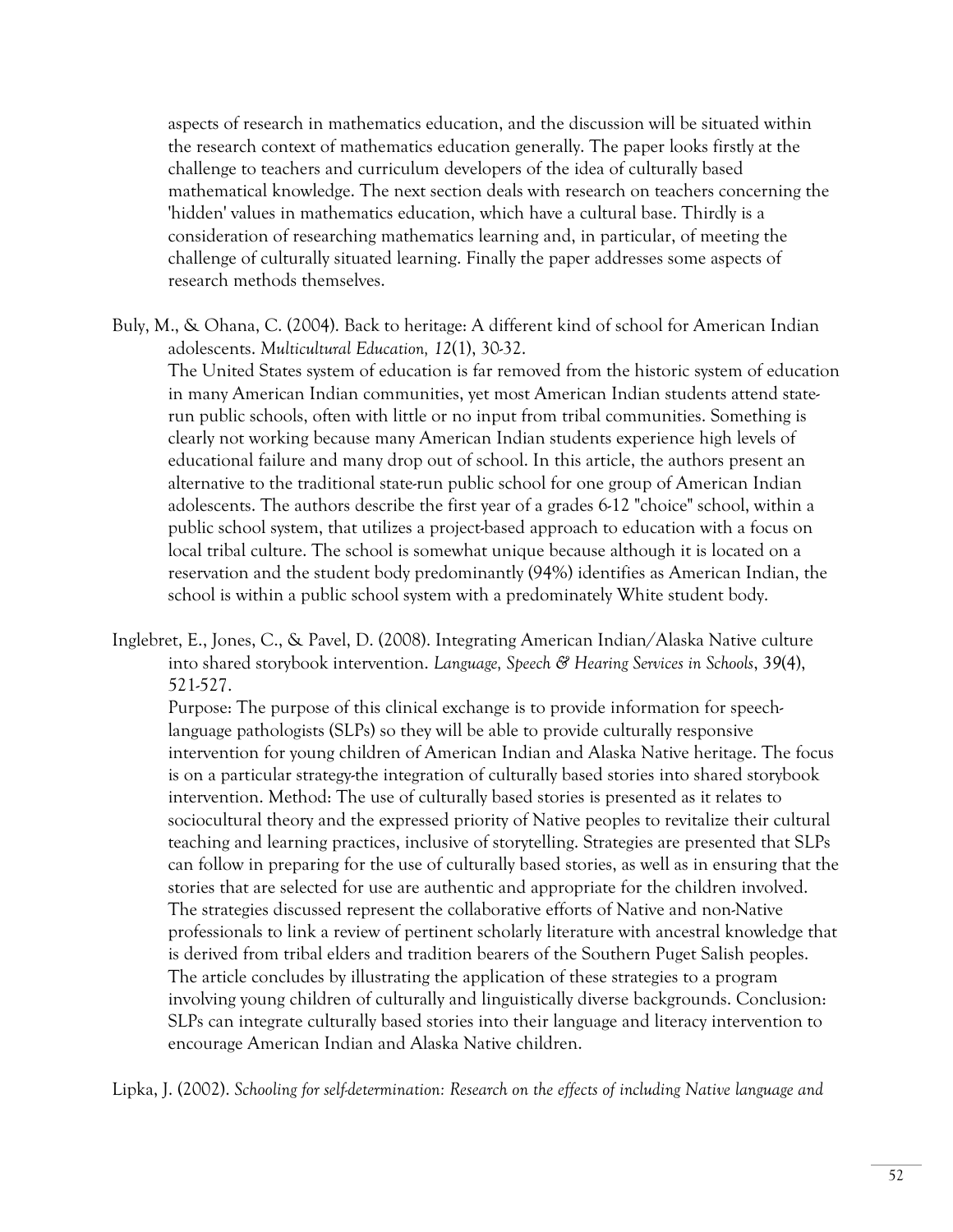*culture in the schools. ERIC Digest.* Charleston, WV: ERIC Clearinghouse on Rural Education and Small Schools (ERIC ED459989).

 This digest briefly reviews the impacts of assimilationist education for American Indians and Alaska Natives (AI/AN) and describes recent examples of successful AI/AN schools that incorporate students' native language and traditional culture into the curriculum. Beginning in the 1870s, federal policy emphasized assimilation as the goal of AI/AN education. Assimilationist policies had the effects of separating AI/AN students from their communities, weakening Native languages and cultures, driving students toward a marginalized identity, alienating students from schooling, and producing subtractive bilingualism. The past 3 decades have seen many efforts to restore and revitalize Native languages and cultures through the schools and to use Indigenous knowledge and language to meet both local and Western educational goals. Concurrently, the notion of appropriate academic knowledge has been reevaluated, and some teachers and elders have found ways to connect local practical and cultural knowledge to the school curriculum. Four exemplary AI/AN programs are described that involve community or tribally controlled schools, use Indigenous culture and language, and have resulted in a significant gain in academic achievement. These include Navajo programs in Arizona, a Native Hawaiian program in Honolulu, and an Inuit-controlled school using Inuktitut in Nunavik (northern Quebec).

- Locke, S., & Lindley, L. (2007). Rethinking social studies for a critical democracy in American Indian/Alaska Native education. *Journal of American Indian Education, 46*(1), 1-19. This investigation examines an elementary social studies methods course taught on an American Indian reservation through a state university. Data were collected from American Indian pre-service teachers over four years through taped interviews, classroom observations, and a review of homework and in-class assignments. A Freirean critical pedagogy framework was utilized to analyze the data. Analysis revealed that the course replicated and reproduced dominant cultural values and knowledge of the state university and was insensitive to American Indian history, values, and pedagogy. Suggestions include the need for the course to interrogate historical interpretations and the economic and social structures of the local Indian community. The course also needed to emphasize the cultural strengths of the local community and its contributions and place in the context of state and national history.
- Lowe, J. (2008). A cultural approach to conducting HIV/AIDS and Hepatitis C virus education among Native American adolescents. *Journal of School Nursing, 24*(4), 229-238. This pilot study tests the feasibility of using a Talking Circle approach and measures cultural values and beliefs within a HIV/AIDS and hepatitis C virus (HCV) prevention program conducted among a Native American (Cherokee) youth population. A descriptive correlation design was used to examine the relationship between Cherokee self-reliance and HIV/AIDS and HCV knowledge, attitudes, and behaviors. The study used three questionnaires that were administered before and after the prevention program to collect data from a convenience sample of 41 students at a public high school within the boundaries of the Cherokee Nation in Oklahoma. Statistical analysis revealed immediate differences between pretests and posttests related to knowledge, attitudes, and behavioral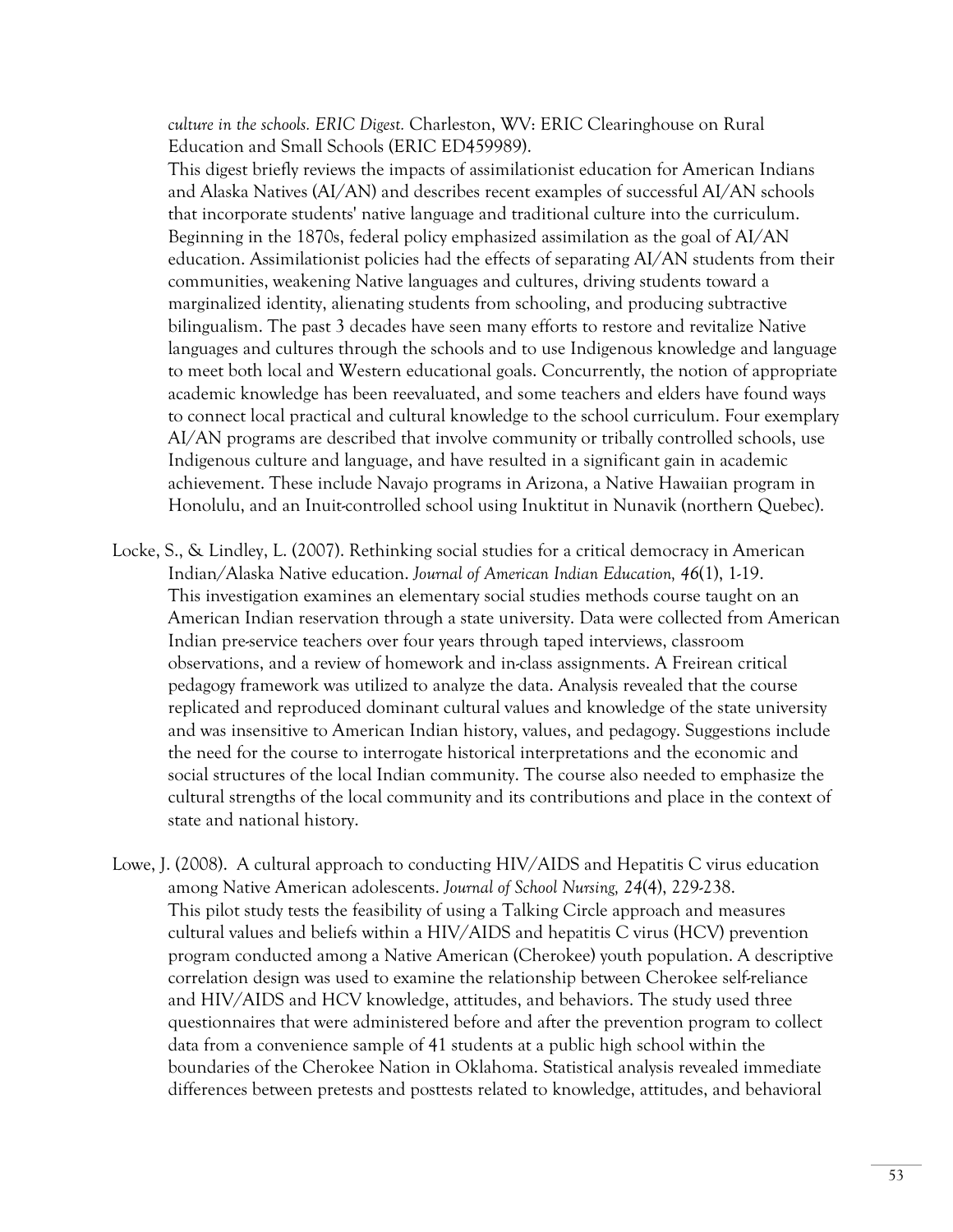intentions concerning HIV/AIDS and HCV and the cultural dynamic of Cherokee selfreliance.

Meaney, T. (2002). Symbiosis or cultural clash? Indigenous students learning mathematics. *Journal of Intercultural Studies*, *23*(2), 167-187. Mathematics is an important subject for students to know in order to gain places in further academic study and high-prestige, well-paid positions. However, mathematics and the way that it is taught is enmeshed in Western, generally middle-class values and beliefs. Many indigenous students in attempting to gain mastery of mathematics find that their own

background and beliefs come in conflict with these. This paper examines perceptions of mathematics, sequences of student learning, teaching and learning mathematics and languages of instruction so that areas of conflict can be identified and resolutions suggested. Community involvement in mathematics curriculum decision-making is seen as the most appropriate way to overcome cultural conflict.

- Reyhner, J. E. (1992). *Teaching American Indian students.* Norman, OK: University of Oklahoma**.**  This book consists of 18 essays that discuss teaching methods and resource material promoting productive school experiences for American Indian students. The first section of the book introduces the notion of empowerment of Indian students through multicultural education, foundations of Indian education, the history of Indian education, tribal and federal language policies, and a successful bilingual program. Section 2 discusses the importance of adapting teaching methods and curriculum to Indian culture and to the learning styles of Indian children. It also offers recommendations for promoting a positive working relationship between teachers and parents. Section 3 describes language and literacy development, the role of the first language in second language development, and the characteristics of American Indian English. Section 4 addresses the importance of Indian students' exposure to literature relevant to their culture and background. It provides suggestions for whole language teaching strategies, teaching strategies to enhance students' reading comprehension, and an overview of literature written by American Indians. Section 5 makes specific suggestions for teaching social studies, science, mathematics, and physical education to Indian students. Appendices include population and education statistics of American Indians, sources and recommendations for Indian children's literature, resources in social studies, and extensive references.
- Washinawatok, K. (1993). *Teaching cultural values and building self-esteem.* (B.A. Thesis). M.A.E.S. College/ Menominee Study Site (ERIC ED366470).

 The Menominee Pride Program was a whole-language summer program developed for first grade students at the Menominee Tribal School in Keshena, Wisconsin. The purpose of the program was to increase students' self-esteem by imparting Native values, culture, and language. The curriculum focused on three legends of the Menominee culture and emphasized culturally relevant values identified by Menominee community members. Program staff received training regarding key elements of Menominee culture. This program came about in response to a lack of Native language and culture programs and to an educational process that lowers the self-esteem of Native students by isolating them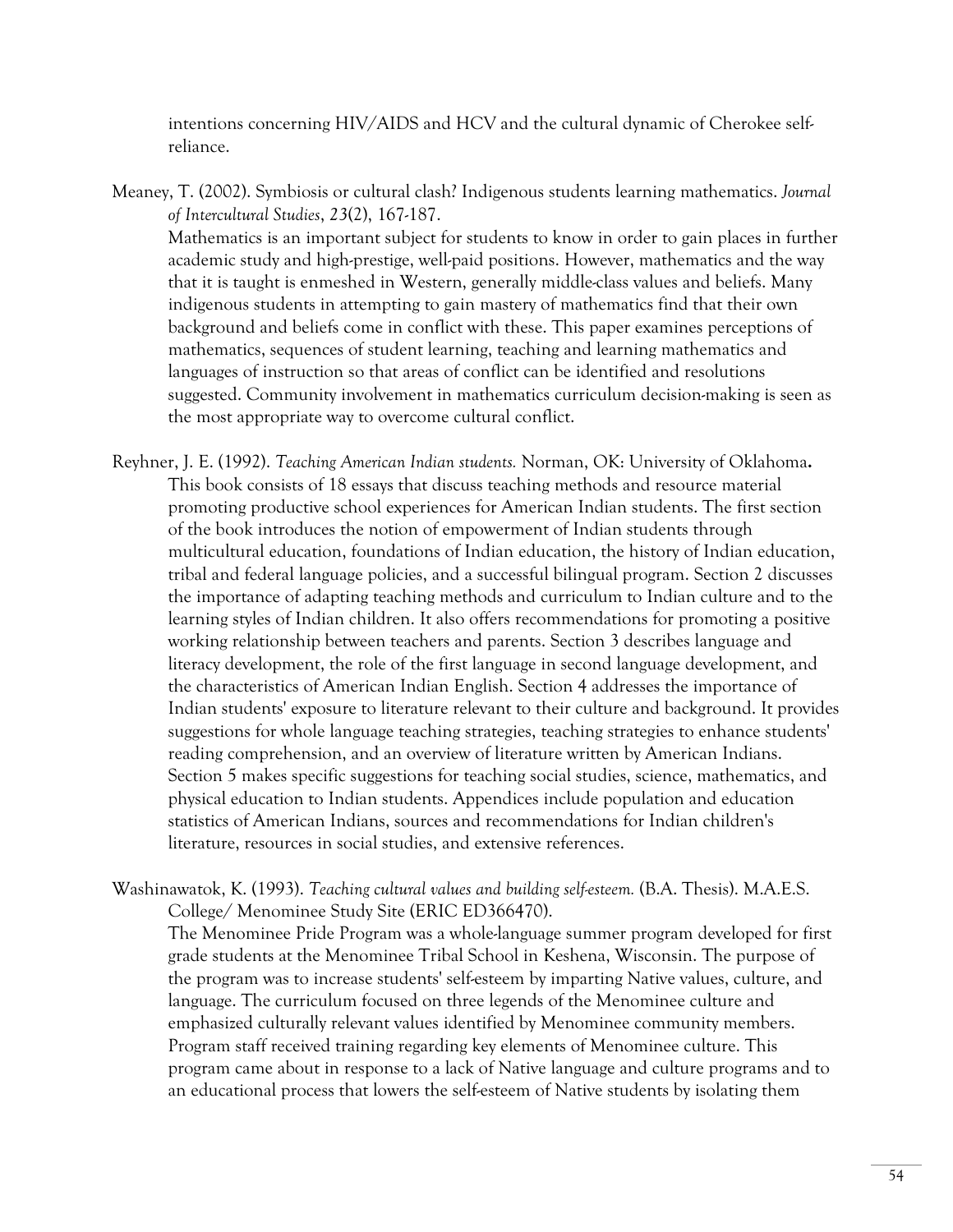from their elders in restrictive, enclosed environments. This paper suggests that tribal school systems must enhance tribal sovereignty by ensuring that cultural and spiritual needs are being addressed through integration of Native history, language, and culture. The Menominee Pride Program was successful in increasing academic skills, improving student interaction, and improving student attitudes toward school. Appendices include a list of values for Menominee schools, a Menominee value statement stressing the importance of family bonding, and the Menominee Pledge.

#### **Pro-American Indian bias curriculum and instruction**

- Sherman, L. (2002). From division to vision: Achievement climbs at a reservation school high in the Rocky Mountains. *Northwest Education, 8*(1), 22-27. In response to Salish and Kootenai tribal demands for educational equity, a Montana school district chose a reform model based on cooperative learning strategies, which fits American Indian learning styles, and switched from tolerating to celebrating American Indian culture. Academic achievement has risen in all subjects, and the achievement gap between Indian and White students has narrowed.
- Sparks, S. (2000). Classroom and curriculum accommodations for Native American students. *Intervention in School & Clinic*, 5.

 Explores ways to enhance the classroom and the curriculum to meet the learning and social needs of Native American students in the United States. Use of culture-specific teaching method; Goal of acclimating students to multiple societies and cultures; Manner of gathering information on students; Communication strategies for educators; Teachers' development of cultural sensitivity; Student characteristics.

#### **Students' traditional methods of acquiring and using knowledge and skills**

- Bang, M., & Medin, D. (2010). Cultural processes in science education: Supporting the navigation of multiple epistemologies. *Science Education*, *94*(6), 1008-1026. (See abstract earlier in this section.)
- Moore, G., & Slate, J. (2010). Advanced placement courses and American Indian performance. *American Secondary Education, 38*(2), 22. Enrollment in Advanced Placement (AP) courses and performance on Advanced Placement examinations for American Indians in the U.S. for 2007 was analyzed. Scores on AP examinations, overall and then for five AP courses, were compared to the AP examination scores of White students. In every case, American Indians had AP examination scores that were significantly and practically lower than the scores of White students. American Indian female students had AP examination scores that were lower than the examination scores of White female students. Similar findings were present for male students. Implications of these findings are discussed.
- Moore-Hart, P. (2004). Creating learning environments that invite all students to learn through multicultural literature and information technology: The intermingling of cultures,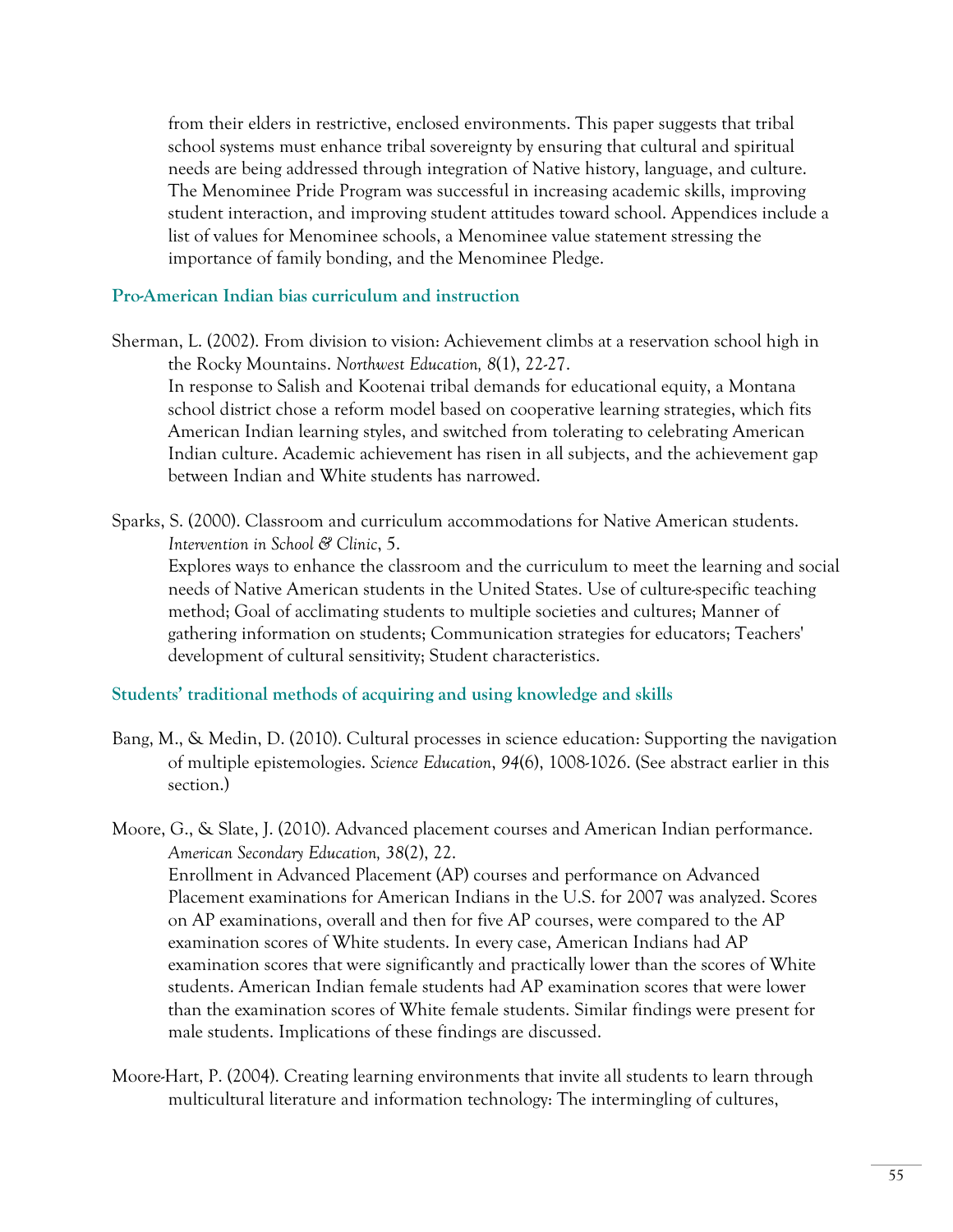religions, and languages across the United States enriches classrooms, while presenting new challenges to teaching and learning. *Childhood Education, 81*(2), 87. (See abstract earlier in this section.)

- Posey, J. D. (1998). *Exploring indigenous pedagogies: Why is this knowledge important to today's educators?* Orem, UT: J.D. Posey/Legacy of Light. (See abstract earlier in this section.)
- Rickard, A. (2005). Constant perimeter, varying area: A case study of teaching and learning mathematics to design a fish rack. *Journal of American Indian Education, 44*(3), 80-100. (See abstract earlier in this section.)

#### **Students' general cultural characteristics**

Morgan, H. (2009). What every teacher needs to know to teach Native American students. *Multicultural Education, 16*(4), 10-12.

 Many Native American students have problems in traditional American schools, and the dropout rate of Native American students indicates this (Lomawaima, 1995; Rhodes, 1988). Researchers often point out that one reason students may encounter difficulties in school has to do with a school district's neglect for the learning style or culture of a given group. In this article the author discusses the culture and learning styles of Native American students and offers educational practices that will likely aid this group of students to work to their potential. The author argues that in order to teach Native Americans in a way that reflects their culture, teachers must realize that Native America students are often taught differently at home than are mainstream students, but that Native American children can also differ greatly from each other. In order for Native American students to reach their potential in school, it is recommended that teachers understand those students' preferred ways of learning.

Peacock, T. (2006). Native students speak: What makes a good teacher? *Tribal College Journal of American Indian Higher Education, 17*(4), 4.

 In this article, the author discusses what Native students have to say about teachers and good teaching. In an interview with the teachers of Native students and the students themselves, the teachers emphasized the importance of tapping students' intrinsic motivators--their need to feel self-determined, to satisfy their natural curiosity, to receive feedback, to feel competent, to express themselves, and to imitate, while the students identified two broad categories of attributes of good teaching--teaching characteristics and personal characteristics of teachers. The author describes the teaching characteristics and personal characteristics of effective teachers.

Pewewardy, C. D. (1998). *Culturally responsive teaching for American Indian learners.* Paper presented at the Kansas Institute on Effective Teaching Practices for Indian Education, Lawrence, KS.

 Teachers in a multicultural society need to respect cultural differences, know the cultural resources their students bring to class, and be skilled at tapping into learners' cultural resources in the teaching-learning process. They must believe that all students are capable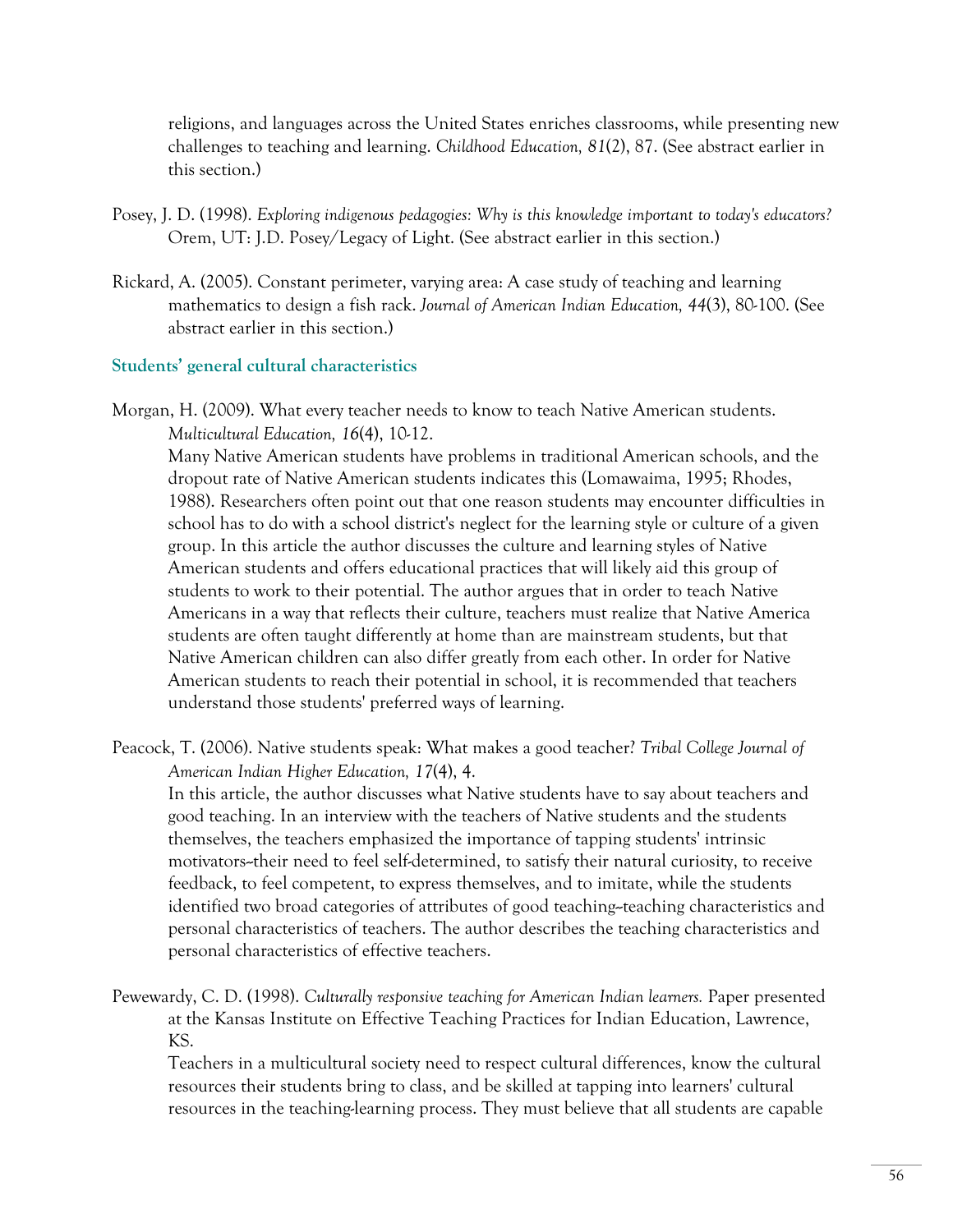of learning, and they must implement an enriched curriculum for all students. It is important to avoid cultural stereotypes. Instead, teachers should respond to the individual and identify and explore his or her values. Enhancing the self-concept of American Indian learners is essential to their effective education. Helping learners recognize their heritage and giving them a sense of belonging as well as a sense of their uniqueness as American Indian are equally essential. For many teachers of American Indian children, major changes in behaviors, attitudes, and values are required. Non-native people must learn that tribes have a unique government-to-government relationship with the federal government and that American Indians have dual citizenship: tribal and U.S. citizenship. Culturally responsive teachers understand that the classroom is an ecology of language, culture, and thought. When evaluating American Indian learners, teachers should be aware of cultural differences. Conventional program evaluation standards often omit the nuances of ideographic and phenotypic attributes of people of color. Respect for the cultural differences of students begins by acknowledging that there is no one correct way to learn and that every child brings the culture of their own home and community to school.

Prater, G., & et al. (1995). *Effective teachers: Perceptions of Native American students in rural areas.* Paper presented at the Conference Proceedings of the American Council on Rural Special Education (ACRES), Las Vegas, NV.

 This paper examines perceptions of Native American students regarding effective practices of non-Native teachers. A survey of students in grades 3-12 in 3 rural school districts on the Navajo Reservation (Arizona) questioned 148 Navajo students and 10 non-Native students. The sample included 28 special needs students (17.7 percent). The survey consisted of open-ended questions regarding what kind of teacher students learned the most from; what students would do in the classroom if they were teachers; qualities of ideal teachers; what teachers do in the classroom that discourages learning; student preferences for English-only or bilingual teachers; and the degree to which teachers should be aware of students' cultural background. Results reveal that students learn more from hands-on projects and teachers who encourage varied means of learning. Students also stressed that it was important for teachers to treat students with respect and to teach responsibility. Students indicated that if they were teachers they would teach patience and honesty, tolerance, and the golden rule. Students felt that the most important teacher qualities were respect, kindness, positive attitude, patience, and sense of humor, and that teachers should avoid talking too fast, making fun of Native culture, and giving boring lectures. Although many students felt that a bilingual teacher was not necessary, many others desired to learn more about their Native language. An overwhelming number of students felt that teachers needed to be more sensitive to Native culture.

Reyhner, J. (1991). The challenge of teaching minority students: An American Indian example. *Teaching Education, 4*(1), 103-111.

 Current teacher education programs do not provide appropriate knowledge for teaching minority students. The article focuses on American Indian students as an example. It discusses the value of using students' home language and culture at school, particularly in the early years, and stresses the value of responsive teaching methods.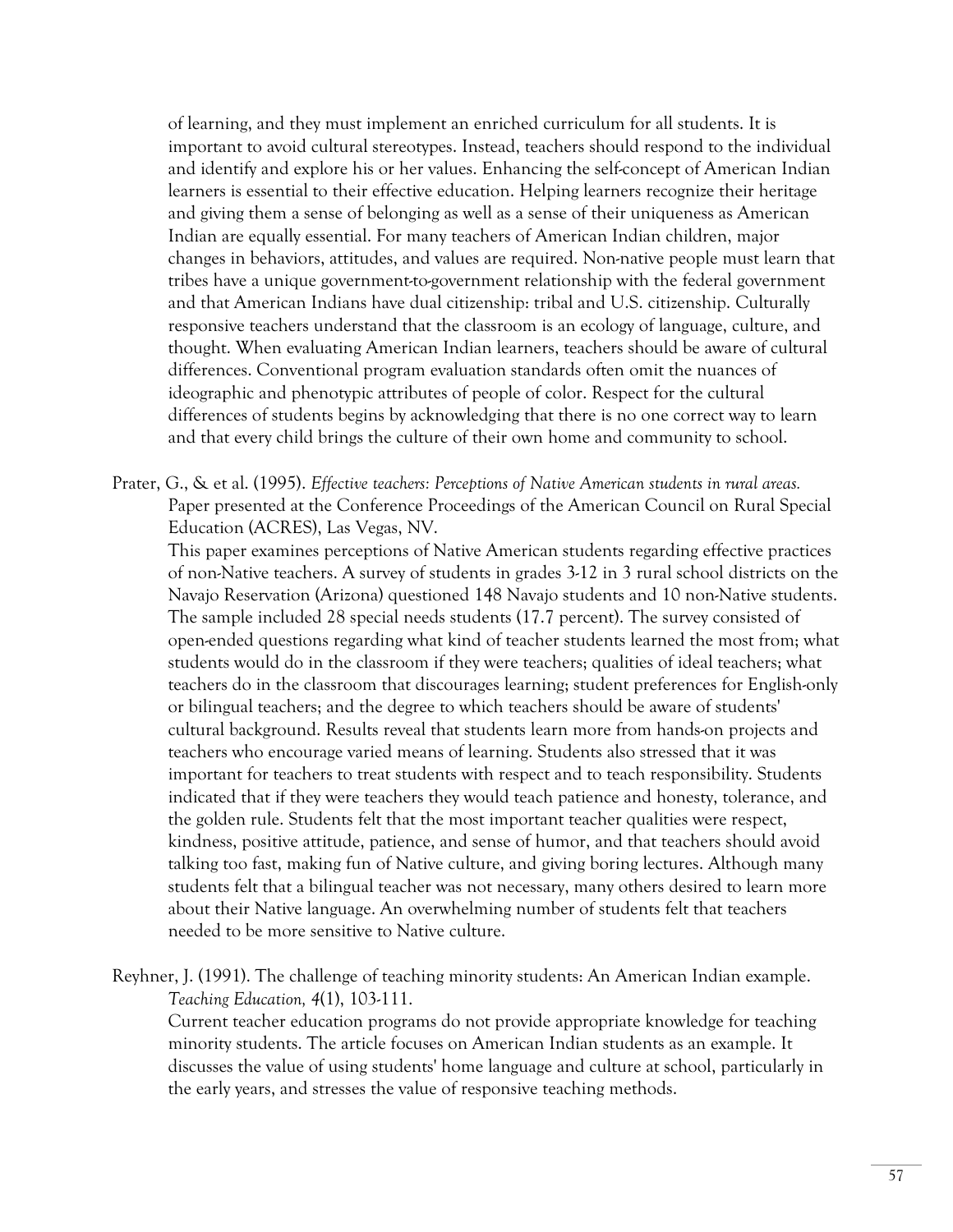- Sorkness, H. L., & Kelting-Gibson, L. (2007). Effective teaching strategies for engaging Native American students. *Journal of Intercultural Disciplines, 7*, 108. (See abstract earlier in this section.)
- Villegas, A. M. (1991). *Culturally responsive pedagogy for the 1990s and beyond*. (Trends and Issues Paper No. 6.). Washington, DC: ERIC Clearinghouse on Teacher Education. The purpose of this trends and issues paper is to advance the search for creative solutions to the difficulties experienced by minority students and to draw attention to what teachers need to know and do in order to work effectively with a culturally heterogeneous population. Attention is given to the schooling of minority students in general, with an emphasis on the experiences of African Americans, Hispanics, and American Indians. The paper is divided into three major sections: (1) a review of themes that emerged from the literature (explanations for the differential achievement of minority students and culturally responsive pedagogy); (2) implications from the research for the assessment of beginning teachers; and (3) concluding remarks. The empirical and theoretical literature examined is highly critical of the educational system with regard to the teaching of minority children. This element is balanced by an equally strong commitment to instructional practices that will afford these children a fair chance to prove their talent. The literature also confirms that teachers can have a positive impact on the academic growth of minority students if they are sensitive to the cultural characteristics of the learners, and have the skills needed to accommodate these characteristics in the classroom.

#### **Evidence for the efficacy of culturally sensitive instruction**

Jackson, K., & Hodge, D. (2010). Native American youth and culturally sensitive interventions: A systematic review. *Research on Social Work Practice*, *20*(3), 260-270. Objective: A systematic evaluation of the effectiveness of culturally sensitive interventions (CSIs) with Native American youth was conducted. Method: Electronic bibliographic databases, Web sites, and manual searches were used to identify 11 outcome studies that examined CSI effectiveness with Native American youth. Results: This review found general improvement in the employment of rigorous evaluative methods in CSI research with Native American youth. Conclusion: Despite recent progress, CSI research remains in its infancy and more rigorous outcome studies are needed in order to determine if CSIs are more effective than standard treatments with Native American youth. Such research is necessary for professional competent practice with Native American youth and families.

# **STANDARDS-BASED INSTRUCTION**

#### **Working Definition**

The relation between standards-based education and teaching American Indian students appears occasionally in the abstract literature. It includes seven citations in three subtopics: a) standards and activity-based or constructivist instruction (1); b) the need for culturally relevant standards (3); and c) standards and high expectations for students (3).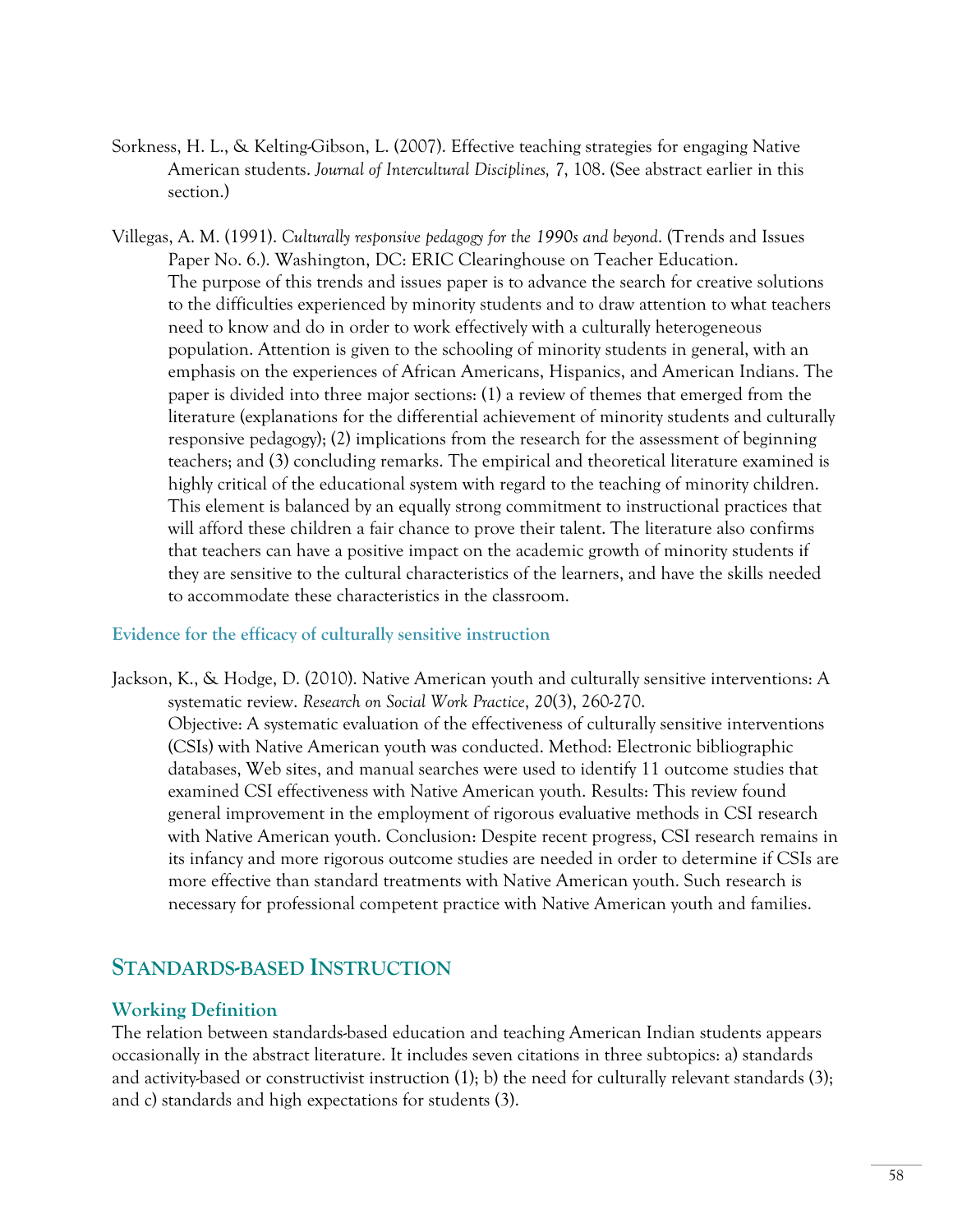## **Abstracts**

#### **Standards and activity-based or constructivist instruction**

Akiba, M., Chiu, Y., Zhuang, Y., & Mueller, H. (2008). Standards-based mathematics reforms and mathematics achievement of American Indian/Alaska Native eighth-graders. *Education Policy Analysis Archives, 16*(20), 1-31.

 Using the NAEP nationally-representative data collected from eighth-graders, we investigated the relative exposure of American Indian/Alaska Native (AIAN) students to mathematics teachers who are knowledgeable about standards, participate in standardsbased professional development, and practice standards-based instruction; American Indian/Alaska Native student reports of standards-based classroom activities; and how student reports of classroom activities and teacher reports of their knowledge, professional development, and practices are associated with mathematics achievement of American Indian/Alaska Native students. We found that AIAN students had among the lowest exposure to teachers who reported they were knowledgeable about standards, who participated in standards-based professional development, and who practiced standardsbased instruction. In addition, AIAN students were less likely than African American and Latino students to report that they experienced standards-based classroom activities. Our data showed that teacher reports of standards-based knowledge and practice of standardsbased instruction were not significantly associated with mathematics achievement of AIAN students. However, student reports of classroom activities characterizing standards-based instruction was associated with higher mathematics achievement of AIAN students.

#### **The need for culturally-relevant standards**

- Benham, M. (2006). A challenge to Native Hawaiian and Pacific Islander scholars: What the research literature teaches us about our work. *Race, Ethnicity & Education, 9*(1), 29-50. What do we currently know, in light of conceptual, empirical, and applied studies, about the status of educational research on Native Hawaiians and Pacific Islanders? And why is this knowing important? This article proposes that illuminating the themes of what has already been examined might help policymakers, researchers, educational leaders and teachers to better negotiate the tensions of school context, content, and culture. Hence, it examines current research literature, which leads to questions about academic disparity, challenges of methodological support, and areas for further teaching and learning scholarship.
- Demmert, W. G., Jr. (2001). *Improving academic performance among Native American students: A review of the research literature*. Charleston, WV: ERIC Clearinghouse and Rural Education and Small Schools. (ERIC Document Reproduction Service No. ED474128). This literature review examines research-based information on educational approaches and programs associated with improving the academic performance of Native American students. A search reviewed ERIC's over 8,000 documents on American Indian education, as well as master's and doctoral dissertations and other sources of research on the education of Native Americans. Selected research reports and articles were organized into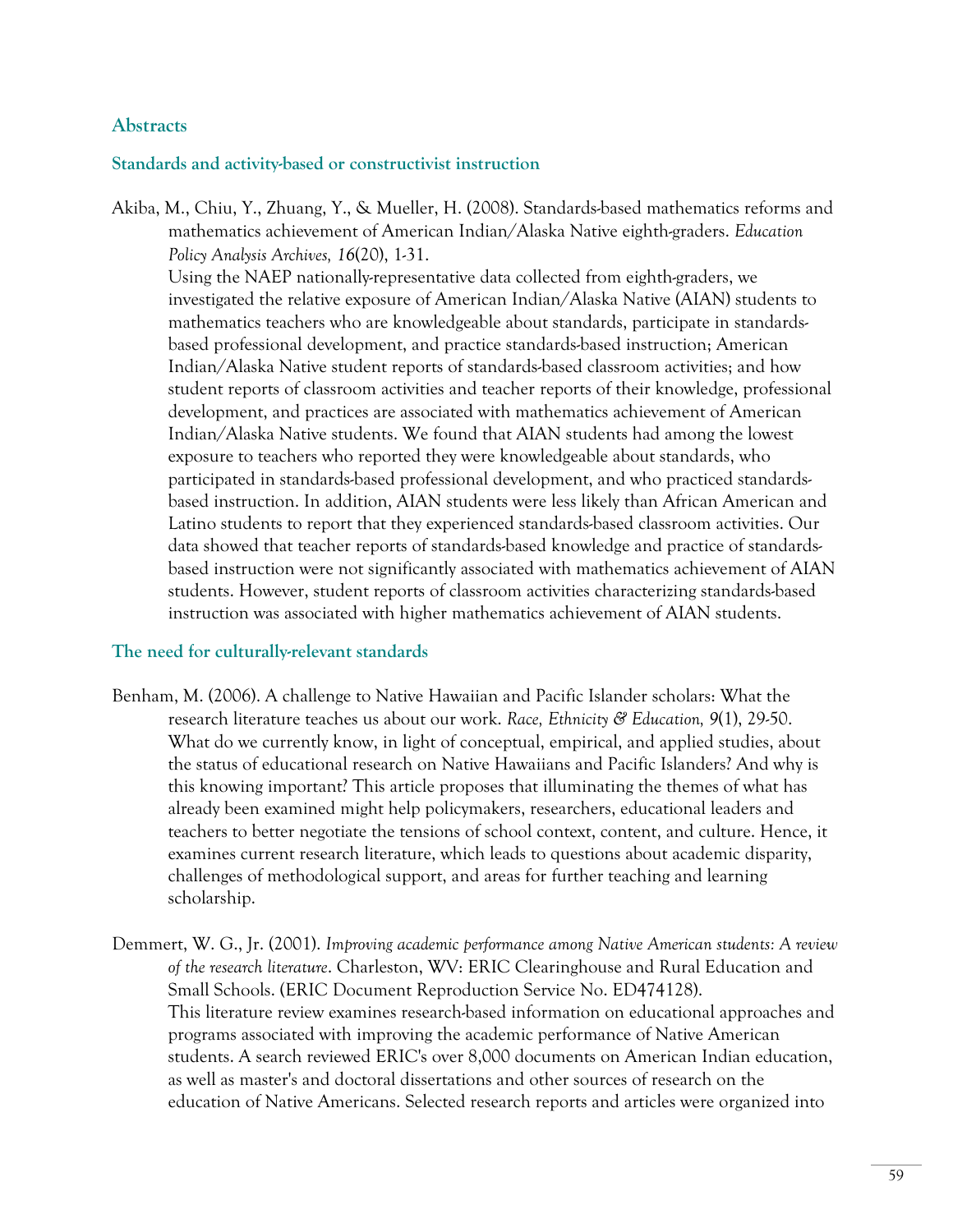the following categories: early childhood environment and experiences; Native language and cultural programs; teachers, instruction, and curriculum; community and parental influences on academic performance; student characteristics; economic and social factors; and factors leading to success in college or college completion. The status of research and major research findings are reviewed for each of these categories; brief summaries of research findings with citations are included following the review of each category. Also included are an annotated bibliography of more than 100 research reports, journal articles, and dissertations, most published after 1985; and a bibliography of 23 additional references to other literature reviews and non-Native studies.

Glau, G. R. (1990). Returning power: Native American classroom (dis)comfort and effective communication. *Writing Instructor, 10*(1), 51-58. Suggests giving some power back to Native American students by using small groups, acting more as a coach than as an instructor, and using culturally relevant and interesting materials. Notes that these suggestions increase teaching effectiveness with Native American students.

#### **High expectations for American Indian students**

significance).

- Dalton, S. S., & Youpa, D. G. (1998). Standards-based teaching reform in Zuni Pueblo middle and high schools. *Equity & Excellence in Education, 31*(1), 55-68. Describes a school reform project of the National Center for Research on Education, Diversity, and Excellence that studies teaching approaches and supporting activities for Zuni middle and high schools to encourage high expectations for all students. Principles of effective teaching for Native Americans are explored.
- Hilberg, R. S., Tharp, R. G., & DeGeest, L. (2000). The efficacy of CREDE's standards-based instruction in American Indian mathematics classes. *Equity & Excellence in Education, 33*(2), 32-40. Examined the impact of a standards-based instructional method, designed by the Center for Research on Education, Diversity & Excellence (CREDE), on the achievement of atrisk American Indian 8th graders studying mathematics. Results indicated that students instructed in a manner consistent with CREDE's standards had greater achievement than students instructed with traditional methods (though results merely approached statistical
- Hollowell, M., & Jeffries, R. (2004). Worldviews of urban Iroquois faculty: A case study of a Native American resource program. *American Indian Quarterly, 28*(3), 764-785. This article highlights the Native American Magnet School, also known as P.S. #19, in Buffalo, NY, a unique public school for kindergarten through eighth-grade students. The school's Native American population constitutes one-third of the entire student body and comes from the six Iroquois tribes: Oneida, Seneca, Mohawk, Cayuga, Onondaga, and Tuscarora, with the majority being Seneca and Mohawk. Positive, high expectations by Iroquois faculty are viewed as key factors for student success.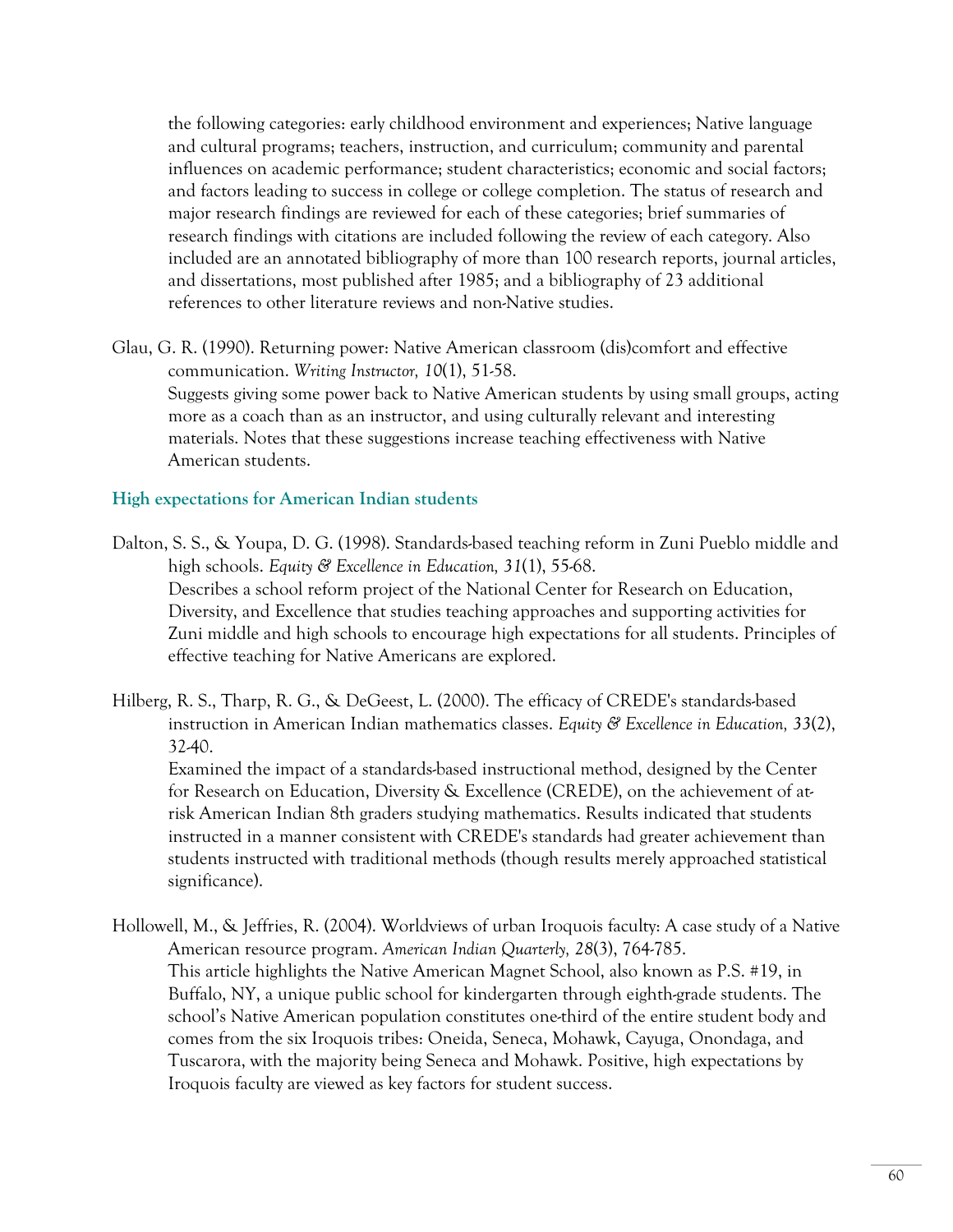# **REFERENCES**

The following references were used to support sections of the paper including the Introduction and the Methods section in the appendix. These references were not necessarily used as relevant sources in the five topic areas.

- Agbo, S. A. (2001). Enhancing success in American Indian students: Participatory research at Akwesasne as part of the development of a culturally relevant curriculum. *Journal of American Indian Education, 40*(1). Retrieved from http://jaie.asu.edu/v40/V40I1A2.pdf
- Buly, M. R., & Ohana, C. (2004). Back to heritage: A different kind of school for American Indian adolescents. *Multicultural Education, 12*(1), 30-32. (ERIC Document Reproduction Service No. EJ781911) Retrieved from http://www.eric.ed.gov/PDFS/EJ781911.pdf
- Castagno, A. E., & Brayboy, B. M. J. (2008). Culturally responsive schooling for indigenous youth: A review of the literature. *Review of Educational Research, 78*(4), 941-993. Retrieved from http://www.qsa.qld.edu.au/downloads/approach/indigenous\_schooling\_brayboy.pdf
- Cleary, L. M., & Peacock, T. D. (1998). *Collected wisdom: American Indian education*. Boston: Allyn and Bacon.
- Cooper, H. (1998). *Synthesizing research: A guide for literature reviews* (3rd ed.). Thousand Oaks, CA: Sage.
- Deloria, V. D., Jr., & Wildcat, D. R. (2001). *Power and place: Indian education in America*. Golden, CO: Fulcrum.
- Demmert, W. G., Jr. (2001). *Improving academic performance among Native American students: A review of the literature*. Charleston, WV: ERIC Clearinghouse on Rural Education and Small Schools. (ERIC Document Reproduction Service No. ED463917) Retrieved from http://www.eric.ed.gov/PDFS/ED463917.pdf
- Demmert, W. G., Jr., & Towner, J. C. (2003). *A review of the research literature on the influences of culturally based education on the academic performance of Native American students*. Portland, OR: Northwest Regional Educational Laboratory. (ERIC Document Reproduction Service No. ED474128) Retrieved from http://www.eric.ed.gov/PDFS/ED474128.pdf
- Faircloth, S. C., & Tippeconnic, J. W., III. (2010, January). *The dropout/graduation crisis among American Indian and Alaska Native students: Failure to respond places the future of Native peoples at risk*. Los Angeles, CA: The Civil Rights Project/Proyecto Derechos Civiles at UCLA. Retrieved from http://civilrightsproject.ucla.edu/research/k-12-education/schooldropouts/the-dropout-graduation-crisis-among-american-indian-and-alaska-native-students-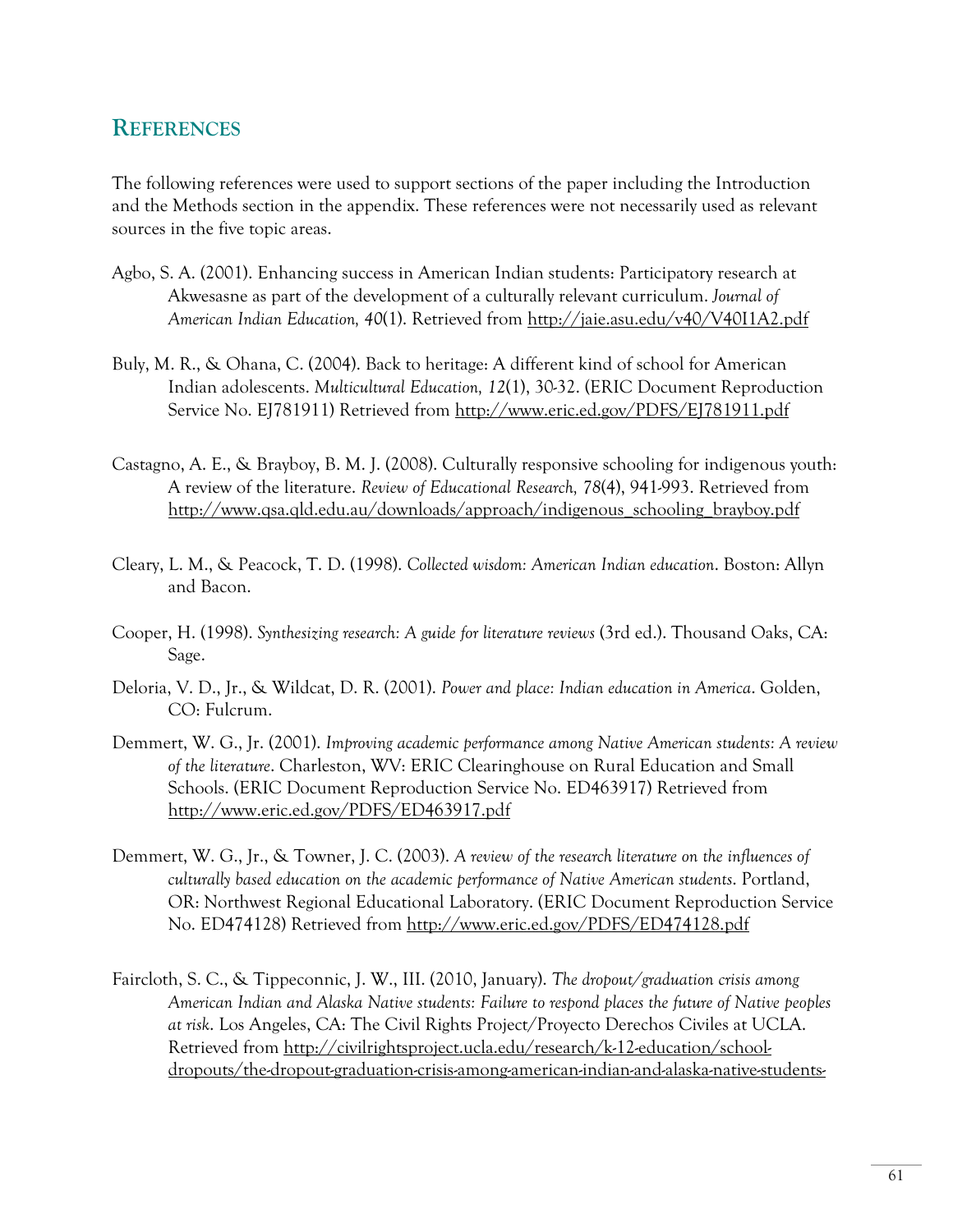failure-to-respond-places-the-future-of-native-peoples-at-risk/faircloth-tippeconnic-nativeamerican-dropouts.pdf

- Freeman, C., & Fox, M. (2005). *Status and trends in the education of American Indians and Alaska Natives* (NCES 2005-108). Washington, DC: U.S. Department of Education, National Center for Education Statistics. Retrieved from http://nces.ed.gov/pubsearch/pubsinfo.asp?pubid=2005108
- Gay, G. (2000). *Culturally responsive teaching: Theory, research, and practice.* New York: Teachers College Press.
- Gilliland, H. (1999). *Teaching the Native American* (4<sup>th</sup> ed.). Dubuque, IA: Kendall Hunt.
- Grigg, W., Moran, R., & Kuang, M. (2010). *National Indian Education Study Part I: Performance of American Indian and Alaska Native Students at Grades 4 and 8 on NAEP 2009 Reading and Mathematics Assessments* (NCES 2010–462). Washington, DC: National Center for Education Statistics, Institute of Education Sciences, U.S. Department of Education. Retrieved from http://nces.ed.gov/nationsreportcard/pubs/studies/2010462.asp
- Hermes, M. (2007). Moving toward the language: Reflections on teaching in an indigenousimmersion school. *Journal of American Indian Education, 46*(3), 54-71. (ERIC Document Reproduction Service No. EJ794260)
- Higgins, J. P. T., & Green, S. (Eds.). (2009, September). *Cochrane handbook of systematic reviews of interventions: Version 5.0.2*. Baltimore, MD: Cochrane Collaboration. Retrieved from http://www.cochrane-handbook.org/
- Hilberg, R. S., & Tharp, R. G. (2002). *Theoretical perspectives, research findings, and classroom implications of the learning styles of American Indian and Alaska Native students*. Charleston, WV: ERIC Clearinghouse on Rural Education and Small Schools. (ERIC Document Reproduction Service No. ED468000) Retrieved from http://www.eric.ed.gov/PDFS/ED468000.pdf
- Lambe, J. (2003). Indigenous education, mainstream education, and Native studies: Some considerations when incorporating indigenous pedagogy into Native studies. *American Indian Quarterly 27,* (1-2), 308-324. (ERIC Document Reproduction Service No. EJ841980)
- Lipka, J., Sharp, N., Brenner, B., Yanez, E., & Sharp, F. (2005). The relevance of culturally based curriculum and instruction: The case of Nancy Sharp. *Journal of American Indian Education, 44*(3), 31-54. (ERIC Document Reproduction Service No. EJ750256)
- Lomawaima, K. T., & McCarty, T. L. (2006). *To remain an Indian: Lessons in the democracy of a century of Native American education*. New York: Teachers College.
- McCarty, T. L. (2002). *A place to be Navajo: Rough Rock and the struggle for self-determination in indigenous schooling*. Mahwah, NJ: Lawrence Erlbaum.
- National Caucus of Native American State Legislators. (2008). *Striving to achieve: Helping Native American students succeed*. Denver, CO: Author. Retrieved April 19, 2010, from http://www.ncsl.org/print/statetribe/strivingtoachieve.pdf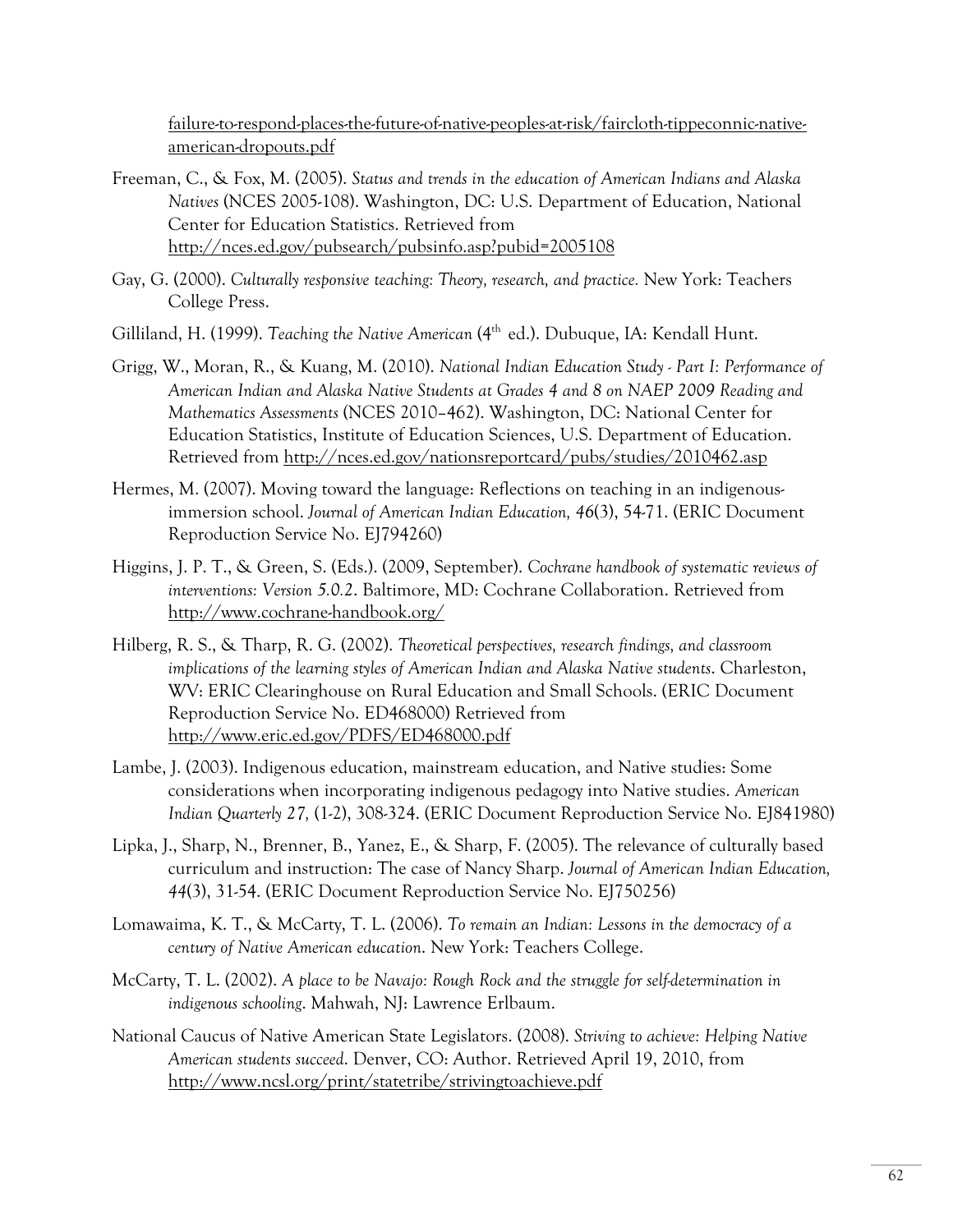- Nelson, S., Greenough, R., & Sage, N. (2009). *Achievement gap patterns of grade 8 American Indian and Alaska Native students in reading and math* (Issues & Answers Report REL 2009–No. 073). Washington, DC: U.S. Department of Education, Institute of Education Sciences, National Center for Education Evaluation and Regional Assistance, Regional Educational Laboratory Northwest, with contributions from REL Central, REL Midwest, REL Northeast and Islands, REL Pacific, REL Southeast, REL Southwest, and REL West. Retrieved from http://ies.ed.gov/ncee/edlabs/projects/project.asp?ProjectID=185
- Oakes, A., & Maday, T. (2009, August). *Engaging Native American learners with rigor and cultural relevance* (Issue Brief). Washington, DC: The Center for Comprehensive School Reform and Improvement. (ERIC Document Reproduction Service No. ED507588) Retrieved from http://www.eric.ed.gov/PDFS/ED507588.pdf
- Pewewardy, C. (2002). Learning styles of American Indian/Alaska Native students: A review of the literature and implications for practice. *Journal of American Indian Education, 41*(3). Retrieved from http://jaie.asu.edu/v41/V41I3A2.pdf
- Pewewardy, C., & Hammer, P. C. (2003). *Culturally responsive teaching for American Indian students*. Charleston, WV: ERIC Clearinghouse and Rural Education and Small Schools. (ERIC Document Reproduction Service No. ED482325) Retrieved from http://www.ericdigests.org/2005-1/teaching.htm
- Powers, K. M. (2006). An exploratory study of cultural identity and culture-based educational programs for urban American Indian students. *Urban Education, 41*(1), 20-49. Retrieved from

http://www.csulb.edu/org/college/spsa/docs/documents/UrbanEducationfinalarticle.pdf

- Powers, K., Potthoff, S. J., Bearinger, L. H., & Resnick, M. D. (2003). Does cultural programming improve educational outcomes for American Indian youth? *Journal of American Indian Education, 42*(2), 17-49. (ERIC Document Reproduction Service No. EJ673686)
- Reyhner, J. (Ed.). (1992). *Teaching American Indian students*. Norman: University of Oklahoma.
- Sorkness, H. L., & Kelting-Gibson, L. (2006, February). *Effective teaching strategies for engaging Native American students*. Paper presented at the annual meeting of the National Association of Native American Studies, Baton Rouge, LA. Retrieved from http://www2.ed.gov/rschstat/research/pubs/oieresearch/conference/sorkness\_200602.pd f
- Strand, J. A., & Peacock, T. D. (2002). *Nurturing resilience and school success in American Indian and Alaska Native students*. Charleston, WV: ERIC Clearinghouse on Rural Education and Small Schools. (ERIC Document Reproduction Service No. ED471488) Retrieved from http://www.eric.ed.gov/PDFS/ED471488.pdf
- Swisher, K. G., & Tippeconnic, J. W., III (Eds.). (1999). *Next steps: Research and practice to advance Indian education*. Charleston, WV: ERIC Clearinghouse and Rural Education and Small Schools. (ERIC Document Reproduction Service No. ED427902) Retrieved from http://www.eric.ed.gov/PDFS/ED427902.pdf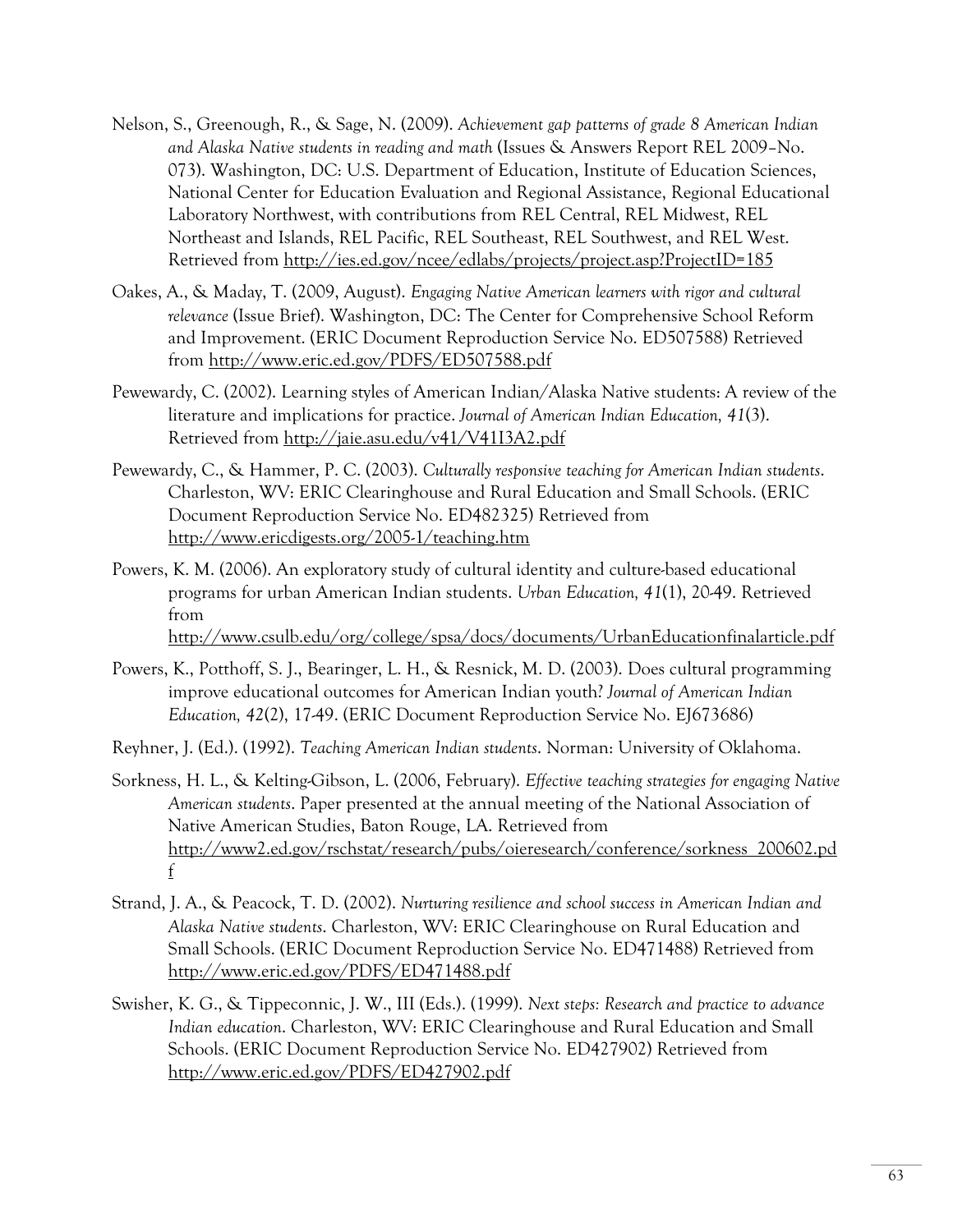- Tippeconnic, J. (2000). Towards educational self-determination: The challenge for Indian control of Indian schools. *Native Americas, 17*(4), 42-49.
- Whitbeck, L. B., Hoyt, D. R., Stubben, J. D., & LaFramboise, T. (2001) Traditional culture and academic success among American Indian children in the upper Midwest. *Journal of American Indian Education, 40*(2). Retrieved from http://jaie.asu.edu/v40/V40I2A3.pdf
- Yazzie-Mintz, T. (2007). From a place deep inside: Culturally appropriate curriculum as the embodiment of Navajo-ness in classroom pedagogy. *Journal of American Indian Education, 46*(3), 72-93. (ERIC Document Reproduction Service No. EJ794261)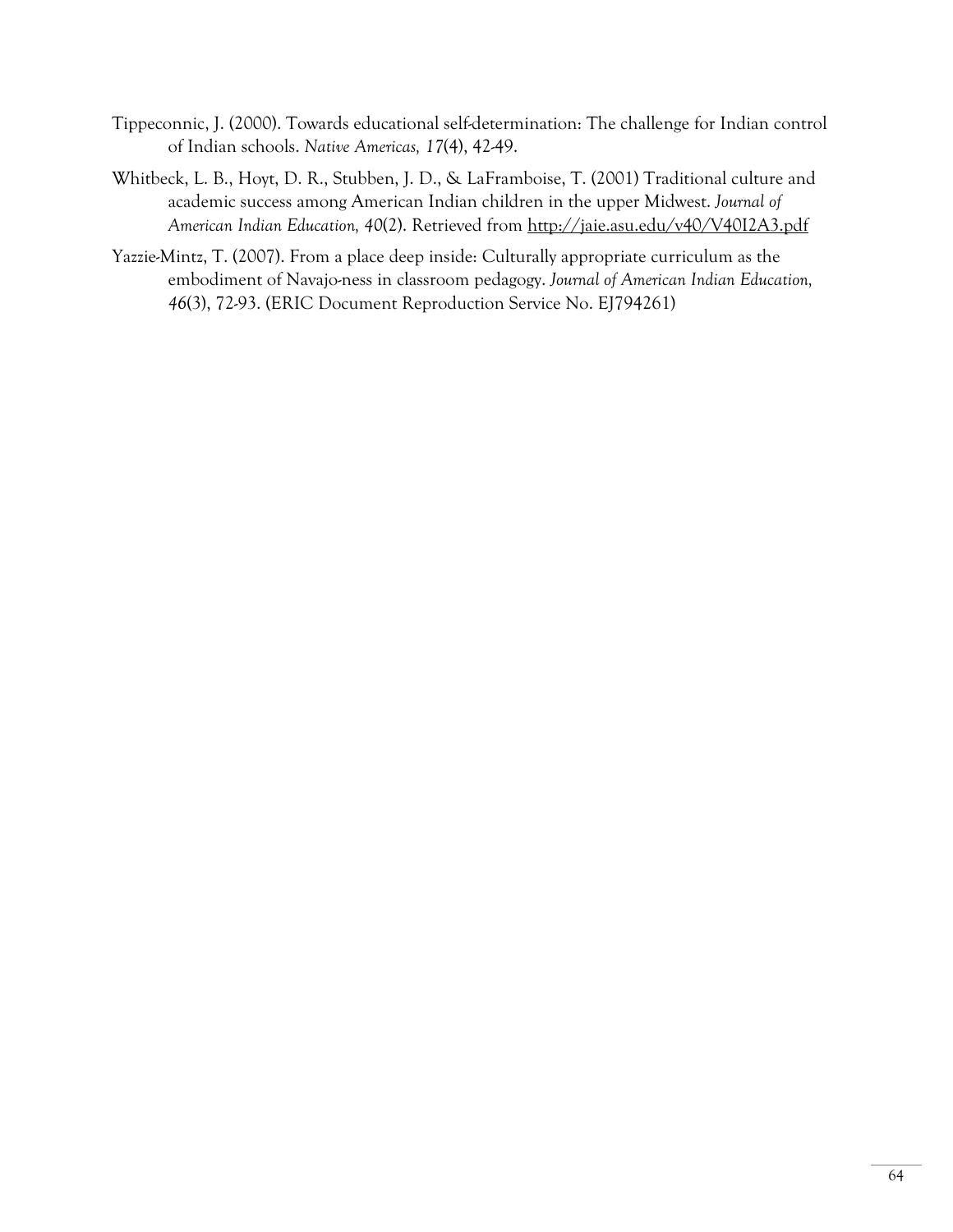# **APPENDIX: METHODS**

### **Research Question**

What instructional practices have been identified in the literature as being effective for the teaching of American Indian students?

## **Literature Search Process**

#### **Databases**

REL Central's researchers conducted multiple searches to identify relevant literature for each of the six topics. REL Central consulted bibliographic databases, including the Educational Resources Information Center (ERIC), PsycINFO, and WorldCat.

#### **Keywords**

The following teaching identifier search terms were used: teaching, effective teaching, effective teachers, teacher effectiveness, instructional effectiveness, instruction, teaching strategies, and teaching methods. These broad topics were narrowed by using the following sub-group identifier search terms: American Indian, Native American, Indian, native, aboriginal, or indigenous<sup>4</sup>. Grade level identifiers included: K-12, elementary education, elementary secondary education, secondary education, intermediate grades, middle schools, junior high schools, and high schools. To further limit the results to literature pertaining to American Indian, Alaskan Native, and Hawaiian Native students, the following search terms were excluded: Canada, Australia, New Zealand, and India. Searches were conducted for literature published between 1990 and 2011.

#### **Search and Selection Process**

#### **Search Methods**

REL Central researchers first conducted a comprehensive abstract search and selection process. Relevant abstracts were identified using the databases and keywords identified above. During the abstract search researchers documented the search procedures in a log with information on databases searched, the host through which they were accessed (e.g., WorldCat), the date of the search, the years covered by the search, and the search terms used. The project team also documented abstracts located through other means, such as through the reference sections of other reviews and articles. This prevented members of the project team from overlapping and duplicating their efforts and will allow other researchers to replicate the search. All retained abstracts have been kept in a database for later use.

#### **Selection Criteria**

<u>.</u>

The literature search identified abstracts that met these preliminary selection criteria. Abstracts indicated that the study: (a) was systematic research (e.g., experimental including meta-analyses, quasi-experimental, and observational including case studies, single case analyses, and descriptive studies) or was not a study but included relevant thinking on the topic; (b) included American Indian students in the United States in kindergarten through twelfth grades; (c) addressed teaching

<sup>4</sup> Neither Hawaiian nor Alaskan Native was used by itself in this process. Therefore some articles could have been missed. An Addendum to the Compilation includes additional Hawaiian Native abstracts.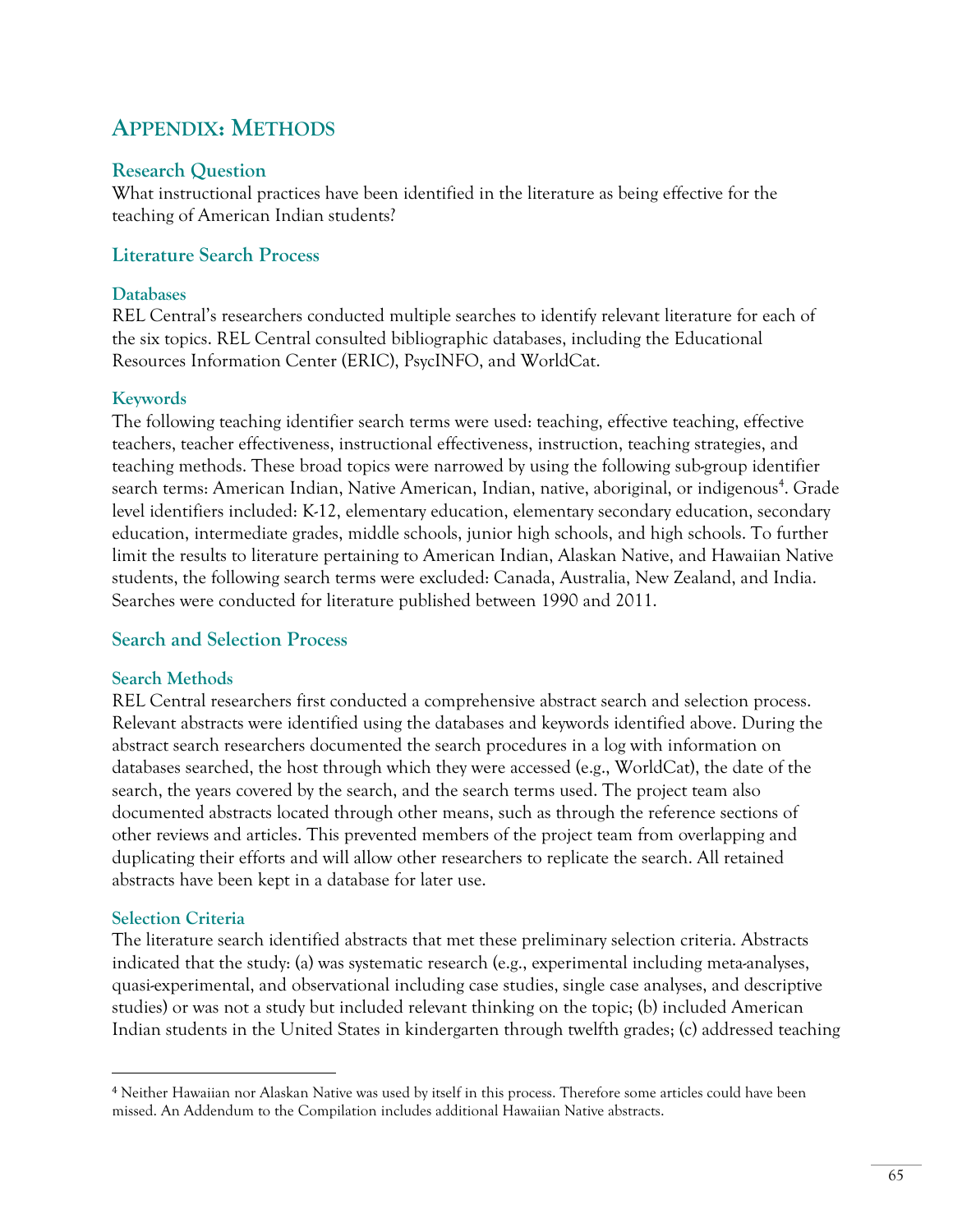effectiveness according to approved conceptual definitions; (d) was one of these publication types (e.g. peer-reviewed journal, governmental source, peer-reviewed conference paper)<sup>5</sup> and 'fugitive' (unpublished) literature; (e) evaluations using rigorous methods; and (f) was published by 1990.

Following a cursory review of the abstracts, abstracts were removed that did not meet the selection criteria; the rest were retained for export to a database (e.g., EndNote). Next, REL Central researchers reviewed and coded each of the retained abstracts according to their primary topic(s), and relevance to the research question.

## **Revising the Search and Selection Process**

While abstracts were being read and coded, researchers consulted the list of keywords or subject descriptors in retained abstract listings to identify other useful search terms, refine search and selection criteria, and conduct searches on authors of retrieved abstracts in order to locate their other relevant publications. Researchers sought articles referenced in related syntheses or reviews. Article abstracts obtained through these sources were also entered into the log and database.

## **Topics**

In an attempt to narrow the field of possible topics on the effective teaching of American Indian students, the conceptual framework for the compilation of abstracts was organized around an emergent and iteratively developed list of topics. During the process, researchers developed and revised this list of topics. The topics were selected for their research basis, relevance to cultural context, relevance to American Indian education in the Central Region, and potential to inform the effective teaching of American Indian students.

# **Reviewing, Coding, and Sorting Articles**

The research team read and coded all of the retrieved abstracts. No articles were eliminated at this point, except for those that did not address teaching of American Indian students as previously defined. Articles that did not address the teaching of American Indian students were eliminated by consensus of the project team, with eliminations documented in the EndNote database. Next, the team prepared a listing of abstracts for each section of the report.

# **Product**

<u>.</u>

A draft of the compilation was developed and revised following feedback from an internal quality assurance process. The review includes an overview, introduction, methods for the literature abstract research process, and citations and abstracts organized by topic.

# **Project Challenges and Problems**

The research team recognized that a key challenge associated with this project was the adequate preparation of the literature for a subsequent systematic review that will report on the research base on effective teaching practice given the limitations of time, resources, and the literature. The research question helped focus our efforts. Potential problems included a lack of access to

 $5$  Using only published research could lead to a bias toward significant results or studies that conform to currently prevailing beliefs (Higgins & Green, 2009; Cooper, 1998). Therefore, including conference papers and research reports from government sources increased the diversity of our sample. In addition, using conference papers allowed us to consider very recent research that has not yet appeared in journals due to the lengthy academic publishing process.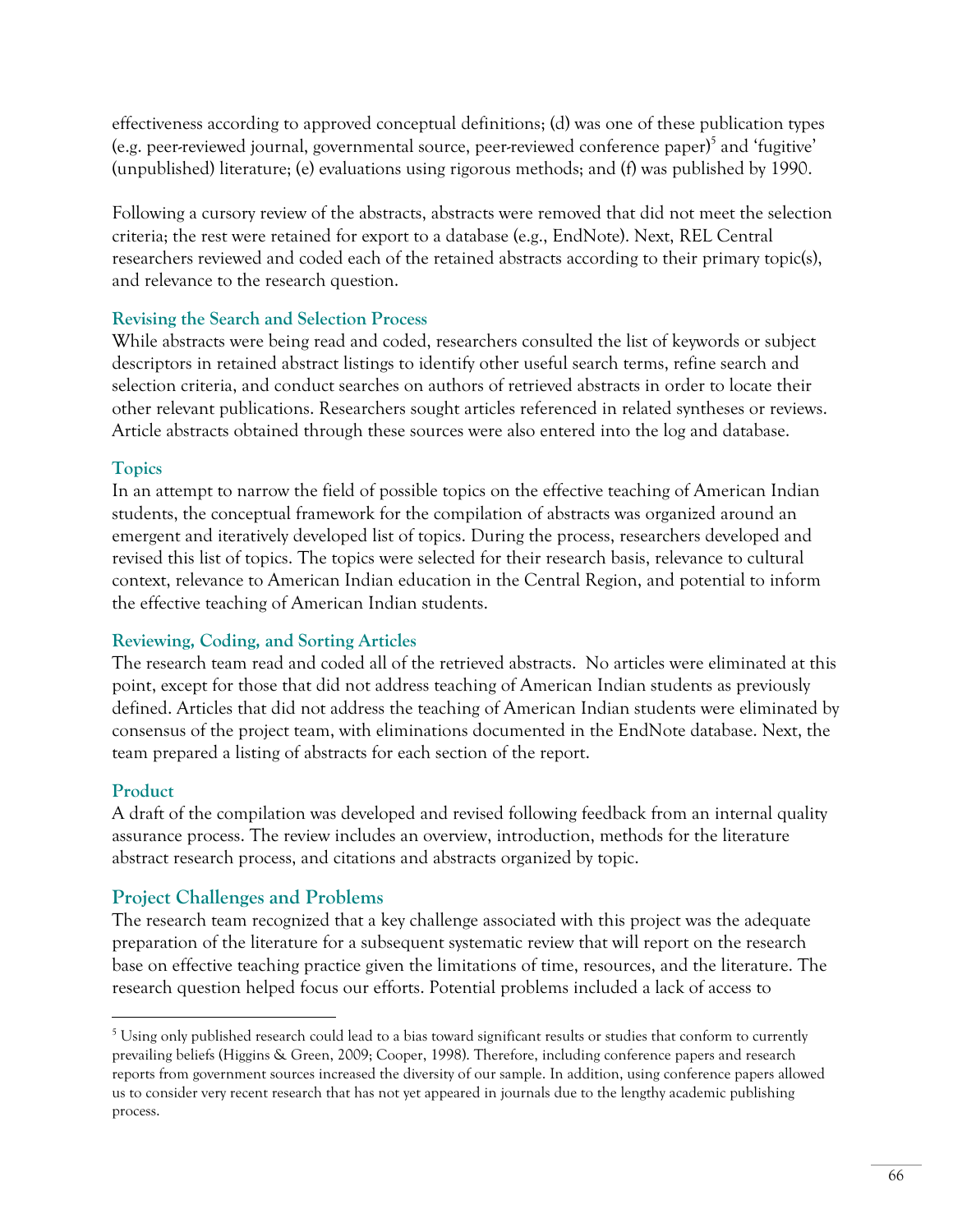literature that may be important for understanding the effective teaching of American Indian students.

# **Project Limitations**

We acknowledged certain limitations, beyond the research team's control, that prevented the research team from locating rigorous research or providing reliable answers to the research question. First, while we made every effort to locate appropriate literature abstracts on the effective teaching of American Indian students, we recognized that some of what is known on this topic may not be documented in the literature.

Second, we anticipated that the scope of literature may be limited with respect to systematic research studies. The small and geographically diverse (and often isolated) population of American Indian students means that they are frequently excluded from rigorous studies and statistical reporting and/or are grouped with other minorities in such studies. Studies involving American Indian students usually lack a control group and have small sample sizes–too small to show statistically significant results.

Finally, abstracts vary in length and detail and the aspects of the work that they describe. We may find when we retrieve and review the entire articles that articles fall in different topic areas than where they are now placed and that some subtopics may disappear and new ones emerge.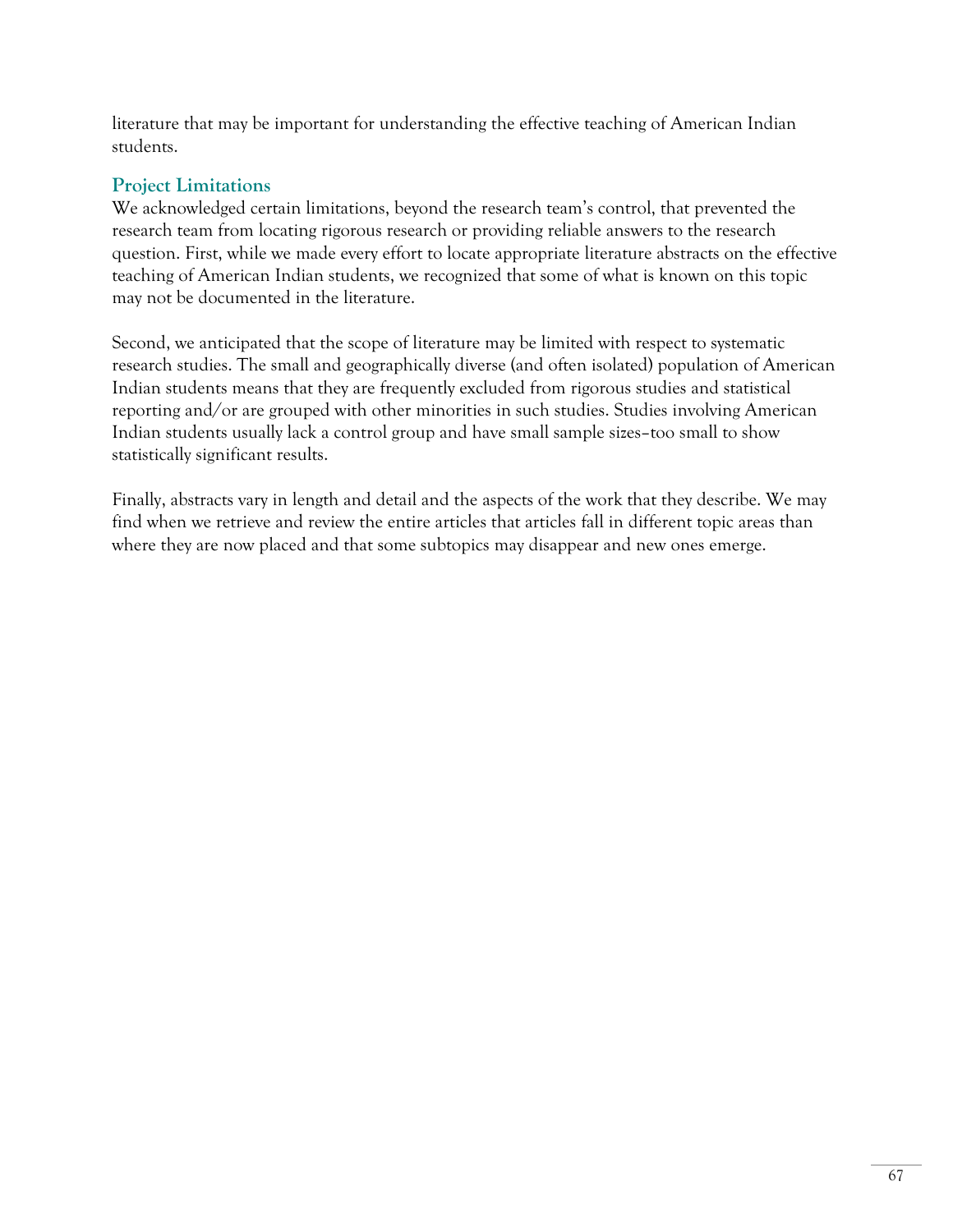# **ADDENDUM**

This addendum was prepared by Kauhale Kīpaipai, of the Kamehameha Schools. While the original search process to obtain articles for this compilation did not omit Hawaiian articles neither did it include specifically the search term Hawaiian. The following abstracts were not obtained in the original search process.

# **LANGUAGE NEEDS OF NATIVE SPEAKERS**

### **Working Definition**

This topic deals with the instructional role of native and English languages for Native Hawaiian students.

#### **The role of the students' native language in the classroom**

Kawai'ae'a, K.C., Housman, A.K., Alencastre, M. (2007). Pū ā i ka Ōlelo, Ola ka Ohana: Three Generations of Hawaiian Language Revitalization. *Hūlili: Multidisciplinary Research on Hawaiian Well-Being, 4 (1),* 183-237.

In the early 1980s, the Hawaiian language had reached its low point with fewer than 50 native speakers of Hawaiian under the age of 18. Outside of the Ni'ihau community, a small group of families in Honolulu and Hilo were raising their children through Hawaiian. This article shares the perspectives of three pioneering families of the Hawaiian language revitalization movement over one generation of growth, change, and transformation. Our living case study stands as a testament for other Hawaiian language families who have endured the challenges of revitalizing the Hawaiian language as the living language of the home, school, and community. The article also celebrates the legacy of the Hawaiian language movement upon the 20th-year anniversary of Hawaiian-medium education within the public sector.

Luning, R.J.I. and Yamauchi, L. (2010). The Influences of Indigenous Heritage Language Education on Students and Families in a Hawaiian Language Immersion Program. *Heritage Language Journal, 7(2)*, 46-74. Papahana Kaiapuni is a K-12 public school program in which the Hawaiian language is the medium of instruction. In 1987, parents and language activists started the program in response to the dwindling number of speakers that resulted from a nearly century-long ban on the indigenous language. This study examined how participation in this indigenous heritage language program influenced students and their families. Data included interviews with 12 adolescent students and their family members. Results suggested that the program promoted students" learning about and practicing traditional Hawaiian values, and influenced cultural pride among family members. Participation in the program also encouraged youths and their family members to become politically active around Hawaiian cultural issues. Unlike the more typical process in which culture is passed down from the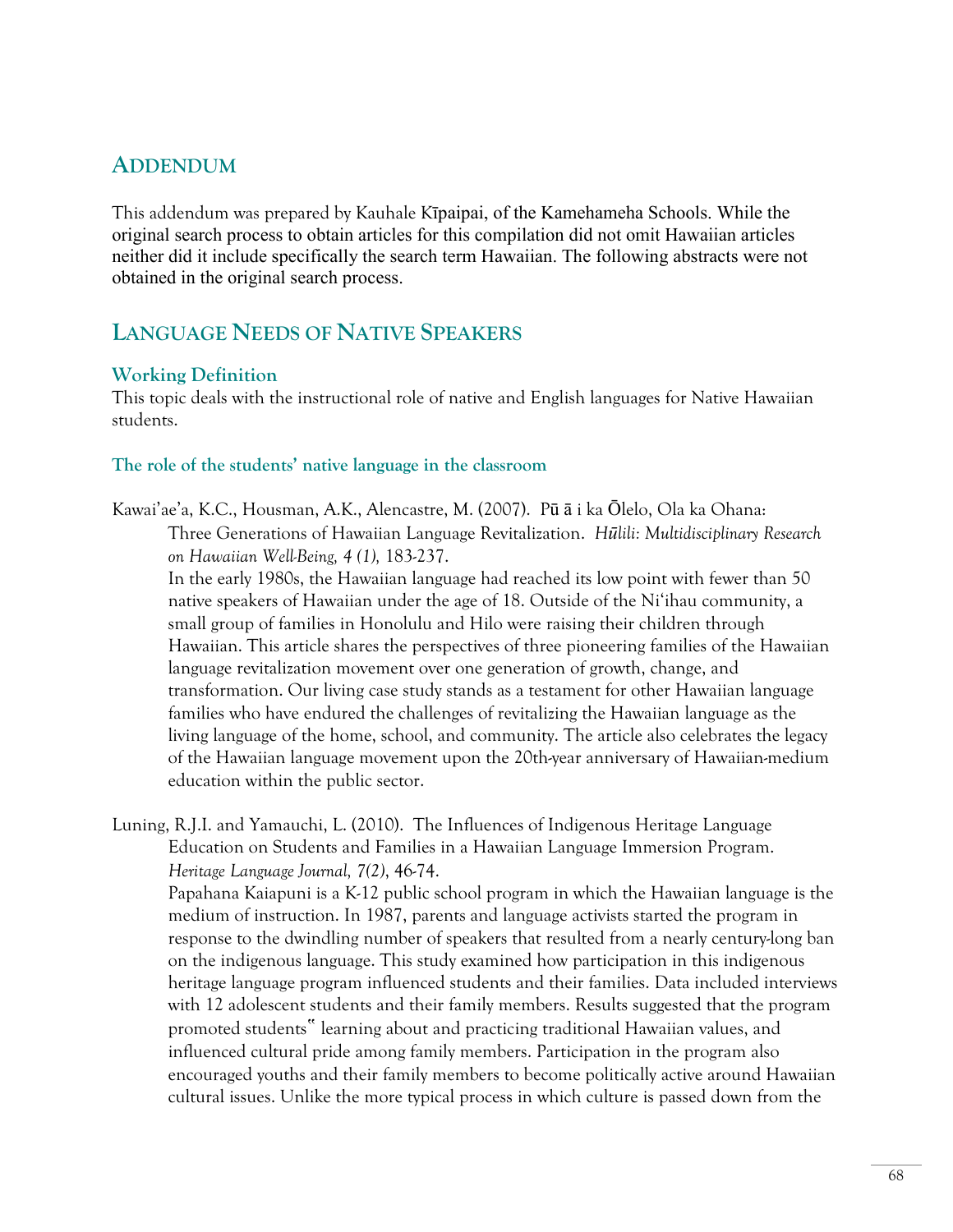older to the younger generations, participants viewed Kaiapuni students as the carriers of the culture and language, teaching older family members about these topics. Informants also reported that Kaiapuni promoted positive community views about both Hawaiian language and culture revitalization efforts.

Reyhner, J. (2010). Indigenous Language Immersion Schools for Strong Indigenous Identities. *Heritage Language Journal, 7(2)*, 138-152. Drawing on evidence from indigenous language immersion programs in the United States, this article makes the case that these immersion programs are vital to healing the negative effects of colonialism and assimilationist schooling that have disrupted many indigenous homes and communities. It describes how these programs are furthering efforts to decolonize indigenous education and helping further United Nations policies supporting the rights of indigenous peoples. The fit between place-, community-, and culture-based education and immersion language programs is described with examples from Apache, Ojibwe, Diné (Navajo), Hawaiian, and Blackfeet language programs, illustrating how traditional indigenous values are infused into language programs to help build strong positive identities in indigenous students and their communities.

Reyhner, J. (2003). Native Language Immersion. In J. Reyhner, O. Trujillo, R.L. Carrasco and L. Lockard, eds. *Nurturing Native Languages*. Flagstaff: Northern Arizona University. This paper describes the benefits of indigenous mother tongue immersion programs, examining the Total Physical Response approach to immersion for beginning learners and focusing on the development of Maori and Hawaiian mother tongue language immersion programs. The paper discusses the importance of immersing students in a language-risk environment, noting that an effective natural approach to immersion is based on four principles: comprehension precedes production, students learn new language in stages, the objective of language learning is to be able to carry out a conversation in that language, and classroom activities need to lessen student anxiety. It cautions that it is very important to introduce English early on in bilingual programs in the United States and that the idea of never speaking English can be overdone. It also questions delaying English instruction for a considerable period, suggesting that bilingual programs should be fully bilingual with a strong English language arts program.

#### **Bilingual instruction in the native language and in English**

Wilson, W. and Kamanā, K. (2009). Indigenous Youth Bilingualism from a Hawaiian Activist Perspective. Journal of Language, Identity, and Education, 8(5), 369-375. Hawai'i's massive language shift began a century ago. In the late 1800s, everyone spoke Hawaiian, but being monolingual in Hawaiian marked one as unsophisticated. Then Hawaiian medium schools were banned, resulting in young people speaking Hawaiian with adults and Hawai'i Creole English with peers. The next generation could understand, but not speak Hawaiian. Finally, the generation born in the 1940s through 1960s sometimes heard elders speaking Hawaiian but knew very little of it beyond a few words and phrases. Yet, today, as the result of a language revitalization movement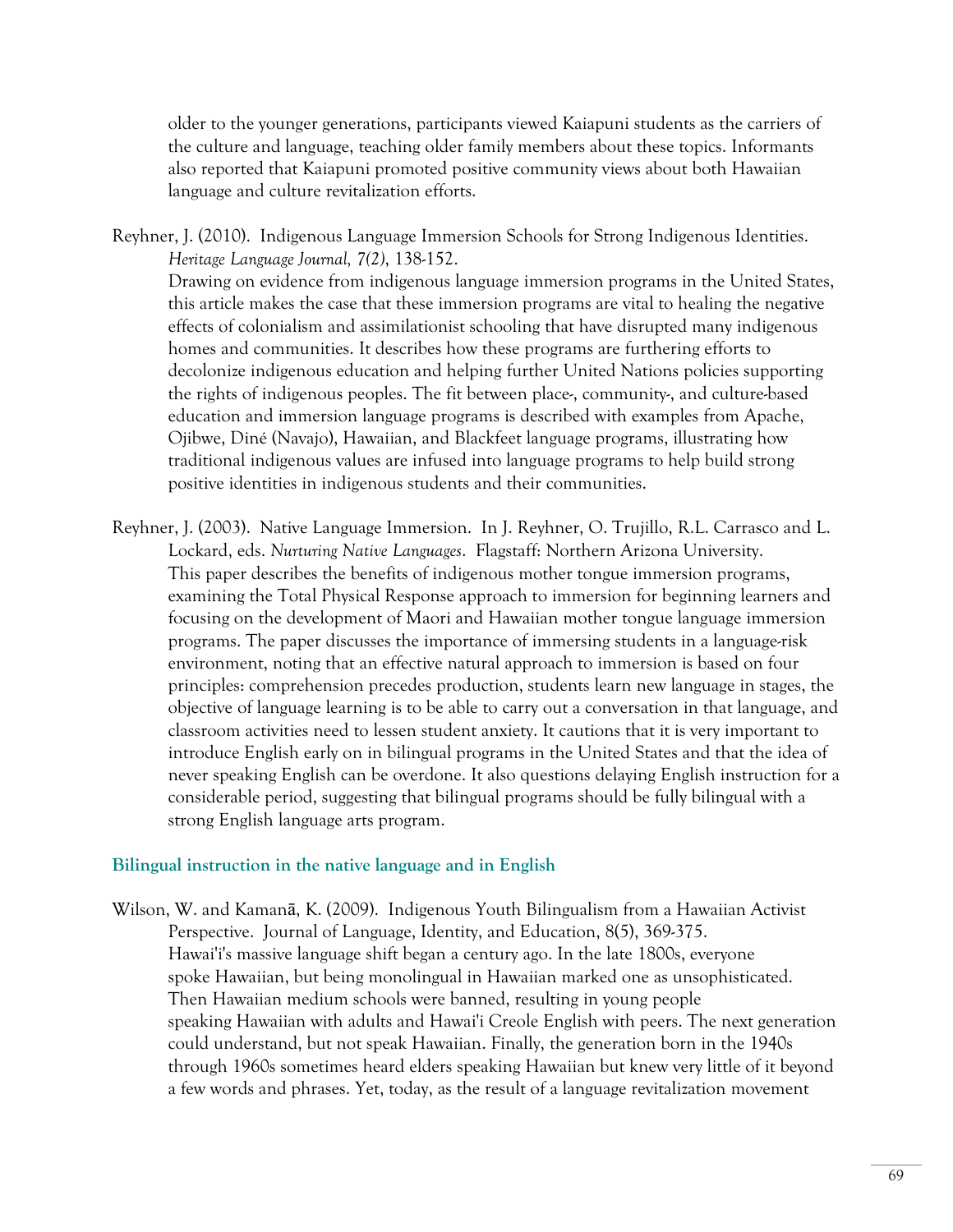that began in the 1970s and 1980s, many young people speak Hawaiian fluently. Increasing numbers are raising their children with Hawaiian as the first language of the home. In this commentary, the authors describe how youth who learn Hawaiian become socialized into speaking it as their peer language. They begin by discussing 4 major themes: (1) Diversity in linguistically healthy and unhealthy indigenous communities; (2) Cultural identity and indigenous languages; (3) Maintaining bonds between person, location, and language; and (4) The role of schools in language life and death.

#### **Total immersion in the native language**

Iokepa-Guerrero, N. (2008). Raising a Child in the Punana Leo: Everyone (Men and Women) Play an Important Role. *Exchange: The Early Childhood Leaders' Magazine Since 1978*, 181, p30-32.

Established in 1983 by a group of parents and teachers, the 'Aha Punana Leo ('APL) was formed. A grassroots organization, 'APL was established to respond to the dismal plight of the Hawaiian language. Just a mere 25 years ago, the Hawaiian language was on the verge of being lost forever. Through the dedicated efforts of a small group of friends with the vision, "E ola ka 'olelo Hawai'i," that the Hawaiian language shall live and take its rightful place among the languages of the world and more so as the prominent language of Hawai'i, the 'Aha Punana Leo was born. As a first step in bringing the language back into the lives of Hawai'i's people, the Punana Leo Hawaiian medium education total immersion preschool was established. As a few generations had passed in which the language was not passed directly from parent to child, and understanding the future of the people rests in the strength of the children, the 'Aha Punana Leo embarked on creating Hawaiian language "honua," environments in preschool settings. In this lay the hope and now the reality that thelanguage would expand into the home and eventually into the broader community. At the Punana Leo everyone, "'Anakala," uncle--a male teacher, "'Anake," aunty--a female teacher, and the "keiki," children all play important roles in the educational program of the school. Each and all are responsible for the learning that takes place and the success of the program. In this article, the author presents examples from the Punana Leo program that contradicts the stereotypes, debunks the myths, and shows the world the importance of men in the lives of young children.

Wilson, W. and K. Kamanā (2006). "For the Interest of the Hawaiians

Themselves": Reclaiming the Benefits of Hawaiian-Medium Education. *Hūlili: Multidisciplinary Research on Hawaiian Well-Being, 3 (1), 153-181.* Those who overthrew the Hawaiian monarchy understood that banning Hawaiian as the language of public and private schooling would exterminate the language. They also believed that replacing Hawaiian with English was "for the interest of the Hawaiians themselves." This article challenges that belief by presenting five areas of importance in academics and core values where Hawaiian medium education, in fact, demonstrates significant advantages over English-medium education. The information presented here should be useful in spreading autochthonous language medium education in Hawai'i to the extent seen in New Zealand, Wales, and other areas. A major obstacle to overcome in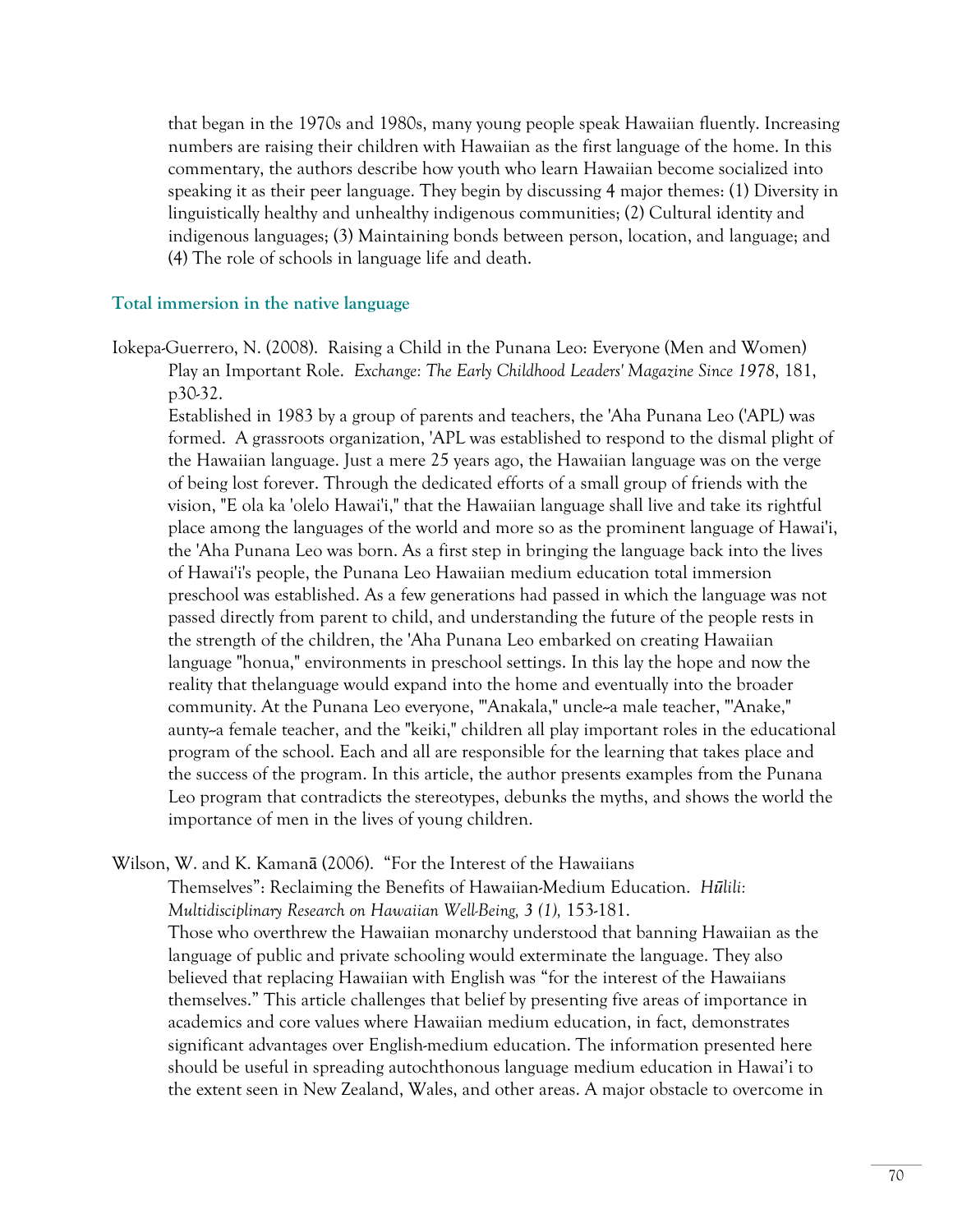spreading the model is the continued exclusion of Hawaiian-medium education from the state's private schools, including Kamehameha Schools.

Wilson, W. and K. Kawai'ae'a (2007). I Kumu; I Lala: "Let There Be Sources; Let There Be Branches"--Teacher Education in the College of Hawaiian Language. *Journal of American Indian Education, 46(3),* 37-53. This article focuses on the historical development of Kahuawaiola Indigenous Teacher Education Program, the first teacher education program specifically addressing the needs of Hawaiian medium education. The authors distinguish a P-12 language revitalization education approach from those of transitional bilingual and foreign language immersion education. Conceptualizing Hawaiian medium education as a set of structures using Hawaiian rather than methodologies to teach Hawaiian, the authors describe teacher preparation structures nested within prerequisite fluency developing structures of the College of Hawaiian Language. Features of the program are described in detail and information on the program's philosophy, future direction, and national and international connections is provided.

### **Specific English Language Learner (ELL) instruction**

- Kawai'ae'a, K.C., Housman, A.K., Alencastre, M. (2007). Pū'ā i ka 'Ōlelo, Ola ka 'Ohana: Three Generations of Hawaiian Language Revitalization. *Hūlili: Multidisciplinary Research on Hawaiian Well-Being, 4 (1),* 183-237. (See abstract earlier in this section.)
- Luning, R.J.I. and Yamauchi, L. (2010). The Influences of Indigenous Heritage Language Education on Students and Families in a Hawaiian Language Immersion Program. *Heritage Language Journal, 7(2)*, 46-74. (See abstract earlier in this section.)
- Naone, C.K. (2008). O ka Āina, ka Ōlelo, a me ke Kaiāulu. *Hūlili: Multidisciplinary Research on Hawaiian Well-Being, 5 (1),* 315-339.

As Hawaiians, we have an intimate relationship to place. This connection is informed to a large extent by knowledge and interaction with 'āina [land], 'ōlelo makuahine [Hawaiian Language], and kaiāulu [community]. While these relationships sustain us as a people, our connection to place must be continually fed in order to thrive. In this article, I describe Hawaiian cultural practices and beliefs related to land, language, and community. My research addresses the following questions: Why does place matter so much to Hawaiians and other indigenous peoples? What are some historic examples of the intimate connection Hawaiians have to their place(s)? How does the relationship between people and place persist despite colonization and development? Because place-making is so closely tied to personal and collective identity, I argue 'āina, 'ōlelo [language], and kaiāulu can be sites of reclamation for the increased well-being of our people.

Reyhner, J. (2010). Indigenous Language Immersion Schools for Strong Indigenous Identities. *Heritage Language Journal, 7(2)*, 138-152. (See abstract earlier in this section.)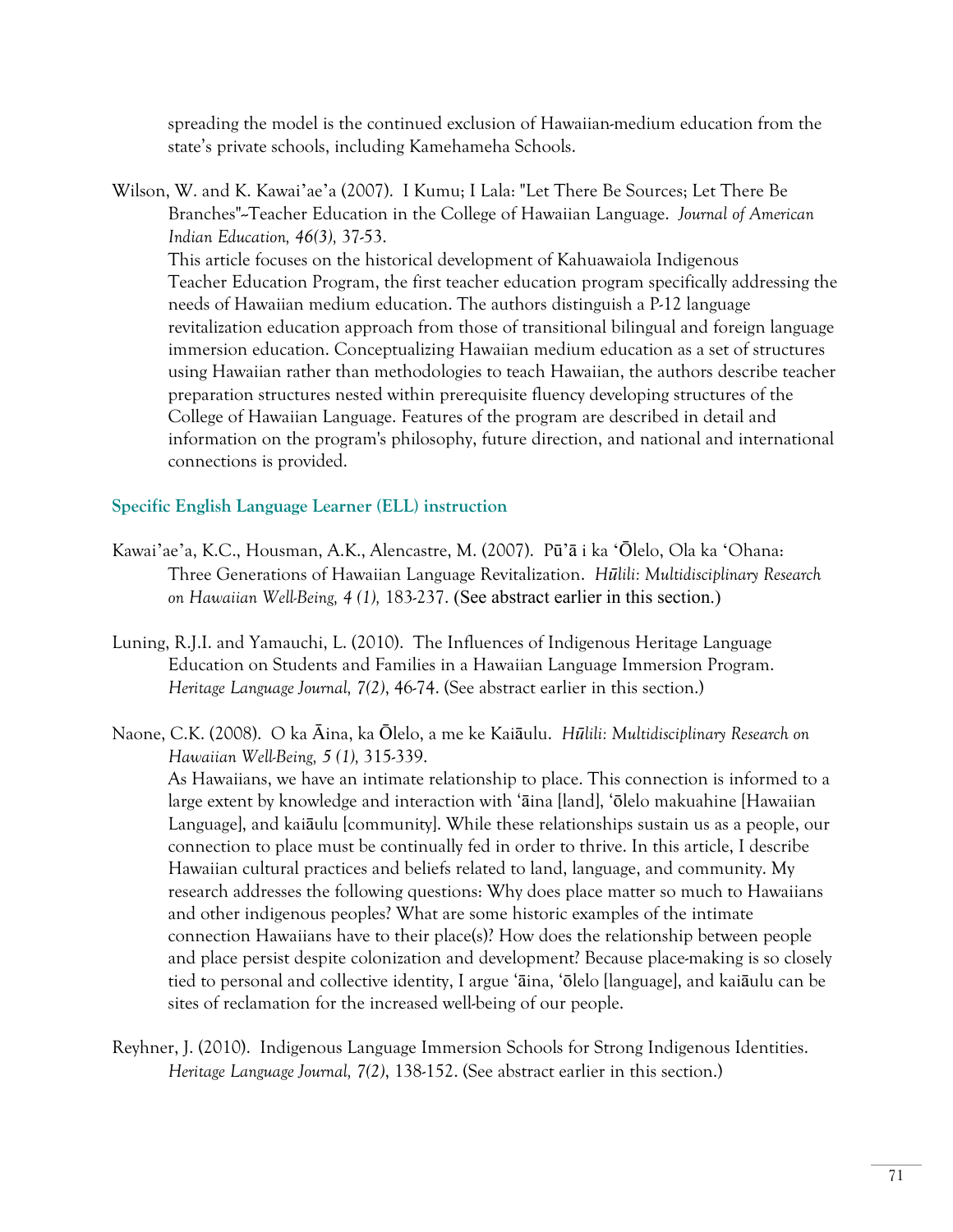# **THE EFFECT OF FAMILY & COMMUNITY INVOLVEMENT**

# **Working Definition**

This topic refers to the effect that family and community influence have on schools with large Native Hawaiian enrollment.

### **Including the importance of support at home**

- Kawakami, A.J. (1999). Sense of Place, Community, and Identity: Bridging the Gap between Home and School for Hawaiian Students. *Education and Urban Society, 32(1),* 18-40. Examines issues inherent to the gap between the home and school cultures of Native Hawaiian students, focusing on: developing an understanding of present dilemmas in Hawaiian education; reviewing related research; describing initiatives in K-12 curriculum development and teacher training; and identifying implications for policy and reform issues in the future.
- Yamauchi, L.A., T.R. Wyatt, A.H. Taum (2005). Making Meaning: Connecting School to Hawaiian Students' Lives. *Hūlili: Multidisciplinary Research on Hawaiian Well-Being, 2 (1),*  171-188.

Hawaiian students are more likely than their peers to have negative educational outcomes. This may result from a mismatch between students' expectations and interests and those of school personnel. Educators can improve this situation by contextualizing instruction connecting new information with what students already know from prior home, school, and community experiences. The Hawaiian Studies Program (HSP) is an academic program that incorporates Hawaiian culture with more typical secondary curriculum for students in Grades 10-12. This investigation explored whether participation in a 3-year study group influenced HSP teachers' contextualized instruction. Analysis of teachers' instruction indicated that contextualized instruction increased over 2 years and declined slightly in the  $3<sup>rd</sup>$  year. Study group transcripts and teacher interviews suggested that over the 3 years, teachers talked more about how they were implementing contextualized instruction and could increase its application.

## **The input of parents into the classroom or school**

Iokepa-Guerrero, N. (2008). Raising a Child in the Punana Leo: Everyone (Men and Women) Play an Important Role. *Exchange: The Early Childhood Leaders' Magazine Since 1978*, 181, p30-32.

Established in 1983 by a group of parents and teachers, the 'Aha Punana Leo ('APL) was formed. A grassroots organization, 'APL was established to respond to the dismal plight of the Hawaiian language. Just a mere 25 years ago, the Hawaiian language was on the verge of being lost forever. Through the dedicated efforts of a small group of friends with the vision, "E ola ka 'olelo Hawai'i," that the Hawaiian language shall live and take its rightful place among the languages of the world and more so as the prominent language of Hawai'i, the 'Aha Punana Leo was born. As a first step in bringing the language back into the lives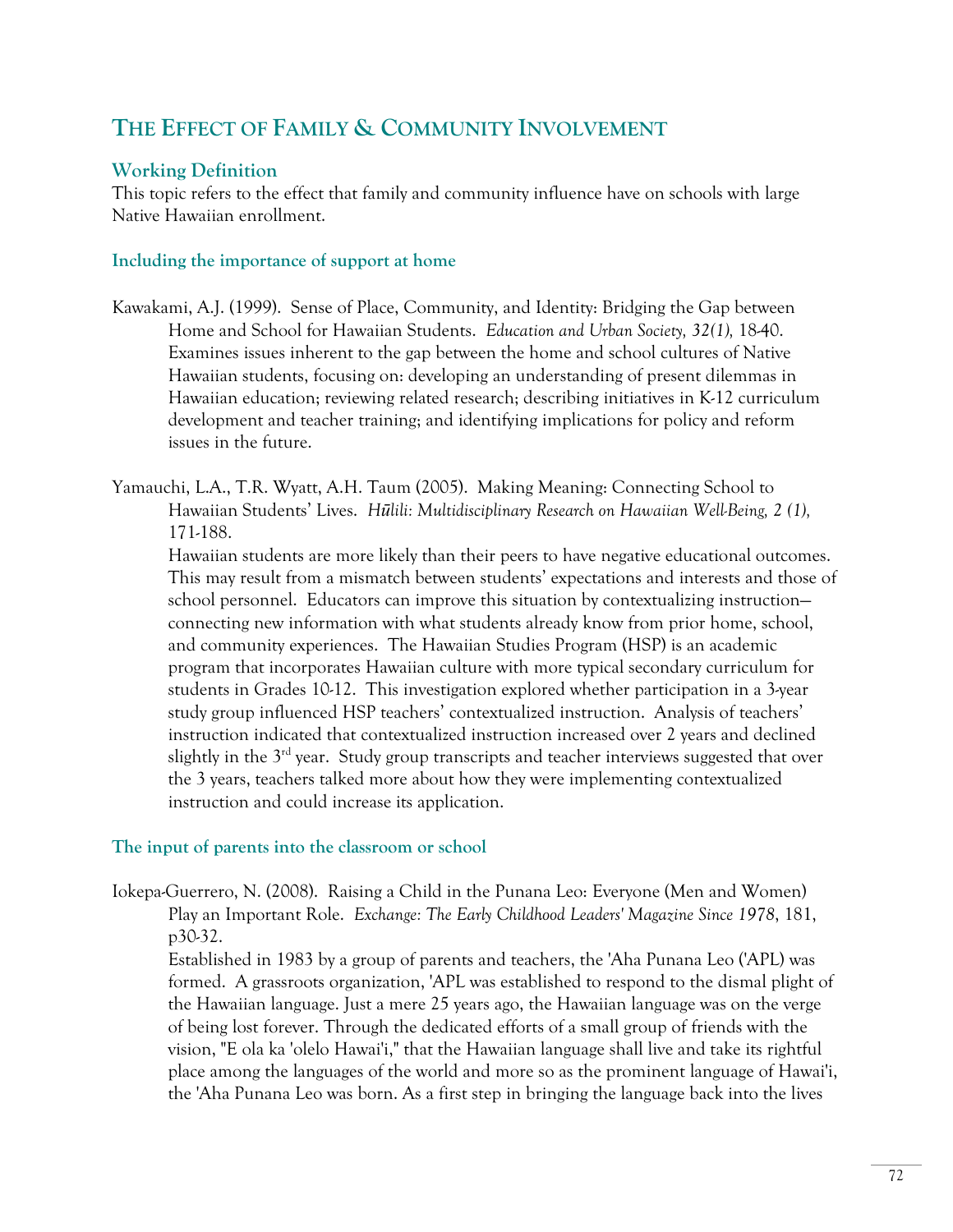of Hawai'i's people, the Punana Leo Hawaiian medium education total immersion preschool was established. As a few generations had passed in which the language was not passed directly from parent to child, and understanding the future of the people rests in the strength of the children, the 'Aha Punana Leo embarked on creating Hawaiian language "honua," environments in preschool settings. In this lay the hope and now the reality that thelanguage would expand into the home and eventually into the broader community. At the Punana Leo everyone, "'Anakala," uncle--a male teacher, "'Anake," aunty-a female teacher, and the "keiki," children all play important roles in the educational program of the school. Each and all are responsible for the learning that takes place and the success of the program. In this article, the author presents examples from the Punana Leo program that contradicts the stereotypes, debunks the myths, and shows the world the importance of men in the lives of young children.

Yamauchi, L.A., Lau-Smith, J., Luning, R.J.I (2008). Family Involvement in a Hawaiian Language Immersion Program. *School Community Journal, 18(1)*, 39-60. This study investigated the ways in which family members of students in a Hawaiian language immersion program were involved in their children's education and identified the effects of and barriers to involvement. A sociocultural theoretical approach and Epstein's framework of different types of involvement were applied. Participants included 35 families whose children were enrolled in Papahana Kaiapuni, a K-12 public school program in Hawai'i. The program uses the Hawaiian language as the medium of instruction. Semistructured interviews were conducted with participants about their program experiences. Kaiapuni family involvement practices were consistent with Epstein's typology. Consistent with previous research on family involvement in other contexts, Type 2 (school-home communications) and Type 3 (voluntary involvement) were prevalent. However, different from previous reports, participants were more involved in school decision making (Type 5). Families felt that their involvement promoted (a) the development of children's values, (b) family and community bonding, (c) children's English language learning, and (d) family members' learning about Hawaiian language and culture. The most frequently mentioned barrier to involvement was a lack of proficiency in the Hawaiian language.

#### **The input of the community into the classroom or school**

Goodyear-Ka'ōpua, Jennifer Noelani (2005). *Kū i ka Māna: building community and nation through contemporary Hawaiian schooling*. PhD diss. University of California, Santa Cruz. Since the 1970s, Kanaka Maoli have seen schools as potential sites for enacting cultural revitalization, social transformation, and political liberation. Utilizing notions of articulation, hegemony, and genealogy, this dissertation makes two primary contributions to discussions about 'the Hawaiian movement' and to wider conversations about the politics and cultures of education. At one level, I examine emergent efforts of educators at Kamehameha Schools and Hālau Kū Māna charter school to disarticulate schooling from its (neo) colonial history and rearticulate schools within growing movements for Kanaka Maoli self-determination and well-being. I argue that these cultural revitalization efforts are not isolationist retreats but practices of a critical traditionalism that move beyond the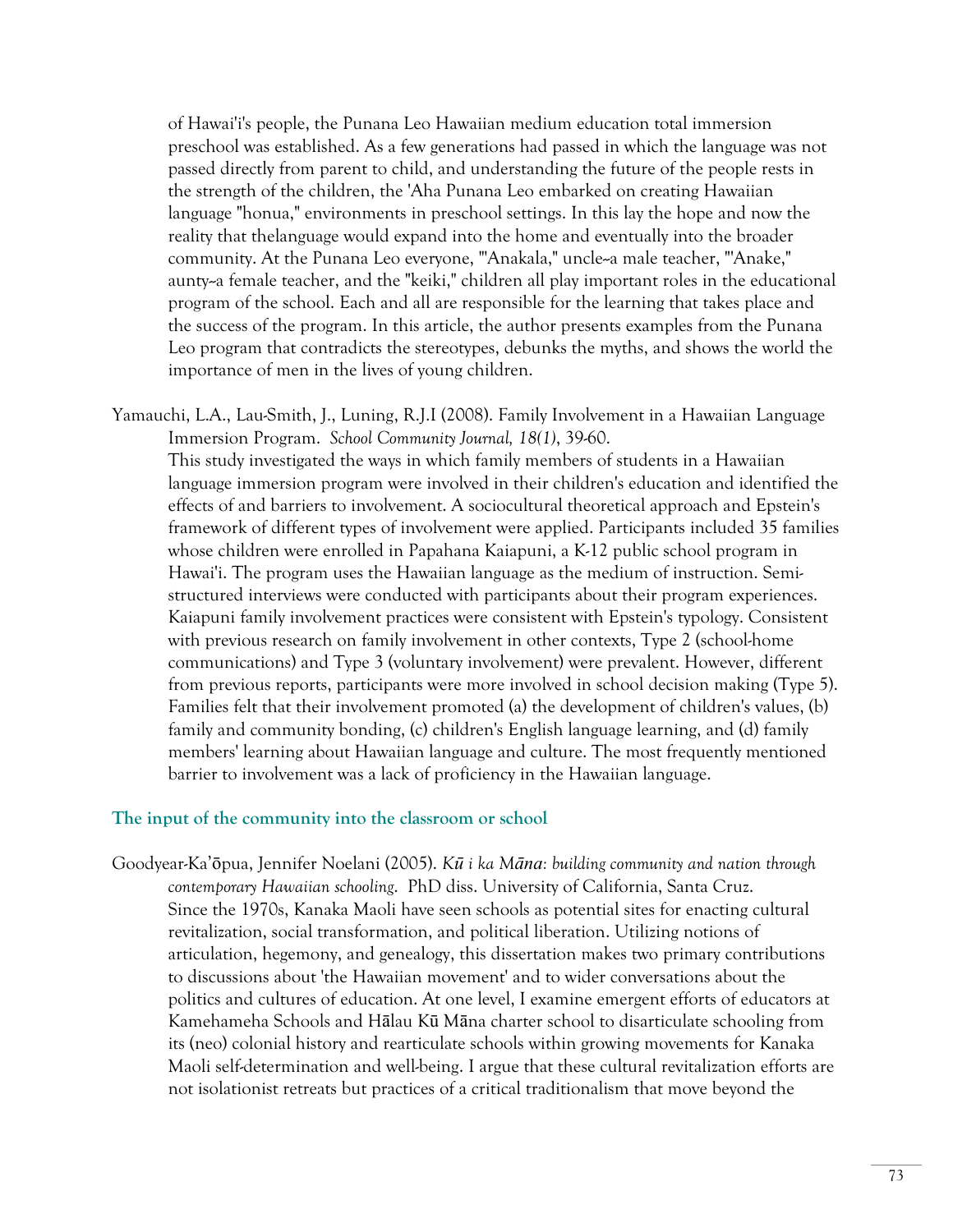ethnocentrism and nationalism of the US frame. At a second level, I posit an interdisciplinary Hawaiian Studies approach to academic research and writing. Employing Hawaiian concepts including lāhui, ea, pono, kumu, kuleana, and mo'okū'auhau, I outline central ethical, theoretical, and methodological issues and frames within the field of Hawaiian Studies. My practice of interdisciplinary scholarship blends ethnographic, historiographic, and archival research, drawing on interviews conducted with more than forty educators affiliated with Kamehameha and/or Hālau Kū Māna, as well five years of field work with HKM. This dissertation also follows an experimental, organizational format as I aim to produce a field of voices in tension rather than the kind of homogenous, authoritative voice standard in dissertations. The first chapter introduces the field of Hawaiian Studies and schooling, highlighting self-determination as an organizing force. Chapter two provides historical context by recounting a genealogy of schooling in Hawaii, while chapters three and four take-up teachers' struggles to assert counter-hegemonic Hawaiian schooling practices in the last decade. Between the chapters, I insert shorter reflective essays on Hawaiian Studies methodologies utilized in and emerging out of this dissertation process. This format suggests Hawaiian Studies should take seriously the notion of method as practice, rather than as prescriptive model. As part of a living practice of ea (sovereignty), Hawaiian Studies and schooling projects must be able to shift between contexts and rhetorics, making multiple interventions simultaneously, both within our communities and outside them.

Yamauchi, L. and A.K. Purcell (2009). Community Involvement in a Place-Based Program for Hawaiian High School Students. *Journal of Education for Students Placed at Risk (JESPAR), 14(2),* 170-188.

This study examined the development of community involvement in a place-based high school program for at-risk youth. Teachers and community members founded the program to address concerns about low achievement and high dropout rates among Native Hawaiians. In addition to funding, community members provided program development, supervision of students' service-learning, cultural consultation, political support, and teacher and curriculum development. Collaborations were sustained by open communication, the development of a common set of values among a diverse group of people, and flexibility of community members' schedules. Challenges to community involvement included a lack of support from school leadership, teacher burnout, and occasional interpersonal conflicts.

# **ALTERNATIVE INSTRUCTIONAL TECHNIQUES**

# **Working Definition**

Alternative instructional techniques are practical classroom applications of the particular educational needs of Native Hawaiian students.

### **Content - Native cultural epistemology**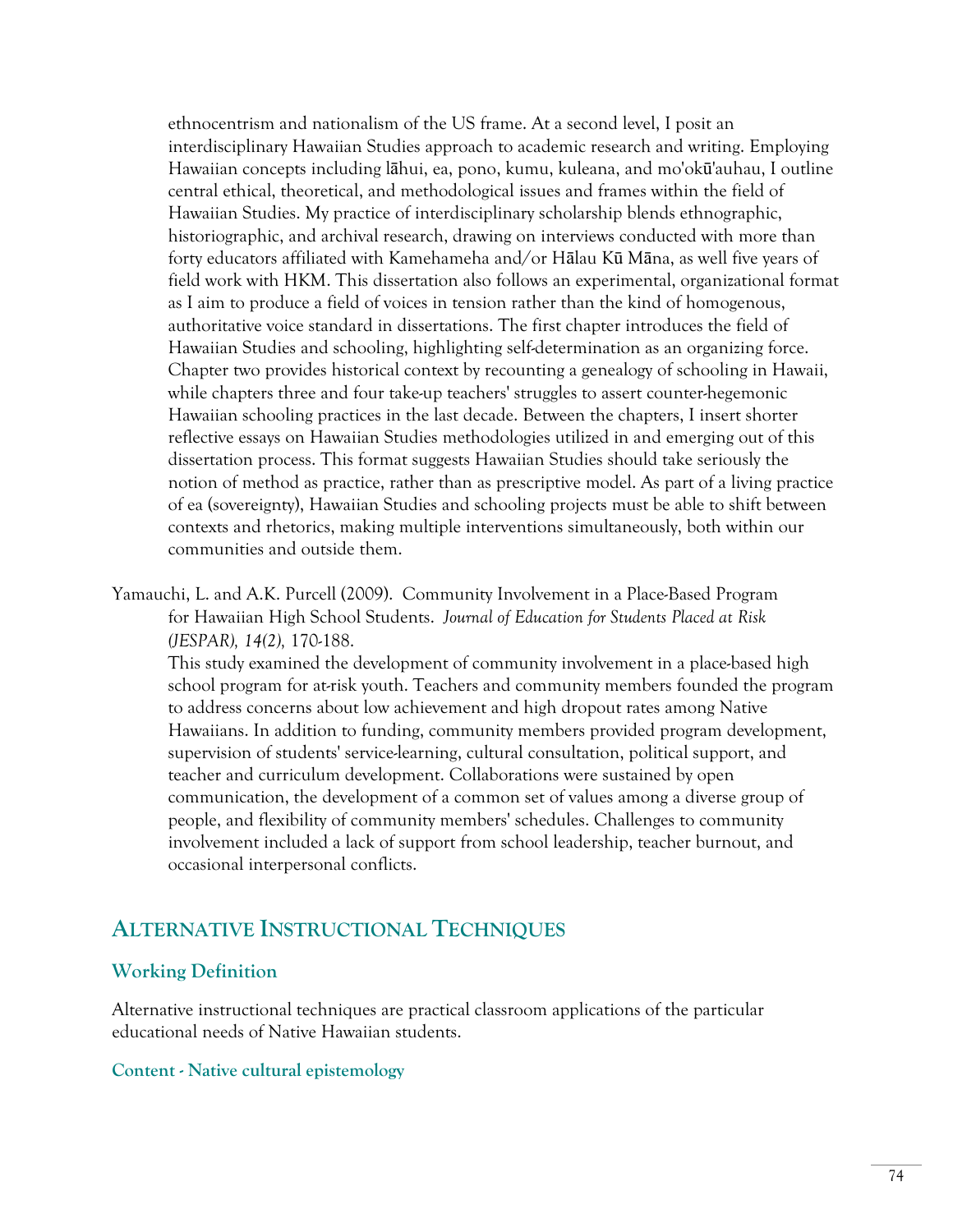Benham, M.K.P.A.N. and R.H. Heck (1998). *Culture and Educational Policy in Hawai'i: The Silencing of Native Voices. Sociocultural, Political, and Historical Studies in Education*. Mahwah, NJ: Lawrence Erlbaum Associates, Inc., Publishers.

This book provides a critical assessment of Native Hawaiian education. It focuses on the historical, political, and cultural contexts producing institutionalized structures that kept Hawaiians marginalized in the schools and wider society. It also looks at current attempts of Native Hawaiians to reclaim a part of their lands and self-determination through political sovereignty and Hawaiian immersion education. The Hawaiian experience can help in the development of multicultural educational policies. Part 1 examines how education socializes children to the dominant political interests of the times; how this played out in America's westward expansion in general, and in Hawaii in particular; and the implications for implementing multicultural educational policies. Part 2 presents case histories in four periods of Hawaiian history: the arrival of American missionaries in the 1820s; the overthrow of Hawaiian government; the Americanization of Native Hawaiians, 1930s-1960s; and the present-day renewal of interest in Hawaiian sovereignty. The last part expands the discussion of how Western cultural values and American policies were institutionalized in Hawaiian schools; how the relationship between Native peoples and government has shifted during the past two decades; efforts to preserve Hawaiian culture and language; and major issues that need to be resolved politically, educationally, and socially with respect to Native Hawaiians. Three appendices present Hawaii's monarchy, territorial governors, and the distribution of values among school policy mechanisms.

Meyer, M. (2003). Ho'oulu: Our Time of Becoming, Hawaiian epistemology and early writings. Honolulu: Ai Pōhaku Press. (Abstract not available)

Meyer, M. (1998). Native Hawaiian Epistemology: Exploring Hawaiian Views of Knowledge. *Cultural Survival Quarterly, 22(1),* 38-40. Empiricism is culturally defined in that culture shapes sensory knowledge. Hawaiians recognize senses beyond the five that Western culture recognizes. Hawaiians are not unempirical; they draw conclusions of their own from their empirical experiences. It is time to validate other ways of knowing, long suppressed in the U.S. educational system.

Meyer, M. (1998).*Native Hawaiian epistemology: Contemporary narratives*. Doctoral Dissertation, Harvard University.

This thesis presents a discussion of Hawaiian epistemology. Hawaiian values and beliefs, as they influence Hawaiian "ways of knowing" are first placed in a political context, then reviewed in a historical context via literature, and finally, current opinions on the topic are noted through the voices and lives of twenty Hawaiian educational/cultural leaders. This qualitative research study has utilized historic and contemporary Hawaiian voices to illustrate cultural mores, identity, and cosmologies. Ontological priorities and values, relevant to Hawaiian knowledge production and exchange, are also used to provide a philosophical framework for effective education.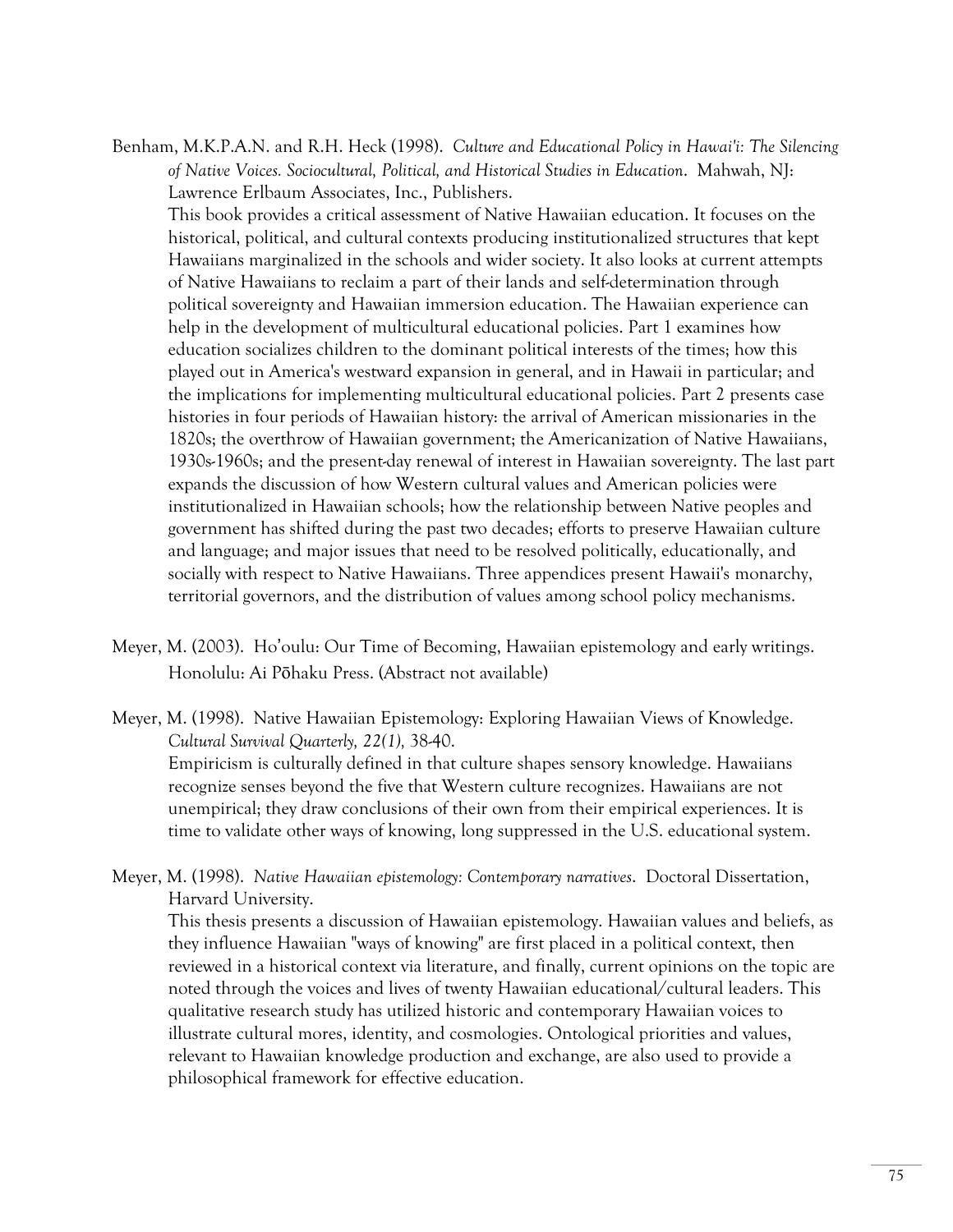Epistemological themes surfaced from a preliminary Pilot Study and literature research. The major themes are: (1) Spirituality and Knowledge--Cultural contexts of knowledge; (2) That Which Feeds--Physical place and knowing; (3) Cultural Nature of the Senses-- Expanding notions of empiricism; (4) Relationship and Knowledge-Notion of self through other; (5) Utility and Knowledge--Ideas of wealth and usefulness; (6) Words and Knowledge--Causality in language; (7) The Body/Mind Question--The illusion of separation.

Five more philosophic threads wove throughout all thesis interviews and are discussed in the Findings chapter. These cultural sinews tighten the weave of philosophy presented within this work. Although some threads and epistemological themes are similar, the five threads as a whole offer a more tangible, real-life way to begin the more "broadly drawn" discussion of Hawaiian epistemology. The five threads are: (1) Role of place, history and genealogy in knowledge exchange; (2) Culture restores culture; (3) Duality of educational systems; (4) Experience, practice and repetition--key components to knowledge; (5) Role of morality in knowledge acquisition.

Hawaiian informants shed light on many topics. For example, body-centric empiricism, cultural objectivity, effective teaching, emotions and intellect, the role of students, proper practice, and larger issues of morality with regard to knowledge were woven into informants' life stories and descriptions of how they experienced information and thus created knowledge. Mentors also placed their ideas within a political time that underscored the on-going struggle of Hawaiian identity. Finally, this thesis asks the question: "Can Hawaiian identity, intellect, and culture be restored and strengthened within a non-Hawaiian epistemological system?"

#### **American Indian global and holistic world views and values**

Ah Nee-Benham, M.K.P., Ed. (2000). *Indigenous educational models for contemporary practice: In our mother's voice (Vo. 1).* Mahway, NJ: Lawrence Erlbaum Associates. This book presents a collection of papers on the rights of indigenous students to an equal education. The 15 chapters include: (1) "Gathering Together To Travel to the Source: A Vision for a Language and Culture-Based Educational Model" (Maenette Kape'ahiokalani Padeken Ah Nee-Benham and Joanne Elizabeth Cooper); (2) "Building a Child-Centered Model: 'An Indigenous Model Must Look to the Future'" (Kate Cherrington); (3) "A Holistic Education, Teachings from the Dance-House: 'We Cannot Afford To Lose One Native Child'" (Jeannette Armstrong); (4) "Grounding Vision on the Three Baskets of Knowledge: 'Kia ora ai te iwi Maori'" (Linda Aranga-Low); (5) "Advocating for a Stimulating and Language-Based Education: 'If You Don't Learn Your Language Where Can You Go Home To?'" (Sarah Keahi); (6) "A Commitment to Language-Based Education: 'Among the Gifts We Can Give OurChildren Is Our Cultural Traditions'" (Darrell Kipp); (7) "Revitalizing Culture and Language: 'Returning to the Aina': (Kalena Silva); (8) "Building an Indigenous Language Center: 'The Children Have the Right To Learn Their Language'" (Gail Kiernan); (9) "Linking Native People around the Spirituality of All Life: 'The Gifts of Our Grandmothers and Grandfathers'" (Sam Suina); (10) "Creating a Ceremony: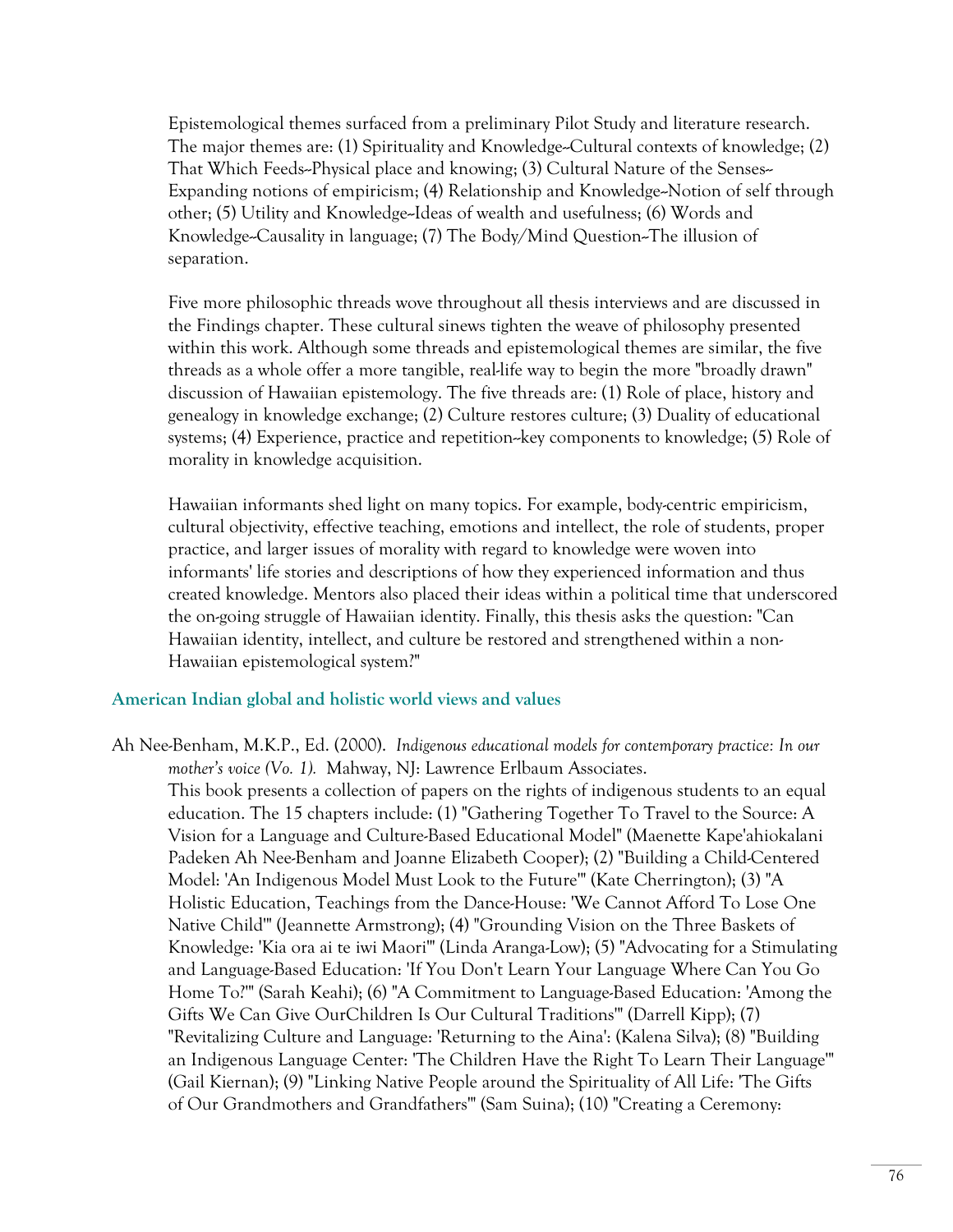'Nature's Model from the Longhouse People'" (Genevieve Gollnick); (11) "Building Linkages across the Community: 'To Take Action, Takes Great Courage and Strength'" (L.A. Napier); (12) "Envisioning a Community-Centered Education: 'We Do Not Own Our Children, We Must Honor Them in All Ways'" (Paul Johnson); (13) "The Circle We Call Community: 'As a Community, You All Have To Pull Together'" (Miranda Wright); (14) "Educational Empowerment for Maori People: 'We Are on the Right Path. We Are On the Right Dreaming'" (Susan Wetere-Bryant); and (15) "Locating Global Learning Centers: 'With the United Forces of Us All'" (Rosalie Medcraft). The two appendixes are: "Exemplary NativeEducational Programs in the United States" (Jeremy Garcia) and resources for native educators.

Sing, N.N. (2009). *Na alaka'i na'auao: A study on principal leadership and Hawaiian cultural values*. Doctoral Dissertation, Union Institute and University.

As school principals strive to meet the demands of an educational system and society in flux, maintaining core values becomes paramount to leadership practices and decisionmaking. This dissertation addressed the issues facing elementary school principals in Hawai'i today, effective practices to promote leadership sustainability, and implications for principal leadership in the 21st century. Through an interdisciplinary approach focused on educational leadership and Native Hawaiian cultural values, this dissertation presented a comprehensive approach to improve school leadership. To capture the "voice" of principals, a mixed-methods approach was employed for this research study which incorporated qualitative and quantitative measures. Focus groups conducted on the island of Hawai'i revealed principals' perspectives on leadership practices and values. From these focus groups emerged five themes depicting the essence of principal leadership which include: (a) caring relationships are the essence of principal leadership; (b) principals are role models of instructional leadership; (c) professional learning communities emerge when value systems are in place; (d) principal leadership practices promote collegiality; and (e) Hawaiian cultural values underlie elementary school leadership. These themes provided the contextual framework to develop questions on the School Leadership Survey administered statewide to 165 elementary principals. Highlights from the survey indicated several significant findings: (a) principals promoted Hawaiian cultural values in schools and fostered caring and safe school environments; (b) principals raised with Hawaiian cultural values or with strong family values and role models, integrated those values in their leadership practices; and (c) principals of Hawaiian descent or who attended school in Hawai'i, were more likely to implement Hawaiian cultural values in school activities and programs. While research on school leadership recognizes the role and influence of the principal, core values define the enduring characteristics of a school that remain constant over time and provide the principal, students, and school personnel with guidelines for making decisions and setting priorities. Culture provides cognitive and behavioral guidelines for functioning and a sense of belonging or unity that every human being needs. This dissertation revealed that integrating Native Hawaiian cultural values into educational practices was essential to principal leadership, behaviors, and decision-making.

#### **Comparative and cross-cultural instruction**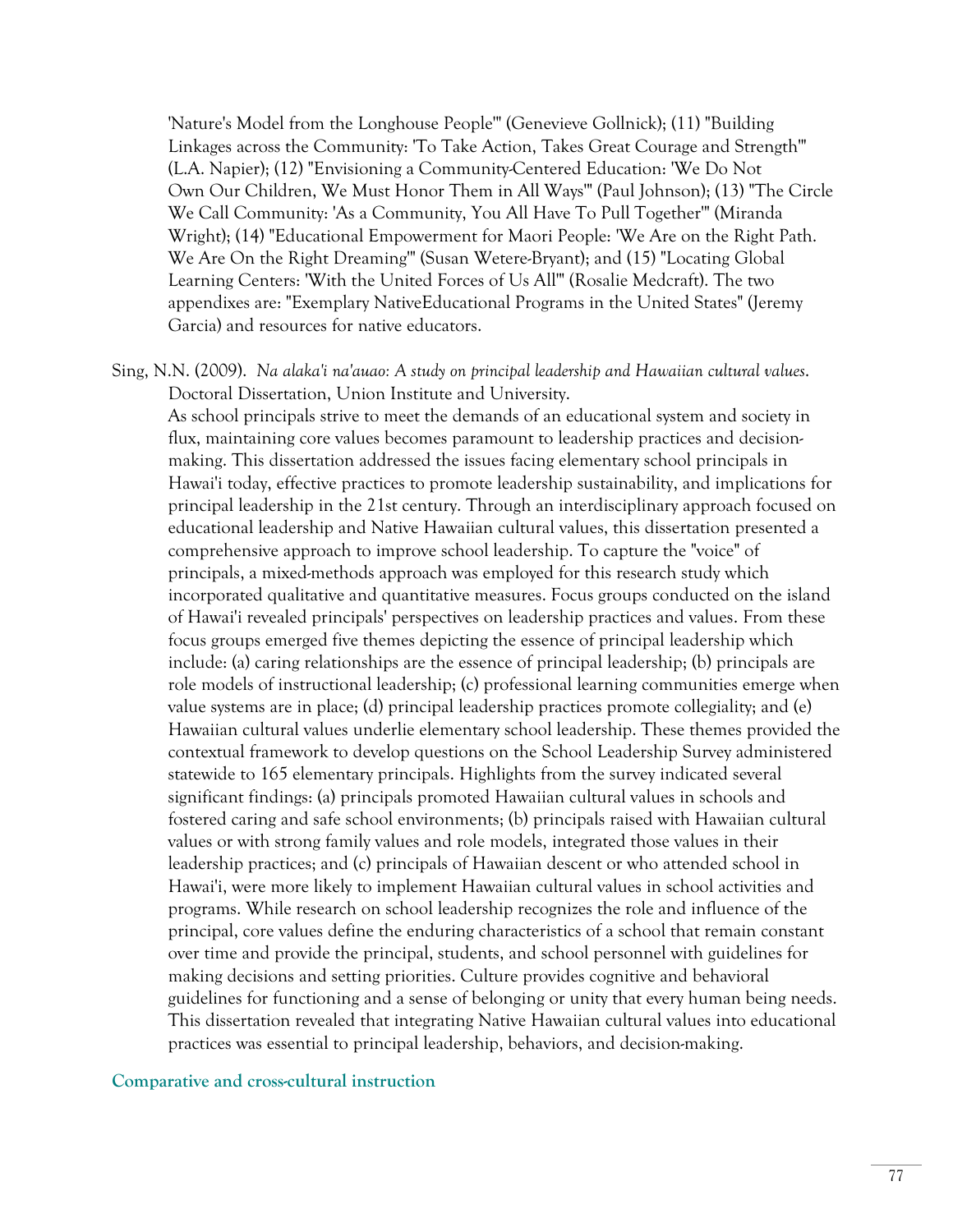Benham, M.K.P.A.N. and R.H. Heck (1998). *Culture and Educational Policy in Hawai'i: The Silencing of Native Voices. Sociocultural, Political, and Historical Studies in Education*. Mahwah, NJ: Lawrence Erlbaum Associates, Inc., Publishers. **(See abstract earlier in this section.)** 

### **Practical relevance of instruction and curriculum**

Chun, M. N. (2006). *A'o, educational traditions* (Vol. 3). Honolulu, HI: Curriculum Research & Development Group, University of Hawaii. **(Abstract not available)**

# **Students' traditional methods of acquiring and using knowledge and skills**

- Martin, D.E. (1996). *Towards an understanding of the Native Hawaiian Concept and Manifestation of Giftedness*. PhD Dissertation. University of Georgia. (Abstract not available)
- Sing, D. (2008) Ike Pono: Promoting learning from a Native Hawaiian Perspective. In U. Wiethaus (Ed.) *Foundations of First Peoples' Sovereignty: History, Education & Culture* (pp. 149- 157). New York: Peter Lang Publishing. Foundations of First Peoples' Sovereignty is an innovative collection of essays offering interdisciplinary perspectives on the topic of sovereignty for Indigenous nations. Presenting contemporary initiatives and scholarship in the humanities on behalf of First Peoples, the volume affirms and explores the dynamic interplay between tribal community action and reflection, academic work, and the commonalities shared by Indigenous nations globally.

## **Students' general cultural characteristics**

- Kawakami, A.J. and K. Aton (2001). Ke a'o Hawai'i (Critical elements for Hawaiian learning: Perceptions of successful Hawaiian educators. *Pacific Educational Research Journal, 11*(1), 53- 66. (Abstract not available)
- Kawakami, A. J., Aton, K., Glendon, C., & Stewart, R. (1999). *Curriculum guidelines native Hawaiian curriculum development project*. Hilo, HI: Center for Gifted and Talented Native Hawaiian Children, University of Hawai'i at Hilo.

The Na'imiloa (seeker of knowledge) program provides educational enrichment opportunities to gifted underachieving Native Hawaiian high school students. Developed by the University of Hawaii at Hilo and selected high schools, the program was designed to build upon students' talents, develop their self-esteem, and develop an awareness and appreciation of the Hawaiian culture in order to support overall positive achievement at school. Students selected for the program start in their sophomore year. The Na'imiloa classes fall under varying academic disciplines as determined by the individual schools. The foundation of the curriculum is the values embraced by Hawaiians. The curriculum concepts--identity, social interactions, physical environment, and artifacts--provide focus for the development of these values within specific educational activity settings. These concepts may be developed for performance in a spectrum of informal to formal relationships and situations. The culminating activity of the fall semester is a Makahiki celebration where all school sites gather to recreate a multifaceted Hawaiian community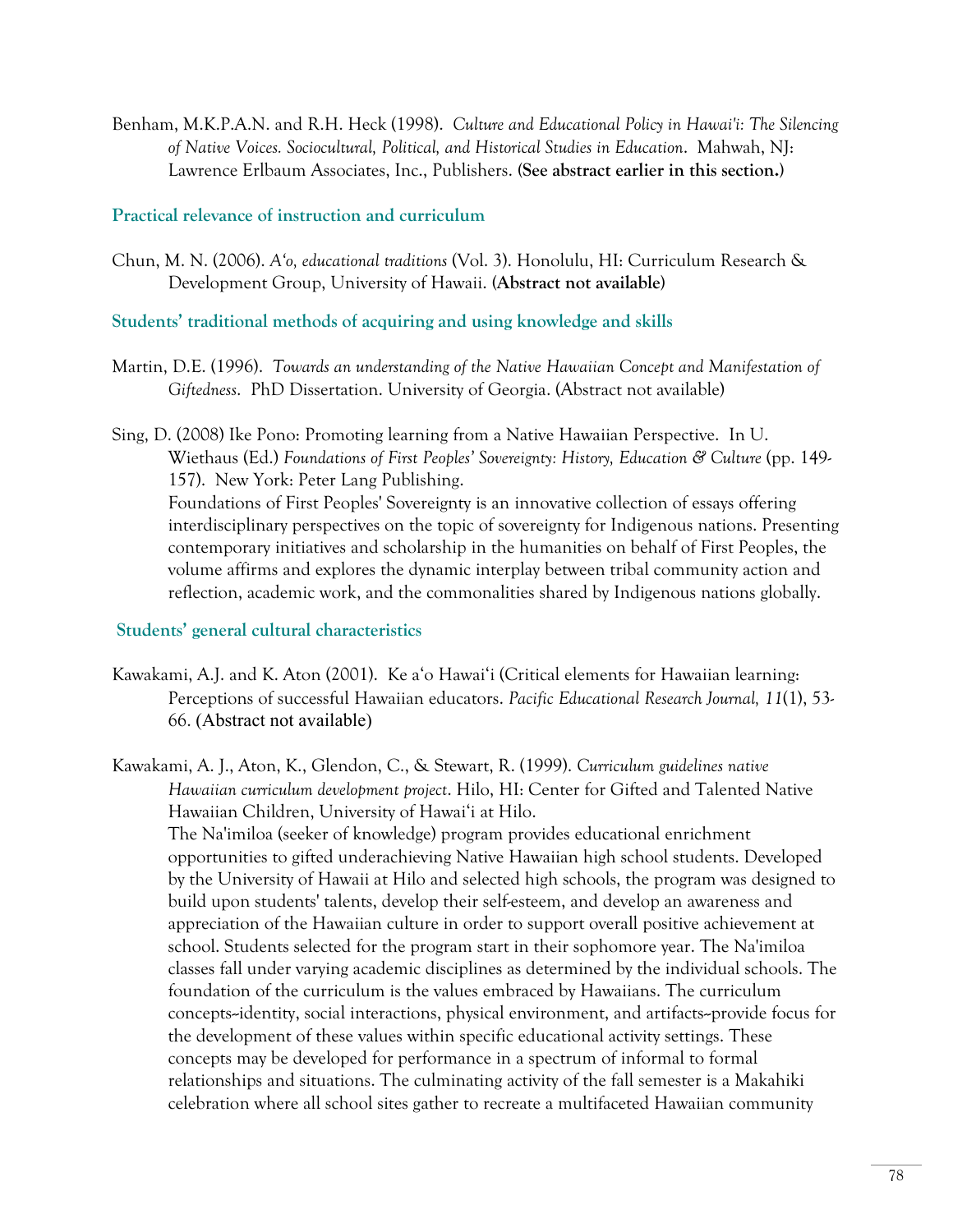and display their mastery of the curriculum concepts. Evaluation combines informal, performance-based methods relevant to the Hawaiian experience and formal, Western-style methods. Curriculum planning forms and a glossary are included.

Tibbetts, K., Kahakalau, K., & Johnson, Z. (2007). Education with aloha and student assets. *Hūlili: Multidisciplinary research on Hawaiian well-being, 4*(1), 147-182. This study adopts a strengths-based perspective to explore how a culturally grounded approach to education, Education with Aloha, supports and nurtures positive development among Native Hawaiian charter school students. Despite the high level of risk factors among Nā Lei Na'auao–Native Hawaiian Charter School Alliance students, the overall prevalence of assets among students compares favorably with that found in the national benchmark group. Differences in patterns of assets between Nā Lei Na'auao and the national benchmark group are generally consistent with the tenets of Education with Aloha and are hypothesized to be either a result of this educational approach or based on cultural differences. The data are descriptive only, and further research using a more culturally specific instrument designed for longitudinal studies is needed to test this hypothesis. If a link between Education with Aloha and the strengthening of student assets can be established, this provides another reason to support Hawaiian culturally based education.

### **Evidence for the efficacy of culturally sensitive instruction**

- Kahumoku III, W. and W. Kekahio and the Ka'ū, Kea'au, and Pāhoa Complex Area Core Planning Team (2010). The Kahua Induction Program: Systemically Supporting New Teachers Through Culturally Relevant, Place-Based, and Community Mentor Strategies. *Hūlili: Multidisciplinary Research on Hawaiian Well-Being 6(1),* 213-236. The Hawai'i Department of Education (HDOE) has dealt with the issue of significant teacher attrition for decades. In response, the HDOE, Kamehameha Schools, and several other community organizations collaboratively developed a pilot program named the Kahua Induction Program. Designed to provide "new" teachers in the Ka'ū, Kea'au, and Pāhoa complex area with a strong foundation for their first year in the teaching profession, Kahua (foundation) provided 36 new teachers with mentor, academic, social-emotional, and place-focused support. This article presents the pilot year's evaluation findings and examines the critical need for teacher induction that provides place-based, culturally relevant strategies to improve the chance of new teacher acclimation to their schools and communities.
- Kana'iaupuni, S.M. and K. Kawai'ae'a in collaboration with the HCIE study collaborative group (2008). E Lauhoe Mai Nā Wa'a: Toward a Hawaiian Indigenous Education Teaching Framework. *Hūlili: Multidisciplinary Research on Hawaiian Well-Being 5(1),* 67-. The desire to improve educational delivery and outcomes has prompted significant advancements in culture-based education as a foundation for community-driven, placebased, relevant educational approaches that more effectively engage children and their families in lifelong learning and leadership. This article shares the early process and tools of a large-scale, community-participatory project developed to understand the use of culture-based teaching strategies in Hawai'i and associated outcomes for students (7th–10th